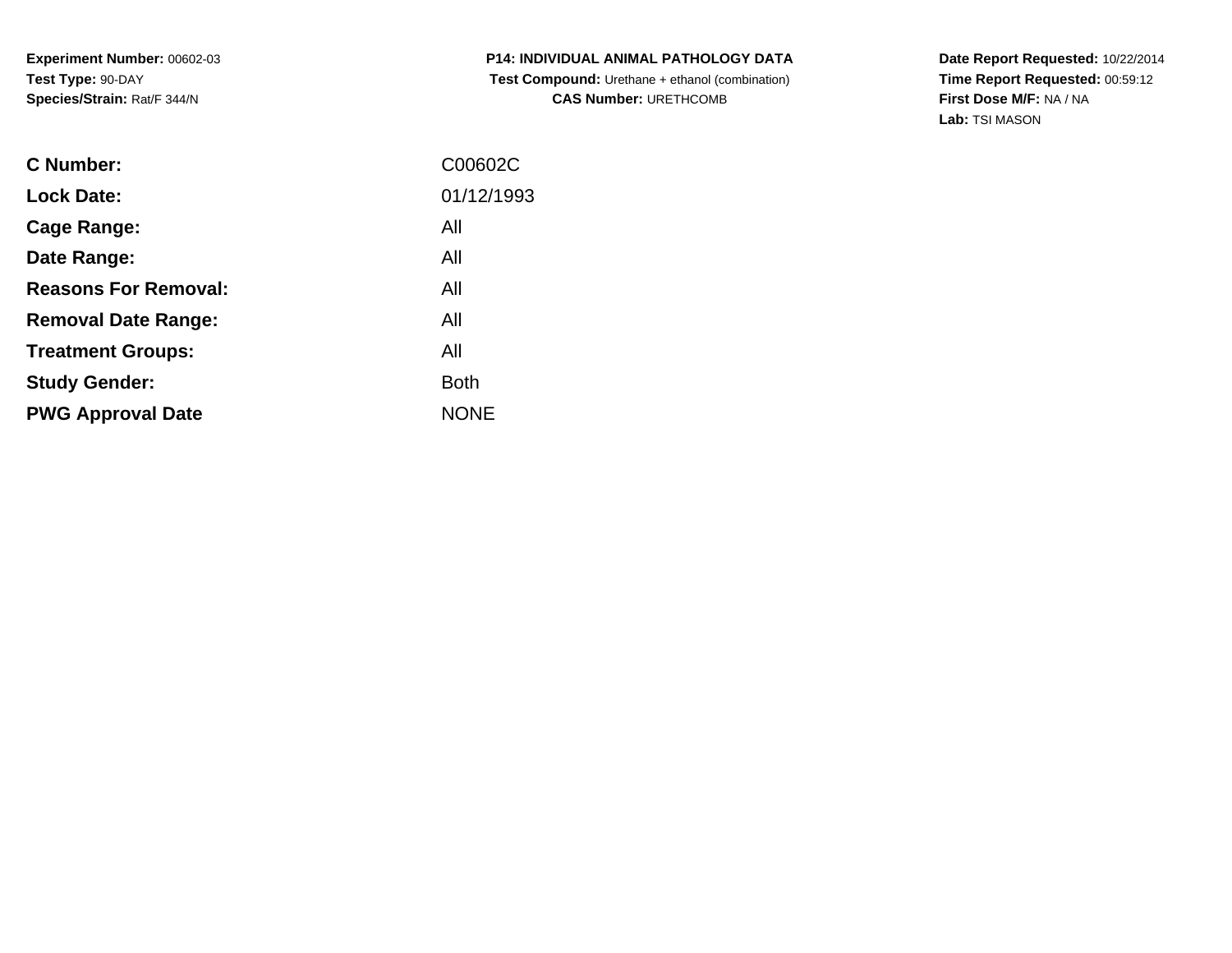# **P14: INDIVIDUAL ANIMAL PATHOLOGY DATA**

**Test Compound:** Urethane + ethanol (combination)

**CAS Number:** URETHCOMB

| <b>ANIMAL ID: 271</b>                    | <b>TRT#: 1</b>            | <b>SEX: Male</b>                  | DAY ON TEST: 93          |  |
|------------------------------------------|---------------------------|-----------------------------------|--------------------------|--|
|                                          | DOSE: 0 PPM               | <b>DISP:</b> Terminal Sacrifice   | <b>HISTO: 912901</b>     |  |
|                                          |                           | ORGAN AND ACCOUNTABLE SITE STATUS |                          |  |
| <b>NORMAL</b>                            |                           |                                   |                          |  |
| * Adrenal Cortex                         | * Adrenal Medulla         | * Bone                            | * Bone Marrow            |  |
| * Brain                                  | Epididymis                | * Esophagus                       | * Intestine Large, Cecum |  |
| * Intestine Large, Colon                 | * Intestine Large, Rectum | * Intestine Small, Duodenum       | * Intestine Small, Ileum |  |
| * Intestine Small, Jejunum               | * Islets, Pancreatic      | * Liver                           | * Lung                   |  |
| * Lymph Node, Mandibular                 | * Lymph Node, Mesenteric  | * Mammary Gland                   | * Nose                   |  |
| * Pancreas                               | * Parathyroid Gland       | * Pituitary Gland                 | <b>Preputial Gland</b>   |  |
| Prostate                                 | * Salivary Glands         | Seminal Vesicle                   | * Skin                   |  |
| * Spleen                                 | * Stomach, Forestomach    | * Stomach, Glandular              | <b>Testes</b>            |  |
| * Thymus                                 | * Thyroid Gland           | * Trachea                         | * Urinary Bladder        |  |
| <b>OBSERVATIONS</b>                      |                           |                                   |                          |  |
| * Heart                                  |                           | Cardiomyopathy                    | Mild                     |  |
| * Kidney                                 |                           | Nephropathy                       | Minimal                  |  |
| * Liver                                  |                           |                                   |                          |  |
| Note: TGL 2 FOCI NOT SEEN ON MICRO EXAM. |                           |                                   |                          |  |
| PRIMARY CAUSE OF DEATH                   |                           |                                   |                          |  |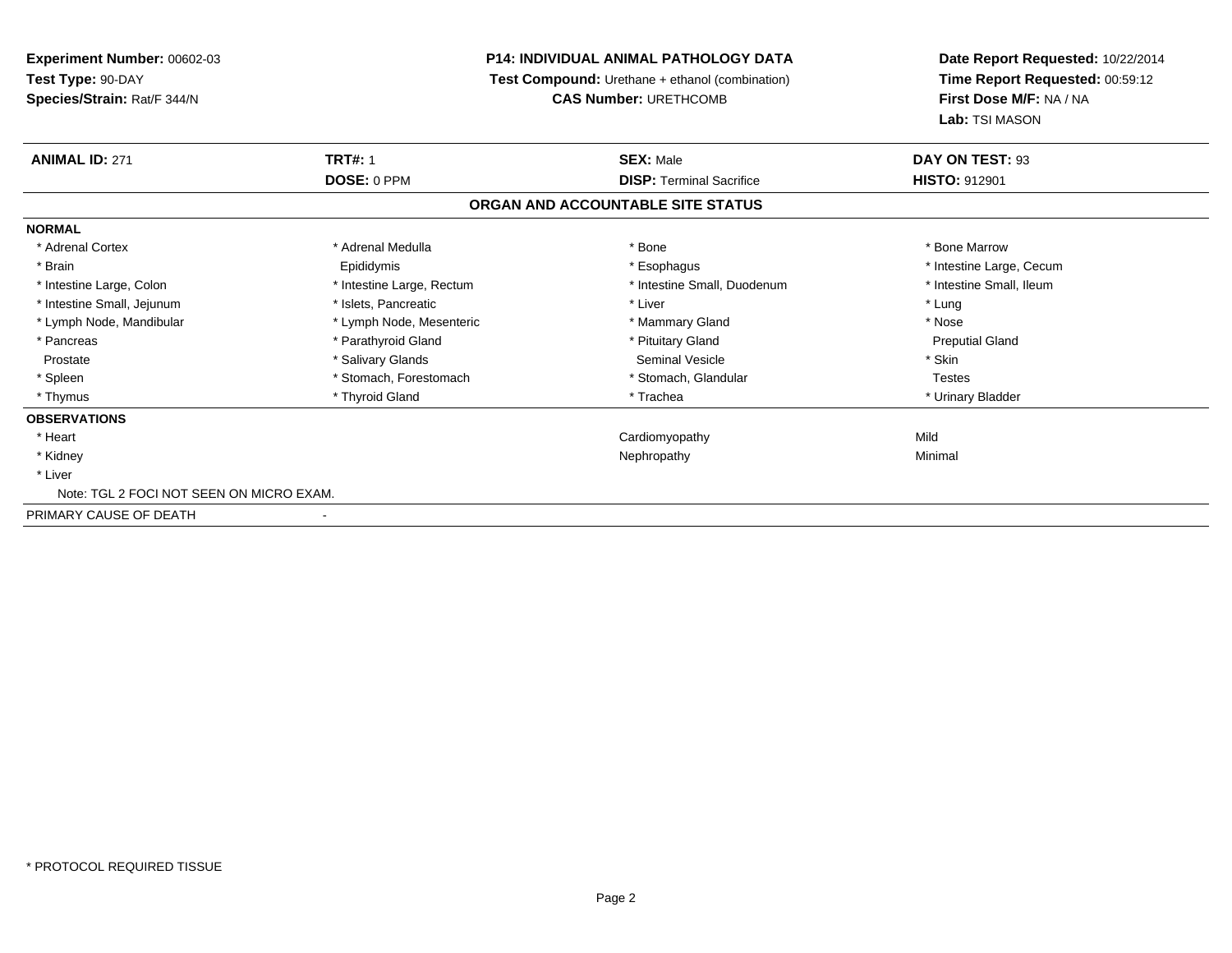# **P14: INDIVIDUAL ANIMAL PATHOLOGY DATA**

**Test Compound:** Urethane + ethanol (combination)

**CAS Number:** URETHCOMB

| <b>ANIMAL ID: 272</b>     | <b>TRT#: 1</b>              | <b>SEX: Male</b>                  | DAY ON TEST: 93            |  |
|---------------------------|-----------------------------|-----------------------------------|----------------------------|--|
|                           | DOSE: 0 PPM                 | <b>DISP: Terminal Sacrifice</b>   | <b>HISTO: 912902</b>       |  |
|                           |                             | ORGAN AND ACCOUNTABLE SITE STATUS |                            |  |
| <b>NORMAL</b>             |                             |                                   |                            |  |
| * Adrenal Cortex          | * Adrenal Medulla           | * Bone                            | * Bone Marrow              |  |
| * Brain                   | * Esophagus                 | * Intestine Large, Cecum          | * Intestine Large, Colon   |  |
| * Intestine Large, Rectum | * Intestine Small, Duodenum | * Intestine Small, Ileum          | * Intestine Small, Jejunum |  |
| * Islets, Pancreatic      | * Liver                     | * Lung                            | * Lymph Node, Mandibular   |  |
| * Lymph Node, Mesenteric  | * Mammary Gland             | * Pancreas                        | * Parathyroid Gland        |  |
| * Pituitary Gland         | <b>Preputial Gland</b>      | * Salivary Glands                 | Seminal Vesicle            |  |
| * Skin                    | * Spleen                    | * Stomach, Forestomach            | * Stomach, Glandular       |  |
| * Thymus                  | * Thyroid Gland             | * Trachea                         | * Urinary Bladder          |  |
| <b>OBSERVATIONS</b>       |                             |                                   |                            |  |
| Epididymis                |                             | Aspermia                          | Moderate                   |  |
|                           |                             | <b>Dilatation</b>                 | Moderate                   |  |
| * Heart                   |                             | Cardiomyopathy                    | Minimal                    |  |
| * Kidney                  |                             | Nephropathy                       | Mild                       |  |
| * Nose                    | Glands                      | Hyperplasia                       | Minimal                    |  |
| Prostate                  |                             | Inflammation                      | Acute, Minimal             |  |
| <b>Testes</b>             | Seminif Tub                 | Degeneration                      | Mild                       |  |
| PRIMARY CAUSE OF DEATH    | $\overline{\phantom{0}}$    |                                   |                            |  |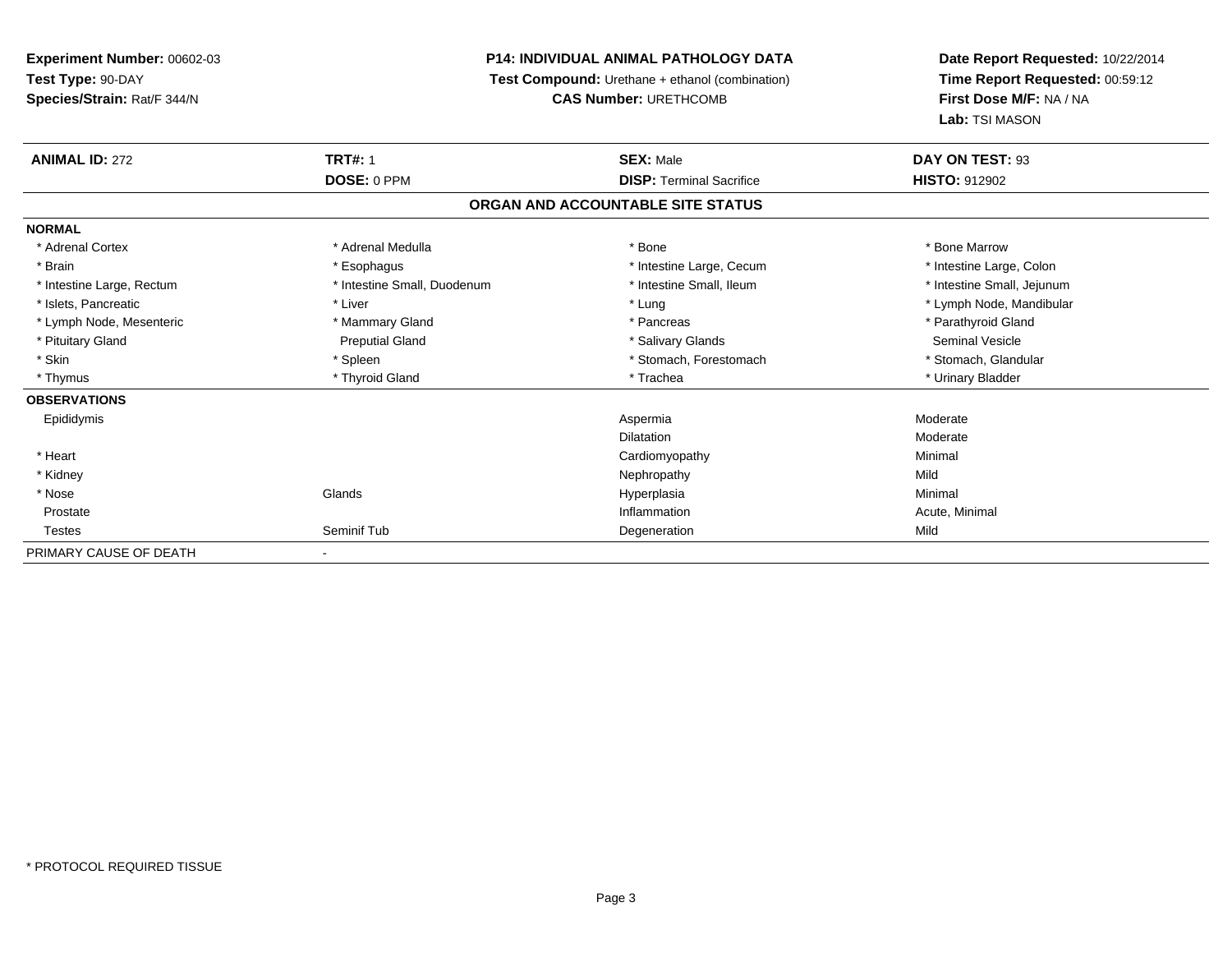**Experiment Number:** 00602-03**Test Type:** 90-DAY **Species/Strain:** Rat/F 344/N**P14: INDIVIDUAL ANIMAL PATHOLOGY DATA Test Compound:** Urethane + ethanol (combination)**CAS Number:** URETHCOMB**Date Report Requested:** 10/22/2014**Time Report Requested:** 00:59:12**First Dose M/F:** NA / NA**Lab:** TSI MASON**ANIMAL ID:** 273**TRT#:** 1 **SEX:** Male **DAY ON TEST:** 93 **DOSE:** 0 PPM**DISP:** Terminal Sacrifice **HISTO:** 912903 **ORGAN AND ACCOUNTABLE SITE STATUSNORMAL**\* Adrenal Cortex \* Adrenal Medulla \* Adrenal Medulla \* Bone \* Bone \* Bone \* Bone \* Bone Marrow \* Brain \* Thestine Large, Colon \* Esophagus \* Thestine Large, Cecum \* Intestine Large, Cecum \* Intestine Large, Colon \* Intestine Large, Colon \* Intestine Large, Colon \* Intestine Large, Colon \* Intestine Large, Rectum \* Thestine Small, Duodenum \* Number of the small, Ileum \* Intestine Small, Jejunum \* Intestine Small, Jejunum \* Islets, Pancreatic \* Liver \* Lung \* Lymph Node, Mandibular \* Lymph Node, Mesenteric \* The Community of Parathyroid Gland \* Pituitary Gland \* Pituitary Gland Preputial Gland \* Salivary Glands \* \* \* Spleen \* Seminal Vesicle \* \* \* Skin \* \* Skin \* \* Stemment \* Spleen \* Spleen \* Spleen \* \* Trachea \* Stomach, Glandular \* Thyroid Gland Tissue NOS \* Thyroid Gland Tissue NOS \* Urinary Bladder**MISSING**\* Mammary Gland \* Stomach, Forestomach **AUTO PRECLUDES DIAG.** \* Thymus**OBSERVATIONS** Epididymiss and the contract of the contract of the contract of the contract of the contract of the contract of the contract of the contract of the contract of the contract of the contract of the contract of the contract of the cont Inflammation Chronic, Minimal \* Heart CardiomyopathyMinimal<br>Mild \* Kidneyy the controller of the controller of the controller of the controller of the controller of the controller of the controller of the controller of the controller of the controller of the controller of the controller of the Mild \* Nosee and the state of the state of the state of the state of the state of the state of the state of the state of the state of the state of the state of the state of the state of the state of the state of the state of the stat Inflammation Acute, Minimal \* Pancreass the control of the control of the control of the control of the control of the control of the control of the control of the control of the control of the control of the control of the control of the control of the contro Prostatee inflammation in the control of the control of the control of the control of the control of the control of the control of the control of the control of the control of the control of the control of the control of the contr Testes Seminif Tubb **Degeneration** Degeneration **Degeneration** PRIMARY CAUSE OF DEATH-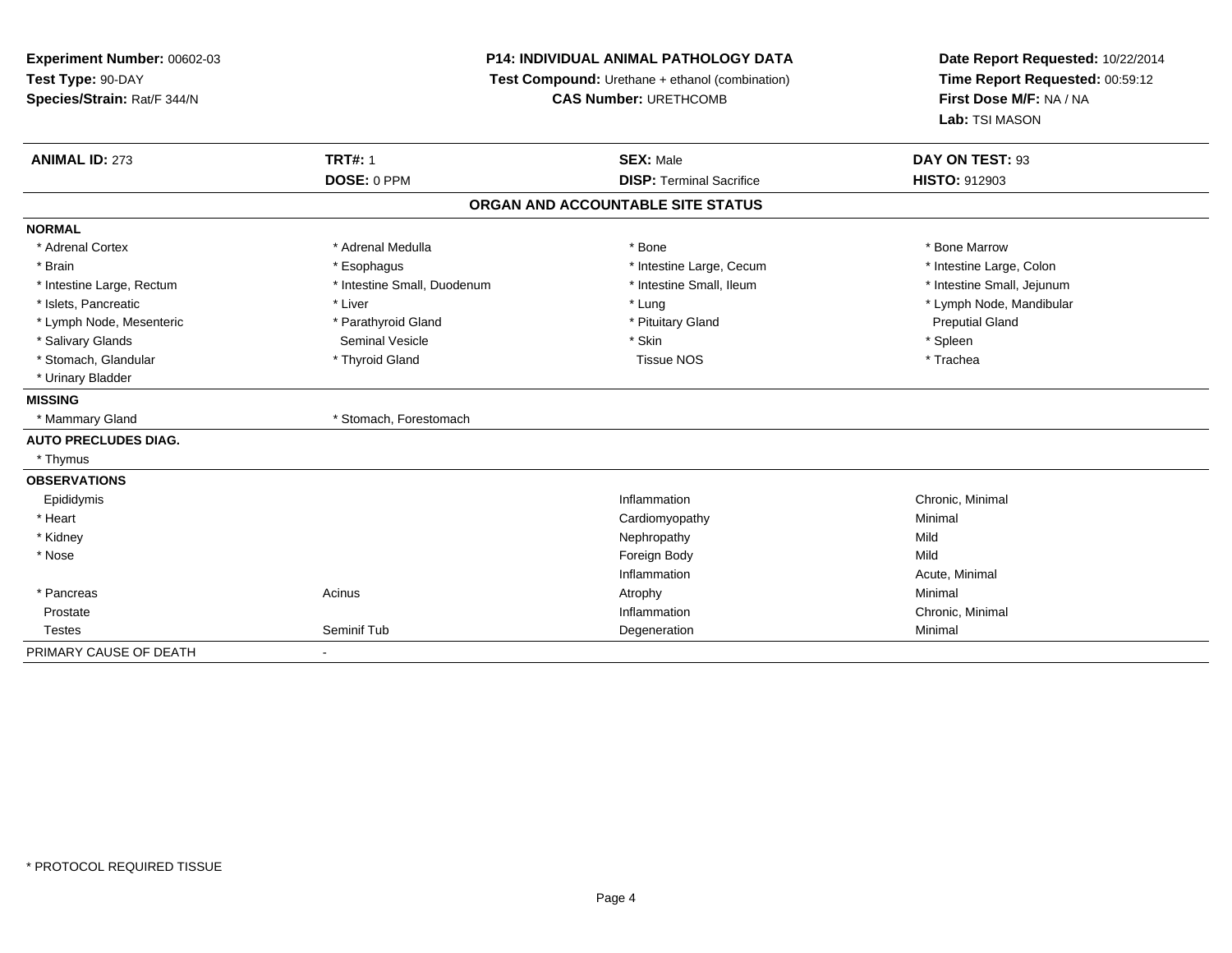# **P14: INDIVIDUAL ANIMAL PATHOLOGY DATA**

**Test Compound:** Urethane + ethanol (combination)

**CAS Number:** URETHCOMB

| <b>ANIMAL ID: 274</b>      | <b>TRT#: 1</b>            | <b>SEX: Male</b>                  | DAY ON TEST: 93          |
|----------------------------|---------------------------|-----------------------------------|--------------------------|
|                            | <b>DOSE: 0 PPM</b>        | <b>DISP:</b> Terminal Sacrifice   | <b>HISTO: 912904</b>     |
|                            |                           | ORGAN AND ACCOUNTABLE SITE STATUS |                          |
| <b>NORMAL</b>              |                           |                                   |                          |
| * Adrenal Cortex           | * Adrenal Medulla         | * Bone                            | * Bone Marrow            |
| * Brain                    | Epididymis                | * Esophagus                       | * Intestine Large, Cecum |
| * Intestine Large, Colon   | * Intestine Large, Rectum | * Intestine Small, Duodenum       | * Intestine Small, Ileum |
| * Intestine Small, Jejunum | * Islets, Pancreatic      | * Liver                           | * Lung                   |
| * Lymph Node, Mandibular   | * Lymph Node, Mesenteric  | * Mammary Gland                   | * Nose                   |
| * Pancreas                 | * Parathyroid Gland       | * Pituitary Gland                 | <b>Preputial Gland</b>   |
| Prostate                   | * Salivary Glands         | Seminal Vesicle                   | * Skin                   |
| * Spleen                   | * Stomach, Forestomach    | * Stomach, Glandular              | <b>Testes</b>            |
| * Thymus                   | * Thyroid Gland           | * Trachea                         | * Urinary Bladder        |
| <b>OBSERVATIONS</b>        |                           |                                   |                          |
| * Heart                    |                           | Cardiomyopathy                    | Minimal                  |
| * Kidney                   |                           | Nephropathy                       | Minimal                  |
| PRIMARY CAUSE OF DEATH     |                           |                                   |                          |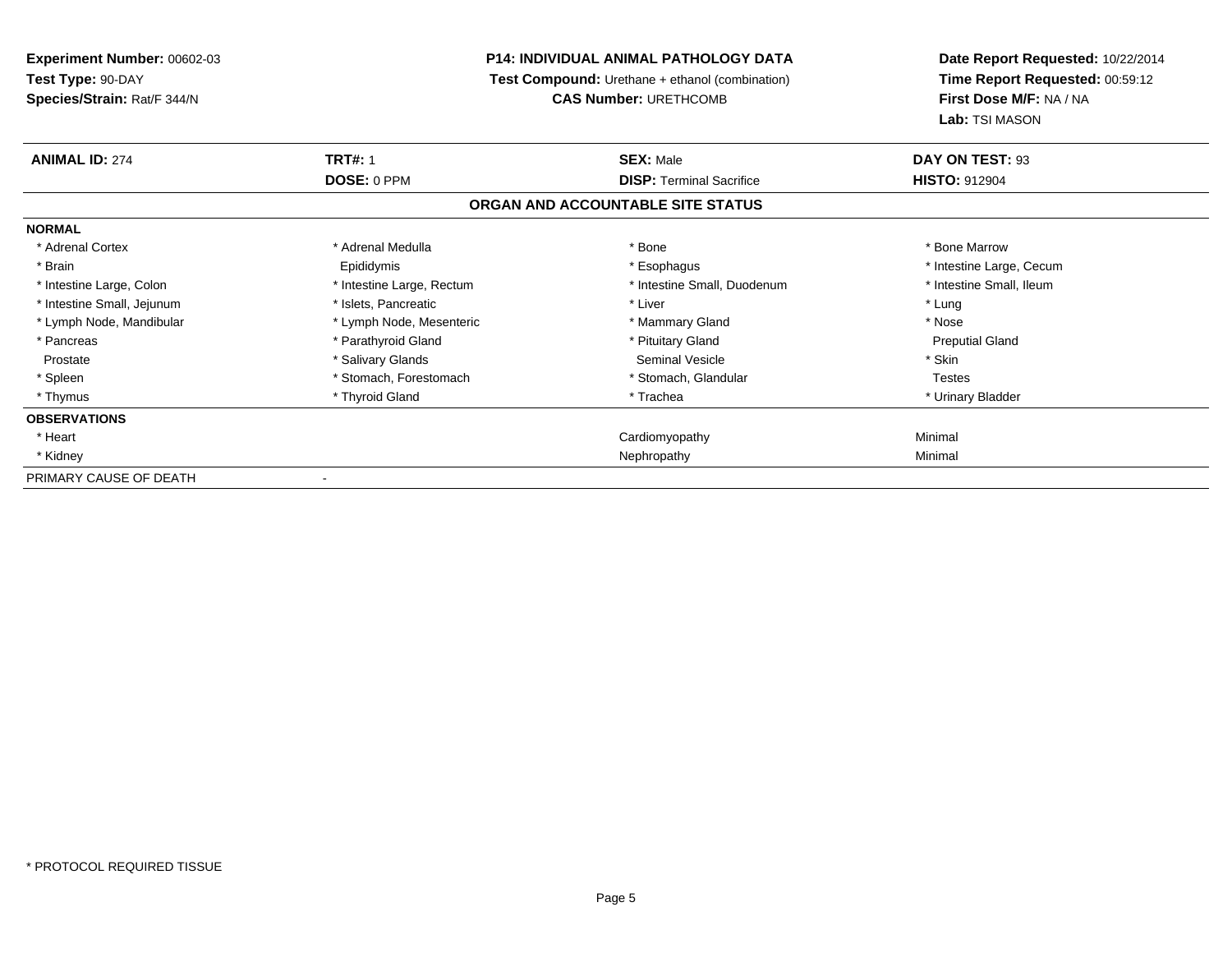**Experiment Number:** 00602-03**Test Type:** 90-DAY **Species/Strain:** Rat/F 344/N**P14: INDIVIDUAL ANIMAL PATHOLOGY DATA Test Compound:** Urethane + ethanol (combination)**CAS Number:** URETHCOMB**Date Report Requested:** 10/22/2014**Time Report Requested:** 00:59:12**First Dose M/F:** NA / NA**Lab:** TSI MASON**ANIMAL ID:** 275**TRT#:** 1 **SEX:** Male **DAY ON TEST:** 93 **DOSE:** 0 PPM**DISP:** Terminal Sacrifice **HISTO:** 912905 **ORGAN AND ACCOUNTABLE SITE STATUSNORMAL**\* Adrenal Cortex \* Adrenal Medulla \* Adrenal Medulla \* Bone \* Bone \* Bone \* Bone \* Bone Marrow \* Brain Epididymis \* Esophagus \* Intestine Large, Cecum\* Intestine Small, Ileum \* Intestine Large, Colon \* Intestine Large, Rectum \* Intestine Small, Duodenum \* Intestine Small, Duodenum \* Intestine Small, Jejunum \* The matches of the state of the state of the state of the state of the state of the state of the state of the state of the state of the state of the state of the state of the state of the state \* Pancreas \* Lymph Node, Mandibular \* Mose \* Lymph Node, Mesenteric \* Nose \* Nose \* Nose Prostate \* Parathyroid Gland **According to Accord According to According the Preputial Gland Preputial Gland** Preputial Gland \* Spleen \* Salivary Glands \* Stin \* Stin \* Seminal Vesicle \* Stin \* Skin \* Skin \* Skin \* Skin \* Skin \* Skin \* Skin \* Skin \* Skin \* Skin \* Skin \* Skin \* Skin \* Skin \* Skin \* Skin \* Skin \* Skin \* Skin \* Skin \* Skin \* Skin \* Skin \* Sk \* Thymus \* Stomach, Forestomach \* Testes \* Stomach, Glandular \* Testes \* Testes \* Testes \* Testes \* Testes \* Testes \* T \* Thyroid Gland \* Trachea \* Trachea \* Trachea \* Urinary Bladder **OBSERVATIONS** \* Heart Cardiomyopathyy Mild Minimal \* Kidneyy and the control of the control of the control of the control of the control of the control of the control of the control of the control of the control of the control of the control of the control of the control of the co PRIMARY CAUSE OF DEATH-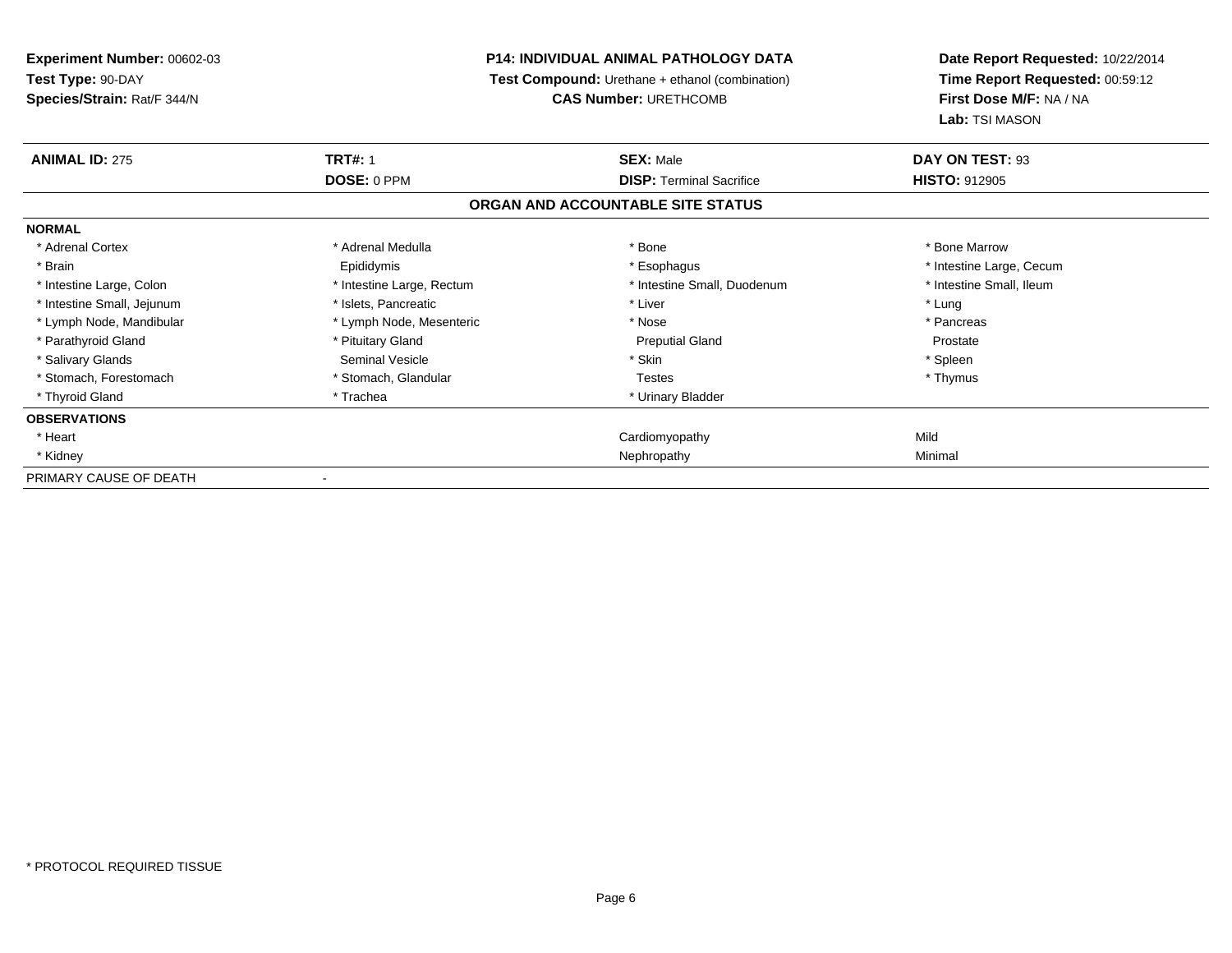# **P14: INDIVIDUAL ANIMAL PATHOLOGY DATA**

**Test Compound:** Urethane + ethanol (combination)

**CAS Number:** URETHCOMB

| <b>ANIMAL ID: 276</b>      | <b>TRT#: 1</b>            | <b>SEX: Male</b>                  | DAY ON TEST: 93          |
|----------------------------|---------------------------|-----------------------------------|--------------------------|
|                            | DOSE: 0 PPM               | <b>DISP:</b> Terminal Sacrifice   | <b>HISTO: 912906</b>     |
|                            |                           | ORGAN AND ACCOUNTABLE SITE STATUS |                          |
| <b>NORMAL</b>              |                           |                                   |                          |
| * Adrenal Cortex           | * Adrenal Medulla         | * Bone                            | * Bone Marrow            |
| * Brain                    | Epididymis                | * Esophagus                       | * Intestine Large, Cecum |
| * Intestine Large, Colon   | * Intestine Large, Rectum | * Intestine Small, Duodenum       | * Intestine Small, Ileum |
| * Intestine Small, Jejunum | * Islets, Pancreatic      | * Liver                           | * Lung                   |
| * Lymph Node, Mandibular   | * Lymph Node, Mesenteric  | * Mammary Gland                   | * Pancreas               |
| * Parathyroid Gland        | * Pituitary Gland         | <b>Preputial Gland</b>            | Prostate                 |
| * Salivary Glands          | <b>Seminal Vesicle</b>    | * Skin                            | * Spleen                 |
| * Stomach, Forestomach     | * Stomach, Glandular      | Testes                            | * Thymus                 |
| * Thyroid Gland            | * Trachea                 | * Urinary Bladder                 |                          |
| <b>OBSERVATIONS</b>        |                           |                                   |                          |
| * Heart                    |                           | Cardiomyopathy                    | Minimal                  |
| * Kidney                   |                           | Nephropathy                       | Mild                     |
| * Nose                     | Glands                    | Inflammation                      | Acute, Minimal           |
| PRIMARY CAUSE OF DEATH     | ٠                         |                                   |                          |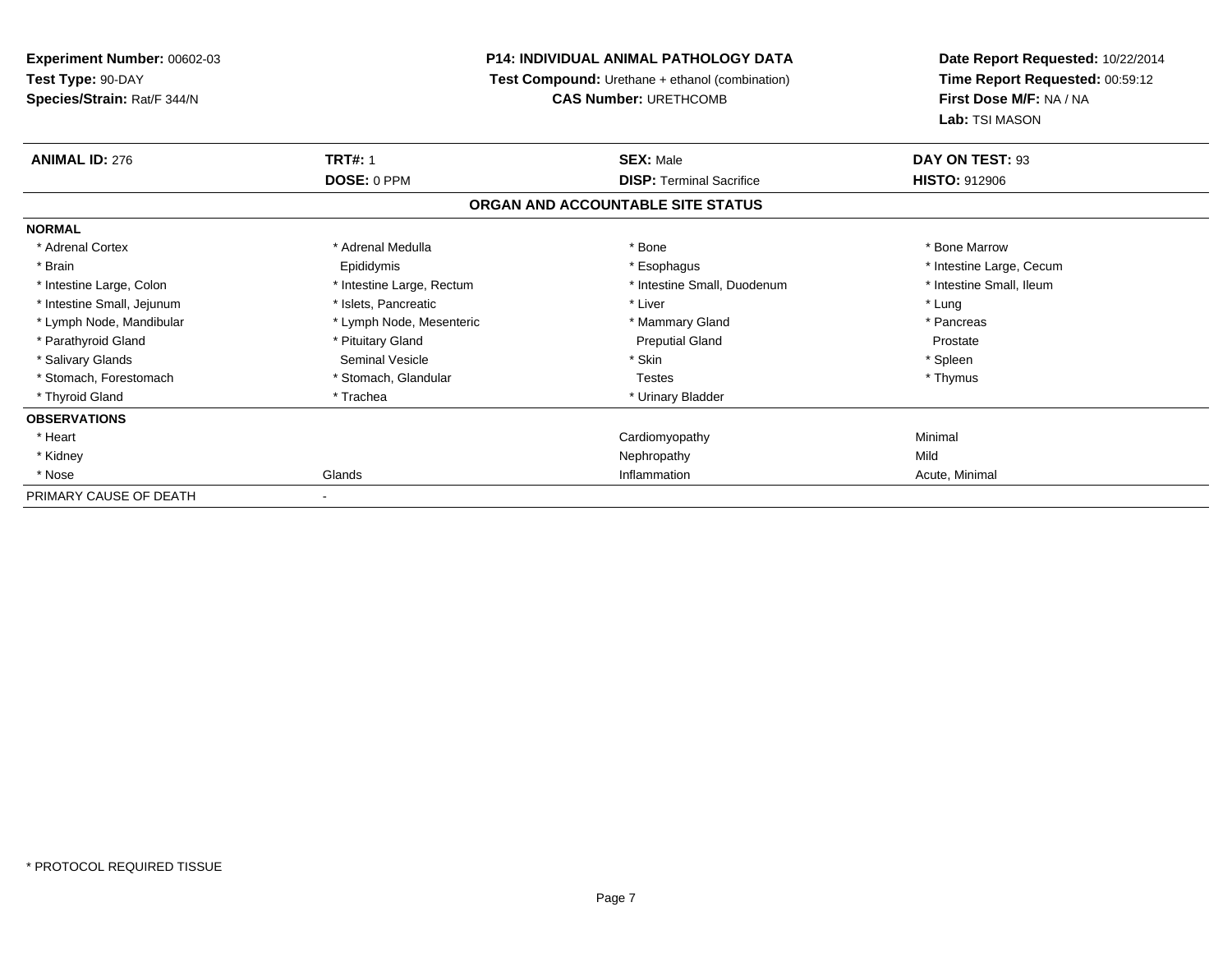# **P14: INDIVIDUAL ANIMAL PATHOLOGY DATA**

**Test Compound:** Urethane + ethanol (combination)

**CAS Number:** URETHCOMB

| <b>ANIMAL ID: 277</b>    | <b>TRT#: 1</b>                                            | <b>SEX: Male</b>                  | DAY ON TEST: 93             |  |
|--------------------------|-----------------------------------------------------------|-----------------------------------|-----------------------------|--|
|                          | DOSE: 0 PPM                                               | <b>DISP: Terminal Sacrifice</b>   | <b>HISTO: 912907</b>        |  |
|                          |                                                           | ORGAN AND ACCOUNTABLE SITE STATUS |                             |  |
| <b>NORMAL</b>            |                                                           |                                   |                             |  |
| * Adrenal Cortex         | * Adrenal Medulla                                         | * Bone                            | * Bone Marrow               |  |
| * Brain                  | Epididymis                                                | * Esophagus                       | * Heart                     |  |
| * Intestine Large, Cecum | * Intestine Large, Colon                                  | * Intestine Large, Rectum         | * Intestine Small, Duodenum |  |
| * Intestine Small, Ileum | * Intestine Small, Jejunum                                | * Islets, Pancreatic              | * Liver                     |  |
| * Lung                   | * Lymph Node, Mandibular                                  | * Lymph Node, Mesenteric          | * Nose                      |  |
| * Pancreas               | * Parathyroid Gland                                       | * Pituitary Gland                 | <b>Preputial Gland</b>      |  |
| Prostate                 | * Salivary Glands                                         | Seminal Vesicle                   | * Skin                      |  |
| * Spleen                 | * Stomach, Forestomach                                    | * Stomach, Glandular              | <b>Testes</b>               |  |
| * Thymus                 | * Thyroid Gland                                           | * Trachea                         | * Urinary Bladder           |  |
| <b>MISSING</b>           |                                                           |                                   |                             |  |
| * Mammary Gland          |                                                           |                                   |                             |  |
| <b>OBSERVATIONS</b>      |                                                           |                                   |                             |  |
| * Kidney                 |                                                           | Nephropathy                       | Minimal                     |  |
| * Lym Node Mesen         |                                                           |                                   |                             |  |
|                          | Note: TGL 1 ENLARGED MESENTERIC LN NOT SEEN ON MICRO EXAM |                                   |                             |  |
| PRIMARY CAUSE OF DEATH   |                                                           |                                   |                             |  |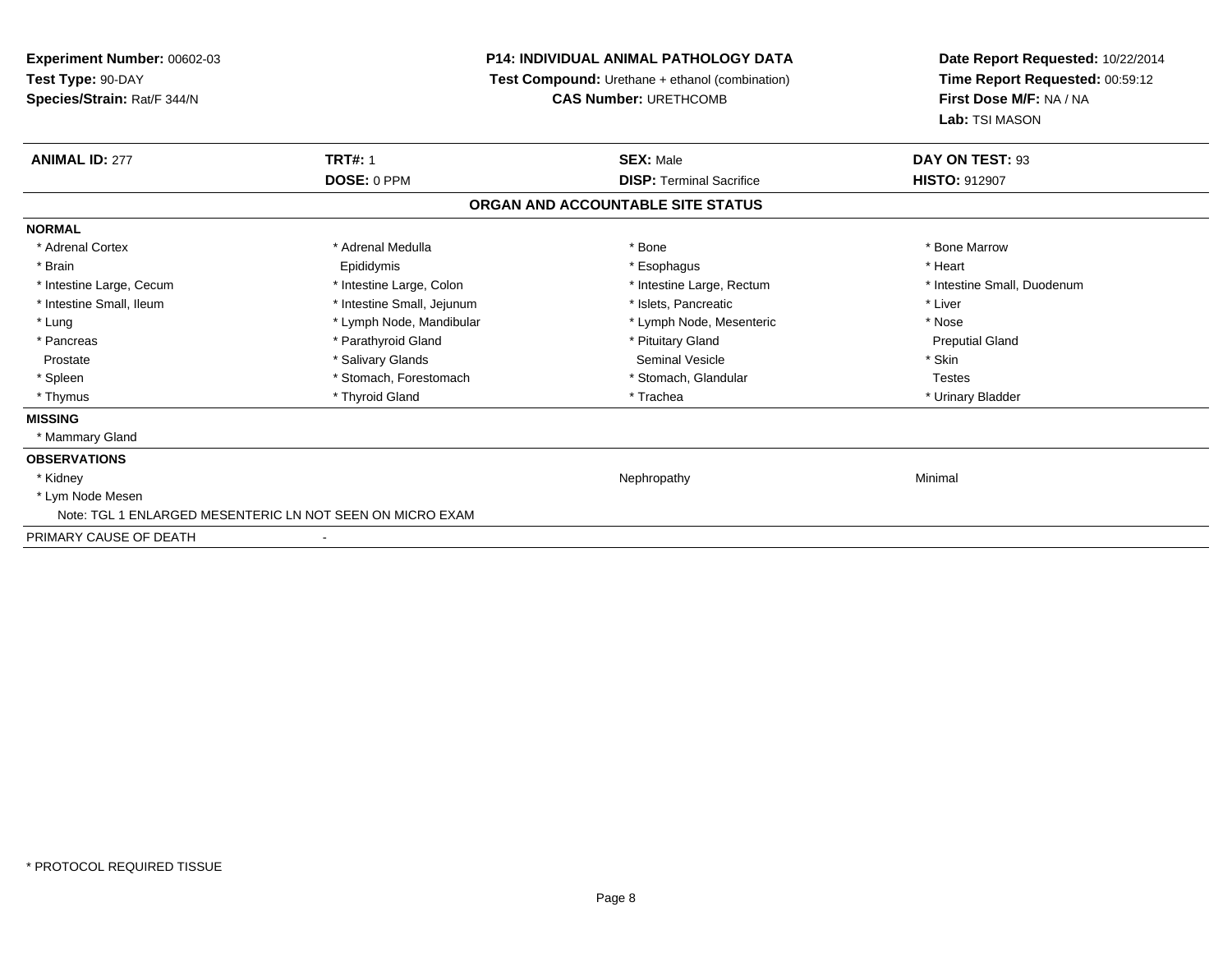# **P14: INDIVIDUAL ANIMAL PATHOLOGY DATA**

**Test Compound:** Urethane + ethanol (combination)

**CAS Number:** URETHCOMB

| <b>ANIMAL ID: 278</b>         | <b>TRT#: 1</b>            | <b>SEX: Male</b>                  | DAY ON TEST: 93          |
|-------------------------------|---------------------------|-----------------------------------|--------------------------|
|                               | DOSE: 0 PPM               | <b>DISP: Terminal Sacrifice</b>   | <b>HISTO: 912908</b>     |
|                               |                           | ORGAN AND ACCOUNTABLE SITE STATUS |                          |
| <b>NORMAL</b>                 |                           |                                   |                          |
| * Adrenal Cortex              | * Adrenal Medulla         | * Bone                            | * Bone Marrow            |
| * Brain                       | Epididymis                | * Esophagus                       | * Intestine Large, Cecum |
| * Intestine Large, Colon      | * Intestine Large, Rectum | * Intestine Small, Duodenum       | * Intestine Small, Ileum |
| * Intestine Small, Jejunum    | * Islets, Pancreatic      | * Liver                           | * Lung                   |
| * Lymph Node, Mandibular      | * Lymph Node, Mesenteric  | * Mammary Gland                   | * Nose                   |
| * Pancreas                    | * Parathyroid Gland       | * Pituitary Gland                 | Prostate                 |
| * Salivary Glands             | <b>Seminal Vesicle</b>    | * Skin                            | * Spleen                 |
| * Stomach, Forestomach        | * Stomach, Glandular      | <b>Testes</b>                     | * Thymus                 |
| * Thyroid Gland               | * Trachea                 | * Urinary Bladder                 |                          |
| <b>OBSERVATIONS</b>           |                           |                                   |                          |
| * Heart                       |                           | Cardiomyopathy                    | Minimal                  |
| * Kidney                      |                           | Nephropathy                       | Minimal                  |
| <b>Preputial Gland</b>        |                           | Inflammation                      | Chronic, Minimal         |
| [Inflammation TGLS = $1-10$ ] |                           |                                   |                          |
| PRIMARY CAUSE OF DEATH        | ۰                         |                                   |                          |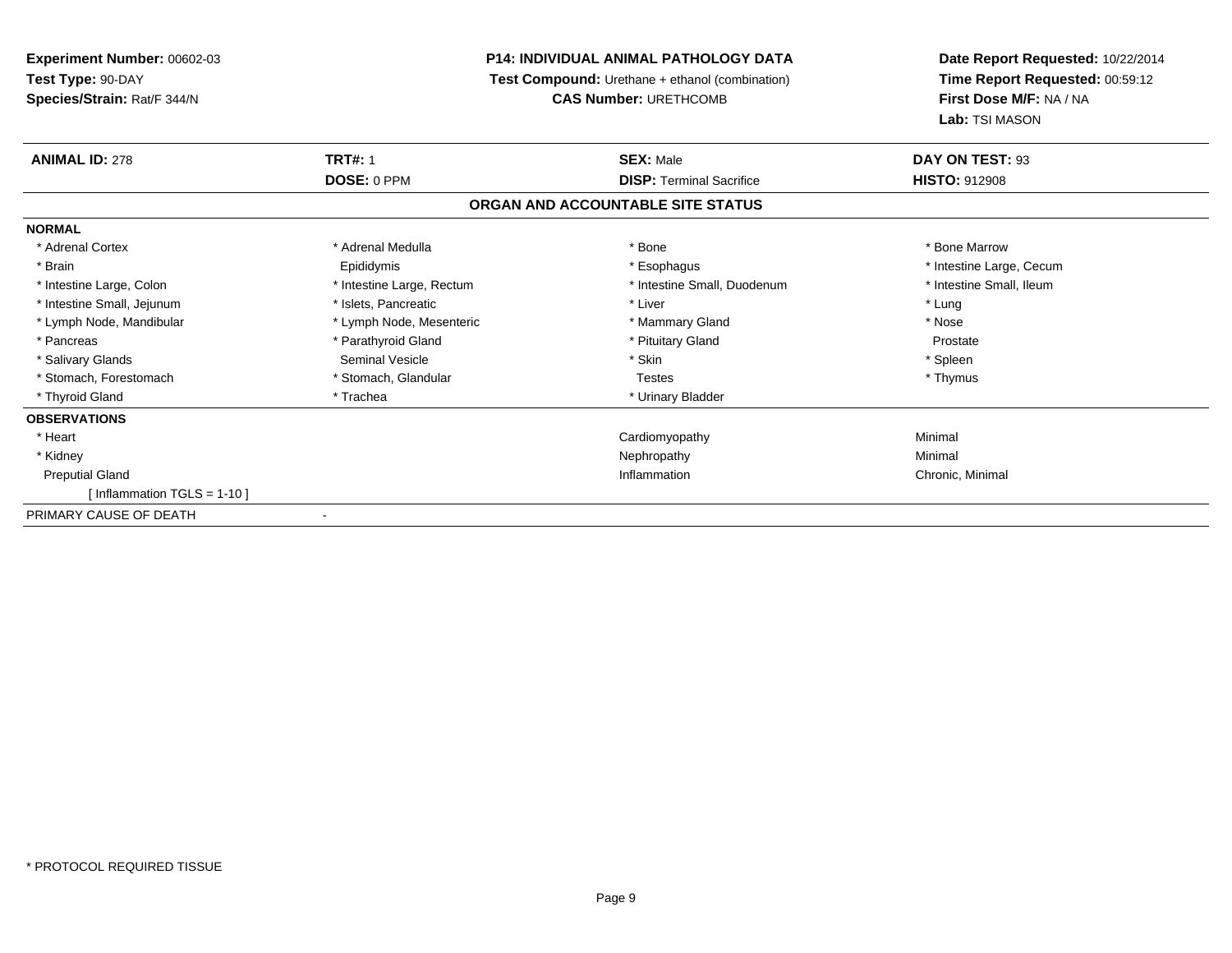# **P14: INDIVIDUAL ANIMAL PATHOLOGY DATA**

**Test Compound:** Urethane + ethanol (combination)

**CAS Number:** URETHCOMB

| <b>ANIMAL ID: 279</b>      | <b>TRT#: 1</b>            | <b>SEX: Male</b>                  | DAY ON TEST: 93          |  |
|----------------------------|---------------------------|-----------------------------------|--------------------------|--|
|                            | DOSE: 0 PPM               | <b>DISP: Terminal Sacrifice</b>   | <b>HISTO: 912909</b>     |  |
|                            |                           | ORGAN AND ACCOUNTABLE SITE STATUS |                          |  |
| <b>NORMAL</b>              |                           |                                   |                          |  |
| * Adrenal Cortex           | * Adrenal Medulla         | * Bone                            | * Bone Marrow            |  |
| * Brain                    | Epididymis                | * Esophagus                       | * Intestine Large, Cecum |  |
| * Intestine Large, Colon   | * Intestine Large, Rectum | * Intestine Small, Duodenum       | * Intestine Small, Ileum |  |
| * Intestine Small, Jejunum | * Islets, Pancreatic      | * Liver                           | * Lung                   |  |
| * Lymph Node, Mandibular   | * Lymph Node, Mesenteric  | * Pancreas                        | * Parathyroid Gland      |  |
| * Pituitary Gland          | <b>Preputial Gland</b>    | Prostate                          | * Salivary Glands        |  |
| <b>Seminal Vesicle</b>     | * Skin                    | * Spleen                          | * Stomach, Forestomach   |  |
| * Stomach, Glandular       | <b>Testes</b>             | * Thymus                          | * Thyroid Gland          |  |
| * Trachea                  | * Urinary Bladder         |                                   |                          |  |
| <b>MISSING</b>             |                           |                                   |                          |  |
| * Mammary Gland            |                           |                                   |                          |  |
| <b>OBSERVATIONS</b>        |                           |                                   |                          |  |
| * Heart                    |                           | Cardiomyopathy                    | Minimal                  |  |
| * Kidney                   |                           | Nephropathy                       | Minimal                  |  |
| * Nose                     |                           | Foreign Body                      | Minimal                  |  |
| PRIMARY CAUSE OF DEATH     |                           |                                   |                          |  |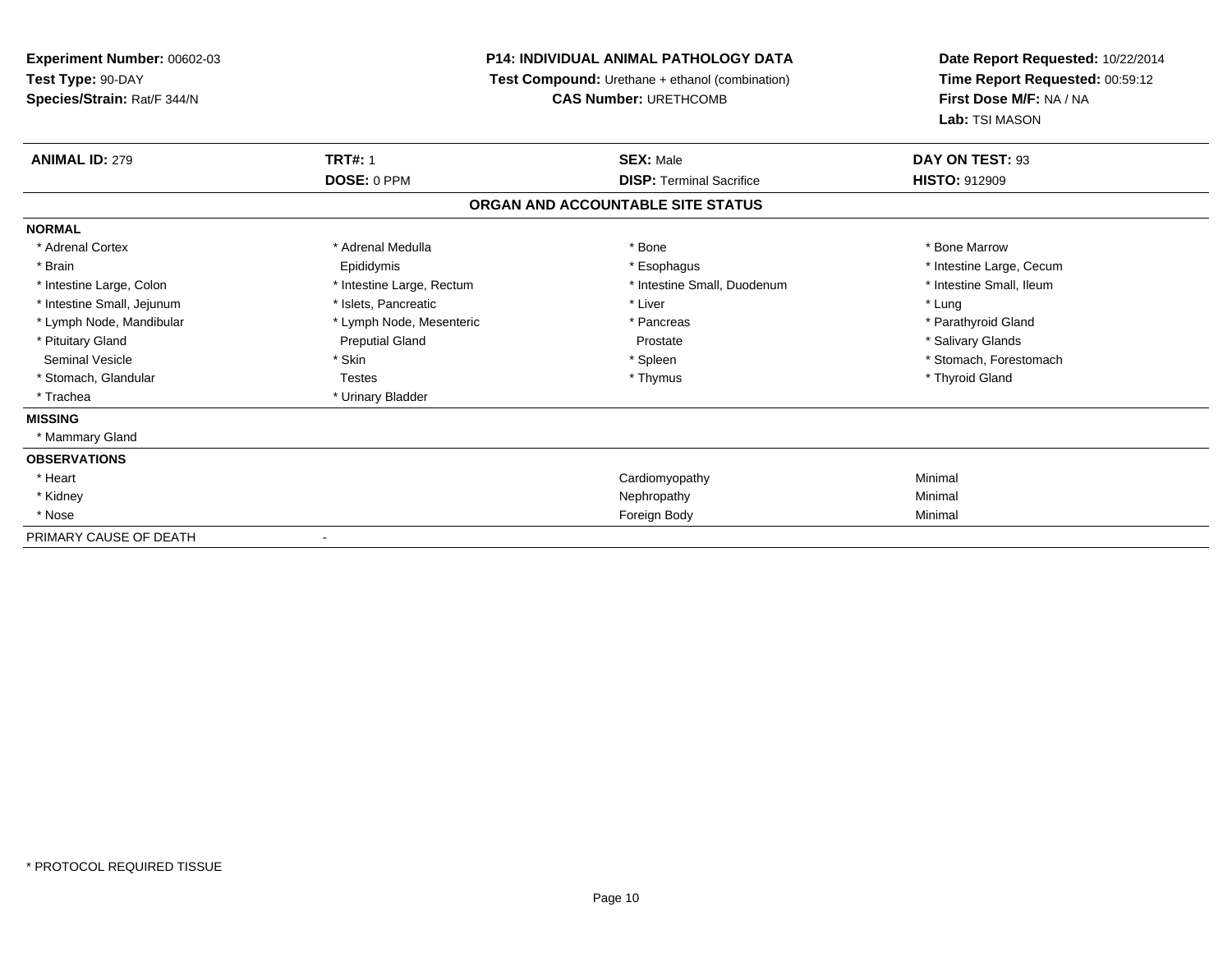# **P14: INDIVIDUAL ANIMAL PATHOLOGY DATA**

**Test Compound:** Urethane + ethanol (combination)

**CAS Number:** URETHCOMB

| <b>ANIMAL ID: 280</b>                        | <b>TRT#: 1</b>            | <b>SEX: Male</b>                  | DAY ON TEST: 93          |  |
|----------------------------------------------|---------------------------|-----------------------------------|--------------------------|--|
|                                              | DOSE: 0 PPM               | <b>DISP: Terminal Sacrifice</b>   | HISTO: 912910            |  |
|                                              |                           | ORGAN AND ACCOUNTABLE SITE STATUS |                          |  |
| <b>NORMAL</b>                                |                           |                                   |                          |  |
| * Adrenal Cortex                             | * Adrenal Medulla         | * Bone                            | * Bone Marrow            |  |
| * Brain                                      | Epididymis                | * Esophagus                       | * Intestine Large, Cecum |  |
| * Intestine Large, Colon                     | * Intestine Large, Rectum | * Intestine Small, Duodenum       | * Intestine Small, Ileum |  |
| * Intestine Small, Jejunum                   | * Islets, Pancreatic      | * Lung                            | * Lymph Node, Mandibular |  |
| * Lymph Node, Mesenteric                     | * Nose                    | * Pancreas                        | * Parathyroid Gland      |  |
| * Pituitary Gland                            | <b>Preputial Gland</b>    | Prostate                          | * Salivary Glands        |  |
| Seminal Vesicle                              | * Skin                    | * Spleen                          | * Stomach, Forestomach   |  |
| * Stomach, Glandular                         | <b>Testes</b>             | * Thymus                          | * Thyroid Gland          |  |
| * Trachea                                    | * Urinary Bladder         |                                   |                          |  |
| <b>MISSING</b>                               |                           |                                   |                          |  |
| * Mammary Gland                              |                           |                                   |                          |  |
| <b>OBSERVATIONS</b>                          |                           |                                   |                          |  |
| * Heart                                      |                           | Cardiomyopathy                    | Minimal                  |  |
| * Kidney                                     |                           | Nephropathy                       | Mild                     |  |
| * Liver                                      |                           | Hepatodiaphragmatic Nodule        |                          |  |
| [ Hepatodiaphragmatic Nodule TGLS = 1-6.01 ] |                           |                                   |                          |  |
| PRIMARY CAUSE OF DEATH                       | $\overline{\phantom{a}}$  |                                   |                          |  |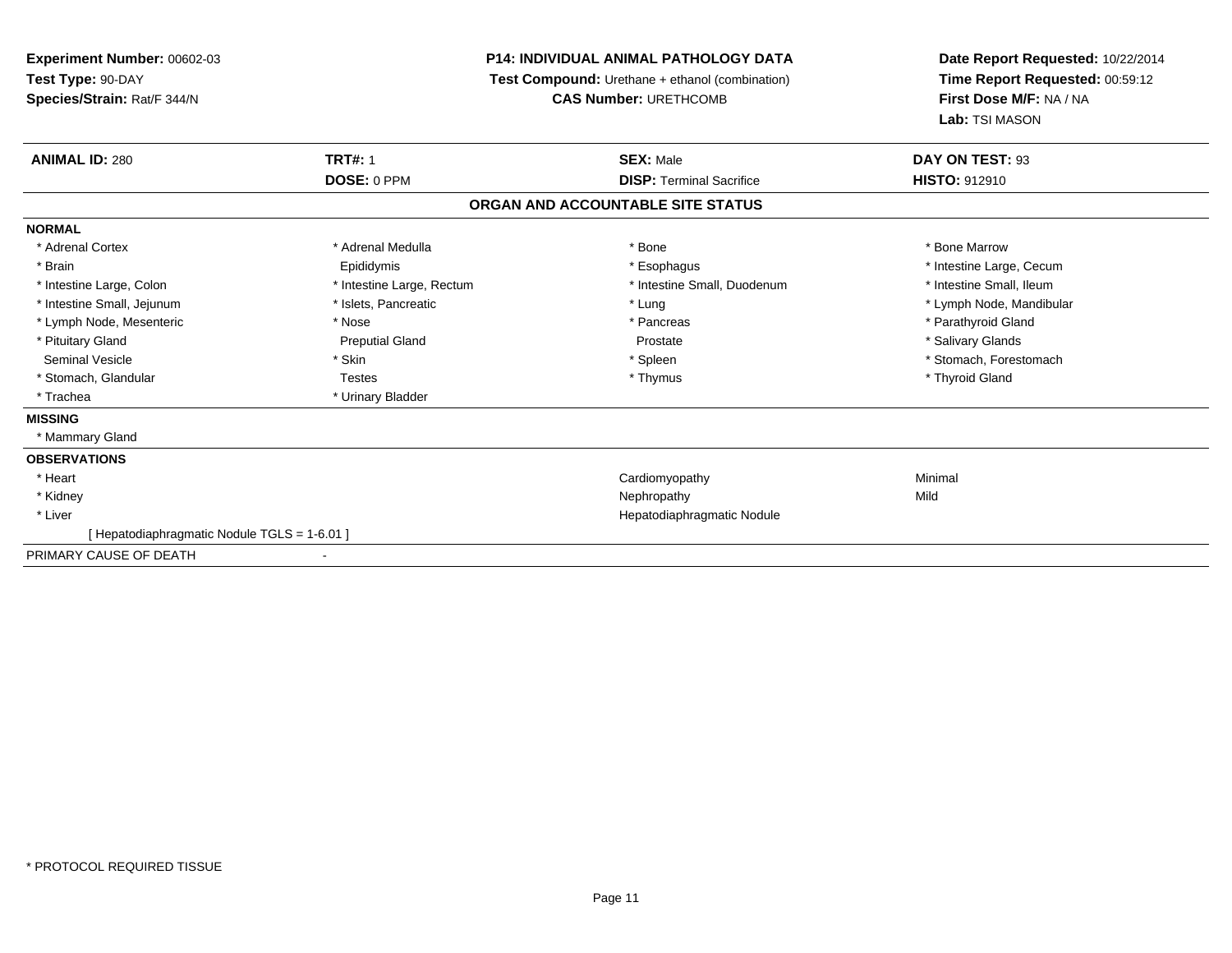| <b>Experiment Number: 00602-03</b><br>Test Type: 90-DAY<br>Species/Strain: Rat/F 344/N |                      | <b>P14: INDIVIDUAL ANIMAL PATHOLOGY DATA</b><br>Test Compound: Urethane + ethanol (combination)<br><b>CAS Number: URETHCOMB</b> | Date Report Requested: 10/22/2014<br>Time Report Requested: 00:59:12<br>First Dose M/F: NA / NA<br>Lab: TSI MASON |
|----------------------------------------------------------------------------------------|----------------------|---------------------------------------------------------------------------------------------------------------------------------|-------------------------------------------------------------------------------------------------------------------|
| <b>ANIMAL ID: 281</b>                                                                  | TRT#: 3              | <b>SEX: Male</b>                                                                                                                | DAY ON TEST: 93                                                                                                   |
|                                                                                        | <b>DOSE: 110 PPM</b> | <b>DISP:</b> Terminal Sacrifice                                                                                                 | <b>HISTO: 912951</b>                                                                                              |
|                                                                                        |                      | ORGAN AND ACCOUNTABLE SITE STATUS                                                                                               |                                                                                                                   |
| <b>NORMAL</b>                                                                          |                      |                                                                                                                                 |                                                                                                                   |
| * Bone Marrow                                                                          | * Liver              | * Lymph Node, Mandibular                                                                                                        | * Lymph Node, Mesenteric                                                                                          |
| * Spleen                                                                               | * Thymus             |                                                                                                                                 |                                                                                                                   |
| <b>OBSERVATIONS</b>                                                                    |                      |                                                                                                                                 |                                                                                                                   |
| * Heart                                                                                |                      | Cardiomyopathy                                                                                                                  | Minimal                                                                                                           |
| * Kidney                                                                               |                      | Nephropathy                                                                                                                     | Minimal                                                                                                           |
| PRIMARY CAUSE OF DEATH                                                                 |                      |                                                                                                                                 |                                                                                                                   |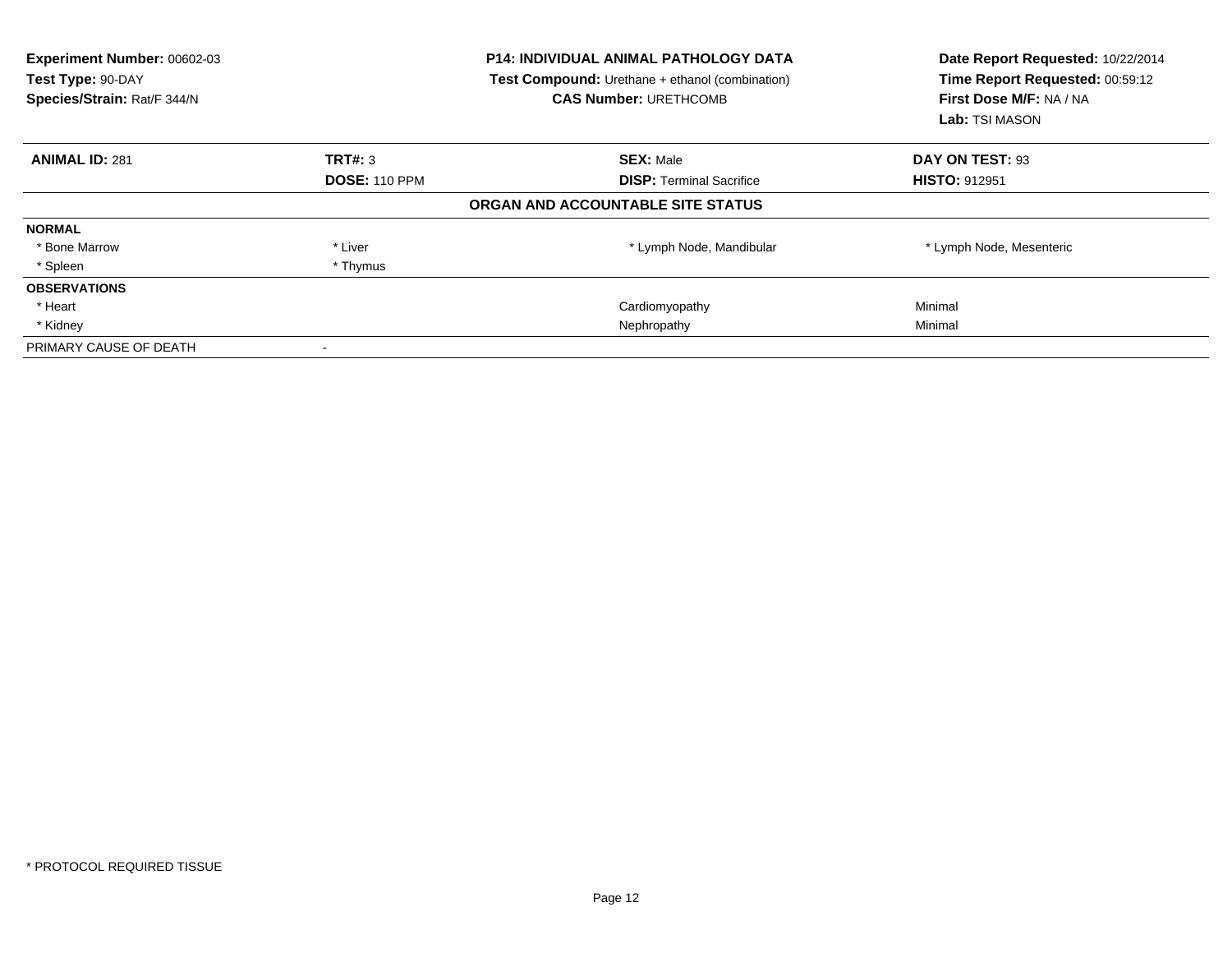| <b>Experiment Number: 00602-03</b><br>Test Type: 90-DAY<br>Species/Strain: Rat/F 344/N |                      | <b>P14: INDIVIDUAL ANIMAL PATHOLOGY DATA</b><br>Test Compound: Urethane + ethanol (combination)<br><b>CAS Number: URETHCOMB</b> | Date Report Requested: 10/22/2014<br>Time Report Requested: 00:59:12<br>First Dose M/F: NA / NA<br><b>Lab:</b> TSI MASON |
|----------------------------------------------------------------------------------------|----------------------|---------------------------------------------------------------------------------------------------------------------------------|--------------------------------------------------------------------------------------------------------------------------|
| <b>ANIMAL ID: 282</b>                                                                  | TRT#: 3              | <b>SEX: Male</b>                                                                                                                | DAY ON TEST: 93                                                                                                          |
|                                                                                        | <b>DOSE: 110 PPM</b> | <b>DISP:</b> Terminal Sacrifice                                                                                                 | <b>HISTO: 912952</b>                                                                                                     |
|                                                                                        |                      | ORGAN AND ACCOUNTABLE SITE STATUS                                                                                               |                                                                                                                          |
| <b>NORMAL</b>                                                                          |                      |                                                                                                                                 |                                                                                                                          |
| * Bone Marrow                                                                          | * Liver              | * Lymph Node, Mandibular                                                                                                        | * Lymph Node, Mesenteric                                                                                                 |
| * Spleen                                                                               | * Thymus             |                                                                                                                                 |                                                                                                                          |
| <b>OBSERVATIONS</b>                                                                    |                      |                                                                                                                                 |                                                                                                                          |
| * Heart                                                                                |                      | Cardiomyopathy                                                                                                                  | Minimal                                                                                                                  |
| * Kidney                                                                               |                      | Nephropathy                                                                                                                     | Mild                                                                                                                     |
| PRIMARY CAUSE OF DEATH                                                                 |                      |                                                                                                                                 |                                                                                                                          |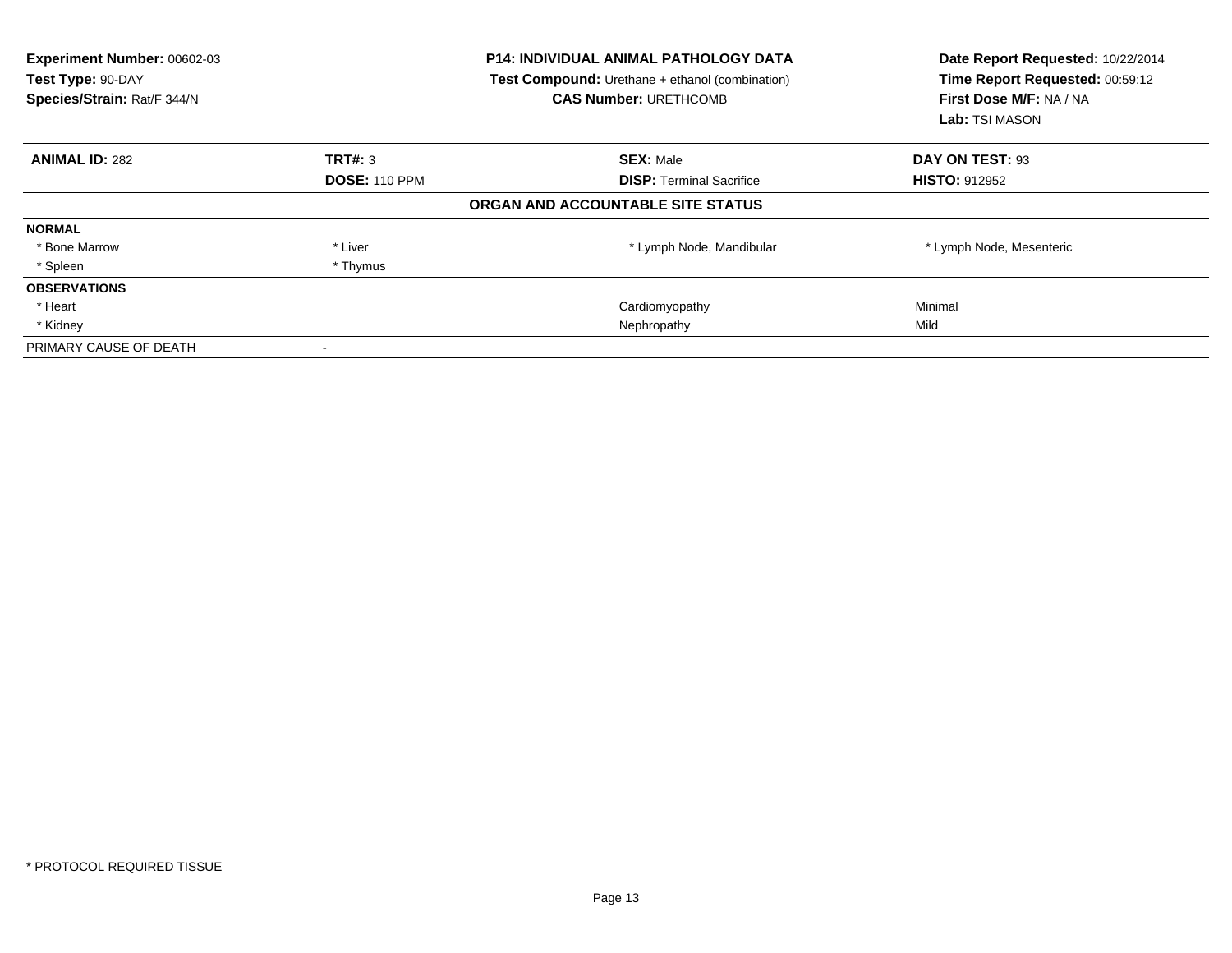| <b>Experiment Number: 00602-03</b><br>Test Type: 90-DAY<br>Species/Strain: Rat/F 344/N |                      | <b>P14: INDIVIDUAL ANIMAL PATHOLOGY DATA</b><br>Test Compound: Urethane + ethanol (combination)<br><b>CAS Number: URETHCOMB</b> | Date Report Requested: 10/22/2014<br>Time Report Requested: 00:59:12<br>First Dose M/F: NA / NA<br>Lab: TSI MASON |
|----------------------------------------------------------------------------------------|----------------------|---------------------------------------------------------------------------------------------------------------------------------|-------------------------------------------------------------------------------------------------------------------|
| <b>ANIMAL ID: 283</b>                                                                  | TRT#: 3              | <b>SEX: Male</b>                                                                                                                | DAY ON TEST: 93                                                                                                   |
|                                                                                        | <b>DOSE: 110 PPM</b> | <b>DISP:</b> Terminal Sacrifice                                                                                                 | <b>HISTO: 912953</b>                                                                                              |
|                                                                                        |                      | ORGAN AND ACCOUNTABLE SITE STATUS                                                                                               |                                                                                                                   |
| <b>NORMAL</b>                                                                          |                      |                                                                                                                                 |                                                                                                                   |
| * Bone Marrow                                                                          | * Liver              | * Lymph Node, Mandibular                                                                                                        | * Lymph Node, Mesenteric                                                                                          |
| * Spleen                                                                               | * Thymus             |                                                                                                                                 |                                                                                                                   |
| <b>OBSERVATIONS</b>                                                                    |                      |                                                                                                                                 |                                                                                                                   |
| * Heart                                                                                |                      | Cardiomyopathy                                                                                                                  | Minimal                                                                                                           |
| * Kidney                                                                               |                      | Nephropathy                                                                                                                     | Minimal                                                                                                           |
| PRIMARY CAUSE OF DEATH                                                                 |                      |                                                                                                                                 |                                                                                                                   |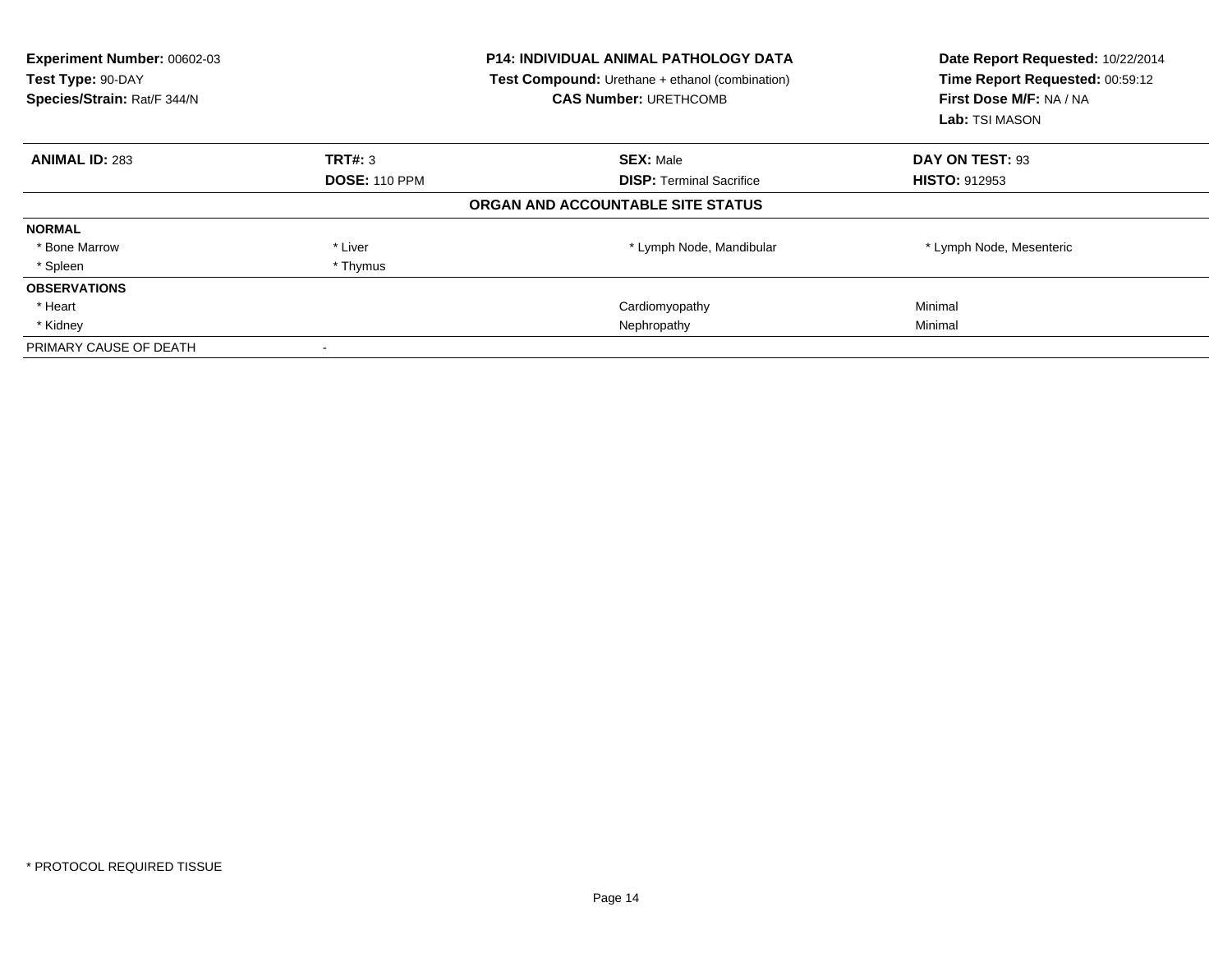| <b>Experiment Number: 00602-03</b><br>Test Type: 90-DAY<br>Species/Strain: Rat/F 344/N |                      | <b>P14: INDIVIDUAL ANIMAL PATHOLOGY DATA</b><br>Test Compound: Urethane + ethanol (combination)<br><b>CAS Number: URETHCOMB</b> | Date Report Requested: 10/22/2014<br>Time Report Requested: 00:59:12<br>First Dose M/F: NA / NA<br><b>Lab:</b> TSI MASON |
|----------------------------------------------------------------------------------------|----------------------|---------------------------------------------------------------------------------------------------------------------------------|--------------------------------------------------------------------------------------------------------------------------|
| <b>ANIMAL ID: 284</b>                                                                  | TRT#: 3              | <b>SEX: Male</b>                                                                                                                | DAY ON TEST: 93                                                                                                          |
|                                                                                        | <b>DOSE: 110 PPM</b> | <b>DISP:</b> Terminal Sacrifice                                                                                                 | <b>HISTO: 912954</b>                                                                                                     |
|                                                                                        |                      | ORGAN AND ACCOUNTABLE SITE STATUS                                                                                               |                                                                                                                          |
| <b>NORMAL</b>                                                                          |                      |                                                                                                                                 |                                                                                                                          |
| * Bone Marrow                                                                          | * Liver              | * Lymph Node, Mandibular                                                                                                        | * Lymph Node, Mesenteric                                                                                                 |
| * Spleen                                                                               | * Thymus             |                                                                                                                                 |                                                                                                                          |
| <b>OBSERVATIONS</b>                                                                    |                      |                                                                                                                                 |                                                                                                                          |
| * Heart                                                                                |                      | Cardiomyopathy                                                                                                                  | Minimal                                                                                                                  |
| * Kidney                                                                               |                      | Nephropathy                                                                                                                     | Mild                                                                                                                     |
| PRIMARY CAUSE OF DEATH                                                                 |                      |                                                                                                                                 |                                                                                                                          |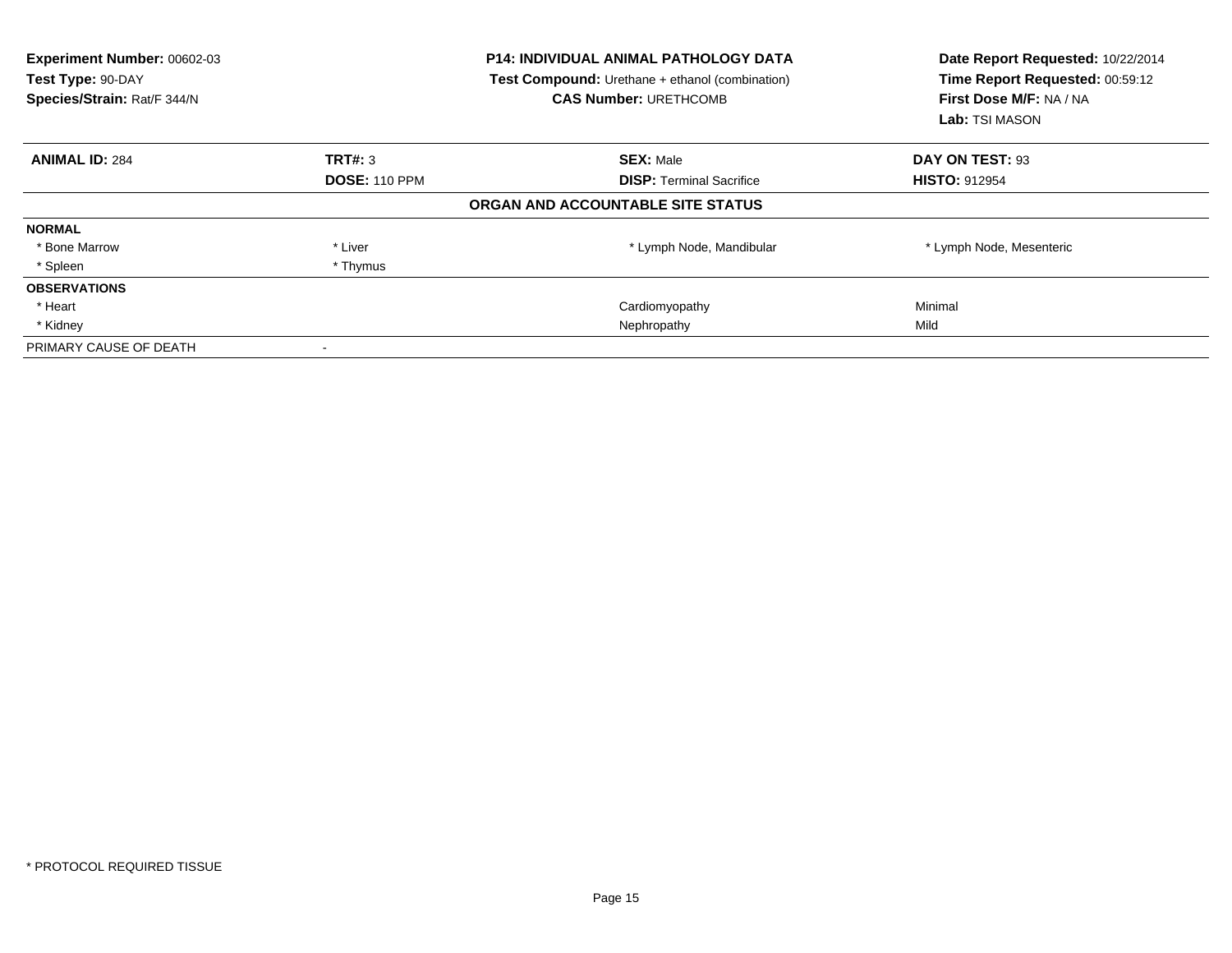| <b>Experiment Number: 00602-03</b><br>Test Type: 90-DAY<br>Species/Strain: Rat/F 344/N |                      | <b>P14: INDIVIDUAL ANIMAL PATHOLOGY DATA</b><br>Test Compound: Urethane + ethanol (combination)<br><b>CAS Number: URETHCOMB</b> | Date Report Requested: 10/22/2014<br>Time Report Requested: 00:59:12<br>First Dose M/F: NA / NA<br><b>Lab:</b> TSI MASON |
|----------------------------------------------------------------------------------------|----------------------|---------------------------------------------------------------------------------------------------------------------------------|--------------------------------------------------------------------------------------------------------------------------|
| <b>ANIMAL ID: 285</b>                                                                  | TRT#: 3              | <b>SEX: Male</b>                                                                                                                | DAY ON TEST: 93                                                                                                          |
|                                                                                        | <b>DOSE: 110 PPM</b> | <b>DISP:</b> Terminal Sacrifice                                                                                                 | <b>HISTO: 912955</b>                                                                                                     |
|                                                                                        |                      | ORGAN AND ACCOUNTABLE SITE STATUS                                                                                               |                                                                                                                          |
| <b>NORMAL</b>                                                                          |                      |                                                                                                                                 |                                                                                                                          |
| * Bone Marrow                                                                          | * Liver              | * Lymph Node, Mandibular                                                                                                        | * Lymph Node, Mesenteric                                                                                                 |
| * Spleen                                                                               | * Thymus             |                                                                                                                                 |                                                                                                                          |
| <b>OBSERVATIONS</b>                                                                    |                      |                                                                                                                                 |                                                                                                                          |
| * Heart                                                                                |                      | Cardiomyopathy                                                                                                                  | Minimal                                                                                                                  |
| * Kidney                                                                               |                      | Nephropathy                                                                                                                     | Mild                                                                                                                     |
| PRIMARY CAUSE OF DEATH                                                                 |                      |                                                                                                                                 |                                                                                                                          |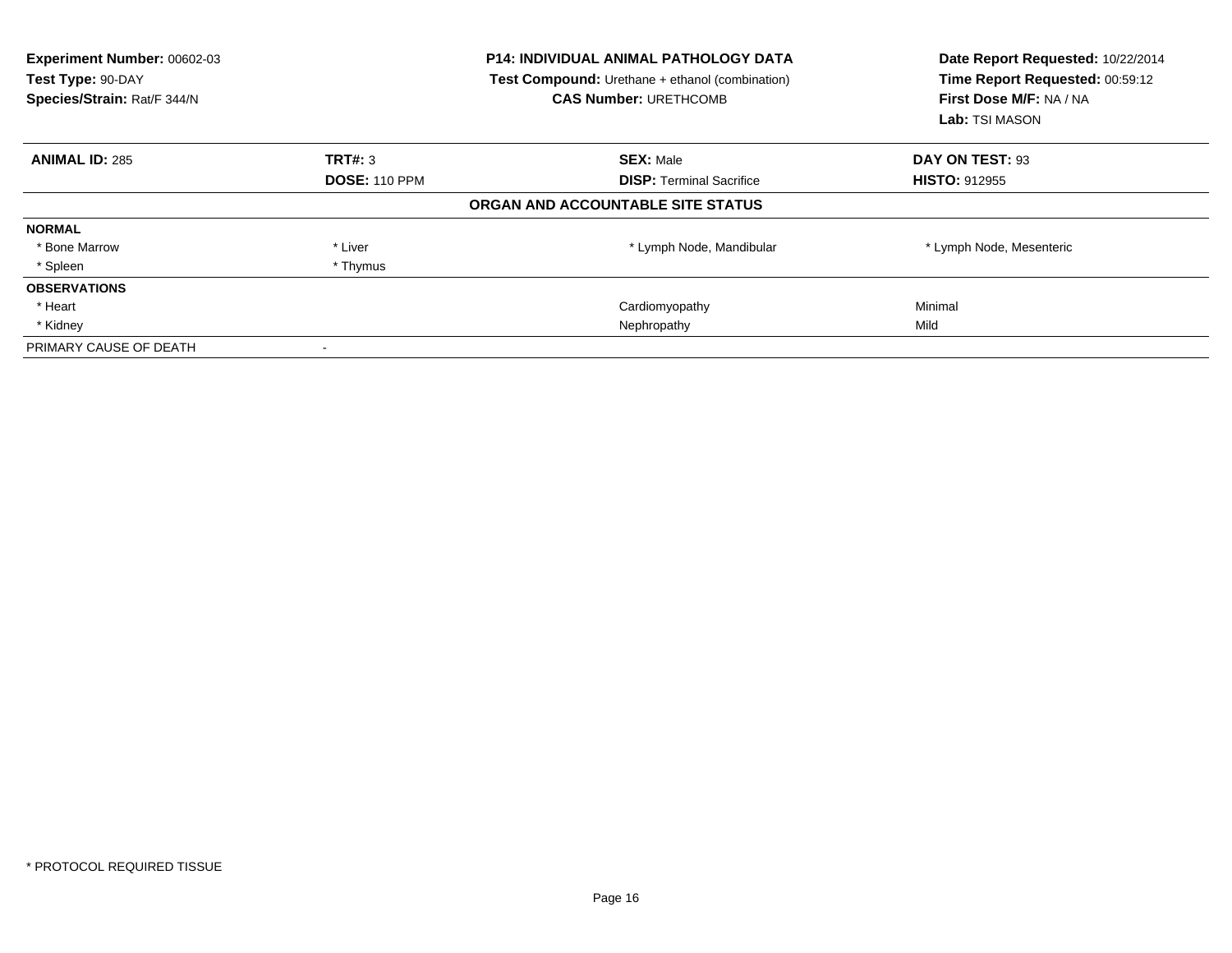| Experiment Number: 00602-03<br>Test Type: 90-DAY<br>Species/Strain: Rat/F 344/N |                      | <b>P14: INDIVIDUAL ANIMAL PATHOLOGY DATA</b><br><b>Test Compound:</b> Urethane + ethanol (combination)<br><b>CAS Number: URETHCOMB</b> | Date Report Requested: 10/22/2014<br>Time Report Requested: 00:59:12<br>First Dose M/F: NA / NA<br>Lab: TSI MASON |
|---------------------------------------------------------------------------------|----------------------|----------------------------------------------------------------------------------------------------------------------------------------|-------------------------------------------------------------------------------------------------------------------|
| <b>ANIMAL ID: 286</b>                                                           | TRT#: 3              | <b>SEX: Male</b>                                                                                                                       | DAY ON TEST: 93                                                                                                   |
|                                                                                 | <b>DOSE: 110 PPM</b> | <b>DISP:</b> Terminal Sacrifice                                                                                                        | <b>HISTO: 912956</b>                                                                                              |
|                                                                                 |                      | ORGAN AND ACCOUNTABLE SITE STATUS                                                                                                      |                                                                                                                   |
| <b>NORMAL</b>                                                                   |                      |                                                                                                                                        |                                                                                                                   |
| * Bone Marrow                                                                   | * Liver              | * Lymph Node, Mandibular                                                                                                               | * Spleen                                                                                                          |
| * Thymus                                                                        |                      |                                                                                                                                        |                                                                                                                   |
| <b>OBSERVATIONS</b>                                                             |                      |                                                                                                                                        |                                                                                                                   |
| * Heart                                                                         |                      | Cardiomyopathy                                                                                                                         | Minimal                                                                                                           |
| * Kidney                                                                        |                      | Nephropathy                                                                                                                            | Mild                                                                                                              |
| PRIMARY CAUSE OF DEATH                                                          |                      |                                                                                                                                        |                                                                                                                   |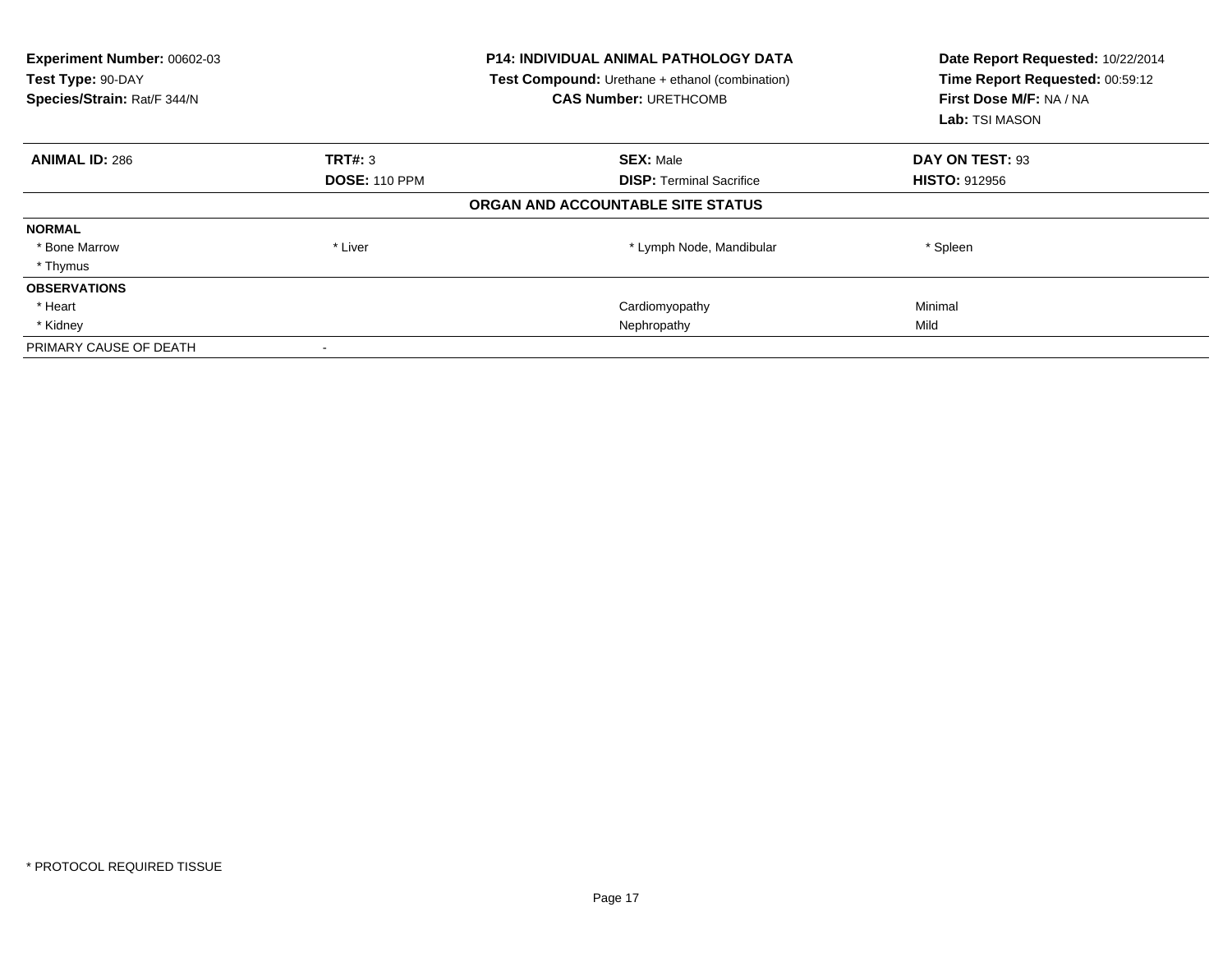| Experiment Number: 00602-03<br>Test Type: 90-DAY<br>Species/Strain: Rat/F 344/N | <b>P14: INDIVIDUAL ANIMAL PATHOLOGY DATA</b><br><b>Test Compound:</b> Urethane + ethanol (combination)<br><b>CAS Number: URETHCOMB</b> |                                   | Date Report Requested: 10/22/2014<br>Time Report Requested: 00:59:12<br>First Dose M/F: NA / NA<br>Lab: TSI MASON |
|---------------------------------------------------------------------------------|----------------------------------------------------------------------------------------------------------------------------------------|-----------------------------------|-------------------------------------------------------------------------------------------------------------------|
| <b>ANIMAL ID: 287</b>                                                           | TRT#: 3                                                                                                                                | <b>SEX: Male</b>                  | DAY ON TEST: 93                                                                                                   |
|                                                                                 | <b>DOSE: 110 PPM</b>                                                                                                                   | <b>DISP: Terminal Sacrifice</b>   | <b>HISTO: 912957</b>                                                                                              |
|                                                                                 |                                                                                                                                        | ORGAN AND ACCOUNTABLE SITE STATUS |                                                                                                                   |
| <b>NORMAL</b>                                                                   |                                                                                                                                        |                                   |                                                                                                                   |
| * Bone Marrow                                                                   | * Lymph Node, Mandibular                                                                                                               | * Lymph Node, Mesenteric          | * Spleen                                                                                                          |
| * Thymus                                                                        |                                                                                                                                        |                                   |                                                                                                                   |
| <b>OBSERVATIONS</b>                                                             |                                                                                                                                        |                                   |                                                                                                                   |
| Eye                                                                             |                                                                                                                                        | Inflammation                      | Chronic Active, Marked                                                                                            |
| [Inflammation TGLS = $1-16+16.1$ ]                                              |                                                                                                                                        |                                   |                                                                                                                   |
| * Heart                                                                         |                                                                                                                                        | Cardiomyopathy                    | Minimal                                                                                                           |
| * Kidney                                                                        |                                                                                                                                        | Nephropathy                       | Mild                                                                                                              |
| * Liver                                                                         | <b>Bile Duct</b>                                                                                                                       | Hyperplasia                       | Minimal                                                                                                           |
| [Hyperplasia TGLS = $2-6.01$ ]                                                  |                                                                                                                                        |                                   |                                                                                                                   |
| PRIMARY CAUSE OF DEATH                                                          |                                                                                                                                        |                                   |                                                                                                                   |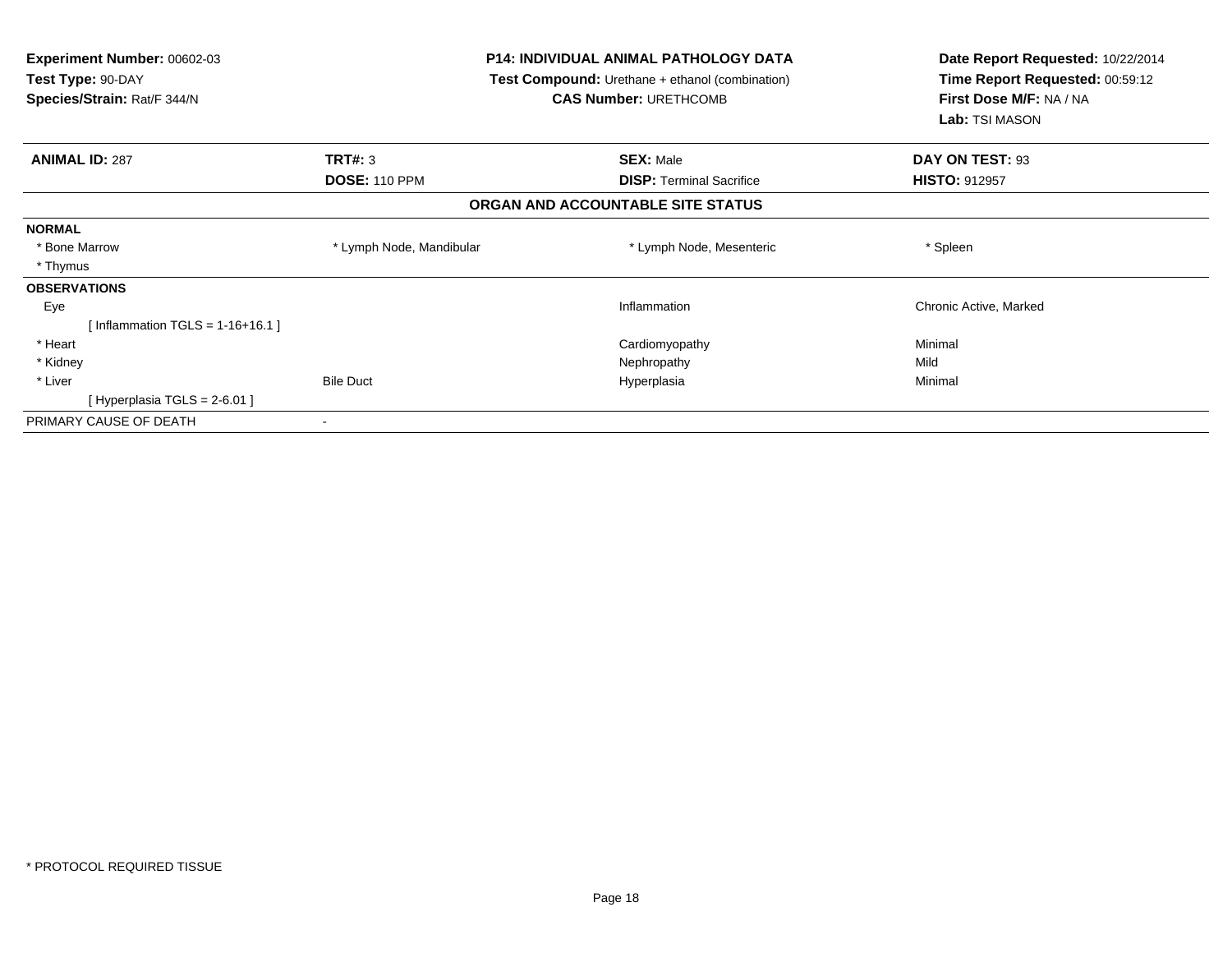| Experiment Number: 00602-03<br>Test Type: 90-DAY<br>Species/Strain: Rat/F 344/N |                      | <b>P14: INDIVIDUAL ANIMAL PATHOLOGY DATA</b><br>Test Compound: Urethane + ethanol (combination)<br><b>CAS Number: URETHCOMB</b> | Date Report Requested: 10/22/2014<br>Time Report Requested: 00:59:12<br>First Dose M/F: NA / NA<br>Lab: TSI MASON |
|---------------------------------------------------------------------------------|----------------------|---------------------------------------------------------------------------------------------------------------------------------|-------------------------------------------------------------------------------------------------------------------|
| <b>ANIMAL ID: 288</b>                                                           | TRT#: 3              | <b>SEX: Male</b>                                                                                                                | DAY ON TEST: 93                                                                                                   |
|                                                                                 | <b>DOSE: 110 PPM</b> | <b>DISP:</b> Terminal Sacrifice                                                                                                 | <b>HISTO: 912958</b>                                                                                              |
|                                                                                 |                      | ORGAN AND ACCOUNTABLE SITE STATUS                                                                                               |                                                                                                                   |
| <b>NORMAL</b>                                                                   |                      |                                                                                                                                 |                                                                                                                   |
| * Bone Marrow                                                                   | * Liver              | * Lymph Node, Mandibular                                                                                                        | * Lymph Node, Mesenteric                                                                                          |
| * Spleen                                                                        | * Thymus             |                                                                                                                                 |                                                                                                                   |
| <b>OBSERVATIONS</b>                                                             |                      |                                                                                                                                 |                                                                                                                   |
| * Heart                                                                         |                      | Cardiomyopathy                                                                                                                  | Minimal                                                                                                           |
| * Kidney                                                                        |                      | Nephropathy                                                                                                                     | Minimal                                                                                                           |
| * Urinary Bladder                                                               |                      | Concretion                                                                                                                      | Mild                                                                                                              |
| [Concretion TGLS = $1-9$ ]                                                      |                      |                                                                                                                                 |                                                                                                                   |
| PRIMARY CAUSE OF DEATH                                                          |                      |                                                                                                                                 |                                                                                                                   |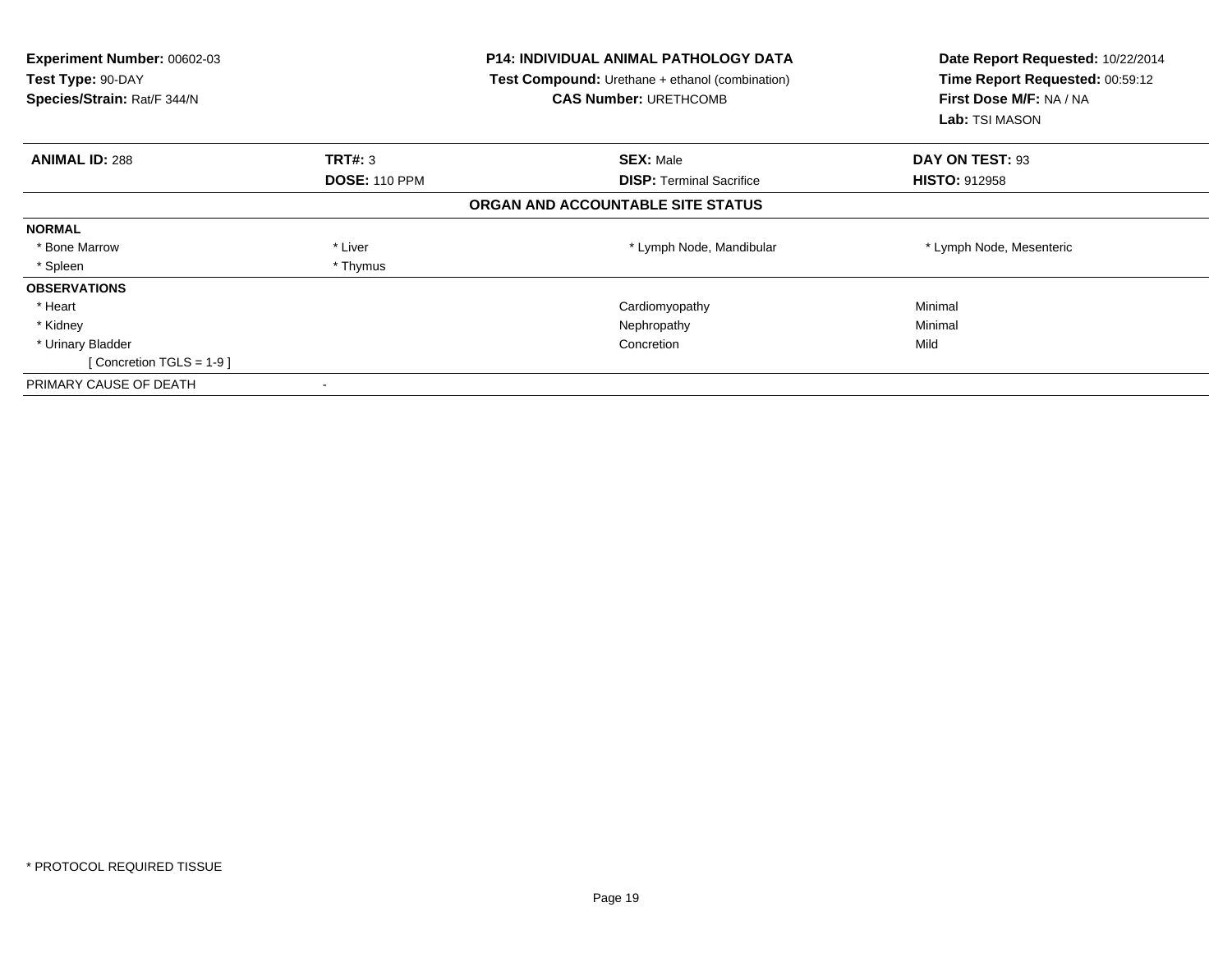| <b>Experiment Number: 00602-03</b><br>Test Type: 90-DAY<br>Species/Strain: Rat/F 344/N |                      | <b>P14: INDIVIDUAL ANIMAL PATHOLOGY DATA</b><br>Test Compound: Urethane + ethanol (combination)<br><b>CAS Number: URETHCOMB</b> | Date Report Requested: 10/22/2014<br>Time Report Requested: 00:59:12<br>First Dose M/F: NA / NA<br>Lab: TSI MASON |
|----------------------------------------------------------------------------------------|----------------------|---------------------------------------------------------------------------------------------------------------------------------|-------------------------------------------------------------------------------------------------------------------|
| <b>ANIMAL ID: 289</b>                                                                  | TRT#: 3              | <b>SEX: Male</b>                                                                                                                | DAY ON TEST: 93                                                                                                   |
|                                                                                        | <b>DOSE: 110 PPM</b> | <b>DISP:</b> Terminal Sacrifice                                                                                                 | <b>HISTO: 912959</b>                                                                                              |
|                                                                                        |                      | ORGAN AND ACCOUNTABLE SITE STATUS                                                                                               |                                                                                                                   |
| <b>NORMAL</b>                                                                          |                      |                                                                                                                                 |                                                                                                                   |
| * Bone Marrow                                                                          | * Liver              | * Lymph Node, Mandibular                                                                                                        | * Lymph Node, Mesenteric                                                                                          |
| * Spleen                                                                               | * Thymus             |                                                                                                                                 |                                                                                                                   |
| <b>OBSERVATIONS</b>                                                                    |                      |                                                                                                                                 |                                                                                                                   |
| * Heart                                                                                |                      | Cardiomyopathy                                                                                                                  | Minimal                                                                                                           |
| * Kidney                                                                               |                      | Nephropathy                                                                                                                     | Minimal                                                                                                           |
| PRIMARY CAUSE OF DEATH                                                                 |                      |                                                                                                                                 |                                                                                                                   |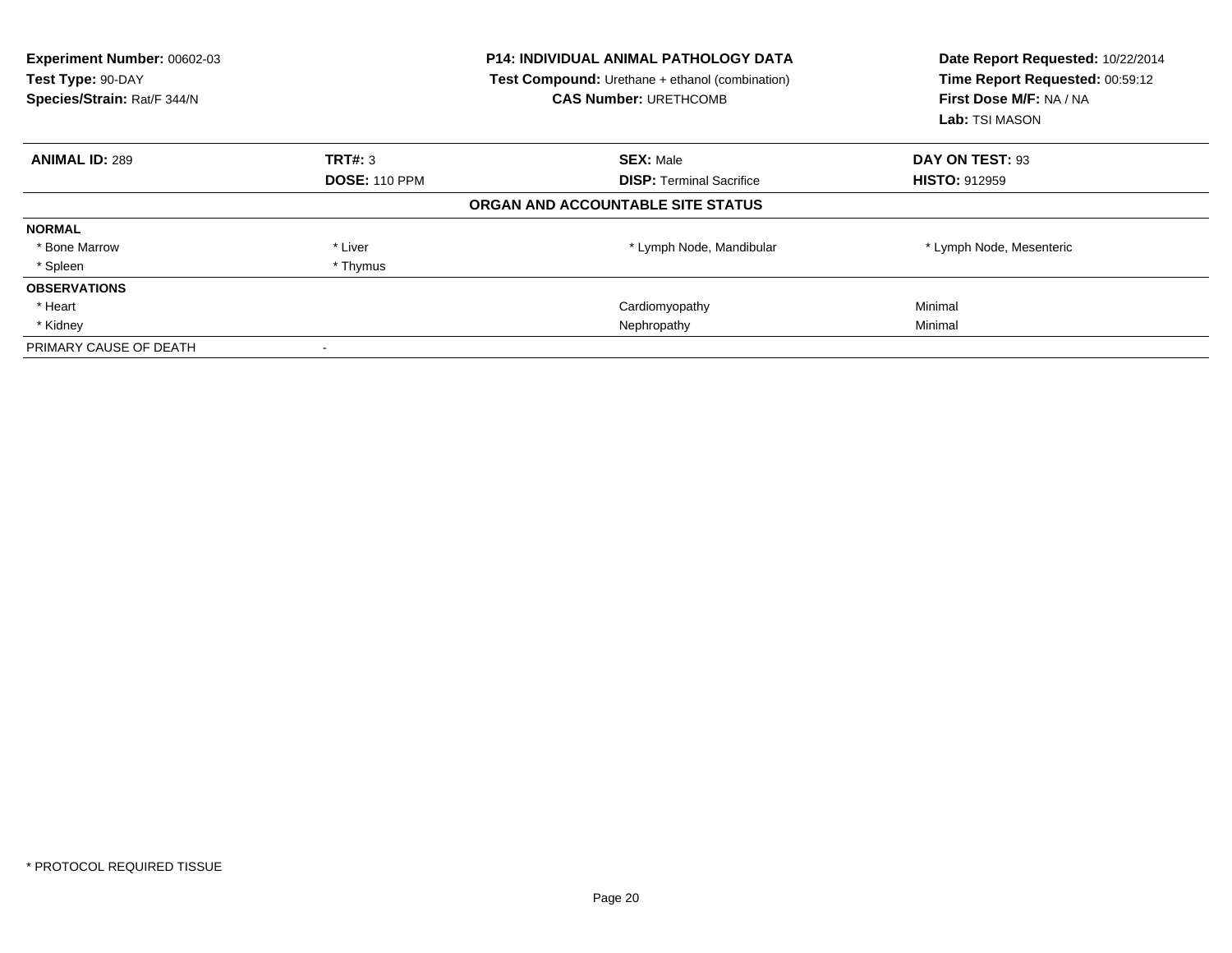| Experiment Number: 00602-03<br>Test Type: 90-DAY<br>Species/Strain: Rat/F 344/N | <b>P14: INDIVIDUAL ANIMAL PATHOLOGY DATA</b><br><b>Test Compound:</b> Urethane + ethanol (combination)<br><b>CAS Number: URETHCOMB</b> |                                   | Date Report Requested: 10/22/2014<br>Time Report Requested: 00:59:12<br>First Dose M/F: NA / NA<br><b>Lab:</b> TSI MASON |
|---------------------------------------------------------------------------------|----------------------------------------------------------------------------------------------------------------------------------------|-----------------------------------|--------------------------------------------------------------------------------------------------------------------------|
| <b>ANIMAL ID: 290</b>                                                           | <b>TRT#: 3</b>                                                                                                                         | <b>SEX: Male</b>                  | DAY ON TEST: 93                                                                                                          |
|                                                                                 | <b>DOSE: 110 PPM</b>                                                                                                                   | <b>DISP:</b> Terminal Sacrifice   | <b>HISTO: 912960</b>                                                                                                     |
|                                                                                 |                                                                                                                                        | ORGAN AND ACCOUNTABLE SITE STATUS |                                                                                                                          |
| <b>NORMAL</b>                                                                   |                                                                                                                                        |                                   |                                                                                                                          |
| * Bone Marrow                                                                   | * Lymph Node, Mandibular                                                                                                               | * Lymph Node, Mesenteric          | * Spleen                                                                                                                 |
| * Thymus                                                                        |                                                                                                                                        |                                   |                                                                                                                          |
| <b>OBSERVATIONS</b>                                                             |                                                                                                                                        |                                   |                                                                                                                          |
| * Heart                                                                         |                                                                                                                                        | Cardiomyopathy                    | Minimal                                                                                                                  |
| * Kidney                                                                        |                                                                                                                                        | Nephropathy                       | Minimal                                                                                                                  |
| * Liver                                                                         |                                                                                                                                        | Hepatodiaphragmatic Nodule        |                                                                                                                          |
| [ Hepatodiaphragmatic Nodule TGLS = 1-6.01 ]                                    |                                                                                                                                        |                                   |                                                                                                                          |
| PRIMARY CAUSE OF DEATH                                                          |                                                                                                                                        |                                   |                                                                                                                          |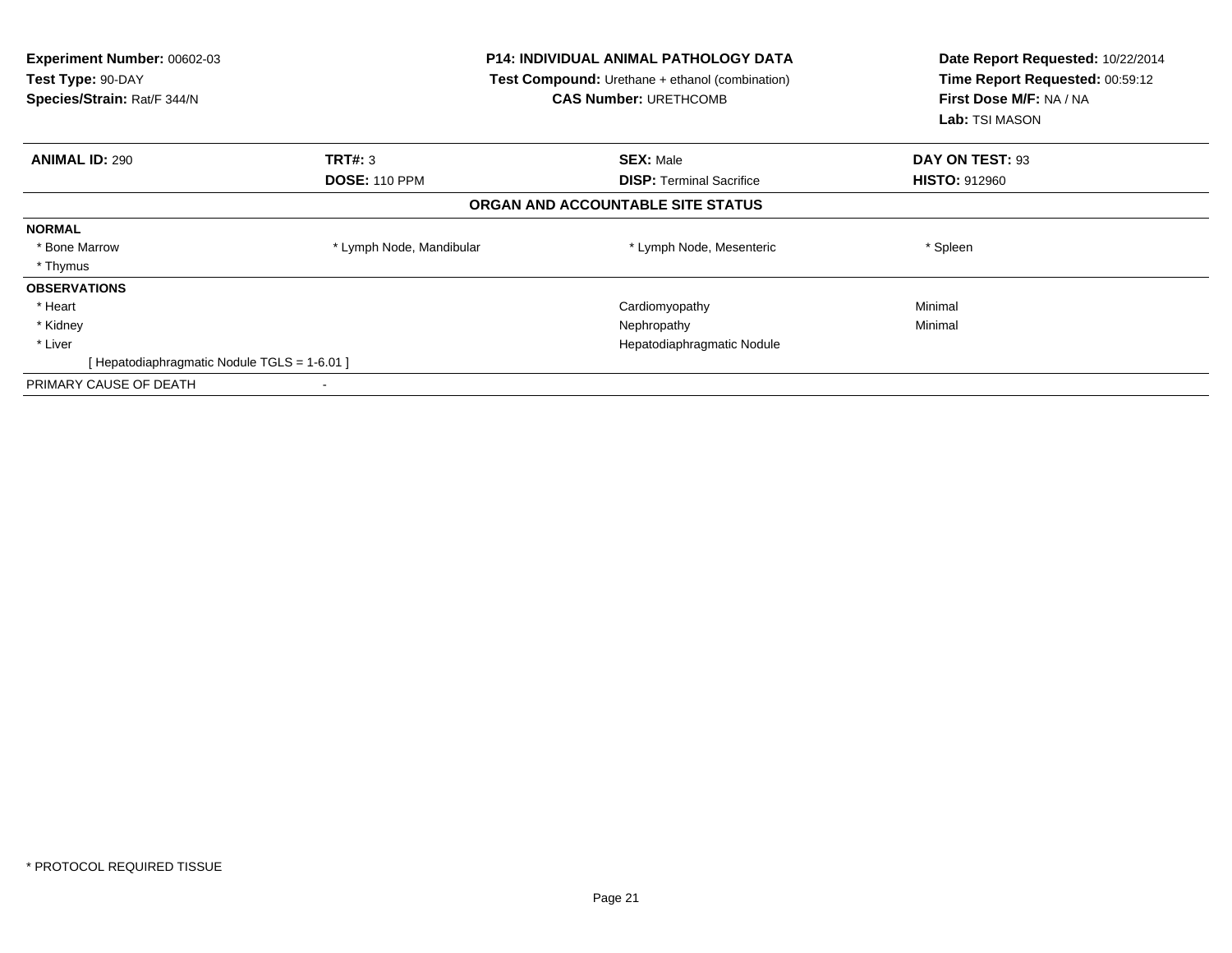| Experiment Number: 00602-03<br>Test Type: 90-DAY<br>Species/Strain: Rat/F 344/N |                      | <b>P14: INDIVIDUAL ANIMAL PATHOLOGY DATA</b><br><b>Test Compound:</b> Urethane + ethanol (combination)<br><b>CAS Number: URETHCOMB</b> | Date Report Requested: 10/22/2014<br>Time Report Requested: 00:59:12<br>First Dose M/F: NA / NA<br><b>Lab:</b> TSI MASON |
|---------------------------------------------------------------------------------|----------------------|----------------------------------------------------------------------------------------------------------------------------------------|--------------------------------------------------------------------------------------------------------------------------|
| <b>ANIMAL ID: 291</b>                                                           | <b>TRT#:</b> 5       | <b>SEX: Male</b>                                                                                                                       | DAY ON TEST: 93                                                                                                          |
|                                                                                 | <b>DOSE: 330 PPM</b> | <b>DISP:</b> Terminal Sacrifice                                                                                                        | <b>HISTO: 912941</b>                                                                                                     |
|                                                                                 |                      | ORGAN AND ACCOUNTABLE SITE STATUS                                                                                                      |                                                                                                                          |
| <b>NORMAL</b>                                                                   |                      |                                                                                                                                        |                                                                                                                          |
| * Bone Marrow                                                                   | * Liver              | * Lymph Node, Mandibular                                                                                                               | * Lymph Node, Mesenteric                                                                                                 |
| * Spleen                                                                        | * Thymus             |                                                                                                                                        |                                                                                                                          |
| <b>OBSERVATIONS</b>                                                             |                      |                                                                                                                                        |                                                                                                                          |
| * Heart                                                                         |                      | Cardiomyopathy                                                                                                                         | Minimal                                                                                                                  |
| * Kidney                                                                        |                      | Nephropathy                                                                                                                            | Minimal                                                                                                                  |
| PRIMARY CAUSE OF DEATH                                                          |                      |                                                                                                                                        |                                                                                                                          |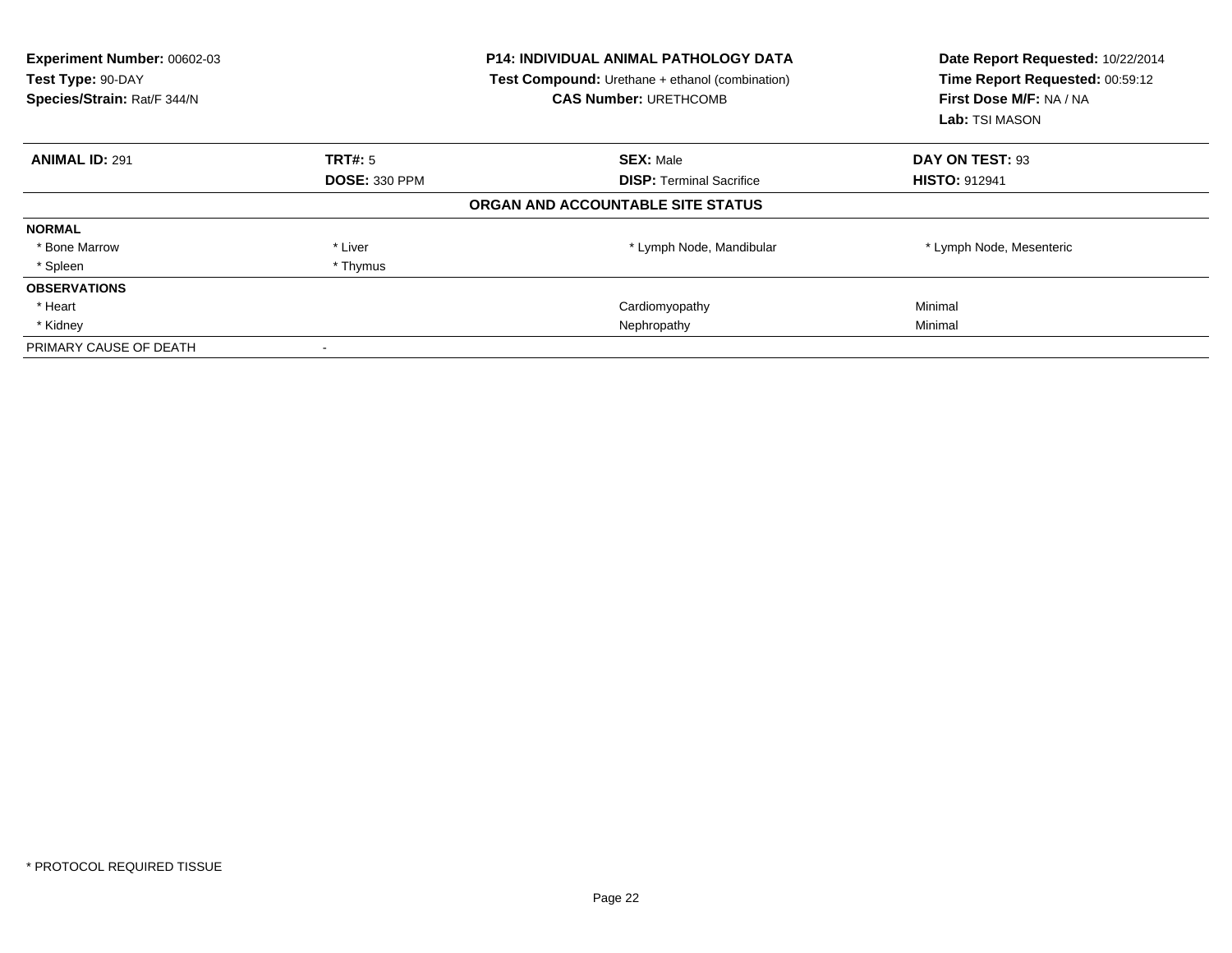| Experiment Number: 00602-03<br>Test Type: 90-DAY<br>Species/Strain: Rat/F 344/N |                      | <b>P14: INDIVIDUAL ANIMAL PATHOLOGY DATA</b><br><b>Test Compound:</b> Urethane + ethanol (combination)<br><b>CAS Number: URETHCOMB</b> | Date Report Requested: 10/22/2014<br>Time Report Requested: 00:59:12<br>First Dose M/F: NA / NA<br><b>Lab:</b> TSI MASON |
|---------------------------------------------------------------------------------|----------------------|----------------------------------------------------------------------------------------------------------------------------------------|--------------------------------------------------------------------------------------------------------------------------|
| <b>ANIMAL ID: 292</b>                                                           | <b>TRT#:</b> 5       | <b>SEX: Male</b>                                                                                                                       | DAY ON TEST: 93                                                                                                          |
|                                                                                 | <b>DOSE: 330 PPM</b> | <b>DISP:</b> Terminal Sacrifice                                                                                                        | <b>HISTO: 912942</b>                                                                                                     |
|                                                                                 |                      | ORGAN AND ACCOUNTABLE SITE STATUS                                                                                                      |                                                                                                                          |
| <b>NORMAL</b>                                                                   |                      |                                                                                                                                        |                                                                                                                          |
| * Bone Marrow                                                                   | * Liver              | * Lymph Node, Mandibular                                                                                                               | * Lymph Node, Mesenteric                                                                                                 |
| * Spleen                                                                        | * Thymus             |                                                                                                                                        |                                                                                                                          |
| <b>OBSERVATIONS</b>                                                             |                      |                                                                                                                                        |                                                                                                                          |
| * Heart                                                                         |                      | Cardiomyopathy                                                                                                                         | Minimal                                                                                                                  |
| * Kidney                                                                        |                      | Nephropathy                                                                                                                            | Minimal                                                                                                                  |
| PRIMARY CAUSE OF DEATH                                                          |                      |                                                                                                                                        |                                                                                                                          |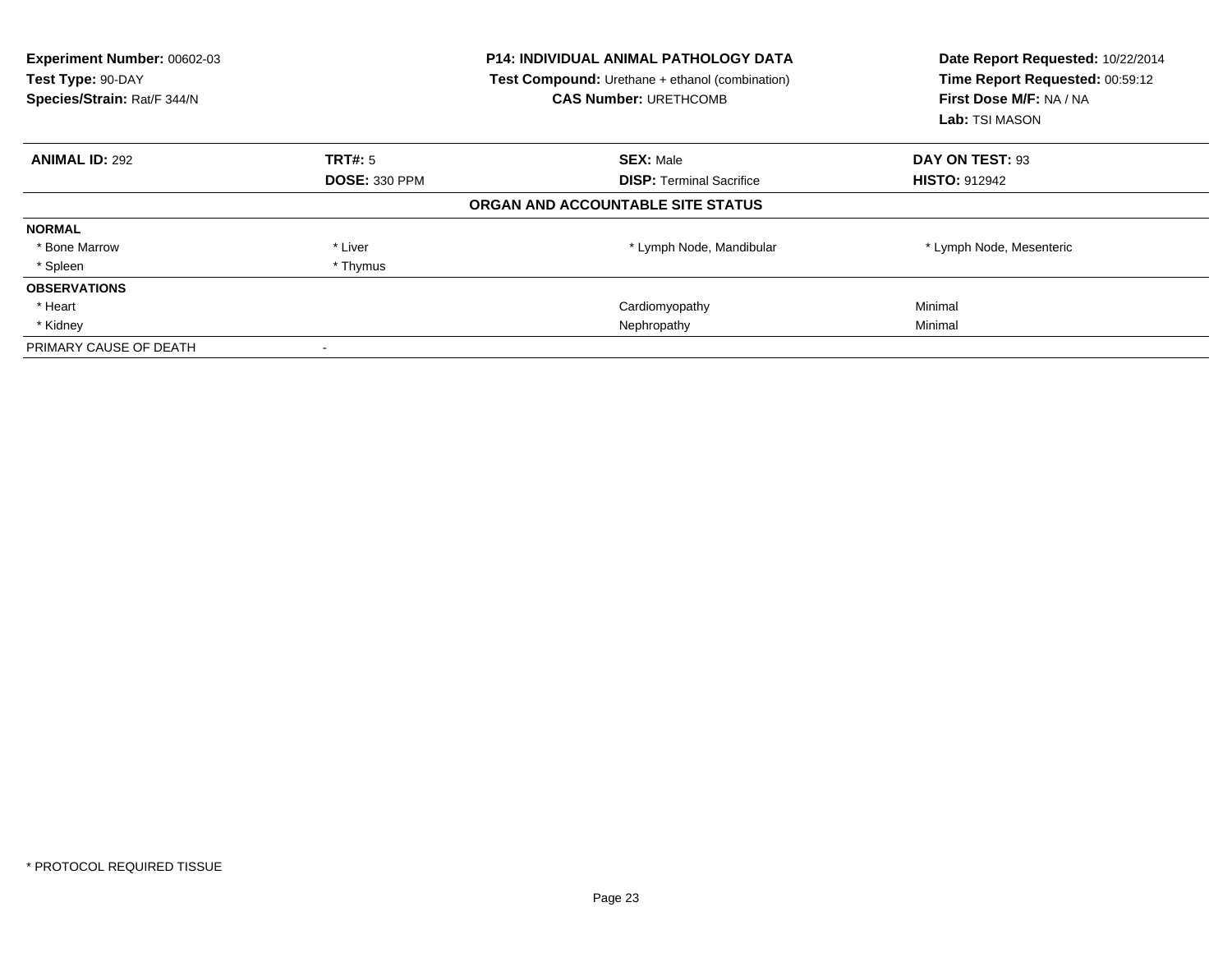| Experiment Number: 00602-03<br>Test Type: 90-DAY<br>Species/Strain: Rat/F 344/N |                      | <b>P14: INDIVIDUAL ANIMAL PATHOLOGY DATA</b><br><b>Test Compound:</b> Urethane + ethanol (combination)<br><b>CAS Number: URETHCOMB</b> | Date Report Requested: 10/22/2014<br>Time Report Requested: 00:59:12<br>First Dose M/F: NA / NA<br>Lab: TSI MASON |
|---------------------------------------------------------------------------------|----------------------|----------------------------------------------------------------------------------------------------------------------------------------|-------------------------------------------------------------------------------------------------------------------|
| <b>ANIMAL ID: 293</b>                                                           | TRT#: 5              | <b>SEX: Male</b>                                                                                                                       | DAY ON TEST: 93                                                                                                   |
|                                                                                 | <b>DOSE: 330 PPM</b> | <b>DISP:</b> Terminal Sacrifice                                                                                                        | <b>HISTO: 912943</b>                                                                                              |
|                                                                                 |                      | ORGAN AND ACCOUNTABLE SITE STATUS                                                                                                      |                                                                                                                   |
| <b>NORMAL</b>                                                                   |                      |                                                                                                                                        |                                                                                                                   |
| * Bone Marrow                                                                   | * Liver              | * Lymph Node, Mandibular                                                                                                               | * Lymph Node, Mesenteric                                                                                          |
| * Spleen                                                                        | * Thymus             |                                                                                                                                        |                                                                                                                   |
| <b>OBSERVATIONS</b>                                                             |                      |                                                                                                                                        |                                                                                                                   |
| * Heart                                                                         |                      | Cardiomyopathy                                                                                                                         | Minimal                                                                                                           |
| * Kidney                                                                        |                      | Nephropathy                                                                                                                            | Minimal                                                                                                           |
| PRIMARY CAUSE OF DEATH                                                          |                      |                                                                                                                                        |                                                                                                                   |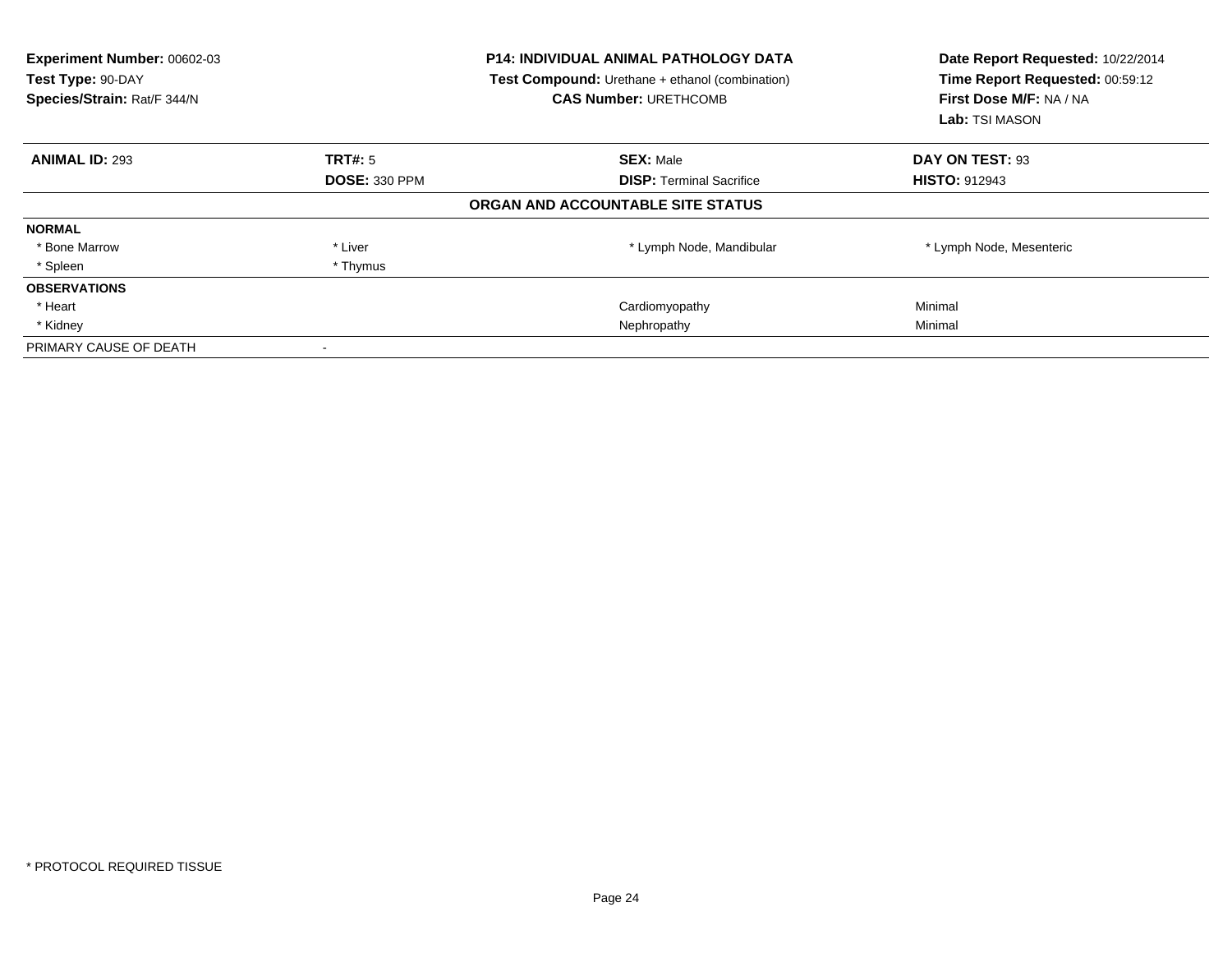| Experiment Number: 00602-03<br>Test Type: 90-DAY<br>Species/Strain: Rat/F 344/N |                      | P14: INDIVIDUAL ANIMAL PATHOLOGY DATA<br>Test Compound: Urethane + ethanol (combination)<br><b>CAS Number: URETHCOMB</b> | Date Report Requested: 10/22/2014<br>Time Report Requested: 00:59:12<br>First Dose M/F: NA / NA<br>Lab: TSI MASON |
|---------------------------------------------------------------------------------|----------------------|--------------------------------------------------------------------------------------------------------------------------|-------------------------------------------------------------------------------------------------------------------|
| <b>ANIMAL ID: 294</b>                                                           | TRT#: 5              | <b>SEX: Male</b>                                                                                                         | DAY ON TEST: 93                                                                                                   |
|                                                                                 | <b>DOSE: 330 PPM</b> | <b>DISP:</b> Terminal Sacrifice                                                                                          | <b>HISTO: 912944</b>                                                                                              |
|                                                                                 |                      | ORGAN AND ACCOUNTABLE SITE STATUS                                                                                        |                                                                                                                   |
| <b>NORMAL</b>                                                                   |                      |                                                                                                                          |                                                                                                                   |
| * Bone Marrow                                                                   | * Liver              | * Lymph Node, Mandibular                                                                                                 | * Lymph Node, Mesenteric                                                                                          |
| * Spleen                                                                        | * Thymus             |                                                                                                                          |                                                                                                                   |
| <b>OBSERVATIONS</b>                                                             |                      |                                                                                                                          |                                                                                                                   |
| * Heart                                                                         |                      | Cardiomyopathy                                                                                                           | Minimal                                                                                                           |
| * Kidney                                                                        |                      | Nephropathy                                                                                                              | Minimal                                                                                                           |
| * Urinary Bladder                                                               |                      | Concretion                                                                                                               | Moderate                                                                                                          |
| [Concretion TGLS = $1-9$ ]                                                      |                      |                                                                                                                          |                                                                                                                   |
| PRIMARY CAUSE OF DEATH                                                          |                      |                                                                                                                          |                                                                                                                   |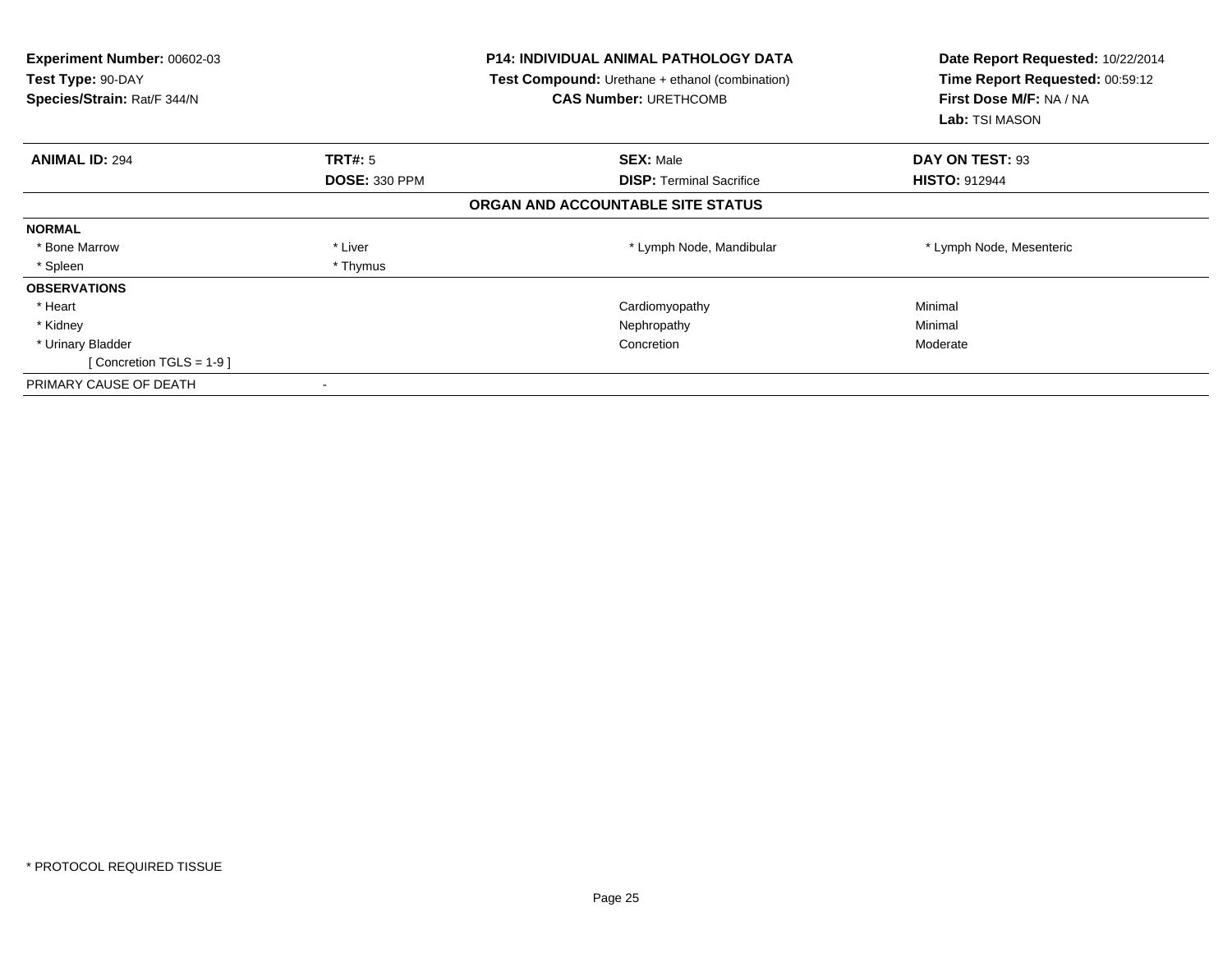| Experiment Number: 00602-03<br>Test Type: 90-DAY<br>Species/Strain: Rat/F 344/N |                      | <b>P14: INDIVIDUAL ANIMAL PATHOLOGY DATA</b><br><b>Test Compound:</b> Urethane + ethanol (combination)<br><b>CAS Number: URETHCOMB</b> | Date Report Requested: 10/22/2014<br>Time Report Requested: 00:59:12<br>First Dose M/F: NA / NA<br><b>Lab:</b> TSI MASON |
|---------------------------------------------------------------------------------|----------------------|----------------------------------------------------------------------------------------------------------------------------------------|--------------------------------------------------------------------------------------------------------------------------|
| <b>ANIMAL ID: 295</b>                                                           | <b>TRT#:</b> 5       | <b>SEX: Male</b>                                                                                                                       | DAY ON TEST: 93                                                                                                          |
|                                                                                 | <b>DOSE: 330 PPM</b> | <b>DISP:</b> Terminal Sacrifice                                                                                                        | <b>HISTO: 912945</b>                                                                                                     |
|                                                                                 |                      | ORGAN AND ACCOUNTABLE SITE STATUS                                                                                                      |                                                                                                                          |
| <b>NORMAL</b>                                                                   |                      |                                                                                                                                        |                                                                                                                          |
| * Bone Marrow                                                                   | * Liver              | * Lymph Node, Mandibular                                                                                                               | * Lymph Node, Mesenteric                                                                                                 |
| * Spleen                                                                        | * Thymus             |                                                                                                                                        |                                                                                                                          |
| <b>OBSERVATIONS</b>                                                             |                      |                                                                                                                                        |                                                                                                                          |
| * Heart                                                                         |                      | Cardiomyopathy                                                                                                                         | Minimal                                                                                                                  |
| * Kidney                                                                        |                      | Nephropathy                                                                                                                            | Minimal                                                                                                                  |
| PRIMARY CAUSE OF DEATH                                                          |                      |                                                                                                                                        |                                                                                                                          |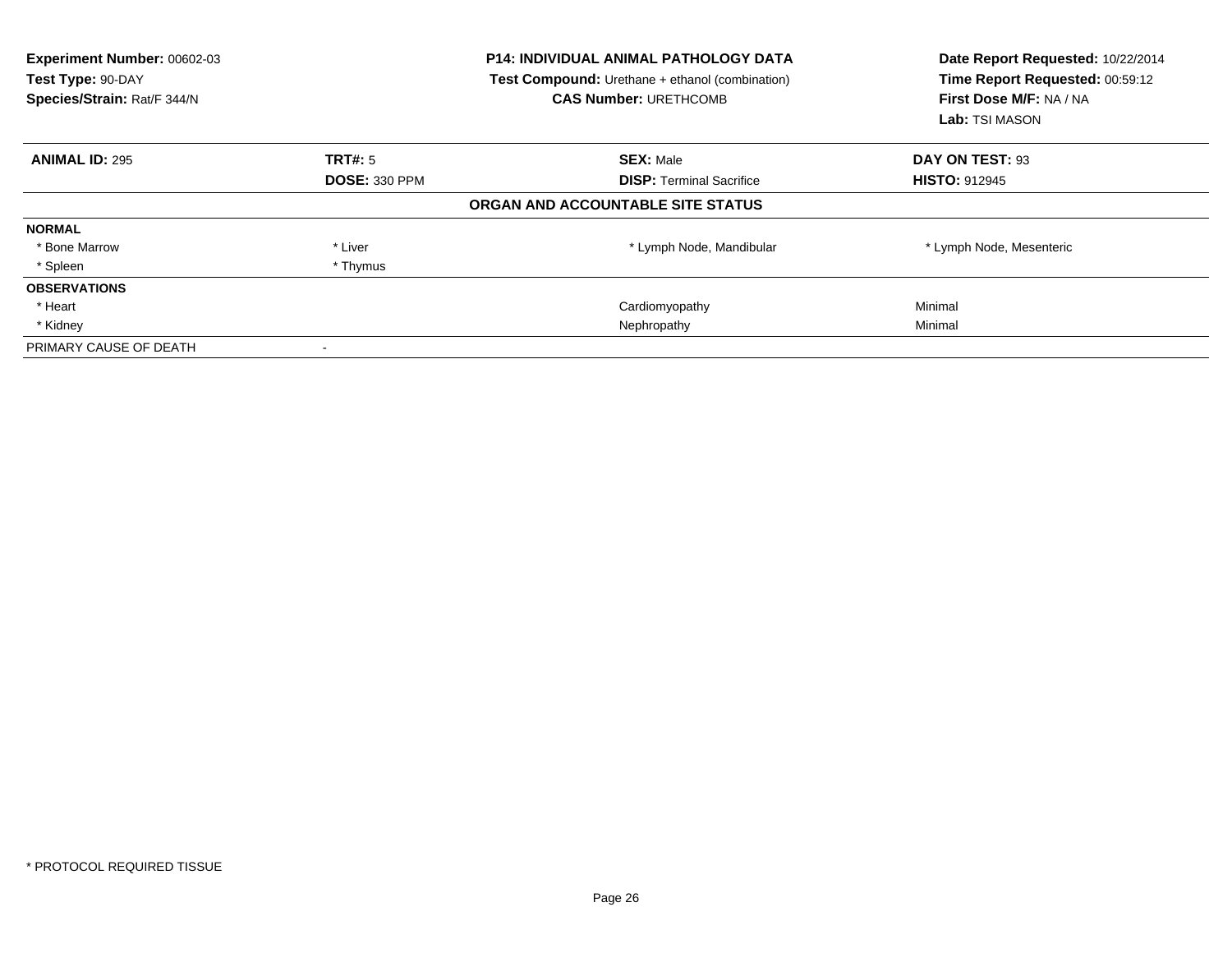| <b>Experiment Number: 00602-03</b><br>Test Type: 90-DAY<br>Species/Strain: Rat/F 344/N |                      | P14: INDIVIDUAL ANIMAL PATHOLOGY DATA<br>Test Compound: Urethane + ethanol (combination)<br><b>CAS Number: URETHCOMB</b> | Date Report Requested: 10/22/2014<br>Time Report Requested: 00:59:12<br>First Dose M/F: NA / NA<br><b>Lab:</b> TSI MASON |
|----------------------------------------------------------------------------------------|----------------------|--------------------------------------------------------------------------------------------------------------------------|--------------------------------------------------------------------------------------------------------------------------|
| <b>ANIMAL ID: 296</b>                                                                  | <b>TRT#: 5</b>       | <b>SEX: Male</b>                                                                                                         | DAY ON TEST: 93                                                                                                          |
|                                                                                        | <b>DOSE: 330 PPM</b> | <b>DISP:</b> Terminal Sacrifice                                                                                          | <b>HISTO: 912946</b>                                                                                                     |
|                                                                                        |                      | ORGAN AND ACCOUNTABLE SITE STATUS                                                                                        |                                                                                                                          |
| <b>NORMAL</b>                                                                          |                      |                                                                                                                          |                                                                                                                          |
| * Bone Marrow                                                                          | * Liver              | * Lymph Node, Mandibular                                                                                                 | * Lymph Node, Mesenteric                                                                                                 |
| * Spleen                                                                               | * Thymus             |                                                                                                                          |                                                                                                                          |
| <b>OBSERVATIONS</b>                                                                    |                      |                                                                                                                          |                                                                                                                          |
| * Heart                                                                                |                      | Cardiomyopathy                                                                                                           | Minimal                                                                                                                  |
| * Kidney                                                                               |                      | Nephropathy                                                                                                              | Minimal                                                                                                                  |
| PRIMARY CAUSE OF DEATH                                                                 |                      |                                                                                                                          |                                                                                                                          |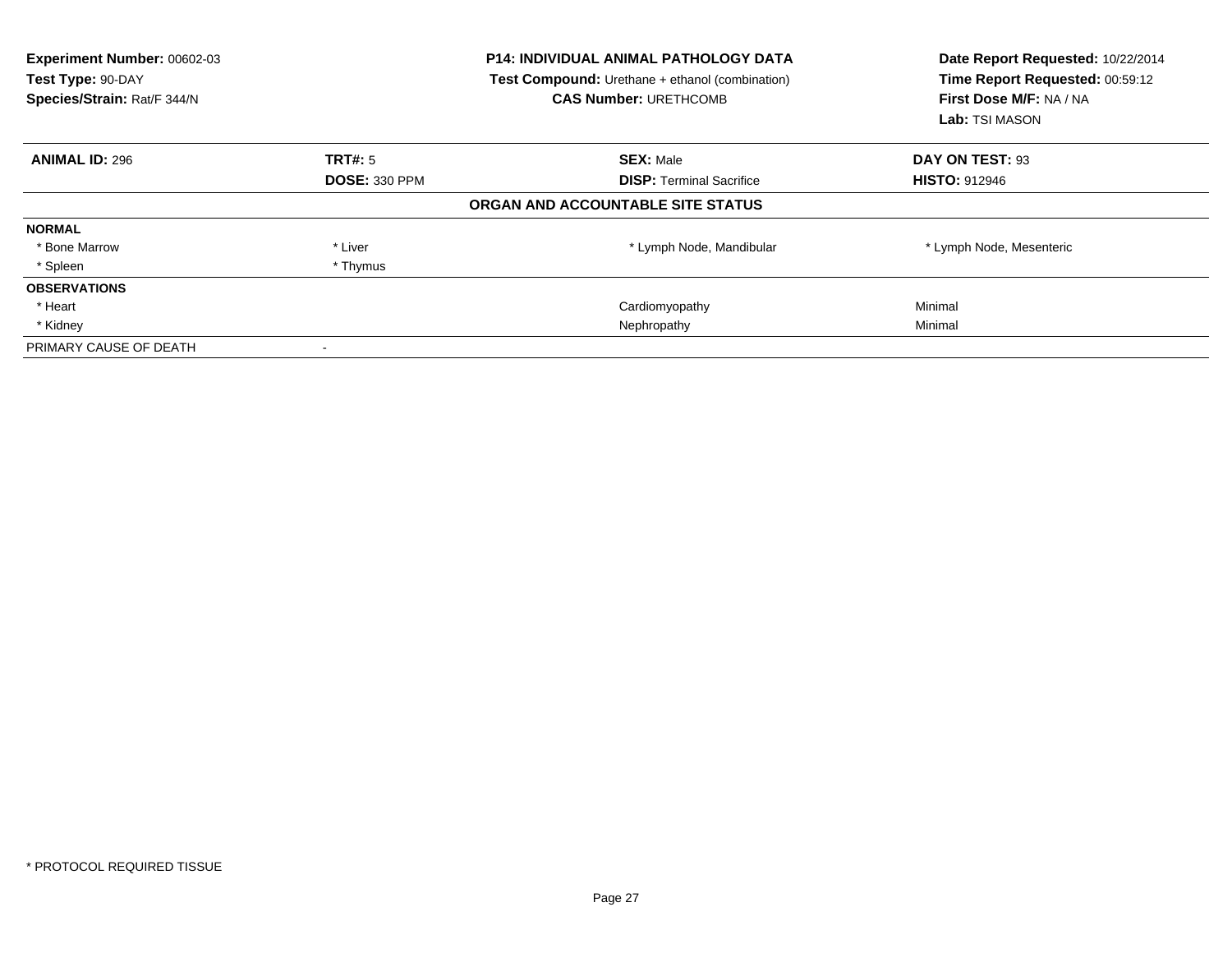| <b>Experiment Number: 00602-03</b><br>Test Type: 90-DAY<br>Species/Strain: Rat/F 344/N |                      | <b>P14: INDIVIDUAL ANIMAL PATHOLOGY DATA</b><br>Test Compound: Urethane + ethanol (combination)<br><b>CAS Number: URETHCOMB</b> | Date Report Requested: 10/22/2014<br>Time Report Requested: 00:59:12<br>First Dose M/F: NA / NA<br>Lab: TSI MASON |  |
|----------------------------------------------------------------------------------------|----------------------|---------------------------------------------------------------------------------------------------------------------------------|-------------------------------------------------------------------------------------------------------------------|--|
| <b>ANIMAL ID: 297</b>                                                                  | TRT#: 5              | <b>SEX: Male</b>                                                                                                                | DAY ON TEST: 93                                                                                                   |  |
|                                                                                        | <b>DOSE: 330 PPM</b> | <b>DISP:</b> Terminal Sacrifice                                                                                                 | <b>HISTO: 912947</b>                                                                                              |  |
|                                                                                        |                      | ORGAN AND ACCOUNTABLE SITE STATUS                                                                                               |                                                                                                                   |  |
| <b>NORMAL</b>                                                                          |                      |                                                                                                                                 |                                                                                                                   |  |
| * Bone Marrow                                                                          | * Liver              | * Lymph Node, Mandibular                                                                                                        | * Lymph Node, Mesenteric                                                                                          |  |
| * Spleen                                                                               | * Thymus             |                                                                                                                                 |                                                                                                                   |  |
| <b>OBSERVATIONS</b>                                                                    |                      |                                                                                                                                 |                                                                                                                   |  |
| * Heart                                                                                |                      | Cardiomyopathy                                                                                                                  | Mild                                                                                                              |  |
| * Kidney                                                                               |                      | Nephropathy                                                                                                                     | Mild                                                                                                              |  |
| PRIMARY CAUSE OF DEATH                                                                 |                      |                                                                                                                                 |                                                                                                                   |  |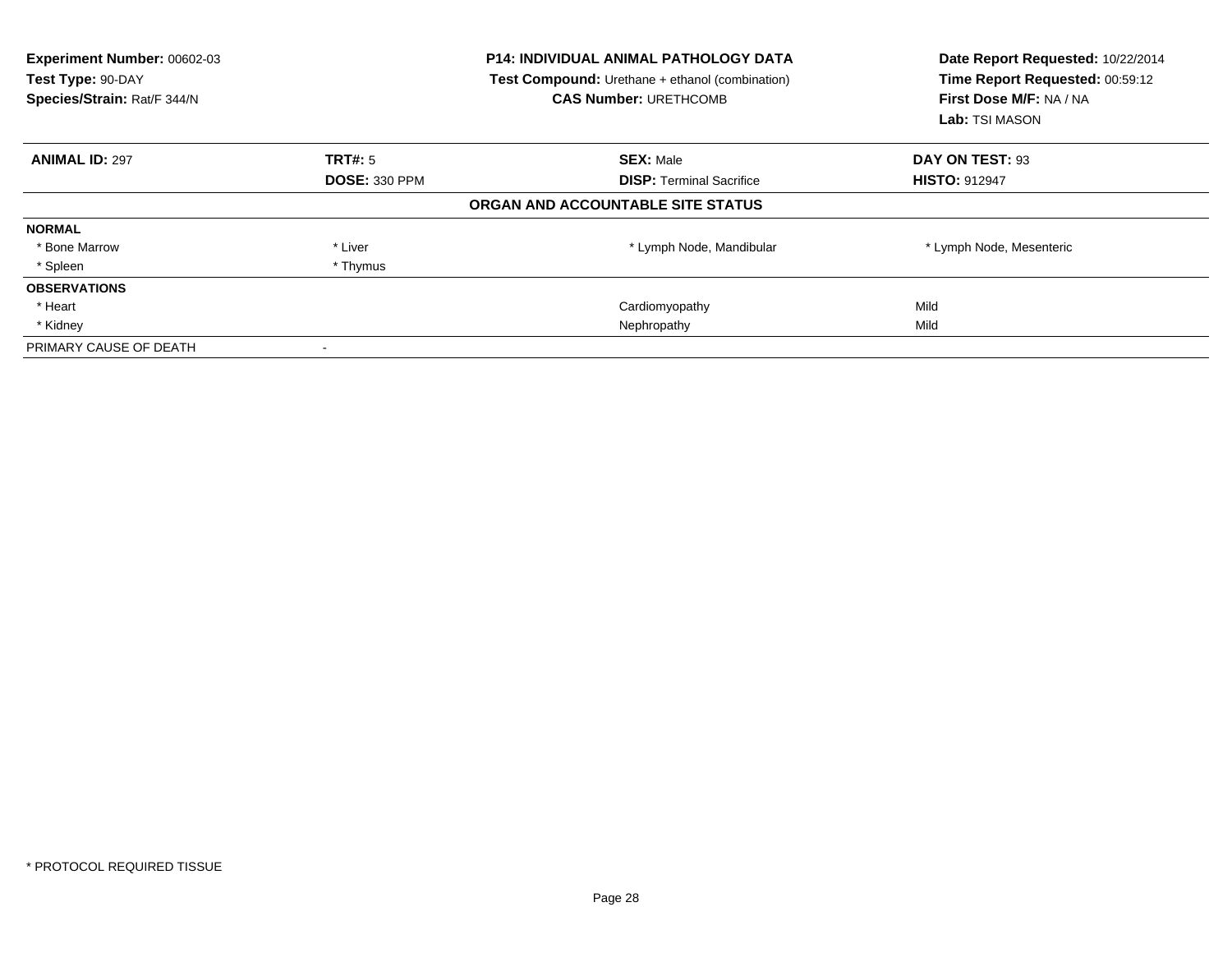| <b>Experiment Number: 00602-03</b><br>Test Type: 90-DAY<br>Species/Strain: Rat/F 344/N |                      | P14: INDIVIDUAL ANIMAL PATHOLOGY DATA<br>Test Compound: Urethane + ethanol (combination)<br><b>CAS Number: URETHCOMB</b> | Date Report Requested: 10/22/2014<br>Time Report Requested: 00:59:12<br>First Dose M/F: NA / NA<br><b>Lab:</b> TSI MASON |
|----------------------------------------------------------------------------------------|----------------------|--------------------------------------------------------------------------------------------------------------------------|--------------------------------------------------------------------------------------------------------------------------|
| <b>ANIMAL ID: 298</b>                                                                  | <b>TRT#: 5</b>       | <b>SEX: Male</b>                                                                                                         | DAY ON TEST: 93                                                                                                          |
|                                                                                        | <b>DOSE: 330 PPM</b> | <b>DISP:</b> Terminal Sacrifice                                                                                          | <b>HISTO: 912948</b>                                                                                                     |
|                                                                                        |                      | ORGAN AND ACCOUNTABLE SITE STATUS                                                                                        |                                                                                                                          |
| <b>NORMAL</b>                                                                          |                      |                                                                                                                          |                                                                                                                          |
| * Bone Marrow                                                                          | * Liver              | * Lymph Node, Mandibular                                                                                                 | * Lymph Node, Mesenteric                                                                                                 |
| * Spleen                                                                               | * Thymus             |                                                                                                                          |                                                                                                                          |
| <b>OBSERVATIONS</b>                                                                    |                      |                                                                                                                          |                                                                                                                          |
| * Heart                                                                                |                      | Cardiomyopathy                                                                                                           | Mild                                                                                                                     |
| * Kidney                                                                               |                      | Nephropathy                                                                                                              | Mild                                                                                                                     |
| PRIMARY CAUSE OF DEATH                                                                 |                      |                                                                                                                          |                                                                                                                          |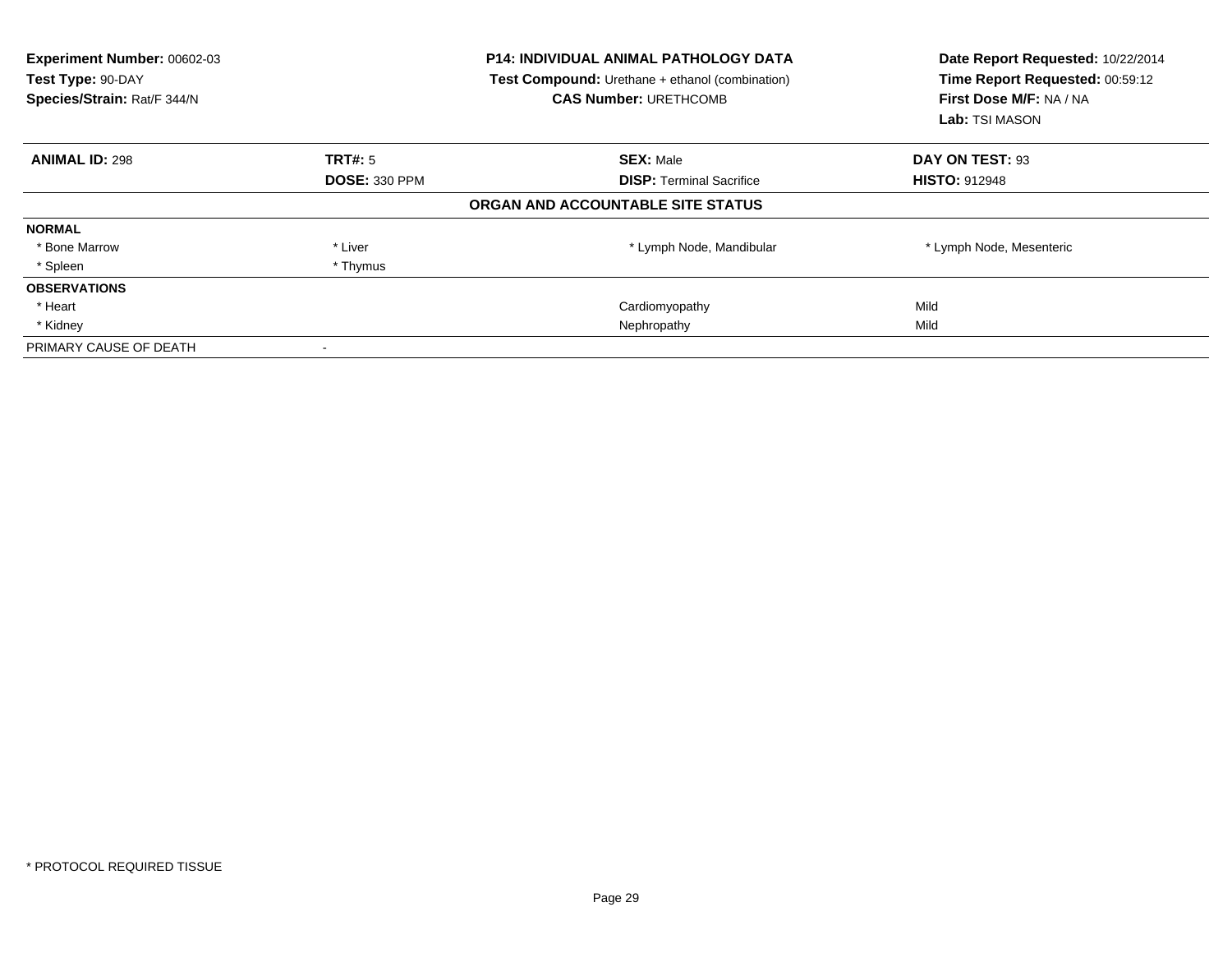| Experiment Number: 00602-03<br>Test Type: 90-DAY<br>Species/Strain: Rat/F 344/N |                      | <b>P14: INDIVIDUAL ANIMAL PATHOLOGY DATA</b><br><b>Test Compound:</b> Urethane + ethanol (combination)<br><b>CAS Number: URETHCOMB</b> | Date Report Requested: 10/22/2014<br>Time Report Requested: 00:59:12<br>First Dose M/F: NA / NA<br>Lab: TSI MASON |
|---------------------------------------------------------------------------------|----------------------|----------------------------------------------------------------------------------------------------------------------------------------|-------------------------------------------------------------------------------------------------------------------|
| <b>ANIMAL ID: 299</b>                                                           | <b>TRT#: 5</b>       | <b>SEX: Male</b>                                                                                                                       | DAY ON TEST: 93                                                                                                   |
|                                                                                 | <b>DOSE: 330 PPM</b> | <b>DISP:</b> Terminal Sacrifice                                                                                                        | <b>HISTO: 912949</b>                                                                                              |
|                                                                                 |                      | ORGAN AND ACCOUNTABLE SITE STATUS                                                                                                      |                                                                                                                   |
| <b>NORMAL</b>                                                                   |                      |                                                                                                                                        |                                                                                                                   |
| * Bone Marrow                                                                   | * Liver              | * Lymph Node, Mandibular                                                                                                               | * Lymph Node, Mesenteric                                                                                          |
| * Spleen                                                                        | * Thymus             |                                                                                                                                        |                                                                                                                   |
| <b>OBSERVATIONS</b>                                                             |                      |                                                                                                                                        |                                                                                                                   |
| * Heart                                                                         |                      | Cardiomyopathy                                                                                                                         | Mild                                                                                                              |
| * Kidney                                                                        |                      | Nephropathy                                                                                                                            | Minimal                                                                                                           |
| PRIMARY CAUSE OF DEATH                                                          |                      |                                                                                                                                        |                                                                                                                   |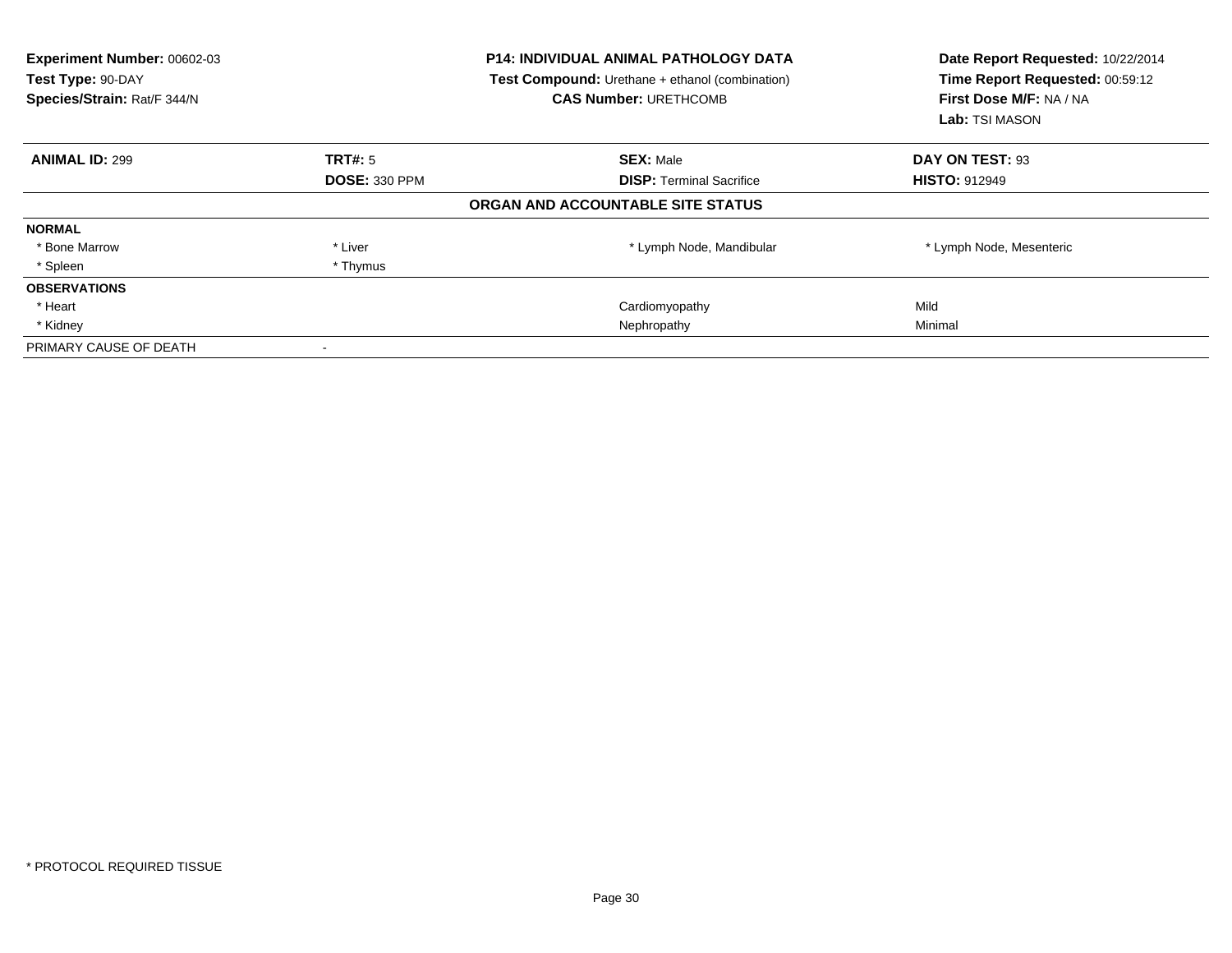| Experiment Number: 00602-03<br>Test Type: 90-DAY<br>Species/Strain: Rat/F 344/N |                      | <b>P14: INDIVIDUAL ANIMAL PATHOLOGY DATA</b><br><b>Test Compound:</b> Urethane + ethanol (combination)<br><b>CAS Number: URETHCOMB</b> | Date Report Requested: 10/22/2014<br>Time Report Requested: 00:59:12<br>First Dose M/F: NA / NA<br>Lab: TSI MASON |
|---------------------------------------------------------------------------------|----------------------|----------------------------------------------------------------------------------------------------------------------------------------|-------------------------------------------------------------------------------------------------------------------|
| <b>ANIMAL ID: 300</b>                                                           | <b>TRT#:</b> 5       | <b>SEX: Male</b>                                                                                                                       | DAY ON TEST: 93                                                                                                   |
|                                                                                 | <b>DOSE: 330 PPM</b> | <b>DISP:</b> Terminal Sacrifice                                                                                                        | <b>HISTO: 912950</b>                                                                                              |
|                                                                                 |                      | ORGAN AND ACCOUNTABLE SITE STATUS                                                                                                      |                                                                                                                   |
| <b>NORMAL</b>                                                                   |                      |                                                                                                                                        |                                                                                                                   |
| * Bone Marrow                                                                   | * Liver              | * Lymph Node, Mandibular                                                                                                               | * Lymph Node, Mesenteric                                                                                          |
| * Spleen                                                                        | * Thymus             |                                                                                                                                        |                                                                                                                   |
| <b>OBSERVATIONS</b>                                                             |                      |                                                                                                                                        |                                                                                                                   |
| * Heart                                                                         |                      | Cardiomyopathy                                                                                                                         | Minimal                                                                                                           |
| * Kidney                                                                        |                      | Nephropathy                                                                                                                            | Minimal                                                                                                           |
| PRIMARY CAUSE OF DEATH                                                          |                      |                                                                                                                                        |                                                                                                                   |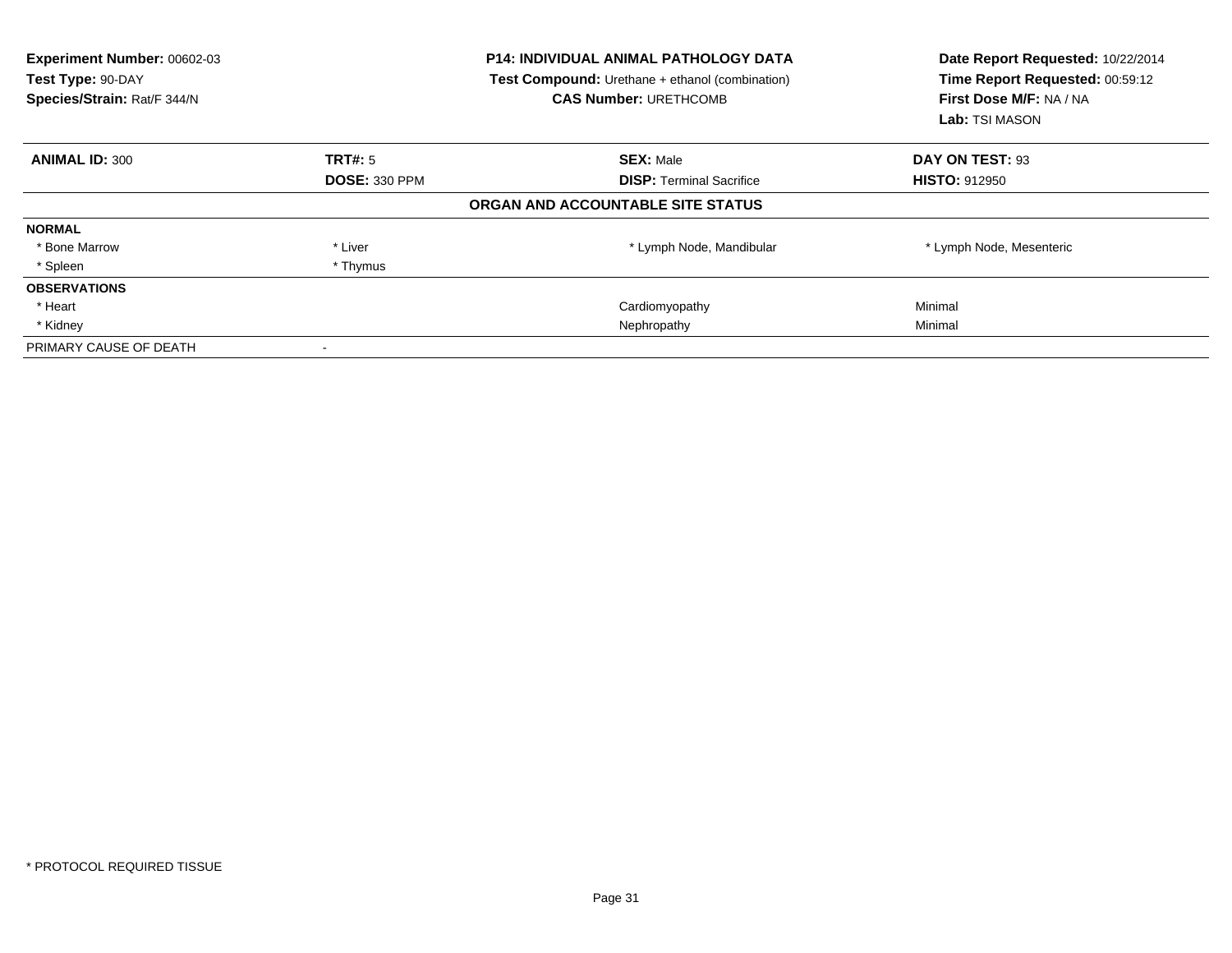| Experiment Number: 00602-03<br>Test Type: 90-DAY<br>Species/Strain: Rat/F 344/N | <b>P14: INDIVIDUAL ANIMAL PATHOLOGY DATA</b><br><b>Test Compound:</b> Urethane + ethanol (combination)<br><b>CAS Number: URETHCOMB</b> |                                   | Date Report Requested: 10/22/2014<br>Time Report Requested: 00:59:12<br>First Dose M/F: NA / NA<br><b>Lab:</b> TSI MASON |
|---------------------------------------------------------------------------------|----------------------------------------------------------------------------------------------------------------------------------------|-----------------------------------|--------------------------------------------------------------------------------------------------------------------------|
| <b>ANIMAL ID: 301</b>                                                           | <b>TRT#: 7</b>                                                                                                                         | <b>SEX: Male</b>                  | DAY ON TEST: 93                                                                                                          |
|                                                                                 | <b>DOSE: 1100 PPM</b>                                                                                                                  | <b>DISP:</b> Terminal Sacrifice   | <b>HISTO: 912931</b>                                                                                                     |
|                                                                                 |                                                                                                                                        | ORGAN AND ACCOUNTABLE SITE STATUS |                                                                                                                          |
| <b>NORMAL</b>                                                                   |                                                                                                                                        |                                   |                                                                                                                          |
| * Bone Marrow                                                                   | * Lymph Node, Mandibular                                                                                                               | * Lymph Node, Mesenteric          | * Spleen                                                                                                                 |
| * Thymus                                                                        |                                                                                                                                        |                                   |                                                                                                                          |
| <b>OBSERVATIONS</b>                                                             |                                                                                                                                        |                                   |                                                                                                                          |
| * Heart                                                                         |                                                                                                                                        | Cardiomyopathy                    | Minimal                                                                                                                  |
| * Kidney                                                                        |                                                                                                                                        | Nephropathy                       | Minimal                                                                                                                  |
| * Liver                                                                         | Hepatodiaphragmatic Nodule                                                                                                             |                                   |                                                                                                                          |
| PRIMARY CAUSE OF DEATH                                                          |                                                                                                                                        |                                   |                                                                                                                          |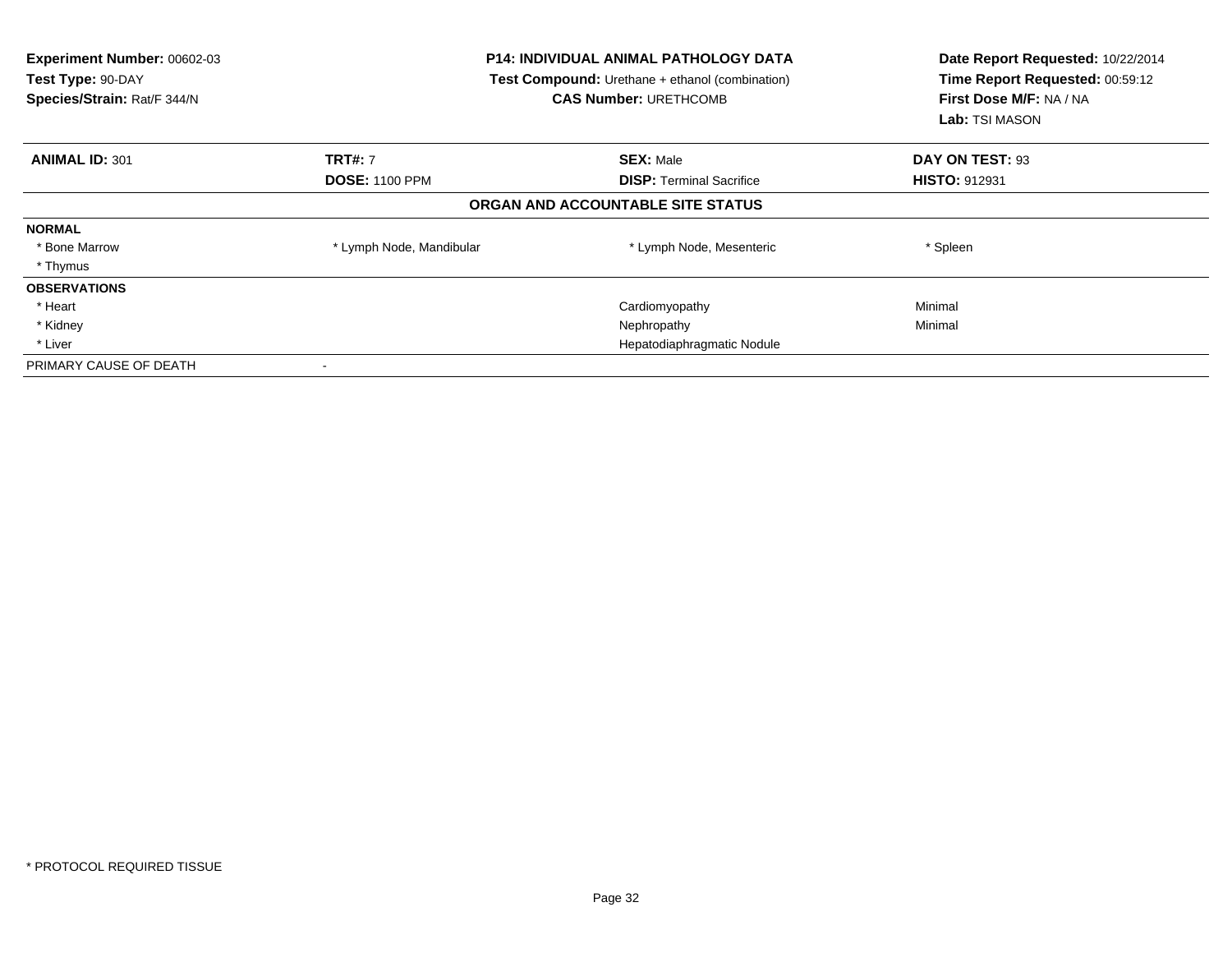| Experiment Number: 00602-03<br>Test Type: 90-DAY<br>Species/Strain: Rat/F 344/N |                       | <b>P14: INDIVIDUAL ANIMAL PATHOLOGY DATA</b><br><b>Test Compound:</b> Urethane + ethanol (combination)<br><b>CAS Number: URETHCOMB</b> | Date Report Requested: 10/22/2014<br>Time Report Requested: 00:59:12<br>First Dose M/F: NA / NA<br>Lab: TSI MASON |
|---------------------------------------------------------------------------------|-----------------------|----------------------------------------------------------------------------------------------------------------------------------------|-------------------------------------------------------------------------------------------------------------------|
| <b>ANIMAL ID: 302</b>                                                           | <b>TRT#: 7</b>        | <b>SEX: Male</b>                                                                                                                       | DAY ON TEST: 93                                                                                                   |
|                                                                                 | <b>DOSE: 1100 PPM</b> | <b>DISP:</b> Terminal Sacrifice                                                                                                        | <b>HISTO: 912932</b>                                                                                              |
|                                                                                 |                       | ORGAN AND ACCOUNTABLE SITE STATUS                                                                                                      |                                                                                                                   |
| <b>NORMAL</b>                                                                   |                       |                                                                                                                                        |                                                                                                                   |
| * Bone Marrow                                                                   | * Liver               | * Lymph Node, Mandibular                                                                                                               | * Lymph Node, Mesenteric                                                                                          |
| * Spleen                                                                        | * Thymus              |                                                                                                                                        |                                                                                                                   |
| <b>OBSERVATIONS</b>                                                             |                       |                                                                                                                                        |                                                                                                                   |
| * Heart                                                                         |                       | Cardiomyopathy                                                                                                                         | Minimal                                                                                                           |
| * Kidney                                                                        |                       | Nephropathy                                                                                                                            | Minimal                                                                                                           |
| PRIMARY CAUSE OF DEATH                                                          |                       |                                                                                                                                        |                                                                                                                   |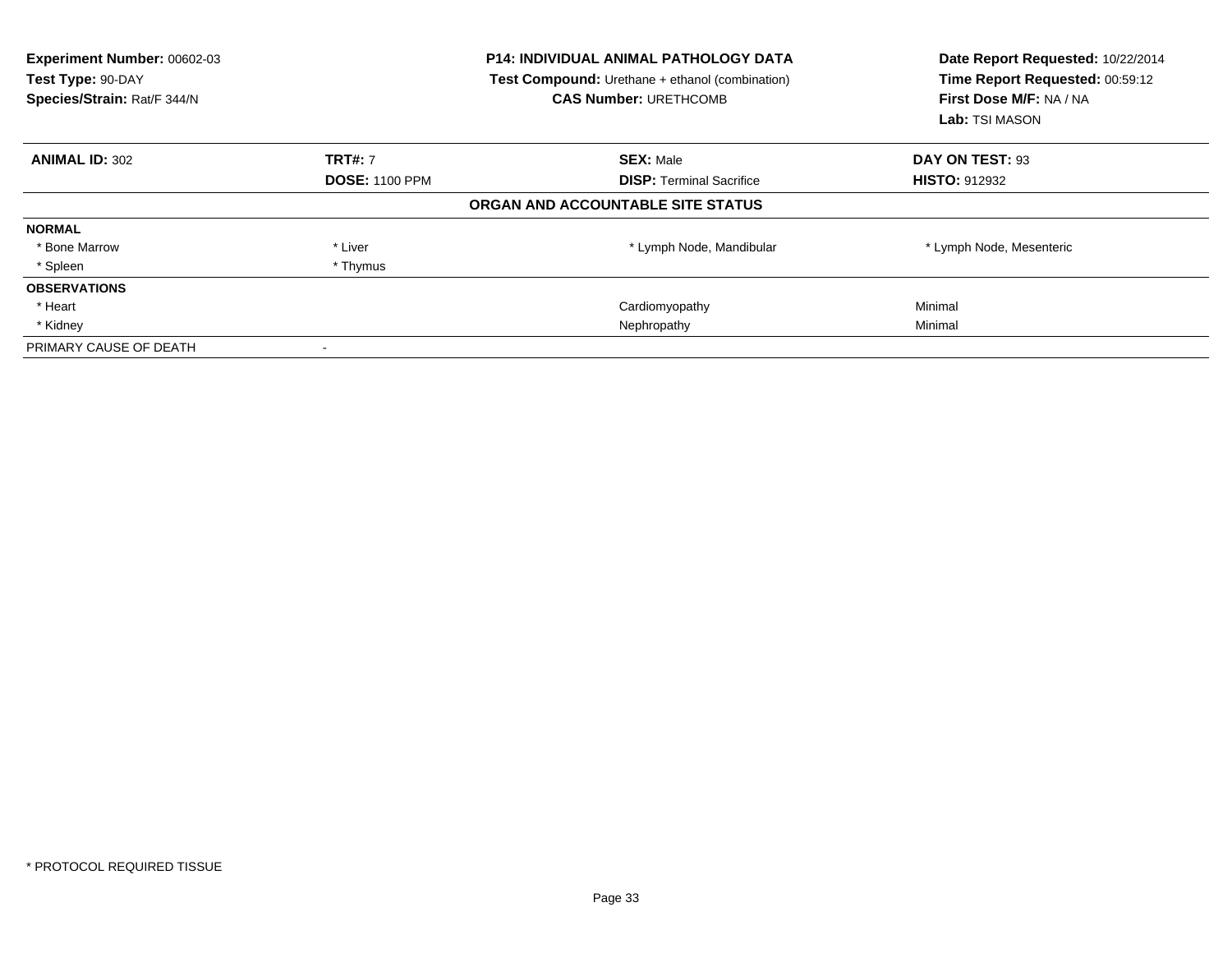| <b>Experiment Number: 00602-03</b><br>Test Type: 90-DAY<br>Species/Strain: Rat/F 344/N |                       | P14: INDIVIDUAL ANIMAL PATHOLOGY DATA<br>Test Compound: Urethane + ethanol (combination)<br><b>CAS Number: URETHCOMB</b> | Date Report Requested: 10/22/2014<br>Time Report Requested: 00:59:12<br>First Dose M/F: NA / NA<br><b>Lab:</b> TSI MASON |
|----------------------------------------------------------------------------------------|-----------------------|--------------------------------------------------------------------------------------------------------------------------|--------------------------------------------------------------------------------------------------------------------------|
| <b>ANIMAL ID: 303</b>                                                                  | <b>TRT#: 7</b>        | <b>SEX: Male</b>                                                                                                         | DAY ON TEST: 93                                                                                                          |
|                                                                                        | <b>DOSE: 1100 PPM</b> | <b>DISP:</b> Terminal Sacrifice                                                                                          | <b>HISTO: 912933</b>                                                                                                     |
|                                                                                        |                       | ORGAN AND ACCOUNTABLE SITE STATUS                                                                                        |                                                                                                                          |
| <b>NORMAL</b>                                                                          |                       |                                                                                                                          |                                                                                                                          |
| * Bone Marrow                                                                          | * Liver               | * Lymph Node, Mandibular                                                                                                 | * Lymph Node, Mesenteric                                                                                                 |
| * Spleen                                                                               | * Thymus              |                                                                                                                          |                                                                                                                          |
| <b>OBSERVATIONS</b>                                                                    |                       |                                                                                                                          |                                                                                                                          |
| * Heart                                                                                |                       | Cardiomyopathy                                                                                                           | Minimal                                                                                                                  |
| * Kidney                                                                               |                       | Nephropathy                                                                                                              | Mild                                                                                                                     |
| PRIMARY CAUSE OF DEATH                                                                 |                       |                                                                                                                          |                                                                                                                          |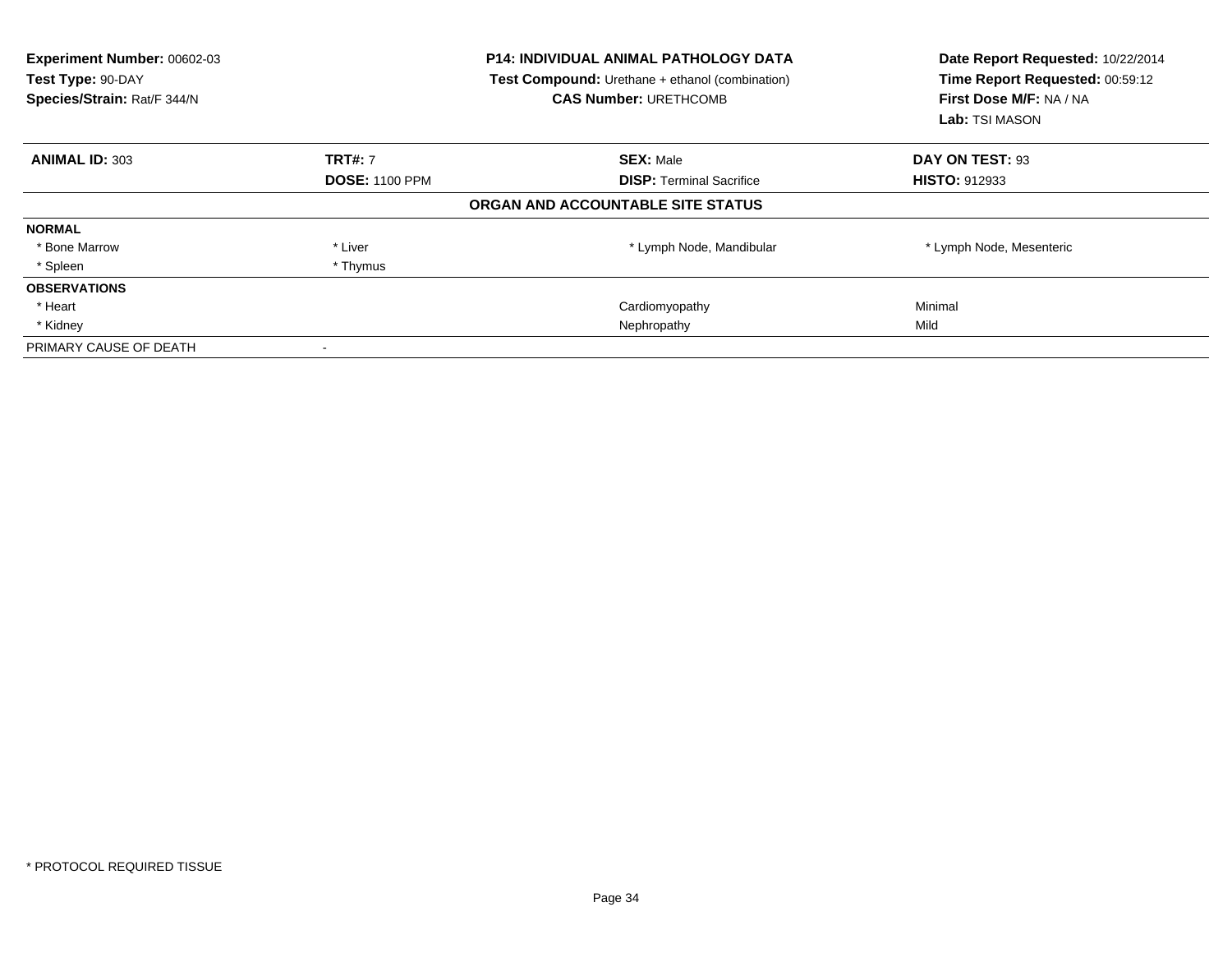| Experiment Number: 00602-03<br>Test Type: 90-DAY<br>Species/Strain: Rat/F 344/N |                       | <b>P14: INDIVIDUAL ANIMAL PATHOLOGY DATA</b><br><b>Test Compound:</b> Urethane + ethanol (combination)<br><b>CAS Number: URETHCOMB</b> | Date Report Requested: 10/22/2014<br>Time Report Requested: 00:59:12<br>First Dose M/F: NA / NA<br><b>Lab:</b> TSI MASON |
|---------------------------------------------------------------------------------|-----------------------|----------------------------------------------------------------------------------------------------------------------------------------|--------------------------------------------------------------------------------------------------------------------------|
| <b>ANIMAL ID: 304</b>                                                           | <b>TRT#: 7</b>        | <b>SEX: Male</b>                                                                                                                       | DAY ON TEST: 93                                                                                                          |
|                                                                                 | <b>DOSE: 1100 PPM</b> | <b>DISP:</b> Terminal Sacrifice                                                                                                        | <b>HISTO: 912934</b>                                                                                                     |
|                                                                                 |                       | ORGAN AND ACCOUNTABLE SITE STATUS                                                                                                      |                                                                                                                          |
| <b>NORMAL</b>                                                                   |                       |                                                                                                                                        |                                                                                                                          |
| * Bone Marrow                                                                   | * Liver               | * Lymph Node, Mandibular                                                                                                               | * Lymph Node, Mesenteric                                                                                                 |
| * Spleen                                                                        | * Thymus              |                                                                                                                                        |                                                                                                                          |
| <b>OBSERVATIONS</b>                                                             |                       |                                                                                                                                        |                                                                                                                          |
| * Heart                                                                         |                       | Cardiomyopathy                                                                                                                         | Minimal                                                                                                                  |
| * Kidney                                                                        |                       | Nephropathy                                                                                                                            | Mild                                                                                                                     |
| PRIMARY CAUSE OF DEATH                                                          |                       |                                                                                                                                        |                                                                                                                          |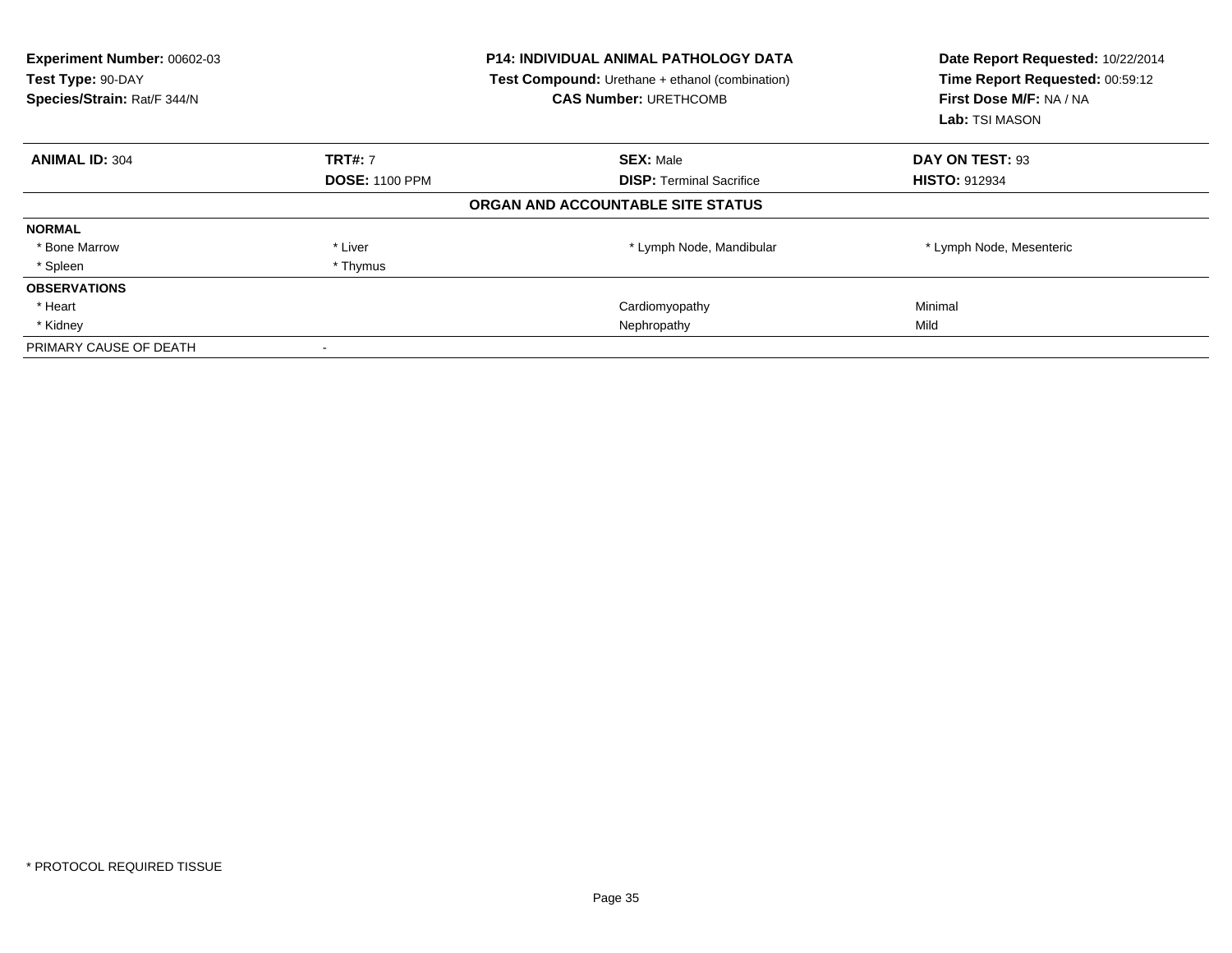| Experiment Number: 00602-03<br>Test Type: 90-DAY<br>Species/Strain: Rat/F 344/N |                       | <b>P14: INDIVIDUAL ANIMAL PATHOLOGY DATA</b><br><b>Test Compound:</b> Urethane + ethanol (combination)<br><b>CAS Number: URETHCOMB</b> | Date Report Requested: 10/22/2014<br>Time Report Requested: 00:59:12<br>First Dose M/F: NA / NA<br>Lab: TSI MASON |  |
|---------------------------------------------------------------------------------|-----------------------|----------------------------------------------------------------------------------------------------------------------------------------|-------------------------------------------------------------------------------------------------------------------|--|
| <b>ANIMAL ID: 305</b>                                                           | <b>TRT#: 7</b>        | <b>SEX: Male</b>                                                                                                                       | DAY ON TEST: 93                                                                                                   |  |
|                                                                                 | <b>DOSE: 1100 PPM</b> | <b>DISP:</b> Terminal Sacrifice                                                                                                        | <b>HISTO: 912935</b>                                                                                              |  |
|                                                                                 |                       | ORGAN AND ACCOUNTABLE SITE STATUS                                                                                                      |                                                                                                                   |  |
| <b>NORMAL</b>                                                                   |                       |                                                                                                                                        |                                                                                                                   |  |
| * Bone Marrow                                                                   | * Liver               | * Lymph Node, Mandibular                                                                                                               | * Lymph Node, Mesenteric                                                                                          |  |
| * Spleen                                                                        | * Thymus              |                                                                                                                                        |                                                                                                                   |  |
| <b>OBSERVATIONS</b>                                                             |                       |                                                                                                                                        |                                                                                                                   |  |
| * Heart                                                                         |                       | Cardiomyopathy                                                                                                                         | Minimal                                                                                                           |  |
| * Kidney                                                                        |                       | Nephropathy                                                                                                                            | Mild                                                                                                              |  |
| PRIMARY CAUSE OF DEATH                                                          |                       |                                                                                                                                        |                                                                                                                   |  |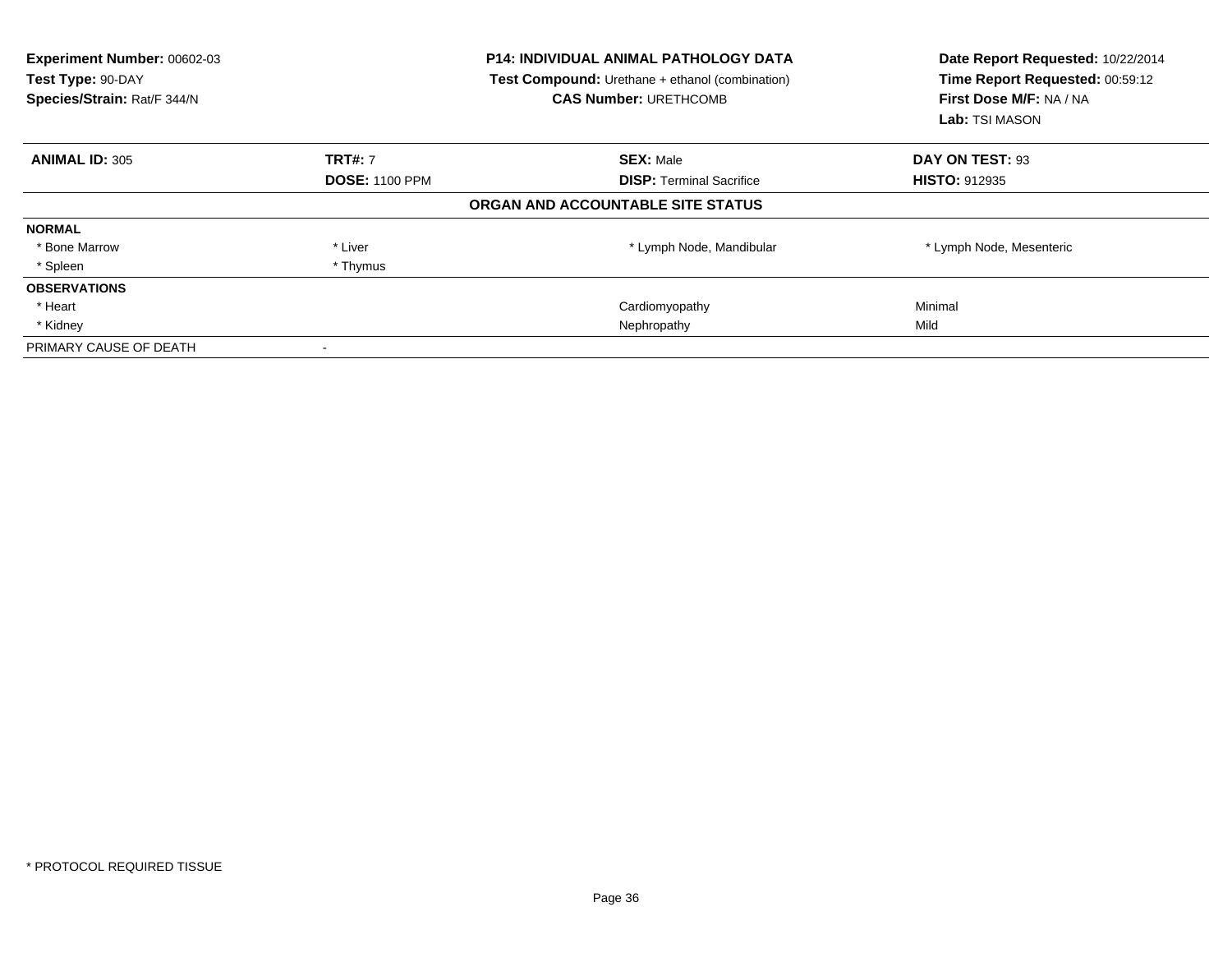| <b>Experiment Number: 00602-03</b><br>Test Type: 90-DAY<br>Species/Strain: Rat/F 344/N |                       | <b>P14: INDIVIDUAL ANIMAL PATHOLOGY DATA</b><br>Test Compound: Urethane + ethanol (combination)<br><b>CAS Number: URETHCOMB</b> | Date Report Requested: 10/22/2014<br>Time Report Requested: 00:59:12<br>First Dose M/F: NA / NA<br>Lab: TSI MASON |
|----------------------------------------------------------------------------------------|-----------------------|---------------------------------------------------------------------------------------------------------------------------------|-------------------------------------------------------------------------------------------------------------------|
| <b>ANIMAL ID: 306</b>                                                                  | <b>TRT#: 7</b>        | <b>SEX: Male</b>                                                                                                                | DAY ON TEST: 93                                                                                                   |
|                                                                                        | <b>DOSE: 1100 PPM</b> | <b>DISP:</b> Terminal Sacrifice                                                                                                 | <b>HISTO: 912936</b>                                                                                              |
|                                                                                        |                       | ORGAN AND ACCOUNTABLE SITE STATUS                                                                                               |                                                                                                                   |
| <b>NORMAL</b>                                                                          |                       |                                                                                                                                 |                                                                                                                   |
| * Bone Marrow                                                                          | * Liver               | * Lymph Node, Mandibular                                                                                                        | * Lymph Node, Mesenteric                                                                                          |
| * Spleen                                                                               | * Thymus              |                                                                                                                                 |                                                                                                                   |
| <b>OBSERVATIONS</b>                                                                    |                       |                                                                                                                                 |                                                                                                                   |
| * Heart                                                                                |                       | Cardiomyopathy                                                                                                                  | Minimal                                                                                                           |
| * Kidney                                                                               |                       | Nephropathy                                                                                                                     | Minimal                                                                                                           |
| PRIMARY CAUSE OF DEATH                                                                 |                       |                                                                                                                                 |                                                                                                                   |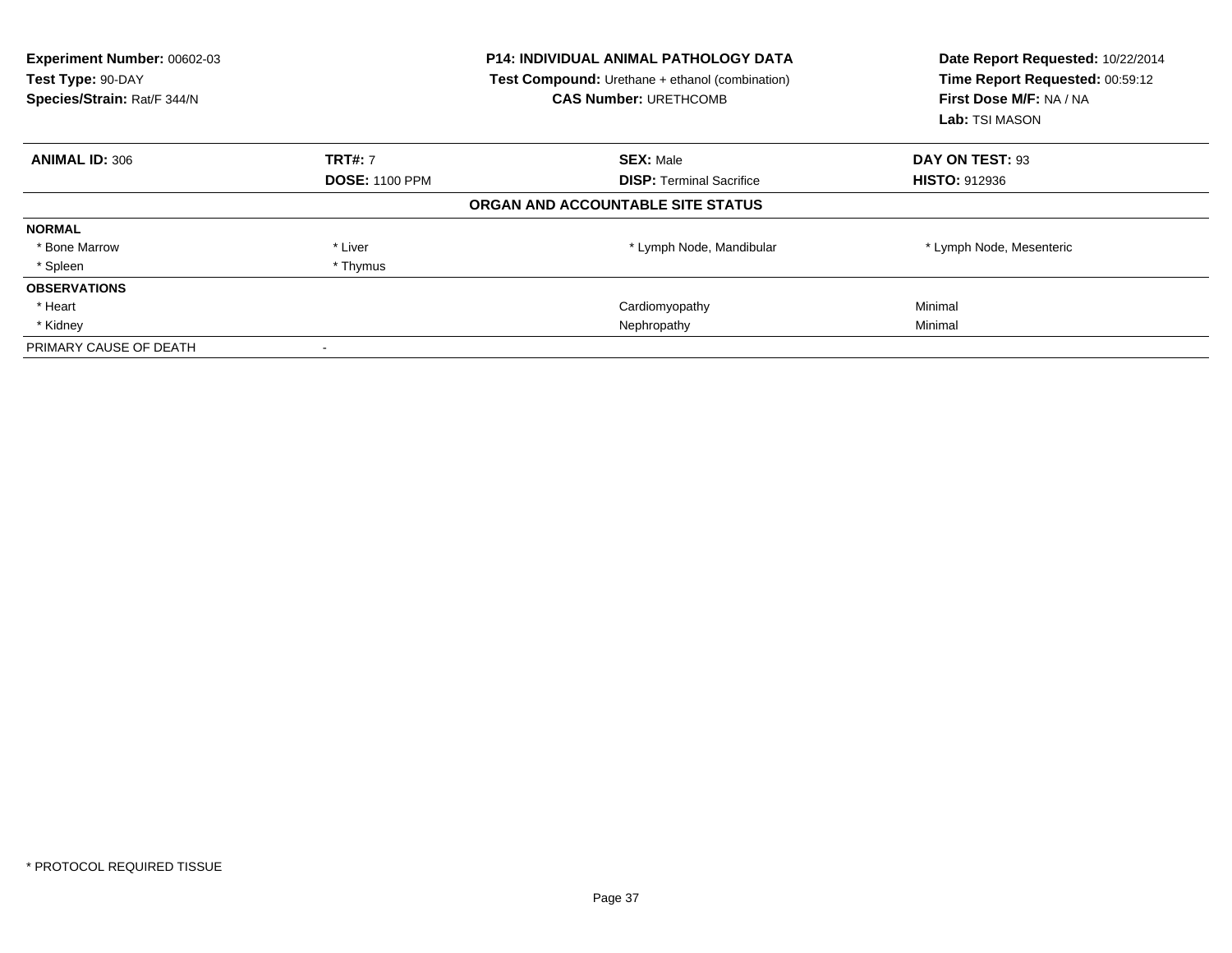| Experiment Number: 00602-03<br>Test Type: 90-DAY<br>Species/Strain: Rat/F 344/N |                       | <b>P14: INDIVIDUAL ANIMAL PATHOLOGY DATA</b><br><b>Test Compound:</b> Urethane + ethanol (combination)<br><b>CAS Number: URETHCOMB</b> | Date Report Requested: 10/22/2014<br>Time Report Requested: 00:59:12<br>First Dose M/F: NA / NA<br>Lab: TSI MASON |
|---------------------------------------------------------------------------------|-----------------------|----------------------------------------------------------------------------------------------------------------------------------------|-------------------------------------------------------------------------------------------------------------------|
| <b>ANIMAL ID: 307</b>                                                           | <b>TRT#: 7</b>        | <b>SEX: Male</b>                                                                                                                       | DAY ON TEST: 93                                                                                                   |
|                                                                                 | <b>DOSE: 1100 PPM</b> | <b>DISP:</b> Terminal Sacrifice                                                                                                        | <b>HISTO: 912937</b>                                                                                              |
|                                                                                 |                       | ORGAN AND ACCOUNTABLE SITE STATUS                                                                                                      |                                                                                                                   |
| <b>NORMAL</b>                                                                   |                       |                                                                                                                                        |                                                                                                                   |
| * Bone Marrow                                                                   | * Liver               | * Lymph Node, Mandibular                                                                                                               | * Lymph Node, Mesenteric                                                                                          |
| * Spleen                                                                        | * Thymus              |                                                                                                                                        |                                                                                                                   |
| <b>OBSERVATIONS</b>                                                             |                       |                                                                                                                                        |                                                                                                                   |
| * Heart                                                                         |                       | Cardiomyopathy                                                                                                                         | Minimal                                                                                                           |
| * Kidney                                                                        |                       | Nephropathy                                                                                                                            | Minimal                                                                                                           |
| PRIMARY CAUSE OF DEATH                                                          |                       |                                                                                                                                        |                                                                                                                   |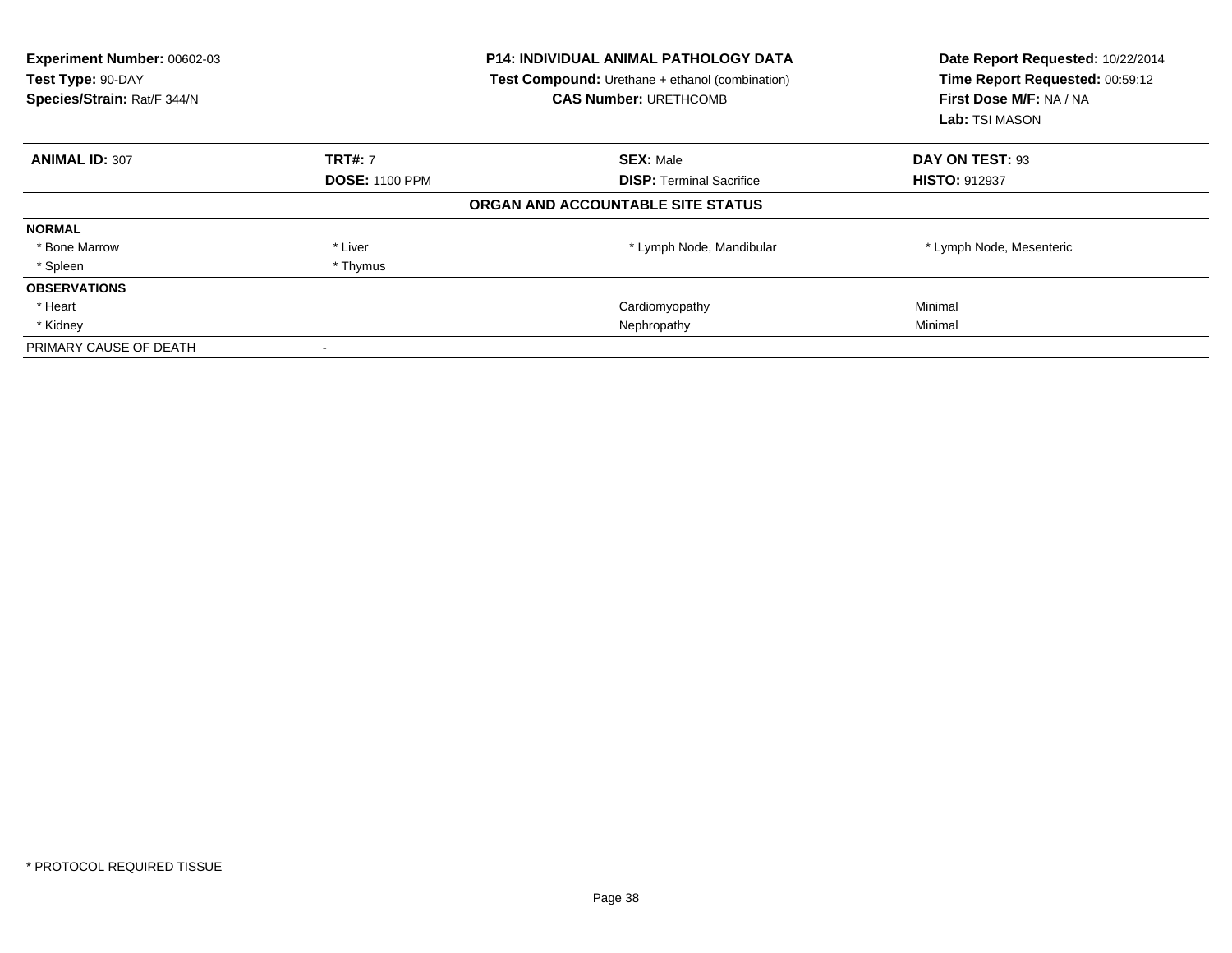| <b>Experiment Number: 00602-03</b><br>Test Type: 90-DAY<br>Species/Strain: Rat/F 344/N |                       | <b>P14: INDIVIDUAL ANIMAL PATHOLOGY DATA</b><br>Test Compound: Urethane + ethanol (combination)<br><b>CAS Number: URETHCOMB</b> | Date Report Requested: 10/22/2014<br>Time Report Requested: 00:59:12<br>First Dose M/F: NA / NA<br>Lab: TSI MASON |
|----------------------------------------------------------------------------------------|-----------------------|---------------------------------------------------------------------------------------------------------------------------------|-------------------------------------------------------------------------------------------------------------------|
| <b>ANIMAL ID: 308</b>                                                                  | <b>TRT#: 7</b>        | <b>SEX: Male</b>                                                                                                                | DAY ON TEST: 93                                                                                                   |
|                                                                                        | <b>DOSE: 1100 PPM</b> | <b>DISP:</b> Terminal Sacrifice                                                                                                 | <b>HISTO: 912938</b>                                                                                              |
|                                                                                        |                       | ORGAN AND ACCOUNTABLE SITE STATUS                                                                                               |                                                                                                                   |
| <b>NORMAL</b>                                                                          |                       |                                                                                                                                 |                                                                                                                   |
| * Bone Marrow                                                                          | * Liver               | * Lymph Node, Mandibular                                                                                                        | * Lymph Node, Mesenteric                                                                                          |
| * Spleen                                                                               | * Thymus              |                                                                                                                                 |                                                                                                                   |
| <b>OBSERVATIONS</b>                                                                    |                       |                                                                                                                                 |                                                                                                                   |
| * Heart                                                                                |                       | Cardiomyopathy                                                                                                                  | Minimal                                                                                                           |
| * Kidney                                                                               |                       | Nephropathy                                                                                                                     | Minimal                                                                                                           |
| PRIMARY CAUSE OF DEATH                                                                 |                       |                                                                                                                                 |                                                                                                                   |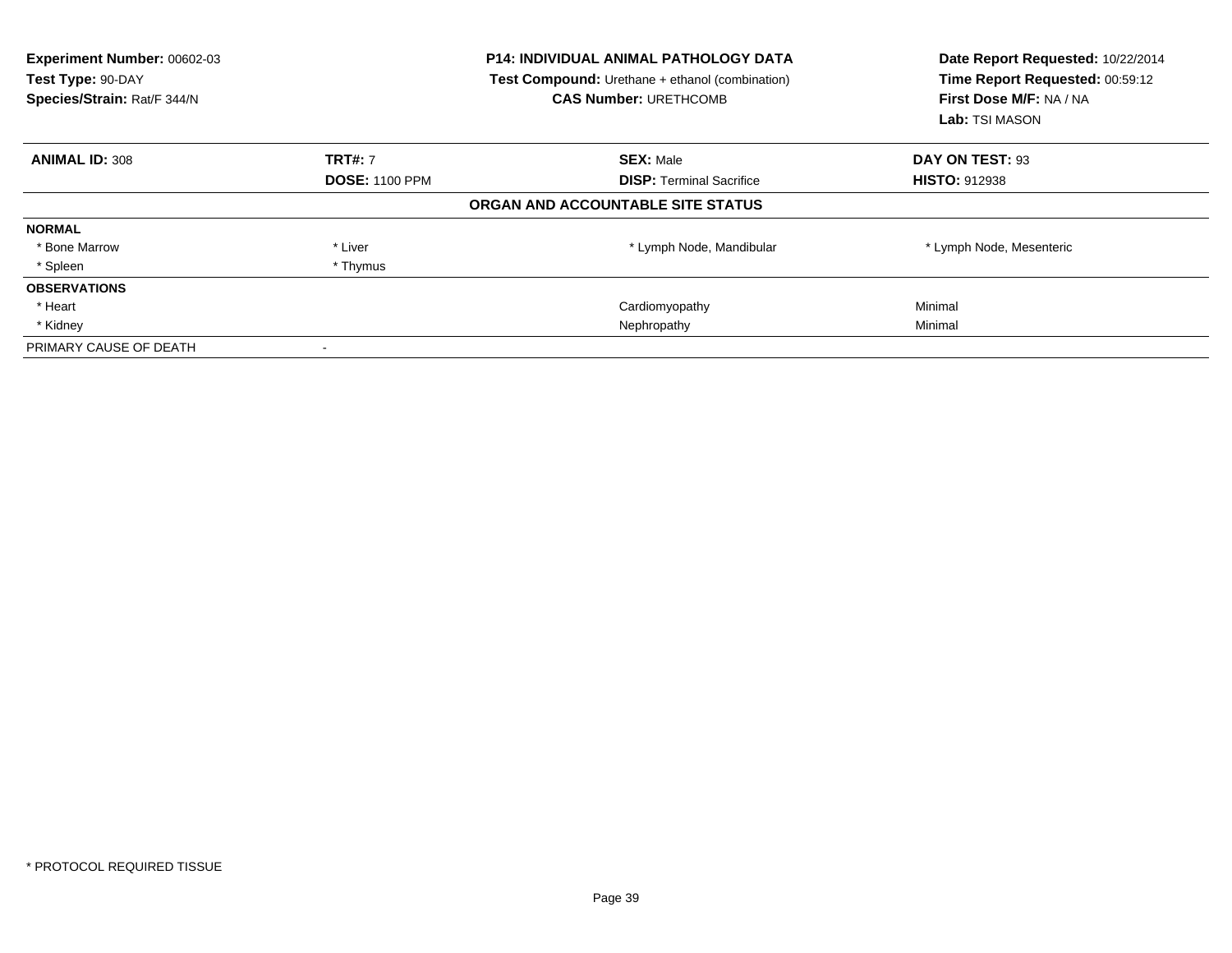| <b>Experiment Number: 00602-03</b><br>Test Type: 90-DAY<br>Species/Strain: Rat/F 344/N | <b>P14: INDIVIDUAL ANIMAL PATHOLOGY DATA</b><br>Test Compound: Urethane + ethanol (combination)<br><b>CAS Number: URETHCOMB</b> |                                   |                          |  | Date Report Requested: 10/22/2014<br>Time Report Requested: 00:59:12<br>First Dose M/F: NA / NA<br><b>Lab:</b> TSI MASON |
|----------------------------------------------------------------------------------------|---------------------------------------------------------------------------------------------------------------------------------|-----------------------------------|--------------------------|--|--------------------------------------------------------------------------------------------------------------------------|
| <b>ANIMAL ID: 309</b>                                                                  | <b>TRT#: 7</b>                                                                                                                  | <b>SEX: Male</b>                  | DAY ON TEST: 93          |  |                                                                                                                          |
|                                                                                        | <b>DOSE: 1100 PPM</b>                                                                                                           | <b>DISP:</b> Terminal Sacrifice   | <b>HISTO: 912939</b>     |  |                                                                                                                          |
|                                                                                        |                                                                                                                                 | ORGAN AND ACCOUNTABLE SITE STATUS |                          |  |                                                                                                                          |
| <b>NORMAL</b>                                                                          |                                                                                                                                 |                                   |                          |  |                                                                                                                          |
| * Bone Marrow                                                                          | * Liver                                                                                                                         | * Lymph Node, Mandibular          | * Lymph Node, Mesenteric |  |                                                                                                                          |
| * Spleen                                                                               | * Thymus                                                                                                                        |                                   |                          |  |                                                                                                                          |
| <b>OBSERVATIONS</b>                                                                    |                                                                                                                                 |                                   |                          |  |                                                                                                                          |
| * Heart                                                                                |                                                                                                                                 | Cardiomyopathy                    | Minimal                  |  |                                                                                                                          |
| * Kidney                                                                               |                                                                                                                                 | Nephropathy                       | Mild                     |  |                                                                                                                          |
| PRIMARY CAUSE OF DEATH                                                                 |                                                                                                                                 |                                   |                          |  |                                                                                                                          |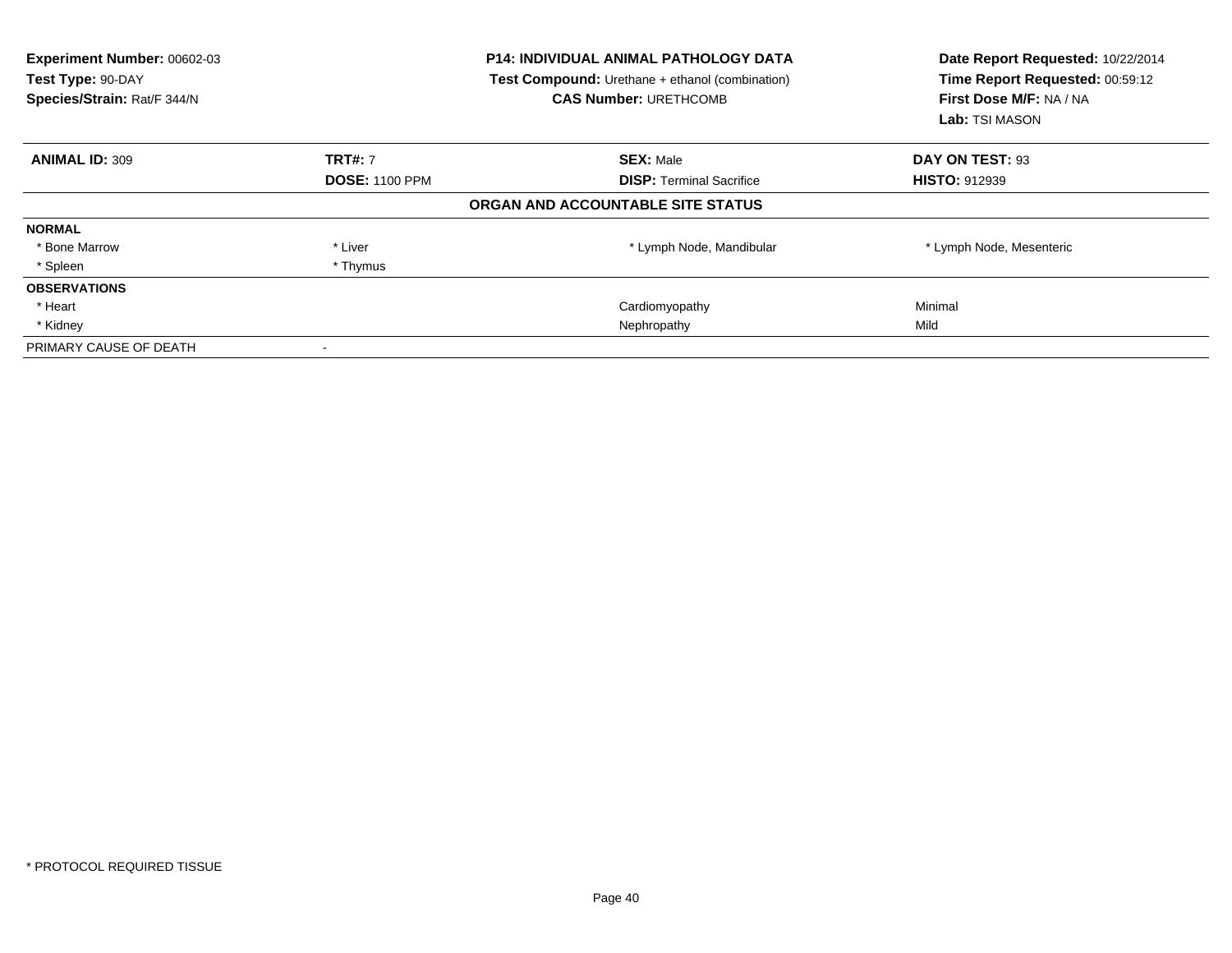| Experiment Number: 00602-03<br>Test Type: 90-DAY<br>Species/Strain: Rat/F 344/N |                       | <b>P14: INDIVIDUAL ANIMAL PATHOLOGY DATA</b><br><b>Test Compound:</b> Urethane + ethanol (combination)<br><b>CAS Number: URETHCOMB</b> | Date Report Requested: 10/22/2014<br>Time Report Requested: 00:59:12<br>First Dose M/F: NA / NA<br><b>Lab:</b> TSI MASON |
|---------------------------------------------------------------------------------|-----------------------|----------------------------------------------------------------------------------------------------------------------------------------|--------------------------------------------------------------------------------------------------------------------------|
| <b>ANIMAL ID: 310</b>                                                           | <b>TRT#: 7</b>        | <b>SEX: Male</b>                                                                                                                       | DAY ON TEST: 93                                                                                                          |
|                                                                                 | <b>DOSE: 1100 PPM</b> | <b>DISP: Terminal Sacrifice</b>                                                                                                        | <b>HISTO: 912940</b>                                                                                                     |
|                                                                                 |                       | ORGAN AND ACCOUNTABLE SITE STATUS                                                                                                      |                                                                                                                          |
| <b>NORMAL</b>                                                                   |                       |                                                                                                                                        |                                                                                                                          |
| * Bone Marrow                                                                   | * Liver               | * Lymph Node, Mandibular                                                                                                               | * Lymph Node, Mesenteric                                                                                                 |
| * Spleen                                                                        | * Thymus              |                                                                                                                                        |                                                                                                                          |
| <b>OBSERVATIONS</b>                                                             |                       |                                                                                                                                        |                                                                                                                          |
| * Heart                                                                         |                       | Cardiomyopathy                                                                                                                         | Minimal                                                                                                                  |
| * Kidney                                                                        |                       | Nephropathy                                                                                                                            | Minimal                                                                                                                  |
| PRIMARY CAUSE OF DEATH                                                          |                       |                                                                                                                                        |                                                                                                                          |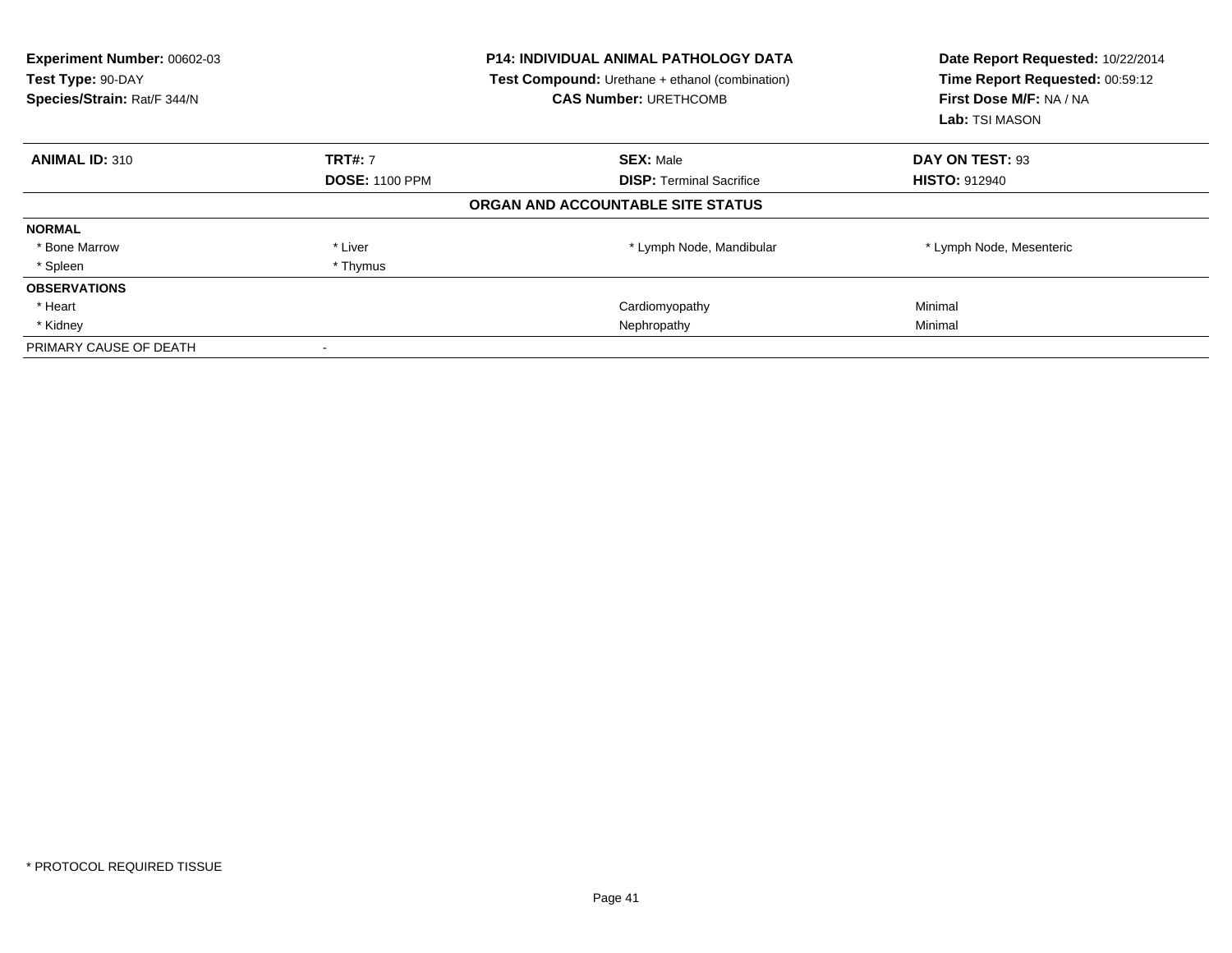# **P14: INDIVIDUAL ANIMAL PATHOLOGY DATA**

**Test Compound:** Urethane + ethanol (combination)

**CAS Number:** URETHCOMB

| <b>ANIMAL ID: 311</b>      | <b>TRT#: 9</b>            | <b>SEX: Male</b>                  | DAY ON TEST: 93          |
|----------------------------|---------------------------|-----------------------------------|--------------------------|
|                            | DOSE: 3300 PPM            | <b>DISP: Terminal Sacrifice</b>   | <b>HISTO: 912921</b>     |
|                            |                           | ORGAN AND ACCOUNTABLE SITE STATUS |                          |
| <b>NORMAL</b>              |                           |                                   |                          |
| * Adrenal Cortex           | * Adrenal Medulla         | * Bone                            | * Bone Marrow            |
| * Brain                    | * Epididymis              | * Esophagus                       | * Intestine Large, Cecum |
| * Intestine Large, Colon   | * Intestine Large, Rectum | * Intestine Small, Duodenum       | * Intestine Small, Ileum |
| * Intestine Small, Jejunum | * Islets, Pancreatic      | * Liver                           | * Lung                   |
| * Nose                     | * Pancreas                | * Pituitary Gland                 | * Preputial Gland        |
| * Prostate                 | * Salivary Glands         | * Seminal Vesicle                 | * Skin                   |
| * Stomach, Forestomach     | * Stomach, Glandular      | * Thymus                          | * Thyroid Gland          |
| * Trachea                  | * Urinary Bladder         |                                   |                          |
| <b>MISSING</b>             |                           |                                   |                          |
| * Mammary Gland            | * Parathyroid Gland       |                                   |                          |
| <b>OBSERVATIONS</b>        |                           |                                   |                          |
| * Heart                    |                           | Cardiomyopathy                    | Minimal                  |
| * Kidney                   |                           | Nephropathy                       | Moderate                 |
| * Lymph Node, Mandibular   |                           | Depletion Lymphoid                | Mild                     |
| * Lymph Node, Mesenteric   |                           | Depletion Lymphoid                | Mild                     |
| * Spleen                   |                           | Depletion Lymphoid                | Mild                     |
| * Testes                   | Seminif Tub               | Degeneration                      | Mild                     |
| PRIMARY CAUSE OF DEATH     | $\overline{\phantom{0}}$  |                                   |                          |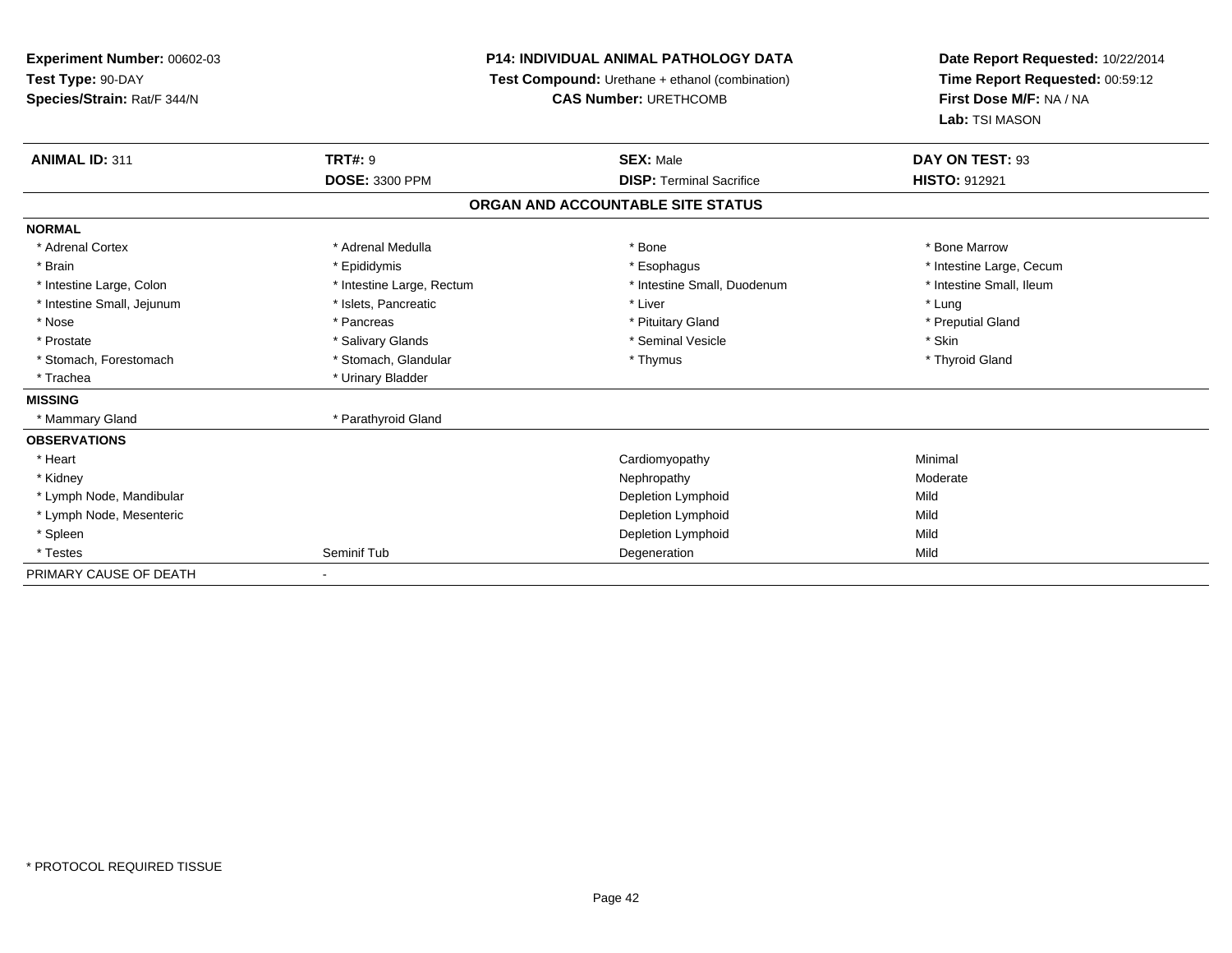# **P14: INDIVIDUAL ANIMAL PATHOLOGY DATA**

**Test Compound:** Urethane + ethanol (combination)

**CAS Number:** URETHCOMB

| <b>ANIMAL ID: 312</b>         | <b>TRT#: 9</b>            | <b>SEX: Male</b>                  | DAY ON TEST: 93          |
|-------------------------------|---------------------------|-----------------------------------|--------------------------|
|                               | <b>DOSE: 3300 PPM</b>     | <b>DISP: Terminal Sacrifice</b>   | <b>HISTO: 912922</b>     |
|                               |                           | ORGAN AND ACCOUNTABLE SITE STATUS |                          |
| <b>NORMAL</b>                 |                           |                                   |                          |
| * Adrenal Cortex              | * Adrenal Medulla         | * Bone                            | * Bone Marrow            |
| * Brain                       | * Epididymis              | * Esophagus                       | * Intestine Large, Cecum |
| * Intestine Large, Colon      | * Intestine Large, Rectum | * Intestine Small, Duodenum       | * Intestine Small, Ileum |
| * Intestine Small, Jejunum    | * Islets, Pancreatic      | * Liver                           | * Lymph Node, Mandibular |
| * Lymph Node, Mesenteric      | * Mammary Gland           | * Nose                            | * Pancreas               |
| * Parathyroid Gland           | * Pituitary Gland         | * Preputial Gland                 | * Prostate               |
| * Salivary Glands             | * Seminal Vesicle         | * Skin                            | * Stomach, Forestomach   |
| * Stomach, Glandular          | * Testes                  | * Thymus                          | * Thyroid Gland          |
| * Trachea                     | * Urinary Bladder         |                                   |                          |
| <b>OBSERVATIONS</b>           |                           |                                   |                          |
| * Heart                       |                           | Cardiomyopathy                    | Minimal                  |
| * Kidney                      |                           | Nephropathy                       | Mild                     |
| * Lung                        |                           | Hemorrhage                        | Mild                     |
| [Hemorrhage TGLS = $1-3.01$ ] |                           |                                   |                          |
| * Spleen                      |                           | Depletion Lymphoid                | Moderate                 |
| PRIMARY CAUSE OF DEATH        |                           |                                   |                          |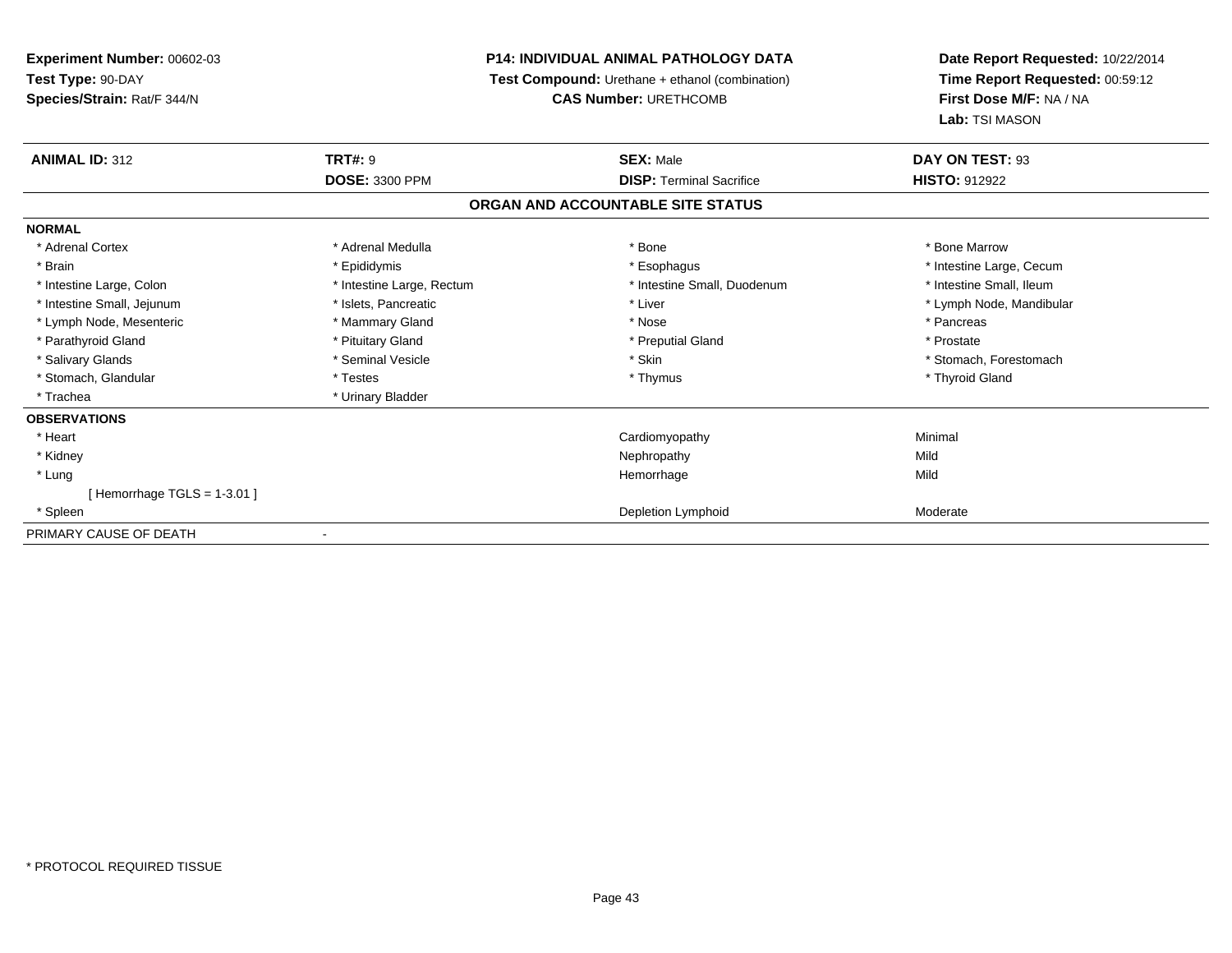# **P14: INDIVIDUAL ANIMAL PATHOLOGY DATA**

**Test Compound:** Urethane + ethanol (combination)

**CAS Number:** URETHCOMB

| <b>ANIMAL ID: 313</b>      | <b>TRT#: 9</b>            | <b>SEX: Male</b>                  | DAY ON TEST: 93          |  |
|----------------------------|---------------------------|-----------------------------------|--------------------------|--|
|                            | <b>DOSE: 3300 PPM</b>     | <b>DISP: Terminal Sacrifice</b>   | <b>HISTO: 912923</b>     |  |
|                            |                           | ORGAN AND ACCOUNTABLE SITE STATUS |                          |  |
| <b>NORMAL</b>              |                           |                                   |                          |  |
| * Adrenal Cortex           | * Adrenal Medulla         | * Bone                            | * Bone Marrow            |  |
| * Brain                    | * Epididymis              | * Esophagus                       | * Intestine Large, Cecum |  |
| * Intestine Large, Colon   | * Intestine Large, Rectum | * Intestine Small, Duodenum       | * Intestine Small, Ileum |  |
| * Intestine Small, Jejunum | * Islets, Pancreatic      | * Liver                           | * Lung                   |  |
| * Lymph Node, Mandibular   | * Lymph Node, Mesenteric  | * Nose                            | * Pancreas               |  |
| * Parathyroid Gland        | * Pituitary Gland         | * Preputial Gland                 | * Prostate               |  |
| * Salivary Glands          | * Seminal Vesicle         | * Skin                            | * Stomach, Forestomach   |  |
| * Stomach, Glandular       | * Testes                  | * Thymus                          | * Thyroid Gland          |  |
| * Trachea                  | * Urinary Bladder         |                                   |                          |  |
| <b>MISSING</b>             |                           |                                   |                          |  |
| * Mammary Gland            |                           |                                   |                          |  |
| <b>OBSERVATIONS</b>        |                           |                                   |                          |  |
| * Heart                    |                           | Cardiomyopathy                    | Minimal                  |  |
| * Kidney                   |                           | Nephropathy                       | Mild                     |  |
| * Spleen                   |                           | Depletion Lymphoid                | Mild                     |  |
| PRIMARY CAUSE OF DEATH     | ۰                         |                                   |                          |  |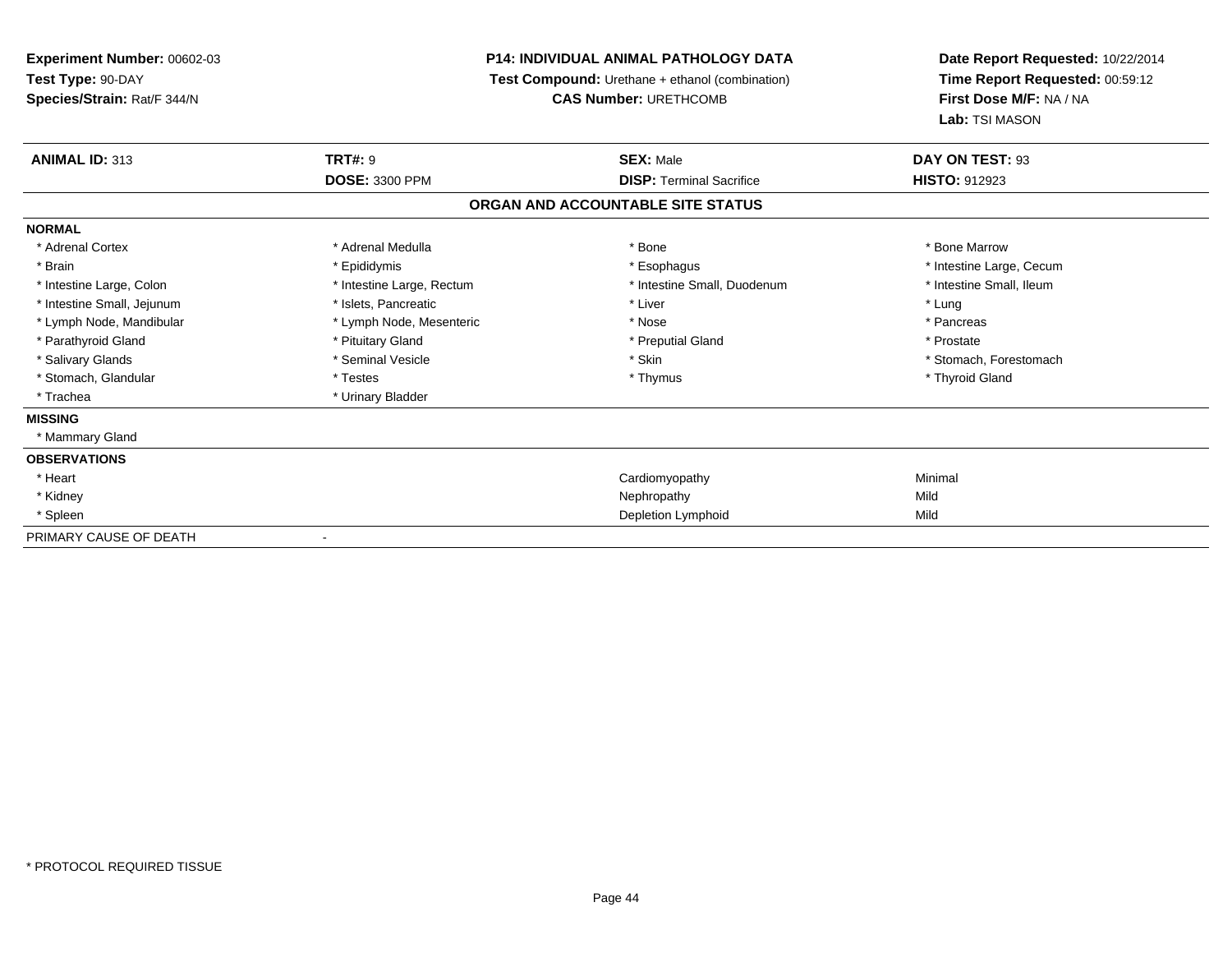# **P14: INDIVIDUAL ANIMAL PATHOLOGY DATA**

**Test Compound:** Urethane + ethanol (combination)

**CAS Number:** URETHCOMB

| <b>ANIMAL ID: 314</b>      | <b>TRT#: 9</b>            | <b>SEX: Male</b>                  | DAY ON TEST: 93          |  |
|----------------------------|---------------------------|-----------------------------------|--------------------------|--|
|                            | <b>DOSE: 3300 PPM</b>     | <b>DISP: Terminal Sacrifice</b>   | HISTO: 912924            |  |
|                            |                           | ORGAN AND ACCOUNTABLE SITE STATUS |                          |  |
| <b>NORMAL</b>              |                           |                                   |                          |  |
| * Adrenal Cortex           | * Adrenal Medulla         | * Bone                            | * Bone Marrow            |  |
| * Brain                    | * Epididymis              | * Esophagus                       | * Intestine Large, Cecum |  |
| * Intestine Large, Colon   | * Intestine Large, Rectum | * Intestine Small, Duodenum       | * Intestine Small, Ileum |  |
| * Intestine Small, Jejunum | * Islets, Pancreatic      | * Liver                           | * Lung                   |  |
| * Lymph Node, Mandibular   | * Mammary Gland           | * Nose                            | * Pancreas               |  |
| * Parathyroid Gland        | * Pituitary Gland         | * Preputial Gland                 | * Prostate               |  |
| * Salivary Glands          | * Seminal Vesicle         | * Skin                            | * Stomach, Forestomach   |  |
| * Stomach, Glandular       | * Testes                  | * Thymus                          | * Trachea                |  |
| * Urinary Bladder          |                           |                                   |                          |  |
| <b>OBSERVATIONS</b>        |                           |                                   |                          |  |
| * Heart                    |                           | Cardiomyopathy                    | Minimal                  |  |
| * Kidney                   |                           | Nephropathy                       | Mild                     |  |
| * Lymph Node, Mesenteric   |                           | Depletion Lymphoid                | Mild                     |  |
| * Spleen                   |                           | Depletion Lymphoid                | Mild                     |  |
| * Thyroid Gland            |                           | Ultimobranchial Cyst              | Minimal                  |  |
| PRIMARY CAUSE OF DEATH     |                           |                                   |                          |  |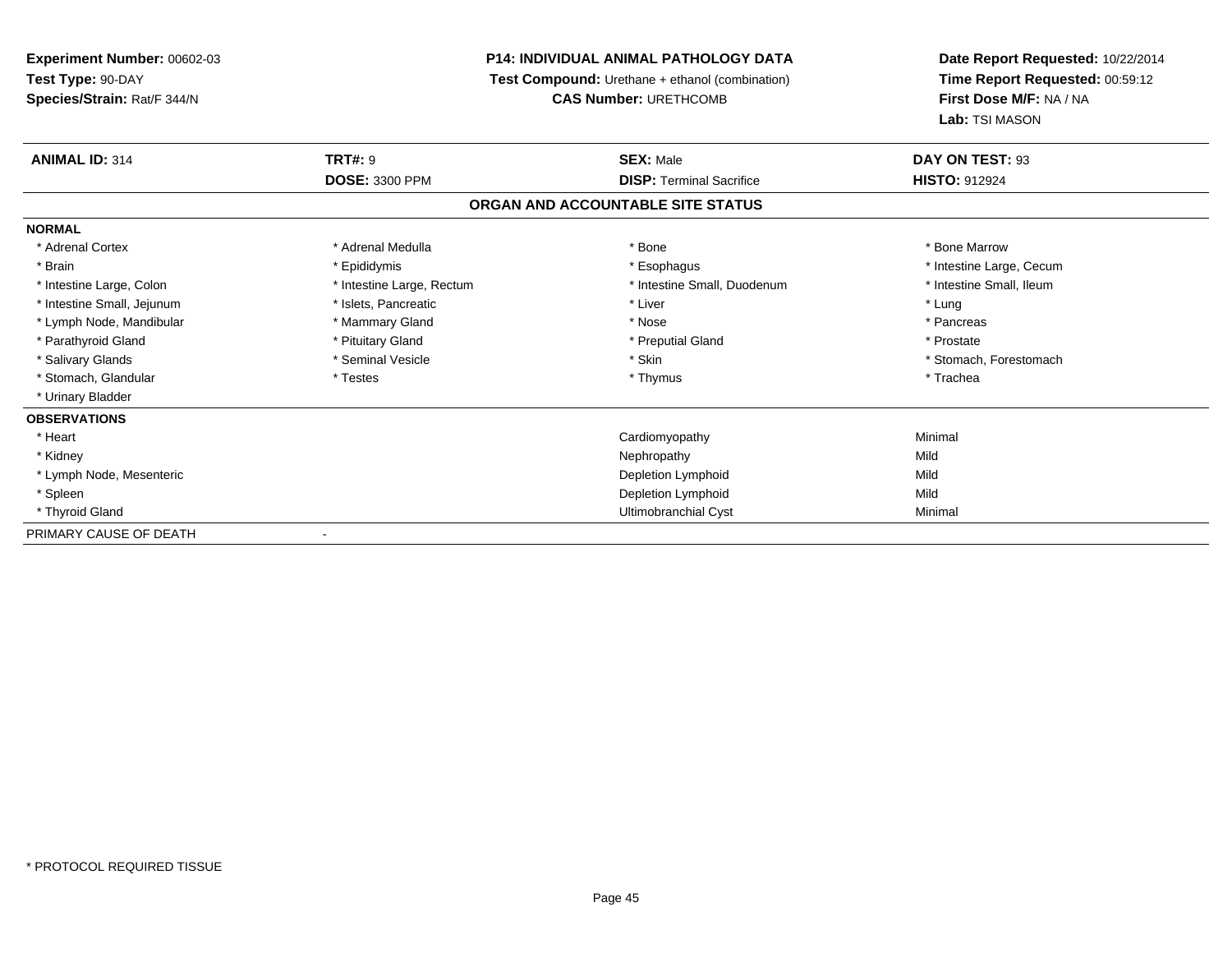# **P14: INDIVIDUAL ANIMAL PATHOLOGY DATA**

**Test Compound:** Urethane + ethanol (combination)

**CAS Number:** URETHCOMB

| <b>ANIMAL ID: 315</b>      | <b>TRT#: 9</b>            | <b>SEX: Male</b>                  | DAY ON TEST: 93          |
|----------------------------|---------------------------|-----------------------------------|--------------------------|
|                            | <b>DOSE: 3300 PPM</b>     | <b>DISP:</b> Terminal Sacrifice   | <b>HISTO: 912925</b>     |
|                            |                           | ORGAN AND ACCOUNTABLE SITE STATUS |                          |
| <b>NORMAL</b>              |                           |                                   |                          |
| * Adrenal Cortex           | * Adrenal Medulla         | * Bone                            | * Bone Marrow            |
| * Brain                    | * Epididymis              | * Esophagus                       | * Intestine Large, Cecum |
| * Intestine Large, Colon   | * Intestine Large, Rectum | * Intestine Small, Duodenum       | * Intestine Small, Ileum |
| * Intestine Small, Jejunum | * Islets, Pancreatic      | * Liver                           | * Lung                   |
| * Lymph Node, Mandibular   | * Lymph Node, Mesenteric  | * Mammary Gland                   | * Nose                   |
| * Pancreas                 | * Parathyroid Gland       | * Pituitary Gland                 | * Preputial Gland        |
| * Prostate                 | * Salivary Glands         | * Seminal Vesicle                 | * Skin                   |
| * Stomach, Forestomach     | * Stomach, Glandular      | * Testes                          | * Thymus                 |
| * Thyroid Gland            | * Trachea                 | * Urinary Bladder                 |                          |
| <b>OBSERVATIONS</b>        |                           |                                   |                          |
| * Heart                    |                           | Cardiomyopathy                    | Minimal                  |
| * Kidney                   |                           | Nephropathy                       | Mild                     |
| * Spleen                   |                           | Depletion Lymphoid                | Mild                     |
| PRIMARY CAUSE OF DEATH     |                           |                                   |                          |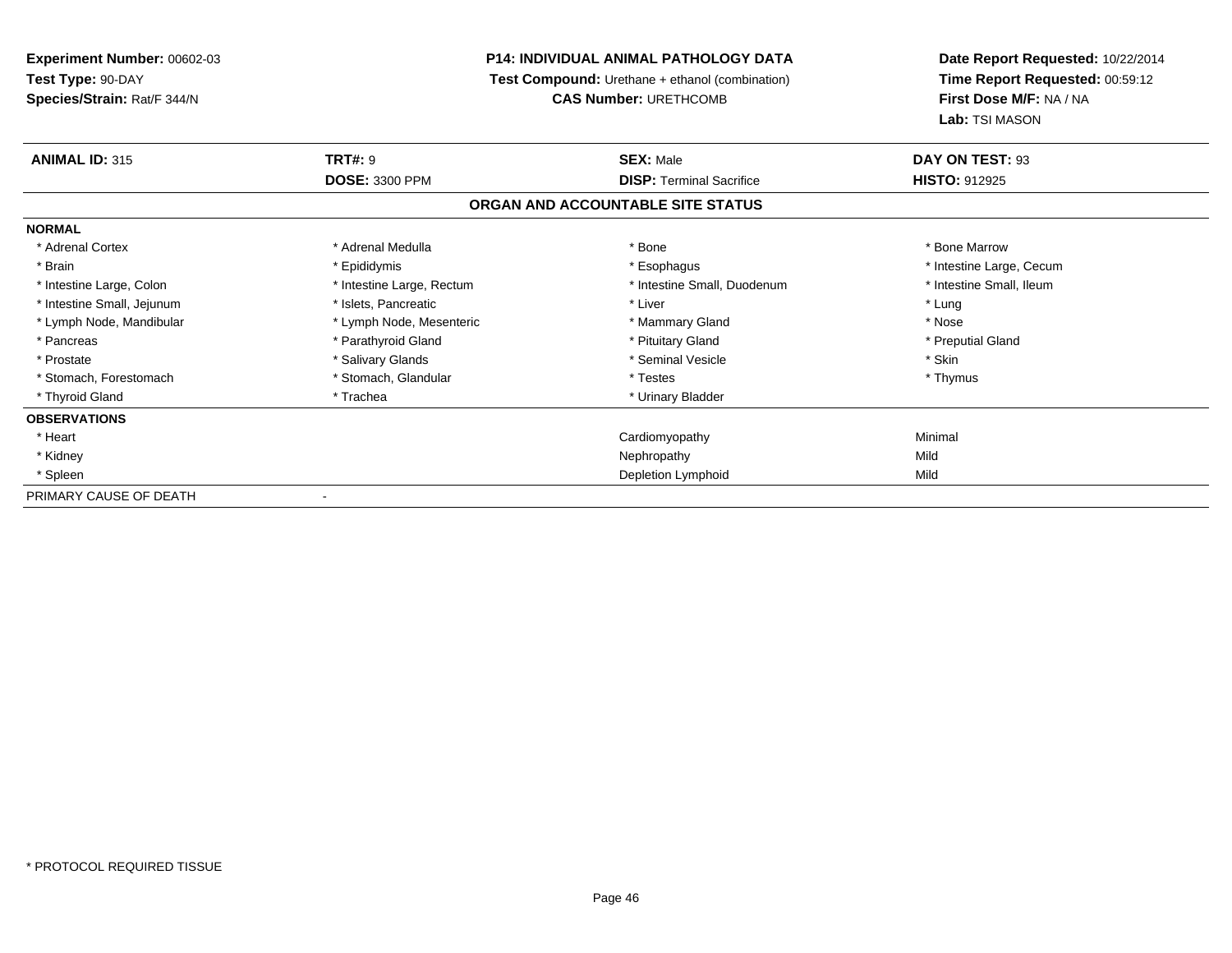# **P14: INDIVIDUAL ANIMAL PATHOLOGY DATA**

**Test Compound:** Urethane + ethanol (combination)

**CAS Number:** URETHCOMB

| <b>ANIMAL ID: 316</b>      | <b>TRT#: 9</b>            | <b>SEX: Male</b>                  | DAY ON TEST: 93          |
|----------------------------|---------------------------|-----------------------------------|--------------------------|
|                            | <b>DOSE: 3300 PPM</b>     | <b>DISP: Terminal Sacrifice</b>   | <b>HISTO: 912926</b>     |
|                            |                           | ORGAN AND ACCOUNTABLE SITE STATUS |                          |
| <b>NORMAL</b>              |                           |                                   |                          |
| * Adrenal Cortex           | * Adrenal Medulla         | * Bone                            | * Bone Marrow            |
| * Brain                    | * Epididymis              | * Esophagus                       | * Intestine Large, Cecum |
| * Intestine Large, Colon   | * Intestine Large, Rectum | * Intestine Small, Duodenum       | * Intestine Small, Ileum |
| * Intestine Small, Jejunum | * Islets, Pancreatic      | * Liver                           | * Lung                   |
| * Lymph Node, Mesenteric   | * Mammary Gland           | * Pancreas                        | * Parathyroid Gland      |
| * Pituitary Gland          | * Preputial Gland         | * Prostate                        | * Salivary Glands        |
| * Seminal Vesicle          | * Skin                    | * Stomach, Forestomach            | * Stomach, Glandular     |
| * Testes                   | * Thymus                  | * Thyroid Gland                   | * Trachea                |
| * Urinary Bladder          |                           |                                   |                          |
| <b>OBSERVATIONS</b>        |                           |                                   |                          |
| * Heart                    |                           | Cardiomyopathy                    | Minimal                  |
| * Kidney                   |                           | Nephropathy                       | Mild                     |
| * Lymph Node, Mandibular   |                           | Depletion Lymphoid                | Mild                     |
| * Nose                     |                           | Inflammation                      | Chronic, Minimal         |
| * Spleen                   |                           | Depletion Lymphoid                | Mild                     |
| PRIMARY CAUSE OF DEATH     |                           |                                   |                          |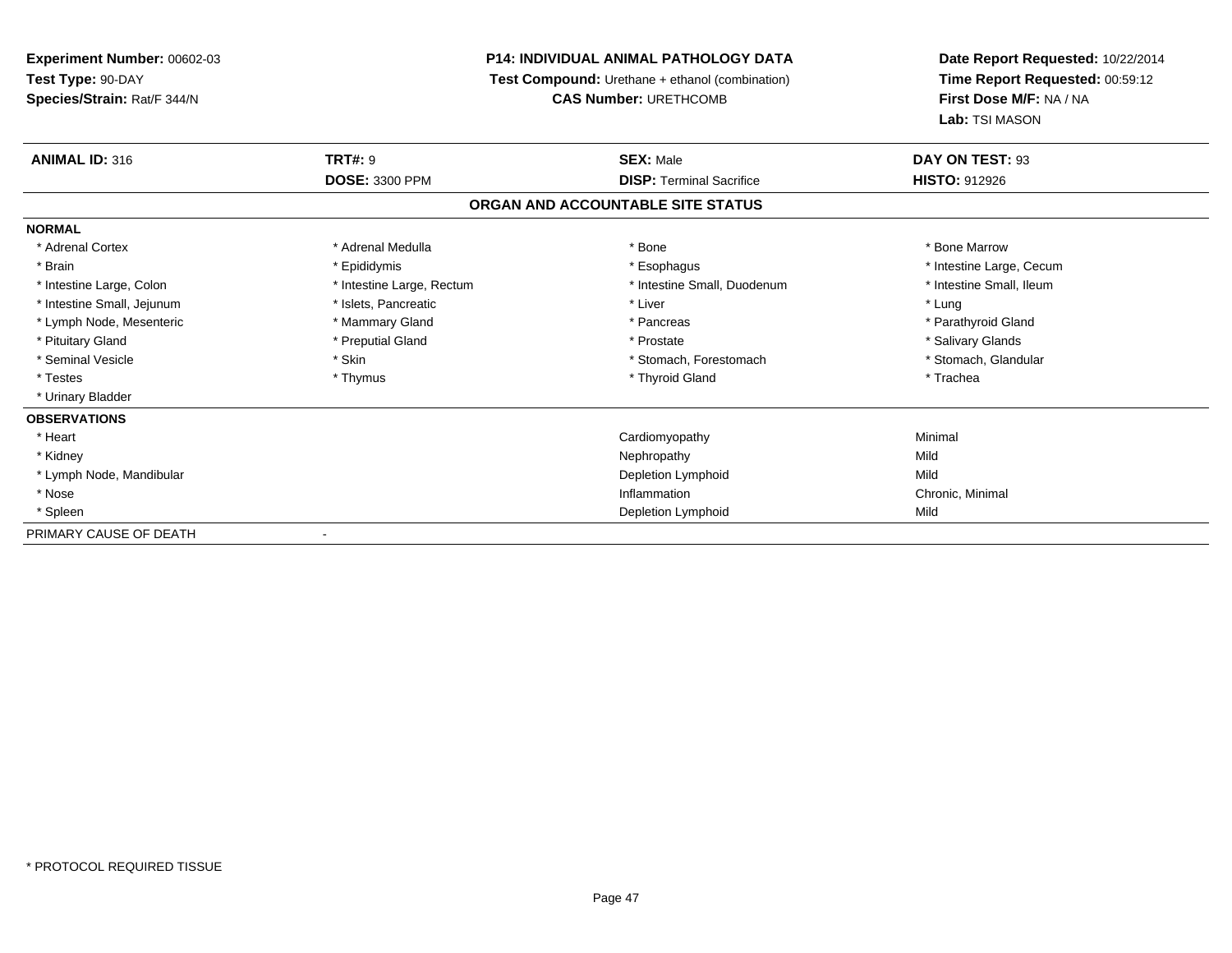# **P14: INDIVIDUAL ANIMAL PATHOLOGY DATA**

**Test Compound:** Urethane + ethanol (combination)

**CAS Number:** URETHCOMB

| <b>ANIMAL ID: 317</b>      | <b>TRT#: 9</b>            | <b>SEX: Male</b>                  | DAY ON TEST: 93          |  |
|----------------------------|---------------------------|-----------------------------------|--------------------------|--|
|                            | <b>DOSE: 3300 PPM</b>     | <b>DISP: Terminal Sacrifice</b>   | <b>HISTO: 912927</b>     |  |
|                            |                           | ORGAN AND ACCOUNTABLE SITE STATUS |                          |  |
| <b>NORMAL</b>              |                           |                                   |                          |  |
| * Adrenal Cortex           | * Adrenal Medulla         | * Bone                            | * Bone Marrow            |  |
| * Brain                    | * Epididymis              | * Esophagus                       | * Intestine Large, Cecum |  |
| * Intestine Large, Colon   | * Intestine Large, Rectum | * Intestine Small, Duodenum       | * Intestine Small, Ileum |  |
| * Intestine Small, Jejunum | * Islets, Pancreatic      | * Liver                           | * Lung                   |  |
| * Lymph Node, Mandibular   | * Lymph Node, Mesenteric  | * Mammary Gland                   | * Nose                   |  |
| * Parathyroid Gland        | * Pituitary Gland         | * Preputial Gland                 | * Prostate               |  |
| * Salivary Glands          | * Seminal Vesicle         | * Skin                            | * Stomach, Forestomach   |  |
| * Stomach, Glandular       | * Testes                  | * Thymus                          | * Thyroid Gland          |  |
| * Trachea                  | * Urinary Bladder         |                                   |                          |  |
| <b>OBSERVATIONS</b>        |                           |                                   |                          |  |
| * Heart                    |                           | Cardiomyopathy                    | Minimal                  |  |
| * Kidney                   |                           | Nephropathy                       | Minimal                  |  |
| * Pancreas                 | Acinus                    | Atrophy                           | Minimal                  |  |
| * Spleen                   |                           | Depletion Lymphoid                | Mild                     |  |
| PRIMARY CAUSE OF DEATH     | ۰                         |                                   |                          |  |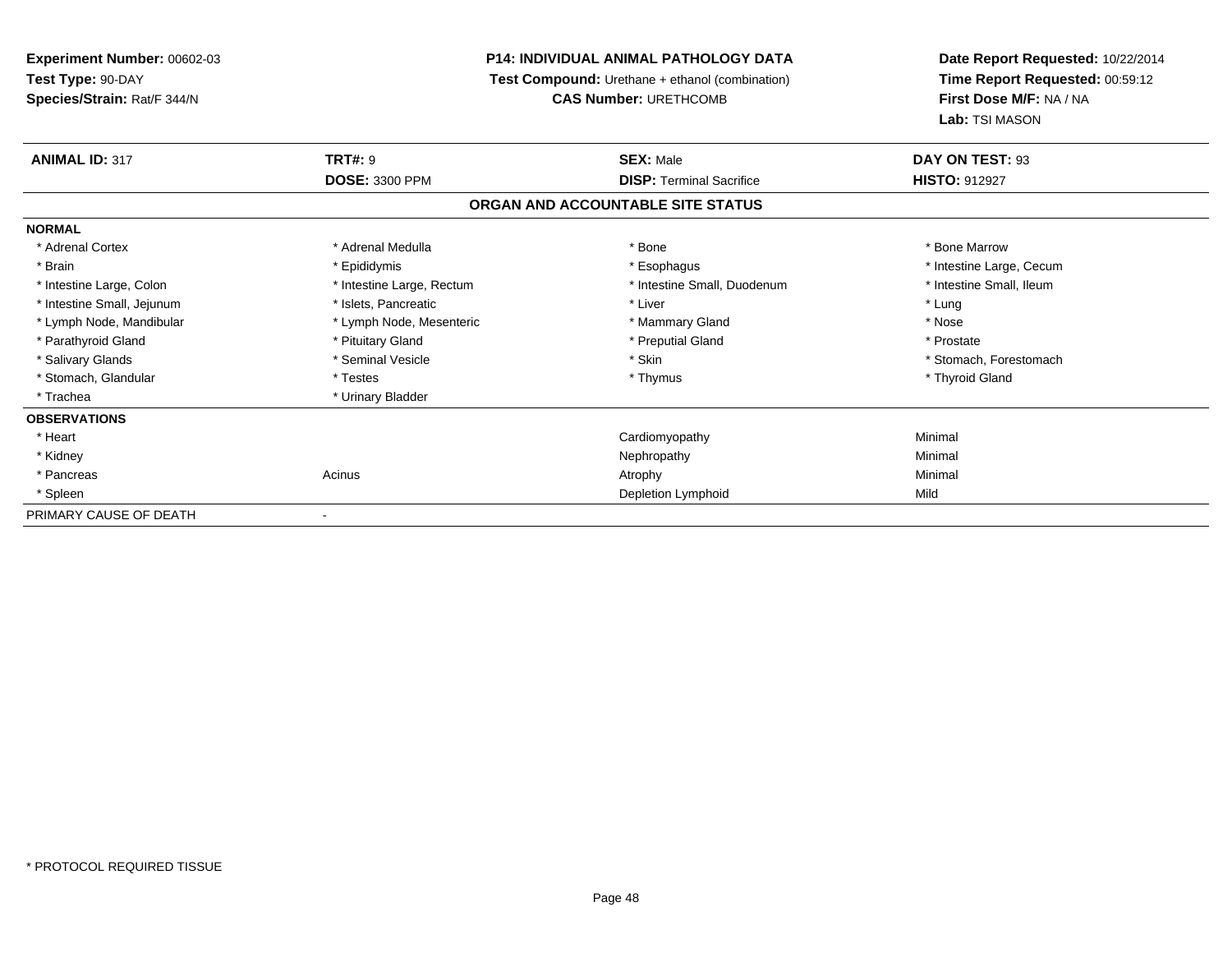# **P14: INDIVIDUAL ANIMAL PATHOLOGY DATA**

**Test Compound:** Urethane + ethanol (combination)

**CAS Number:** URETHCOMB

| <b>ANIMAL ID: 318</b>      | <b>TRT#: 9</b>            | <b>SEX: Male</b>                  | DAY ON TEST: 93          |
|----------------------------|---------------------------|-----------------------------------|--------------------------|
|                            | <b>DOSE: 3300 PPM</b>     | <b>DISP: Terminal Sacrifice</b>   | <b>HISTO: 912928</b>     |
|                            |                           | ORGAN AND ACCOUNTABLE SITE STATUS |                          |
| <b>NORMAL</b>              |                           |                                   |                          |
| * Adrenal Cortex           | * Adrenal Medulla         | * Bone                            | * Bone Marrow            |
| * Brain                    | * Epididymis              | * Esophagus                       | * Intestine Large, Cecum |
| * Intestine Large, Colon   | * Intestine Large, Rectum | * Intestine Small, Duodenum       | * Intestine Small, Ileum |
| * Intestine Small, Jejunum | * Islets, Pancreatic      | * Liver                           | * Lung                   |
| * Lymph Node, Mandibular   | * Lymph Node, Mesenteric  | * Mammary Gland                   | * Nose                   |
| * Pancreas                 | * Parathyroid Gland       | * Pituitary Gland                 | * Preputial Gland        |
| * Prostate                 | * Salivary Glands         | * Seminal Vesicle                 | * Skin                   |
| * Stomach, Forestomach     | * Stomach, Glandular      | * Testes                          | * Thymus                 |
| * Thyroid Gland            | * Trachea                 | * Urinary Bladder                 |                          |
| <b>OBSERVATIONS</b>        |                           |                                   |                          |
| * Heart                    |                           | Cardiomyopathy                    | Minimal                  |
| * Kidney                   |                           | Nephropathy                       | Mild                     |
| * Spleen                   |                           | Depletion Lymphoid                | Mild                     |
| PRIMARY CAUSE OF DEATH     | $\overline{\phantom{a}}$  |                                   |                          |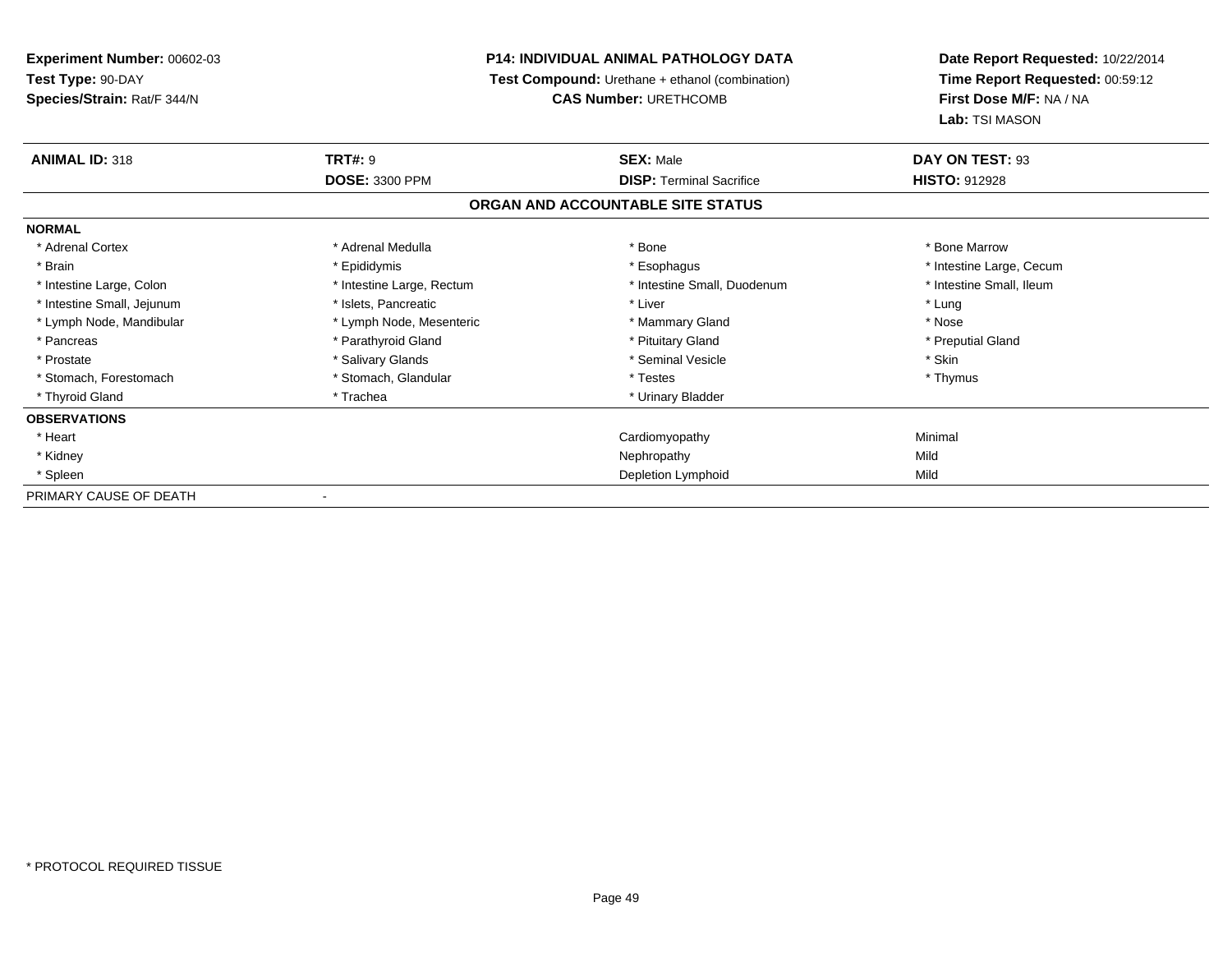# **P14: INDIVIDUAL ANIMAL PATHOLOGY DATA**

**Test Compound:** Urethane + ethanol (combination)

**CAS Number:** URETHCOMB

| <b>ANIMAL ID: 319</b>      | <b>TRT#: 9</b>            | <b>SEX: Male</b>                  | DAY ON TEST: 93          |
|----------------------------|---------------------------|-----------------------------------|--------------------------|
|                            | <b>DOSE: 3300 PPM</b>     | <b>DISP:</b> Terminal Sacrifice   | <b>HISTO: 912929</b>     |
|                            |                           | ORGAN AND ACCOUNTABLE SITE STATUS |                          |
| <b>NORMAL</b>              |                           |                                   |                          |
| * Adrenal Cortex           | * Adrenal Medulla         | * Bone                            | * Bone Marrow            |
| * Brain                    | * Epididymis              | * Esophagus                       | * Intestine Large, Cecum |
| * Intestine Large, Colon   | * Intestine Large, Rectum | * Intestine Small, Duodenum       | * Intestine Small, Ileum |
| * Intestine Small, Jejunum | * Islets, Pancreatic      | * Liver                           | * Lung                   |
| * Lymph Node, Mesenteric   | * Mammary Gland           | * Nose                            | * Pancreas               |
| * Parathyroid Gland        | * Pituitary Gland         | * Preputial Gland                 | * Prostate               |
| * Salivary Glands          | * Seminal Vesicle         | * Skin                            | * Stomach, Forestomach   |
| * Stomach, Glandular       | * Testes                  | * Thymus                          | * Thyroid Gland          |
| * Trachea                  | * Urinary Bladder         |                                   |                          |
| <b>OBSERVATIONS</b>        |                           |                                   |                          |
| * Heart                    |                           | Cardiomyopathy                    | Minimal                  |
| * Kidney                   |                           | Nephropathy                       | Mild                     |
| * Lymph Node, Mandibular   |                           | Depletion Lymphoid                | Mild                     |
| * Spleen                   |                           | Depletion Lymphoid                | Mild                     |
| PRIMARY CAUSE OF DEATH     |                           |                                   |                          |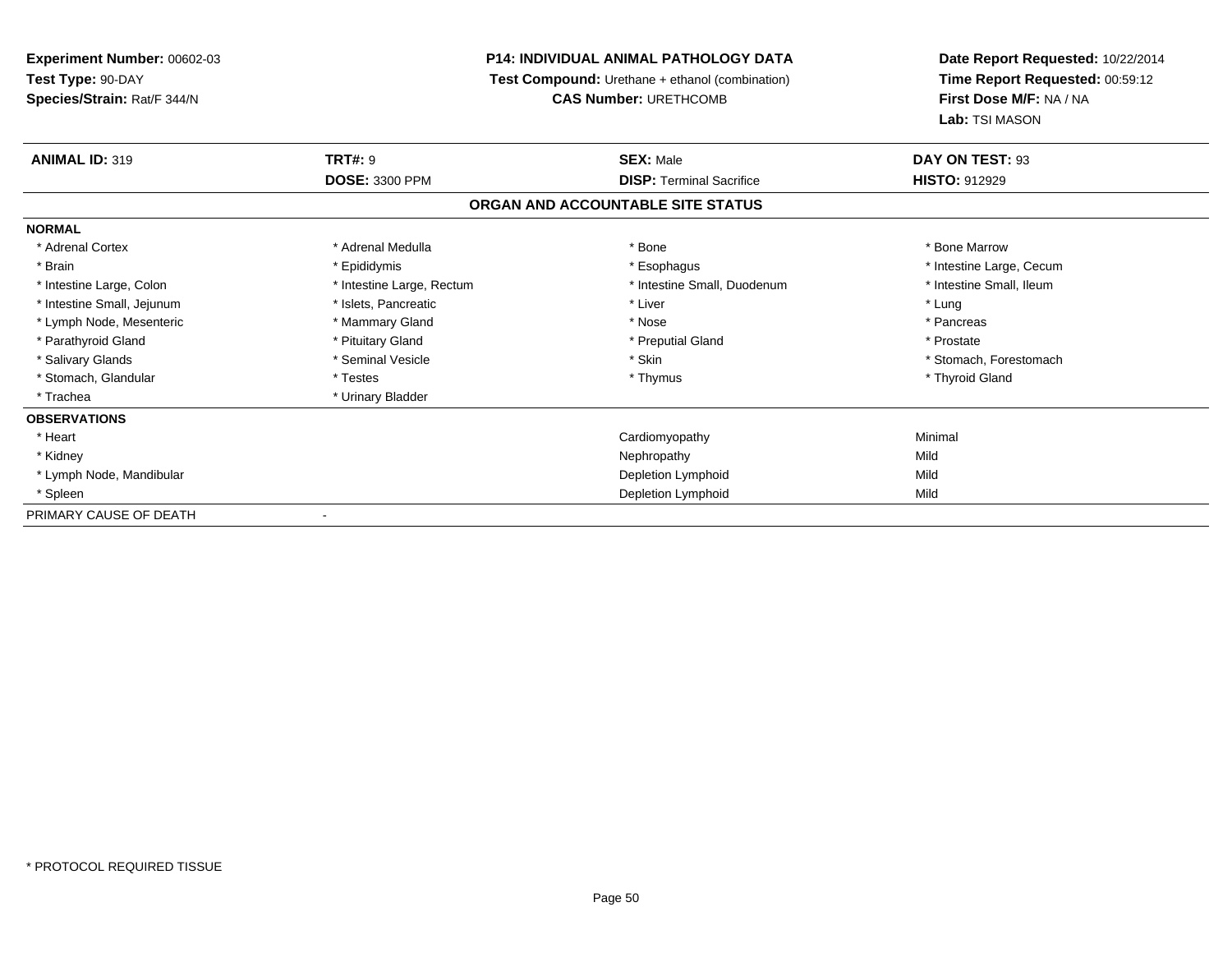# **P14: INDIVIDUAL ANIMAL PATHOLOGY DATA**

**Test Compound:** Urethane + ethanol (combination)

**CAS Number:** URETHCOMB

| <b>ANIMAL ID: 320</b>      | <b>TRT#: 9</b>            | <b>SEX: Male</b>                  | DAY ON TEST: 93          |
|----------------------------|---------------------------|-----------------------------------|--------------------------|
|                            | <b>DOSE: 3300 PPM</b>     | <b>DISP:</b> Terminal Sacrifice   | <b>HISTO: 912930</b>     |
|                            |                           | ORGAN AND ACCOUNTABLE SITE STATUS |                          |
| <b>NORMAL</b>              |                           |                                   |                          |
| * Adrenal Cortex           | * Adrenal Medulla         | * Bone                            | * Bone Marrow            |
| * Brain                    | * Epididymis              | * Esophagus                       | * Intestine Large, Cecum |
| * Intestine Large, Colon   | * Intestine Large, Rectum | * Intestine Small, Duodenum       | * Intestine Small, Ileum |
| * Intestine Small, Jejunum | * Islets, Pancreatic      | * Liver                           | * Lung                   |
| * Lymph Node, Mandibular   | * Lymph Node, Mesenteric  | * Mammary Gland                   | * Nose                   |
| * Pancreas                 | * Parathyroid Gland       | * Pituitary Gland                 | * Preputial Gland        |
| * Prostate                 | * Salivary Glands         | * Seminal Vesicle                 | * Skin                   |
| * Stomach, Forestomach     | * Stomach, Glandular      | * Testes                          | * Thymus                 |
| * Thyroid Gland            | * Trachea                 | * Urinary Bladder                 |                          |
| <b>OBSERVATIONS</b>        |                           |                                   |                          |
| * Heart                    |                           | Cardiomyopathy                    | Minimal                  |
| * Kidney                   |                           | Nephropathy                       | Minimal                  |
| * Spleen                   |                           | Depletion Lymphoid                | Minimal                  |
| PRIMARY CAUSE OF DEATH     |                           |                                   |                          |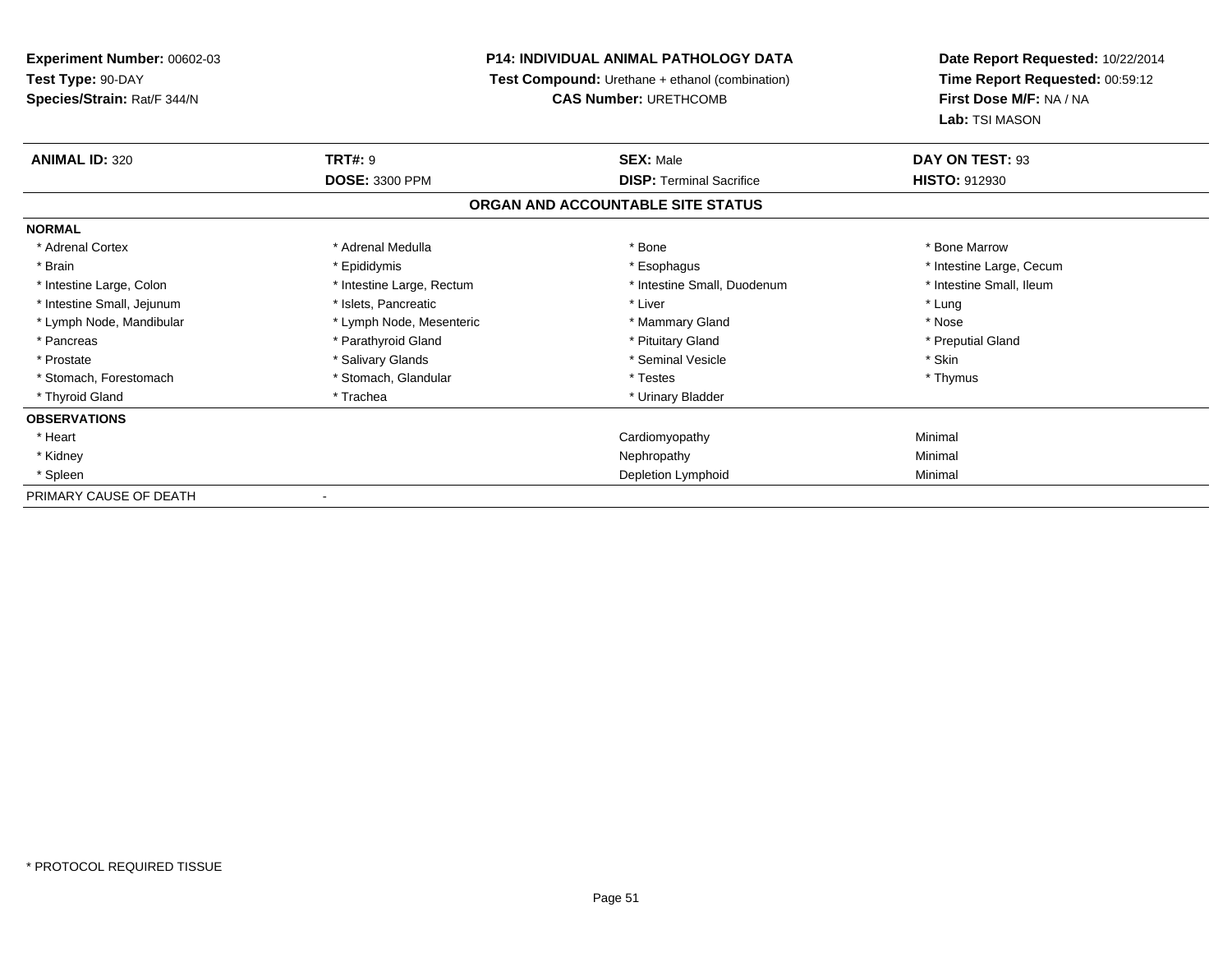# **P14: INDIVIDUAL ANIMAL PATHOLOGY DATA**

**Test Compound:** Urethane + ethanol (combination)

**CAS Number:** URETHCOMB

| <b>ANIMAL ID: 321</b>                    | <b>TRT#: 11</b>             | <b>SEX: Male</b>                  | <b>DAY ON TEST: 37</b>     |
|------------------------------------------|-----------------------------|-----------------------------------|----------------------------|
|                                          | <b>DOSE: 10000 PPM</b>      | <b>DISP:</b> Moribund Sacrifice   | HISTO: 912911              |
|                                          |                             | ORGAN AND ACCOUNTABLE SITE STATUS |                            |
| <b>NORMAL</b>                            |                             |                                   |                            |
| * Adrenal Cortex                         | * Adrenal Medulla           | * Bone                            | * Brain                    |
| * Epididymis                             | * Esophagus                 | * Intestine Large, Cecum          | * Intestine Large, Colon   |
| * Intestine Large, Rectum                | * Intestine Small, Duodenum | * Intestine Small, Ileum          | * Intestine Small, Jejunum |
| * Islets, Pancreatic                     | * Liver                     | * Lung                            | * Mammary Gland            |
| * Nose                                   | * Parathyroid Gland         | * Pituitary Gland                 | * Preputial Gland          |
| * Prostate                               | * Salivary Glands           | * Seminal Vesicle                 | * Skin                     |
| * Stomach, Forestomach                   | * Stomach, Glandular        | * Testes                          | * Thyroid Gland            |
| * Trachea                                | * Urinary Bladder           |                                   |                            |
| <b>OBSERVATIONS</b>                      |                             |                                   |                            |
| * Bone Marrow                            |                             | <b>Depletion Cellular</b>         | Moderate                   |
| * Heart                                  |                             | Cardiomyopathy                    | Minimal                    |
| * Kidney                                 |                             | Nephropathy                       | Minimal                    |
| * Liver                                  |                             |                                   |                            |
| Note: TGL 2 FOCI NOT SEEN AT MICRO EXAM. |                             |                                   |                            |
| * Lymph Node, Mandibular                 |                             | Depletion Lymphoid                | Mild                       |
| * Lymph Node, Mesenteric                 |                             | Depletion Lymphoid                | Moderate                   |
| * Pancreas                               | Acinus                      | Atrophy                           | Minimal                    |
| * Spleen                                 |                             | Depletion Lymphoid                | Mild                       |
| * Thymus                                 |                             | Depletion Lymphoid                | Mild                       |
| PRIMARY CAUSE OF DEATH                   | $\overline{\phantom{a}}$    |                                   |                            |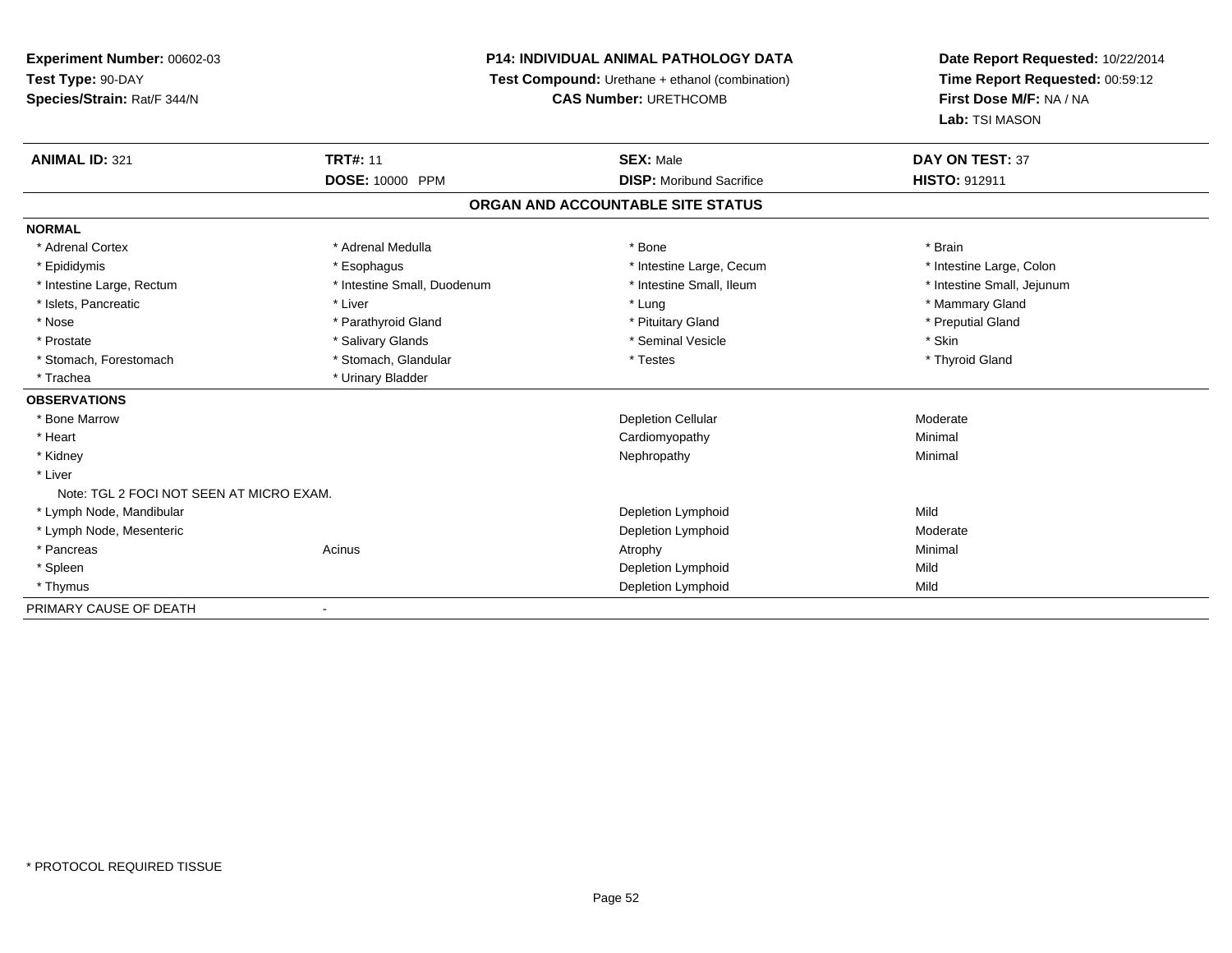# **P14: INDIVIDUAL ANIMAL PATHOLOGY DATA**

**Test Compound:** Urethane + ethanol (combination)

**CAS Number:** URETHCOMB

| <b>ANIMAL ID: 322</b>      | <b>TRT#: 11</b>           | <b>SEX: Male</b>                  | DAY ON TEST: 93          |  |
|----------------------------|---------------------------|-----------------------------------|--------------------------|--|
|                            | DOSE: 10000 PPM           | <b>DISP: Terminal Sacrifice</b>   | <b>HISTO: 912912</b>     |  |
|                            |                           | ORGAN AND ACCOUNTABLE SITE STATUS |                          |  |
| <b>NORMAL</b>              |                           |                                   |                          |  |
| * Adrenal Cortex           | * Adrenal Medulla         | * Bone                            | * Bone Marrow            |  |
| * Brain                    | * Epididymis              | * Esophagus                       | * Intestine Large, Cecum |  |
| * Intestine Large, Colon   | * Intestine Large, Rectum | * Intestine Small, Duodenum       | * Intestine Small, Ileum |  |
| * Intestine Small, Jejunum | * Islets, Pancreatic      | * Lung                            | * Mammary Gland          |  |
| * Nose                     | * Pancreas                | * Parathyroid Gland               | * Pituitary Gland        |  |
| * Preputial Gland          | * Prostate                | * Salivary Glands                 | * Seminal Vesicle        |  |
| * Skin                     | * Stomach, Forestomach    | * Stomach, Glandular              | * Testes                 |  |
| * Thymus                   | * Thyroid Gland           | * Trachea                         | * Urinary Bladder        |  |
| <b>OBSERVATIONS</b>        |                           |                                   |                          |  |
| * Heart                    |                           | Cardiomyopathy                    | Marked                   |  |
| * Kidney                   |                           | Nephropathy                       | Mild                     |  |
| * Liver                    |                           | <b>Clear Cell Focus</b>           |                          |  |
|                            |                           | Fatty Change                      | Mild                     |  |
| * Lymph Node, Mandibular   |                           | Depletion Lymphoid                | Mild                     |  |
| * Lymph Node, Mesenteric   |                           | Depletion Lymphoid                | Mild                     |  |
| * Spleen                   |                           | Depletion Lymphoid                | Mild                     |  |
| PRIMARY CAUSE OF DEATH     |                           |                                   |                          |  |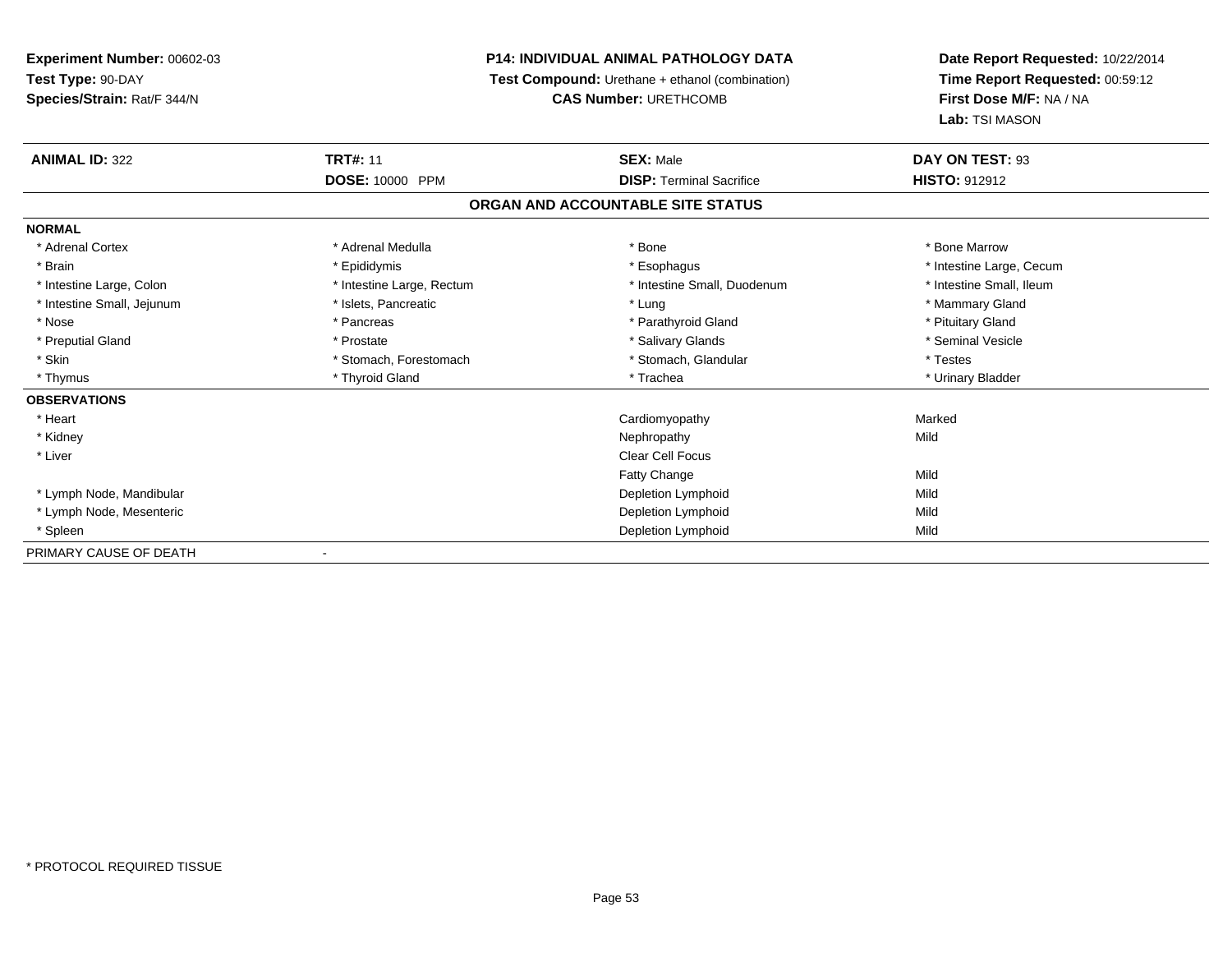# **P14: INDIVIDUAL ANIMAL PATHOLOGY DATA**

**Test Compound:** Urethane + ethanol (combination)

**CAS Number:** URETHCOMB

| <b>ANIMAL ID: 323</b>      | <b>TRT#: 11</b><br><b>DOSE: 10000 PPM</b> | <b>SEX: Male</b><br><b>DISP: Terminal Sacrifice</b> | DAY ON TEST: 93          |
|----------------------------|-------------------------------------------|-----------------------------------------------------|--------------------------|
|                            |                                           |                                                     | <b>HISTO: 912913</b>     |
|                            |                                           | ORGAN AND ACCOUNTABLE SITE STATUS                   |                          |
| <b>NORMAL</b>              |                                           |                                                     |                          |
| * Adrenal Cortex           | * Adrenal Medulla                         | * Bone                                              | * Bone Marrow            |
| * Brain                    | * Epididymis                              | * Esophagus                                         | * Intestine Large, Cecum |
| * Intestine Large, Colon   | * Intestine Large, Rectum                 | * Intestine Small, Duodenum                         | * Intestine Small, Ileum |
| * Intestine Small, Jejunum | * Islets, Pancreatic                      | * Lung                                              | * Lymph Node, Mesenteric |
| * Mammary Gland            | * Nose                                    | * Pancreas                                          | * Parathyroid Gland      |
| * Pituitary Gland          | * Preputial Gland                         | * Prostate                                          | * Salivary Glands        |
| * Seminal Vesicle          | * Skin                                    | * Stomach, Forestomach                              | * Stomach, Glandular     |
| * Testes                   | * Thymus                                  | * Thyroid Gland                                     | * Trachea                |
| * Urinary Bladder          |                                           |                                                     |                          |
| <b>OBSERVATIONS</b>        |                                           |                                                     |                          |
| * Heart                    |                                           | Cardiomyopathy                                      | Moderate                 |
| * Kidney                   |                                           | Nephropathy                                         | Mild                     |
| * Liver                    |                                           | <b>Fatty Change</b>                                 | Mild                     |
| * Lymph Node, Mandibular   |                                           | Depletion Lymphoid                                  | Moderate                 |
| * Spleen                   |                                           | Depletion Lymphoid                                  | Moderate                 |
| PRIMARY CAUSE OF DEATH     |                                           |                                                     |                          |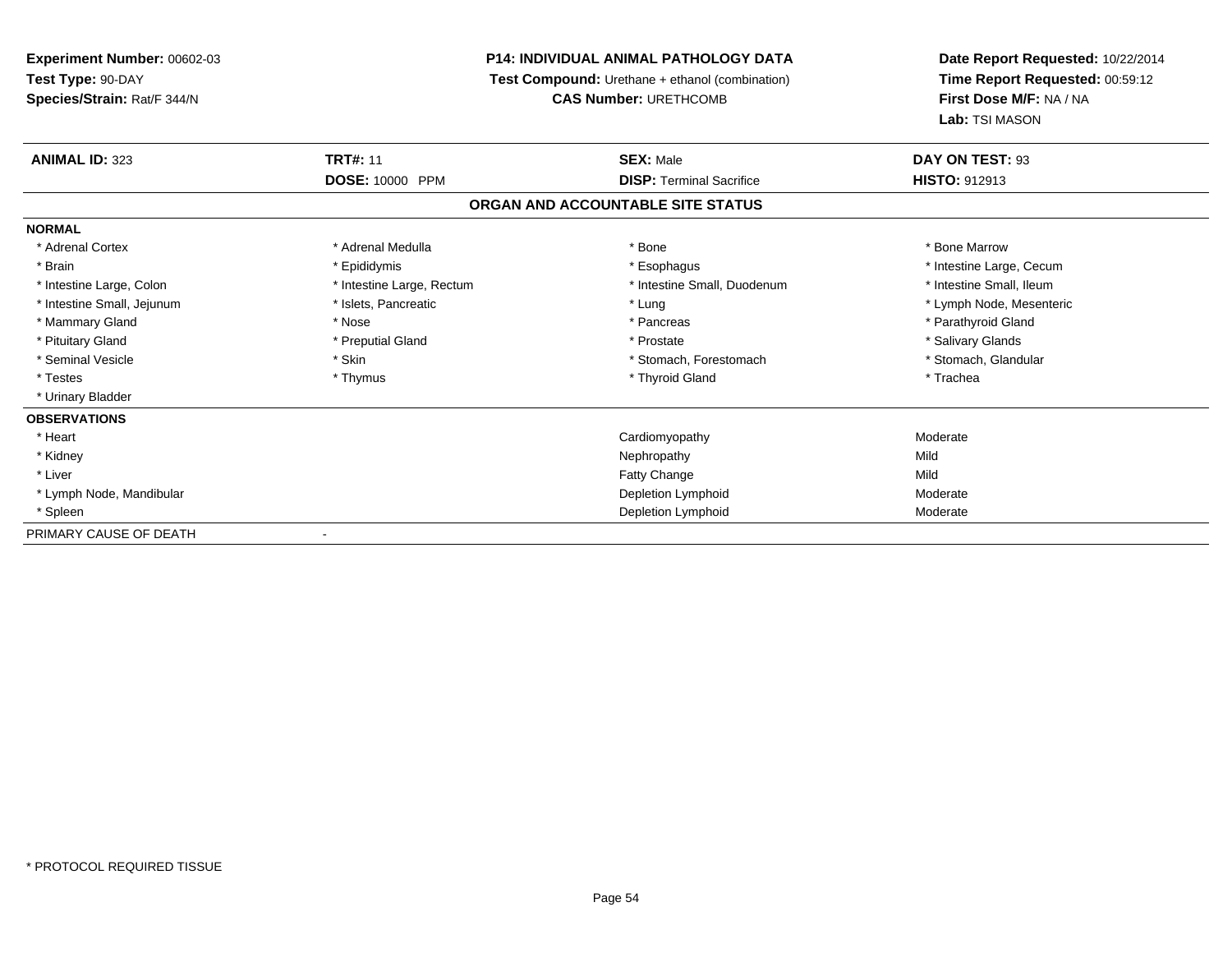# **P14: INDIVIDUAL ANIMAL PATHOLOGY DATA**

**Test Compound:** Urethane + ethanol (combination)

**CAS Number:** URETHCOMB

| <b>ANIMAL ID: 324</b>      | <b>TRT#: 11</b>           | <b>SEX: Male</b>                  | DAY ON TEST: 93          |  |
|----------------------------|---------------------------|-----------------------------------|--------------------------|--|
|                            | DOSE: 10000 PPM           | <b>DISP: Terminal Sacrifice</b>   | HISTO: 912914            |  |
|                            |                           | ORGAN AND ACCOUNTABLE SITE STATUS |                          |  |
| <b>NORMAL</b>              |                           |                                   |                          |  |
| * Adrenal Cortex           | * Adrenal Medulla         | * Bone                            | * Bone Marrow            |  |
| * Brain                    | * Epididymis              | * Esophagus                       | * Intestine Large, Cecum |  |
| * Intestine Large, Colon   | * Intestine Large, Rectum | * Intestine Small, Duodenum       | * Intestine Small, Ileum |  |
| * Intestine Small, Jejunum | * Islets, Pancreatic      | * Lung                            | * Mammary Gland          |  |
| * Nose                     | * Pancreas                | * Parathyroid Gland               | * Pituitary Gland        |  |
| * Prostate                 | * Salivary Glands         | * Seminal Vesicle                 | * Skin                   |  |
| * Stomach, Forestomach     | * Stomach, Glandular      | * Testes                          | * Thymus                 |  |
| * Thyroid Gland            | * Trachea                 | * Urinary Bladder                 |                          |  |
| <b>OBSERVATIONS</b>        |                           |                                   |                          |  |
| * Heart                    |                           | Cardiomyopathy                    | Moderate                 |  |
| * Kidney                   |                           | Nephropathy                       | Minimal                  |  |
| * Liver                    |                           | Fatty Change                      | Mild                     |  |
| * Lymph Node, Mandibular   |                           | Depletion Lymphoid                | Moderate                 |  |
| * Lymph Node, Mesenteric   |                           | Depletion Lymphoid                | Mild                     |  |
| * Preputial Gland          |                           | Inflammation                      | Chronic, Minimal         |  |
| * Spleen                   |                           | Depletion Lymphoid                | Mild                     |  |
| PRIMARY CAUSE OF DEATH     |                           |                                   |                          |  |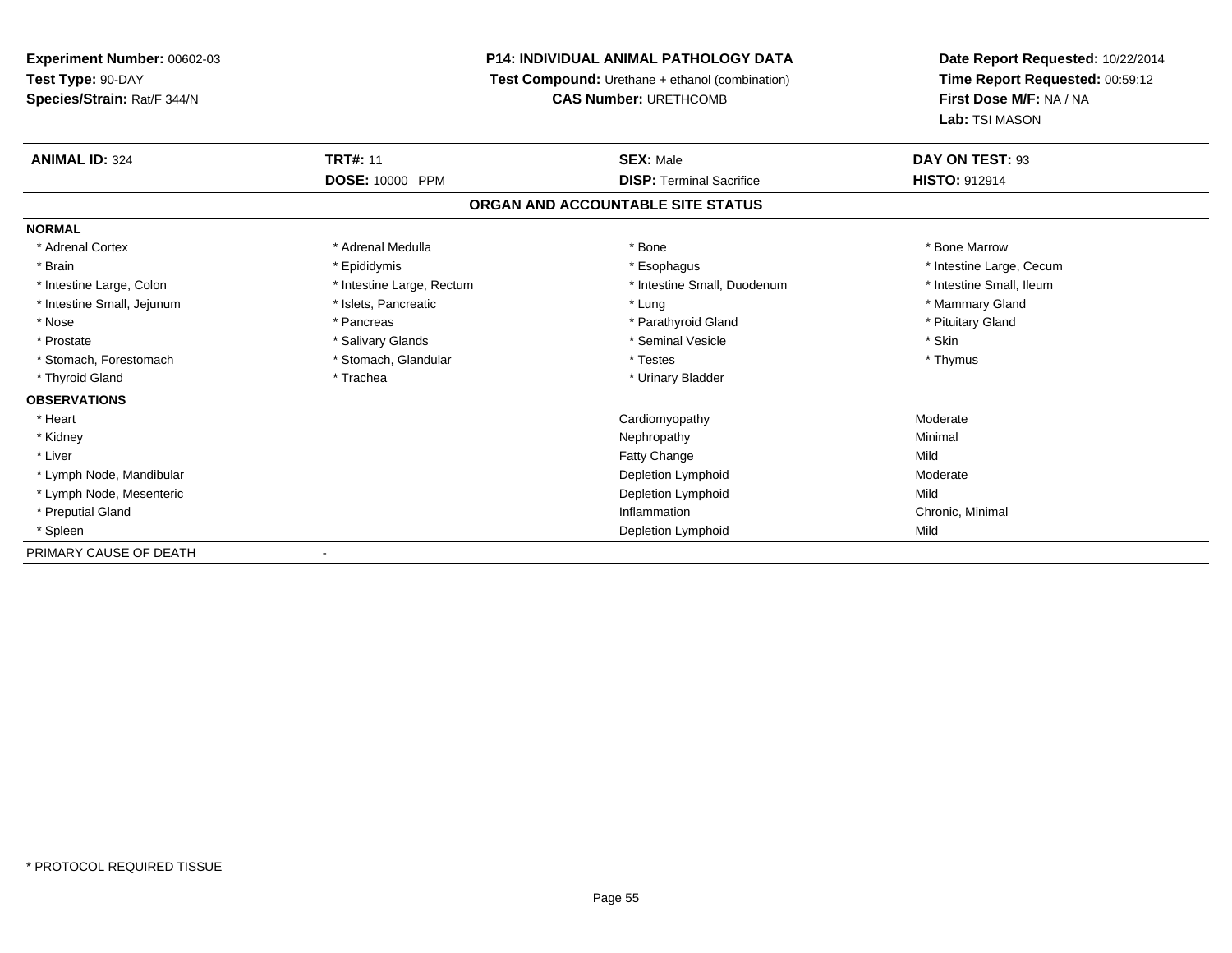# **P14: INDIVIDUAL ANIMAL PATHOLOGY DATA**

**Test Compound:** Urethane + ethanol (combination)

**CAS Number:** URETHCOMB

| <b>ANIMAL ID: 325</b>      | <b>TRT#: 11</b>           | <b>SEX: Male</b>                  | DAY ON TEST: 93          |
|----------------------------|---------------------------|-----------------------------------|--------------------------|
|                            | <b>DOSE: 10000 PPM</b>    | <b>DISP: Terminal Sacrifice</b>   | <b>HISTO: 912915</b>     |
|                            |                           | ORGAN AND ACCOUNTABLE SITE STATUS |                          |
| <b>NORMAL</b>              |                           |                                   |                          |
| * Adrenal Cortex           | * Adrenal Medulla         | * Bone                            | * Bone Marrow            |
| * Brain                    | * Epididymis              | * Esophagus                       | * Intestine Large, Cecum |
| * Intestine Large, Colon   | * Intestine Large, Rectum | * Intestine Small, Duodenum       | * Intestine Small, Ileum |
| * Intestine Small, Jejunum | * Islets, Pancreatic      | * Lung                            | * Mammary Gland          |
| * Nose                     | * Pancreas                | * Parathyroid Gland               | * Pituitary Gland        |
| * Preputial Gland          | * Prostate                | * Salivary Glands                 | * Seminal Vesicle        |
| * Skin                     | * Stomach, Forestomach    | * Stomach, Glandular              | * Testes                 |
| * Thymus                   | * Thyroid Gland           | * Trachea                         | * Urinary Bladder        |
| <b>OBSERVATIONS</b>        |                           |                                   |                          |
| * Heart                    |                           | Cardiomyopathy                    | Moderate                 |
| * Kidney                   |                           | Nephropathy                       | Mild                     |
| * Liver                    |                           | <b>Fatty Change</b>               | Mild                     |
| * Lymph Node, Mandibular   |                           | Depletion Lymphoid                | Moderate                 |
| * Lymph Node, Mesenteric   |                           | Depletion Lymphoid                | Mild                     |
| * Spleen                   |                           | Depletion Lymphoid                | Mild                     |
| PRIMARY CAUSE OF DEATH     |                           |                                   |                          |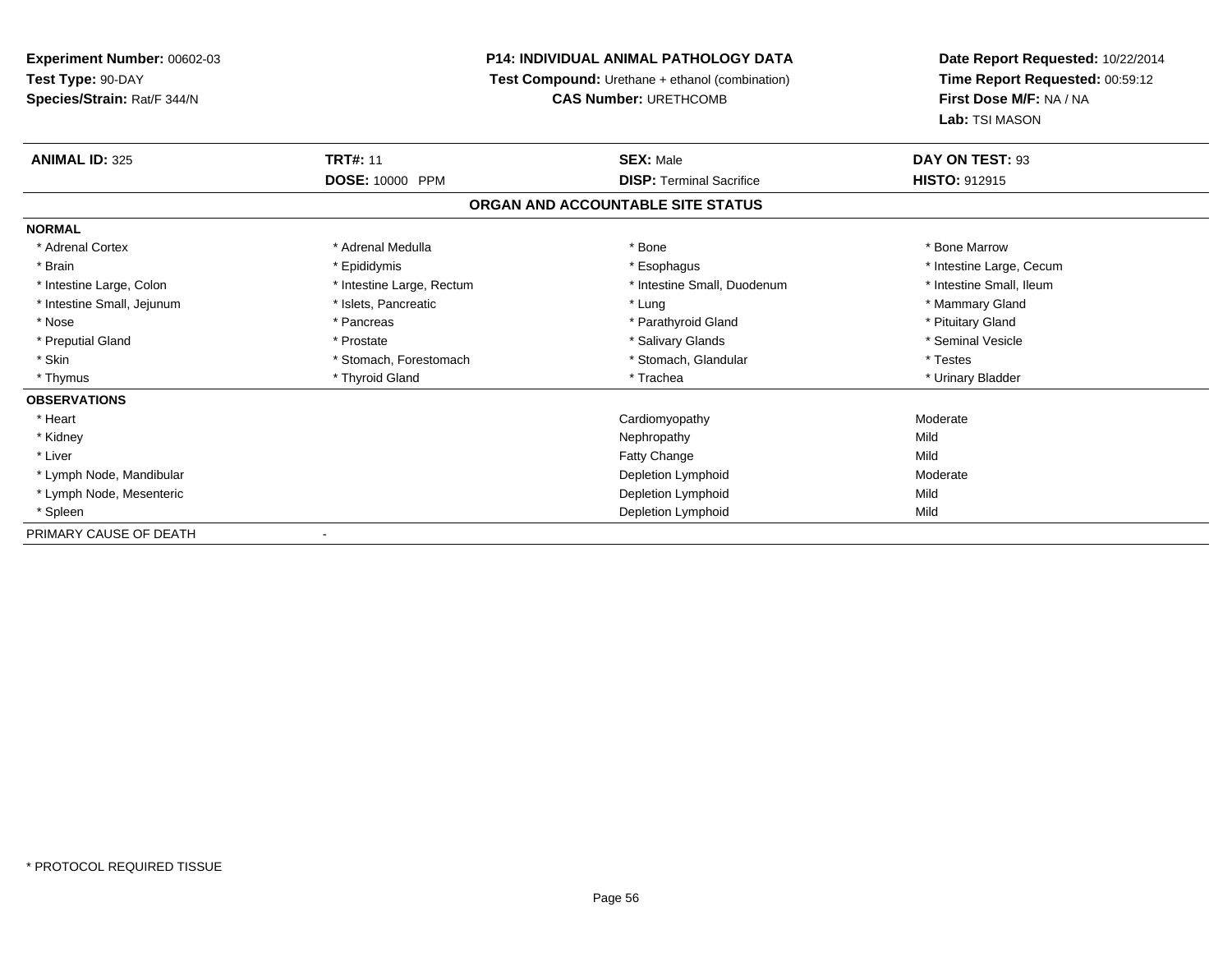# **P14: INDIVIDUAL ANIMAL PATHOLOGY DATA**

**Test Compound:** Urethane + ethanol (combination)

**CAS Number:** URETHCOMB

| <b>ANIMAL ID: 326</b>      | <b>TRT#: 11</b>           | <b>SEX: Male</b>                  | DAY ON TEST: 17          |  |
|----------------------------|---------------------------|-----------------------------------|--------------------------|--|
|                            | <b>DOSE: 10000 PPM</b>    | <b>DISP:</b> Moribund Sacrifice   | <b>HISTO: 912916</b>     |  |
|                            |                           | ORGAN AND ACCOUNTABLE SITE STATUS |                          |  |
| <b>NORMAL</b>              |                           |                                   |                          |  |
| * Adrenal Cortex           | * Adrenal Medulla         | * Bone                            | * Brain                  |  |
| * Epididymis               | * Esophagus               | * Heart                           | * Intestine Large, Cecum |  |
| * Intestine Large, Colon   | * Intestine Large, Rectum | * Intestine Small, Duodenum       | * Intestine Small, Ileum |  |
| * Intestine Small, Jejunum | * Islets, Pancreatic      | * Liver                           | * Lung                   |  |
| * Mammary Gland            | * Nose                    | * Pancreas                        | * Parathyroid Gland      |  |
| * Pituitary Gland          | * Preputial Gland         | * Prostate                        | * Salivary Glands        |  |
| * Seminal Vesicle          | * Skin                    | * Stomach, Forestomach            | * Stomach, Glandular     |  |
| * Testes                   | * Thymus                  | * Thyroid Gland                   | * Trachea                |  |
| <b>OBSERVATIONS</b>        |                           |                                   |                          |  |
| * Bone Marrow              |                           | <b>Depletion Cellular</b>         | Mild                     |  |
| * Kidney                   |                           | Nephropathy                       | Minimal                  |  |
| * Lymph Node, Mandibular   |                           | Depletion Lymphoid                | Moderate                 |  |
| * Lymph Node, Mesenteric   |                           | Depletion Lymphoid                | Mild                     |  |
| * Spleen                   |                           | Depletion Lymphoid                | Minimal                  |  |
| * Urinary Bladder          |                           | Concretion                        | Mild                     |  |
| PRIMARY CAUSE OF DEATH     |                           |                                   |                          |  |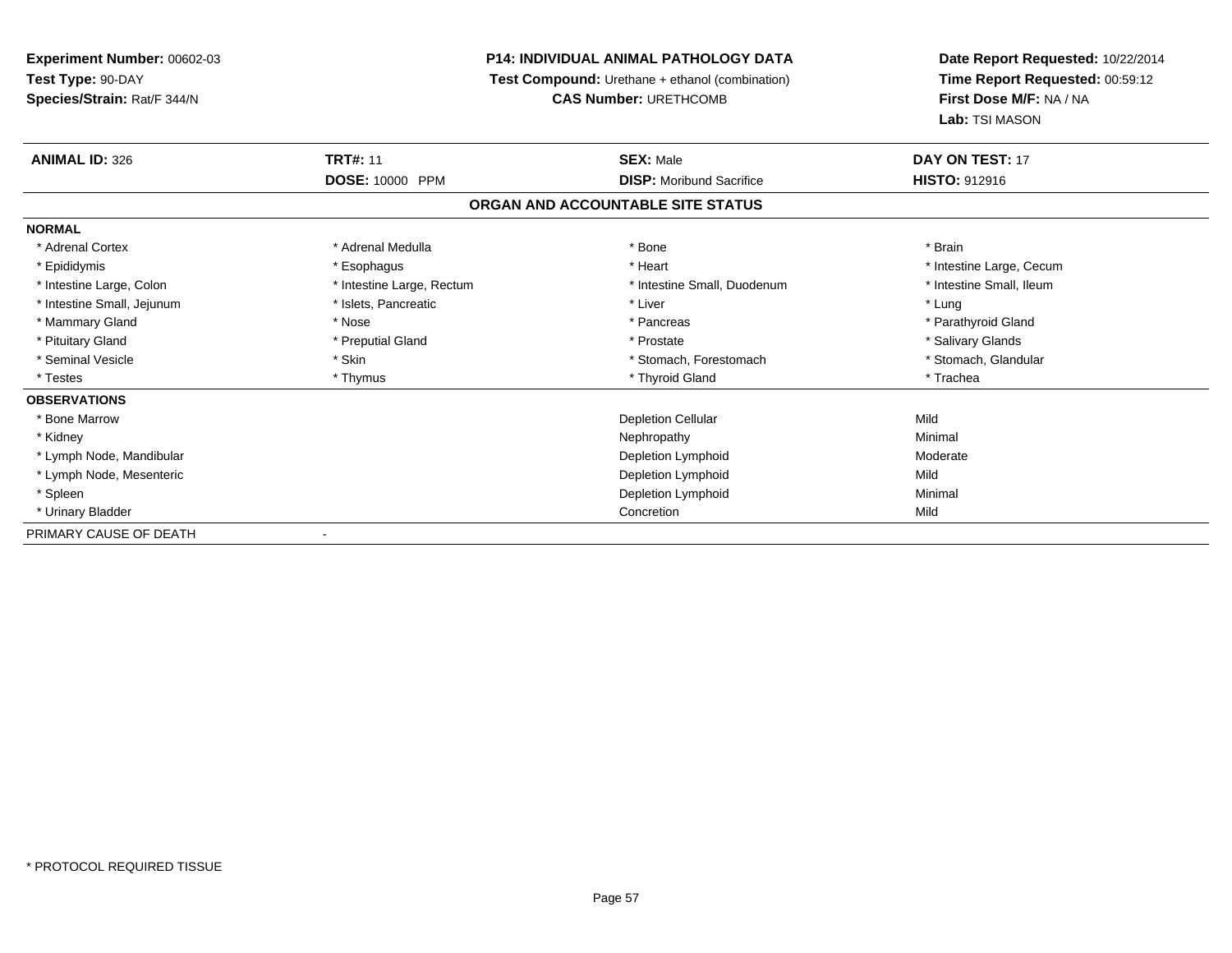# **P14: INDIVIDUAL ANIMAL PATHOLOGY DATA**

**Test Compound:** Urethane + ethanol (combination)

**CAS Number:** URETHCOMB

| <b>ANIMAL ID: 327</b>      | <b>TRT#: 11</b>           | <b>SEX: Male</b>                  | DAY ON TEST: 93          |
|----------------------------|---------------------------|-----------------------------------|--------------------------|
|                            | <b>DOSE: 10000 PPM</b>    | <b>DISP: Terminal Sacrifice</b>   | <b>HISTO: 912917</b>     |
|                            |                           | ORGAN AND ACCOUNTABLE SITE STATUS |                          |
| <b>NORMAL</b>              |                           |                                   |                          |
| * Adrenal Cortex           | * Adrenal Medulla         | * Bone                            | * Bone Marrow            |
| * Brain                    | * Epididymis              | * Esophagus                       | * Intestine Large, Cecum |
| * Intestine Large, Colon   | * Intestine Large, Rectum | * Intestine Small, Duodenum       | * Intestine Small, Ileum |
| * Intestine Small, Jejunum | * Islets, Pancreatic      | * Lung                            | * Mammary Gland          |
| * Nose                     | * Pancreas                | * Parathyroid Gland               | * Pituitary Gland        |
| * Preputial Gland          | * Prostate                | * Salivary Glands                 | * Seminal Vesicle        |
| * Skin                     | * Stomach, Forestomach    | * Stomach, Glandular              | * Testes                 |
| * Thymus                   | * Thyroid Gland           | * Trachea                         | * Urinary Bladder        |
| <b>OBSERVATIONS</b>        |                           |                                   |                          |
| * Heart                    |                           | Cardiomyopathy                    | Moderate                 |
| * Kidney                   |                           | Nephropathy                       | Minimal                  |
| * Liver                    |                           | Fatty Change                      | Mild                     |
| * Lymph Node, Mandibular   |                           | Depletion Lymphoid                | Moderate                 |
| * Lymph Node, Mesenteric   |                           | Depletion Lymphoid                | Mild                     |
| * Spleen                   |                           | Depletion Lymphoid                | Moderate                 |
| PRIMARY CAUSE OF DEATH     |                           |                                   |                          |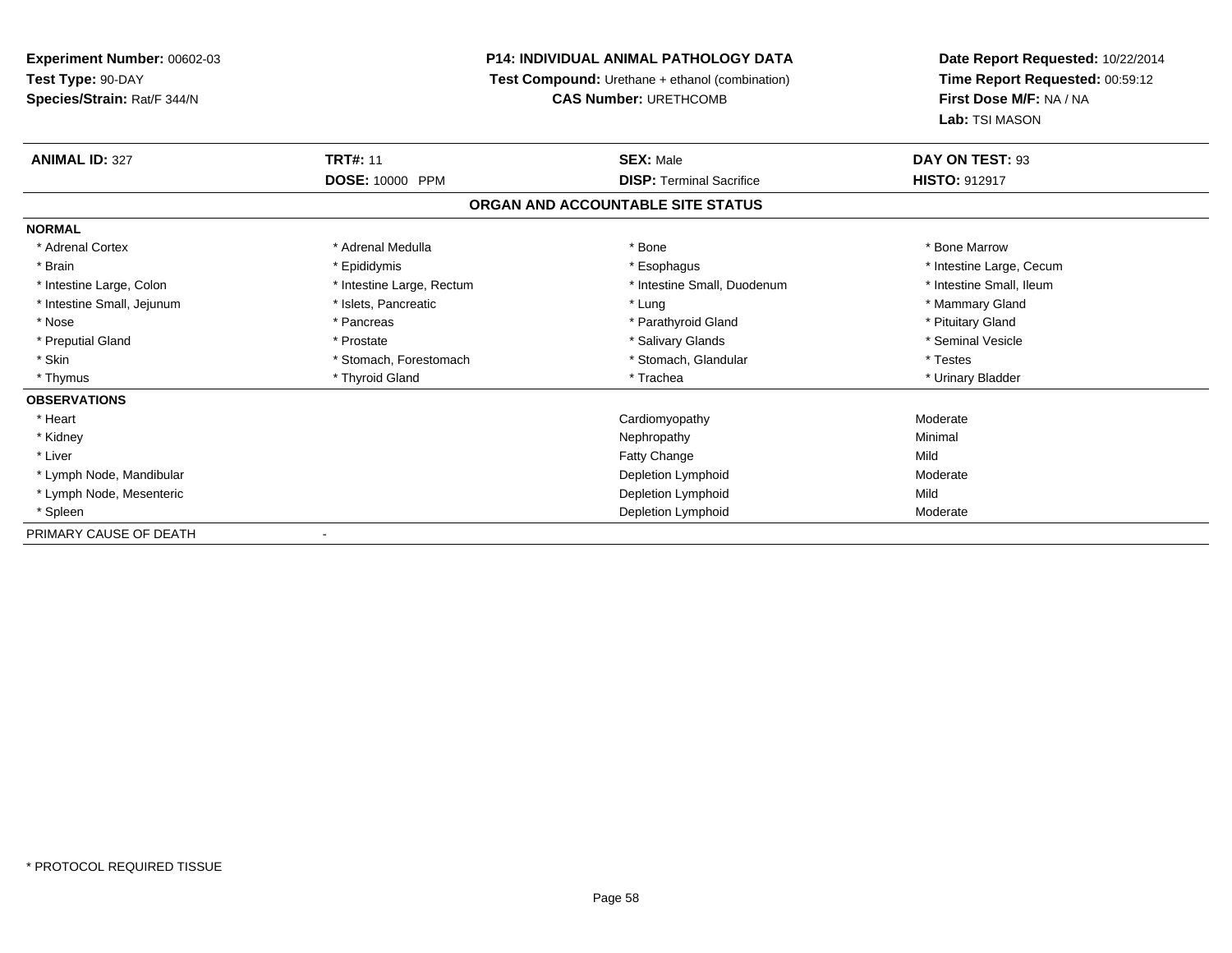# **P14: INDIVIDUAL ANIMAL PATHOLOGY DATA**

**Test Compound:** Urethane + ethanol (combination)

**CAS Number:** URETHCOMB

| <b>ANIMAL ID: 328</b>      | <b>TRT#: 11</b><br><b>DOSE: 10000 PPM</b> | <b>SEX: Male</b><br><b>DISP: Terminal Sacrifice</b> | DAY ON TEST: 93          |
|----------------------------|-------------------------------------------|-----------------------------------------------------|--------------------------|
|                            |                                           |                                                     | <b>HISTO: 912918</b>     |
|                            |                                           | ORGAN AND ACCOUNTABLE SITE STATUS                   |                          |
| <b>NORMAL</b>              |                                           |                                                     |                          |
| * Adrenal Cortex           | * Adrenal Medulla                         | * Bone                                              | * Bone Marrow            |
| * Brain                    | * Epididymis                              | * Esophagus                                         | * Intestine Large, Cecum |
| * Intestine Large, Colon   | * Intestine Large, Rectum                 | * Intestine Small, Duodenum                         | * Intestine Small, Ileum |
| * Intestine Small, Jejunum | * Islets, Pancreatic                      | * Lung                                              | * Mammary Gland          |
| * Nose                     | * Pancreas                                | * Parathyroid Gland                                 | * Pituitary Gland        |
| * Preputial Gland          | * Prostate                                | * Salivary Glands                                   | * Seminal Vesicle        |
| * Skin                     | * Stomach, Forestomach                    | * Stomach, Glandular                                | * Testes                 |
| * Thymus                   | * Thyroid Gland                           | * Trachea                                           | * Urinary Bladder        |
| <b>OBSERVATIONS</b>        |                                           |                                                     |                          |
| * Heart                    |                                           | Cardiomyopathy                                      | Mild                     |
| * Kidney                   |                                           | Nephropathy                                         | Moderate                 |
| * Liver                    |                                           | Fatty Change                                        | Minimal                  |
| * Lymph Node, Mandibular   |                                           | Depletion Lymphoid                                  | Moderate                 |
| * Lymph Node, Mesenteric   |                                           | Depletion Lymphoid                                  | Mild                     |
| * Spleen                   |                                           | Depletion Lymphoid                                  | Moderate                 |
| PRIMARY CAUSE OF DEATH     |                                           |                                                     |                          |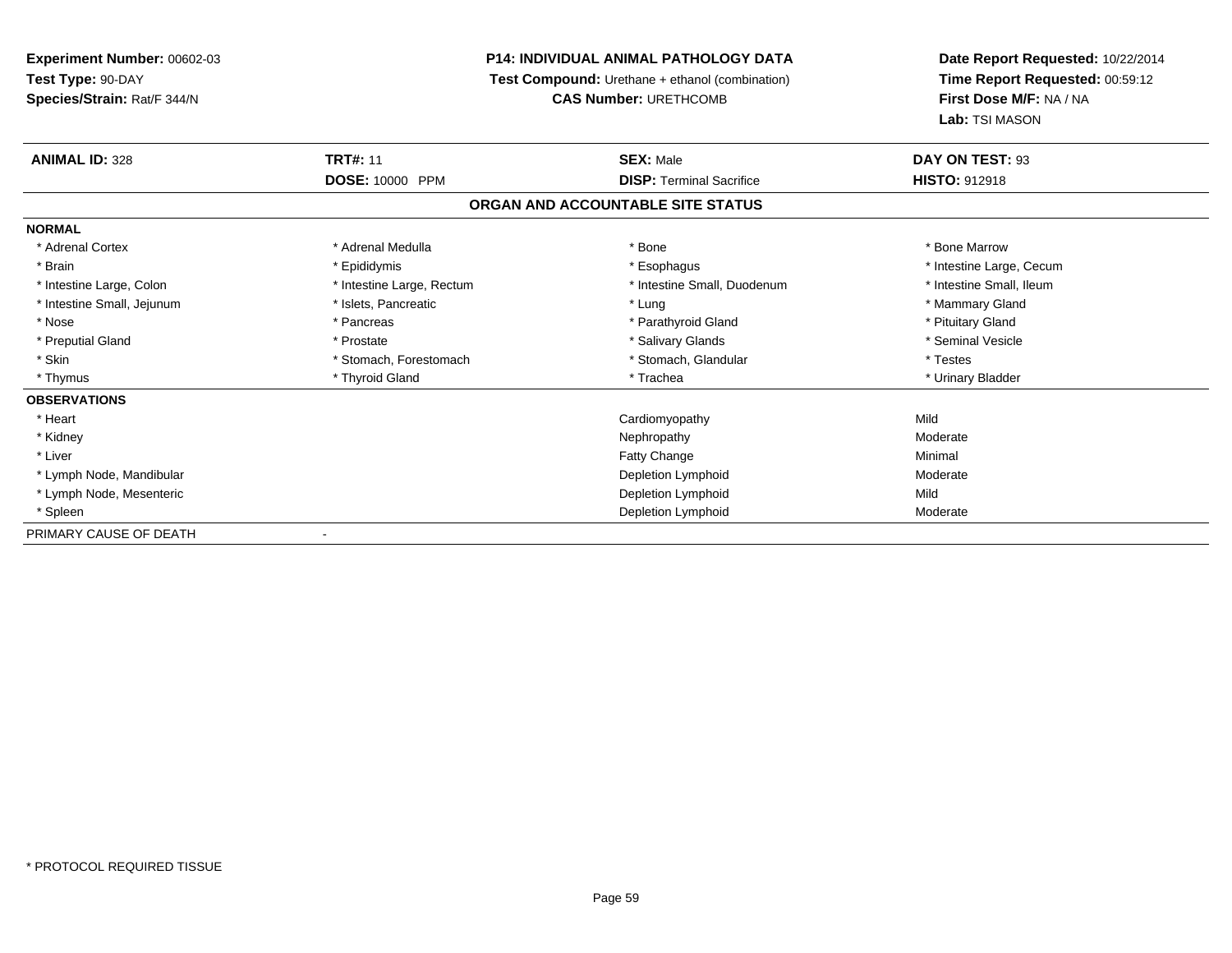# **P14: INDIVIDUAL ANIMAL PATHOLOGY DATA**

**Test Compound:** Urethane + ethanol (combination)

**CAS Number:** URETHCOMB

| <b>ANIMAL ID: 329</b>      | <b>TRT#: 11</b><br><b>DOSE: 10000 PPM</b> | <b>SEX: Male</b><br><b>DISP:</b> Terminal Sacrifice | DAY ON TEST: 93          |
|----------------------------|-------------------------------------------|-----------------------------------------------------|--------------------------|
|                            |                                           |                                                     | <b>HISTO: 912919</b>     |
|                            |                                           | ORGAN AND ACCOUNTABLE SITE STATUS                   |                          |
| <b>NORMAL</b>              |                                           |                                                     |                          |
| * Adrenal Cortex           | * Adrenal Medulla                         | * Bone                                              | * Bone Marrow            |
| * Brain                    | * Epididymis                              | * Esophagus                                         | * Intestine Large, Cecum |
| * Intestine Large, Colon   | * Intestine Large, Rectum                 | * Intestine Small, Duodenum                         | * Intestine Small, Ileum |
| * Intestine Small, Jejunum | * Islets, Pancreatic                      | * Lung                                              | * Lymph Node, Mesenteric |
| * Mammary Gland            | * Nose                                    | * Pancreas                                          | * Parathyroid Gland      |
| * Pituitary Gland          | * Preputial Gland                         | * Salivary Glands                                   | * Seminal Vesicle        |
| * Skin                     | * Stomach, Forestomach                    | * Stomach, Glandular                                | * Testes                 |
| * Thymus                   | * Thyroid Gland                           | * Trachea                                           | * Urinary Bladder        |
| <b>OBSERVATIONS</b>        |                                           |                                                     |                          |
| * Heart                    |                                           | Cardiomyopathy                                      | Marked                   |
| * Kidney                   |                                           | Nephropathy                                         | Mild                     |
| * Liver                    |                                           | <b>Fatty Change</b>                                 | Minimal                  |
| * Lymph Node, Mandibular   |                                           | Depletion Lymphoid                                  | Moderate                 |
| * Prostate                 |                                           | Inflammation                                        | Acute, Mild              |
| * Spleen                   |                                           | Depletion Lymphoid                                  | Mild                     |
| PRIMARY CAUSE OF DEATH     |                                           |                                                     |                          |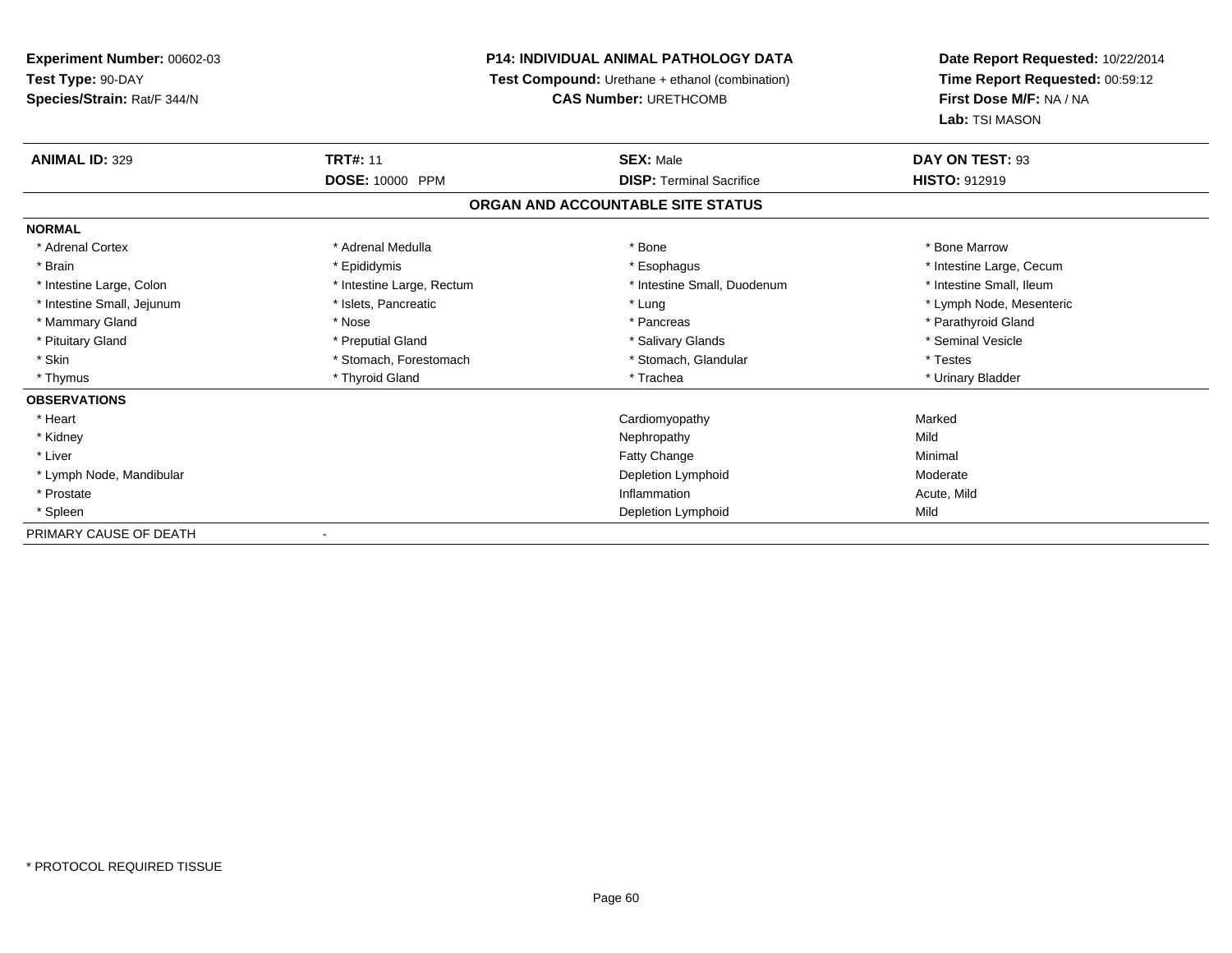# **P14: INDIVIDUAL ANIMAL PATHOLOGY DATA**

**Test Compound:** Urethane + ethanol (combination)

**CAS Number:** URETHCOMB

| <b>ANIMAL ID: 330</b>      | <b>TRT#: 11</b>           | <b>SEX: Male</b>                  | DAY ON TEST: 93          |  |
|----------------------------|---------------------------|-----------------------------------|--------------------------|--|
|                            | DOSE: 10000 PPM           | <b>DISP: Terminal Sacrifice</b>   | <b>HISTO: 912920</b>     |  |
|                            |                           | ORGAN AND ACCOUNTABLE SITE STATUS |                          |  |
| <b>NORMAL</b>              |                           |                                   |                          |  |
| * Adrenal Cortex           | * Adrenal Medulla         | * Bone                            | * Bone Marrow            |  |
| * Brain                    | * Epididymis              | * Esophagus                       | * Intestine Large, Cecum |  |
| * Intestine Large, Colon   | * Intestine Large, Rectum | * Intestine Small, Duodenum       | * Intestine Small, Ileum |  |
| * Intestine Small, Jejunum | * Islets, Pancreatic      | * Lung                            | * Mammary Gland          |  |
| * Nose                     | * Pancreas                | * Parathyroid Gland               | * Pituitary Gland        |  |
| * Preputial Gland          | * Prostate                | * Salivary Glands                 | * Seminal Vesicle        |  |
| * Skin                     | * Stomach, Forestomach    | * Stomach, Glandular              | * Testes                 |  |
| * Thymus                   | * Thyroid Gland           | * Trachea                         | * Urinary Bladder        |  |
| <b>OBSERVATIONS</b>        |                           |                                   |                          |  |
| * Heart                    |                           | Cardiomyopathy                    | Marked                   |  |
| * Kidney                   |                           | Nephropathy                       | Mild                     |  |
| * Liver                    |                           | <b>Fatty Change</b>               | Mild                     |  |
| * Lymph Node, Mandibular   |                           | Depletion Lymphoid                | Moderate                 |  |
| * Lymph Node, Mesenteric   |                           | Depletion Lymphoid                | Mild                     |  |
| * Spleen                   |                           | Depletion Lymphoid                | Mild                     |  |
| PRIMARY CAUSE OF DEATH     |                           |                                   |                          |  |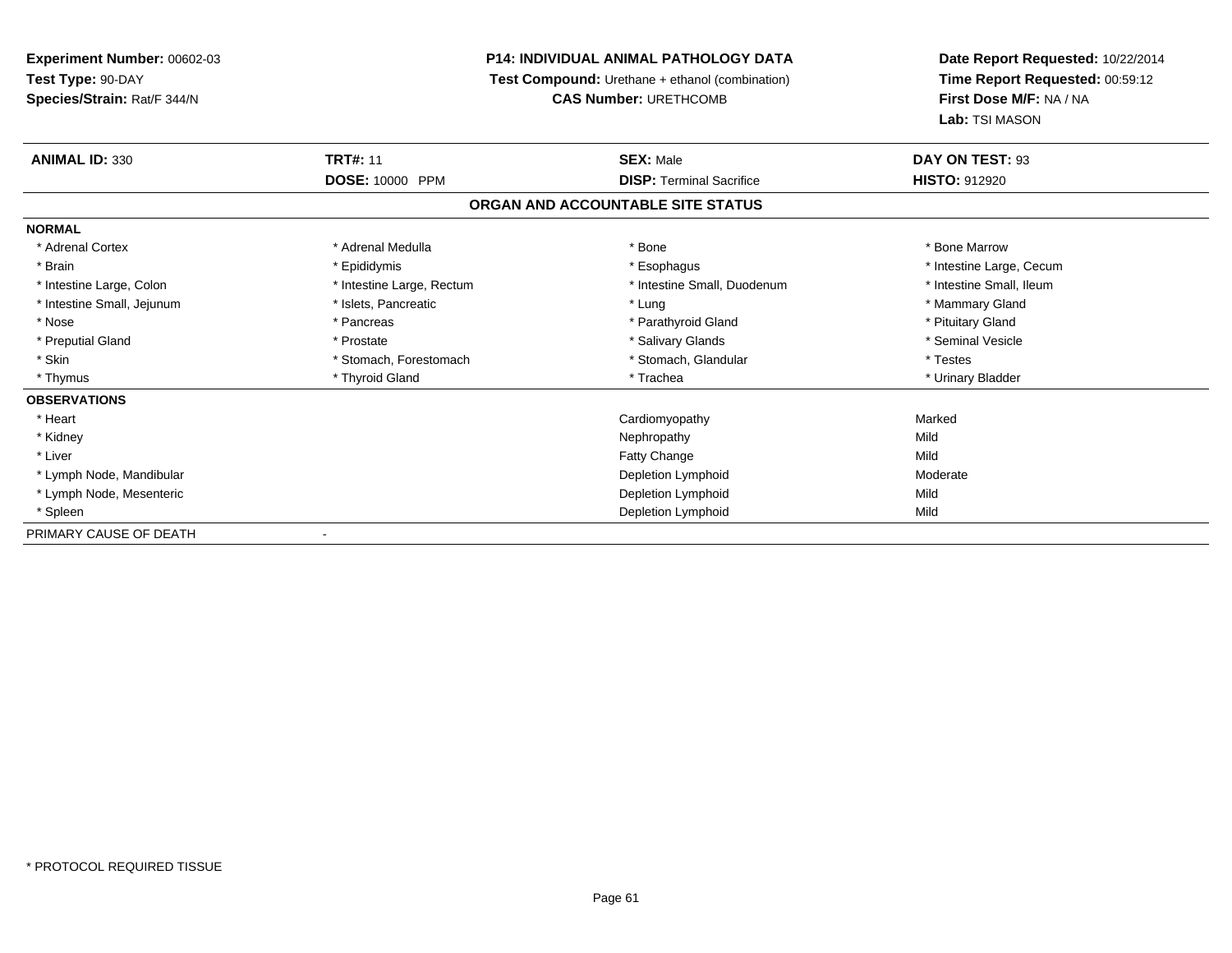| <b>Experiment Number: 00602-03</b>         |                            | <b>P14: INDIVIDUAL ANIMAL PATHOLOGY DATA</b>    | Date Report Requested: 10/22/2014 |
|--------------------------------------------|----------------------------|-------------------------------------------------|-----------------------------------|
| Test Type: 90-DAY                          |                            | Test Compound: Urethane + ethanol (combination) | Time Report Requested: 00:59:12   |
| Species/Strain: Rat/F 344/N                |                            | <b>CAS Number: URETHCOMB</b>                    | First Dose M/F: NA / NA           |
|                                            |                            |                                                 | Lab: TSI MASON                    |
| <b>ANIMAL ID: 331</b>                      | TRT#: 2                    | <b>SEX: Female</b>                              | DAY ON TEST: 93                   |
|                                            | DOSE: 0 PPM                | <b>DISP: Terminal Sacrifice</b>                 | <b>HISTO: 912961</b>              |
|                                            |                            | ORGAN AND ACCOUNTABLE SITE STATUS               |                                   |
| <b>NORMAL</b>                              |                            |                                                 |                                   |
| * Adrenal Cortex                           | * Adrenal Medulla          | * Bone                                          | * Bone Marrow                     |
| * Brain                                    | * Clitoral Gland           | * Esophagus                                     | * Heart                           |
| * Intestine Large, Cecum                   | * Intestine Large, Colon   | * Intestine Large, Rectum                       | * Intestine Small, Duodenum       |
| * Intestine Small, Ileum                   | * Intestine Small, Jejunum | * Islets, Pancreatic                            | * Lung                            |
| * Lymph Node, Mandibular                   | * Lymph Node, Mesenteric   | * Mammary Gland                                 | * Nose                            |
| * Ovary                                    | * Pancreas                 | * Parathyroid Gland                             | * Pituitary Gland                 |
| * Salivary Glands                          | * Skin                     | * Spleen                                        | * Stomach, Forestomach            |
| * Stomach, Glandular                       | * Thymus                   | * Thyroid Gland                                 | * Trachea                         |
| * Urinary Bladder                          | * Uterus                   |                                                 |                                   |
| <b>OBSERVATIONS</b>                        |                            |                                                 |                                   |
| * Kidney                                   | Cortex                     | Mineralization                                  | Minimal                           |
| * Liver                                    |                            | Hepatodiaphragmatic Nodule                      |                                   |
| [Hepatodiaphragmatic Nodule TGLS = 1-6.01] |                            |                                                 |                                   |
| PRIMARY CAUSE OF DEATH                     |                            |                                                 |                                   |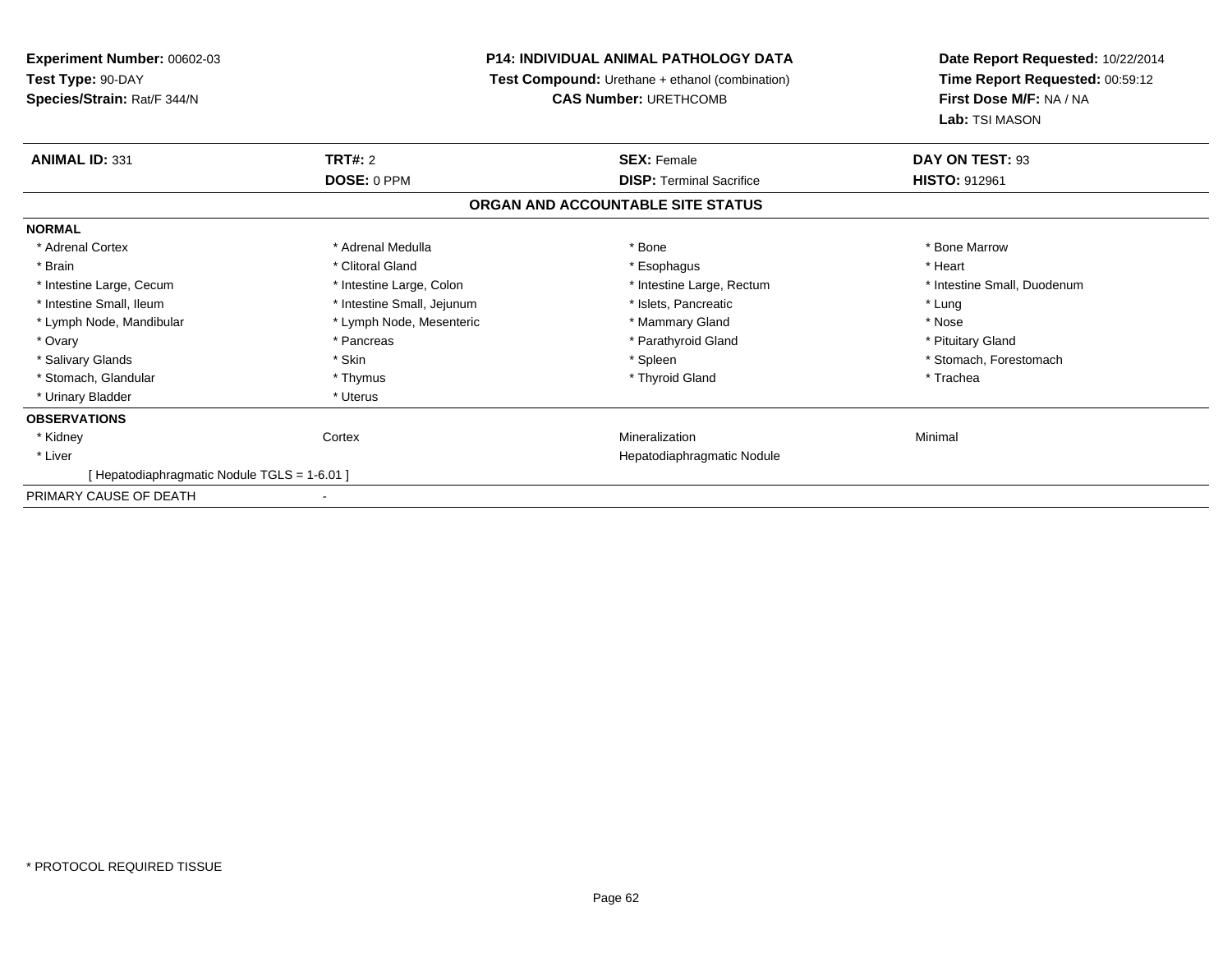| <b>Experiment Number: 00602-03</b>               |                                                                                        | <b>P14: INDIVIDUAL ANIMAL PATHOLOGY DATA</b> | Date Report Requested: 10/22/2014<br>Time Report Requested: 00:59:12<br>First Dose M/F: NA / NA<br>Lab: TSI MASON |
|--------------------------------------------------|----------------------------------------------------------------------------------------|----------------------------------------------|-------------------------------------------------------------------------------------------------------------------|
| Test Type: 90-DAY<br>Species/Strain: Rat/F 344/N | <b>Test Compound:</b> Urethane + ethanol (combination)<br><b>CAS Number: URETHCOMB</b> |                                              |                                                                                                                   |
| <b>ANIMAL ID: 332</b>                            | TRT#: 2                                                                                | <b>SEX: Female</b>                           | DAY ON TEST: 93                                                                                                   |
|                                                  | DOSE: 0 PPM                                                                            | <b>DISP: Terminal Sacrifice</b>              | <b>HISTO: 912962</b>                                                                                              |
|                                                  |                                                                                        | ORGAN AND ACCOUNTABLE SITE STATUS            |                                                                                                                   |
| <b>NORMAL</b>                                    |                                                                                        |                                              |                                                                                                                   |
| * Adrenal Cortex                                 | * Adrenal Medulla                                                                      | * Bone                                       | * Bone Marrow                                                                                                     |
| * Brain                                          | * Clitoral Gland                                                                       | * Esophagus                                  | * Heart                                                                                                           |
| * Intestine Large, Cecum                         | * Intestine Large, Colon                                                               | * Intestine Large, Rectum                    | * Intestine Small, Duodenum                                                                                       |
| * Intestine Small, Ileum                         | * Intestine Small, Jejunum                                                             | * Islets. Pancreatic                         | * Lung                                                                                                            |
| * Lymph Node, Mandibular                         | * Lymph Node, Mesenteric                                                               | * Mammary Gland                              | * Nose                                                                                                            |
| * Ovary                                          | * Pancreas                                                                             | * Parathyroid Gland                          | * Pituitary Gland                                                                                                 |
| * Salivary Glands                                | * Skin                                                                                 | * Spleen                                     | * Stomach, Forestomach                                                                                            |
| * Stomach, Glandular                             | * Thymus                                                                               | * Thyroid Gland                              | * Trachea                                                                                                         |
| * Urinary Bladder                                | * Uterus                                                                               |                                              |                                                                                                                   |
| <b>OBSERVATIONS</b>                              |                                                                                        |                                              |                                                                                                                   |
| * Kidney                                         | Cortex                                                                                 | Mineralization                               | Minimal                                                                                                           |
|                                                  |                                                                                        | Nephropathy                                  | Minimal                                                                                                           |
| * Liver                                          |                                                                                        | Hepatodiaphragmatic Nodule                   |                                                                                                                   |
| [Hepatodiaphragmatic Nodule TGLS = 1-6]          |                                                                                        |                                              |                                                                                                                   |
| PRIMARY CAUSE OF DEATH                           |                                                                                        |                                              |                                                                                                                   |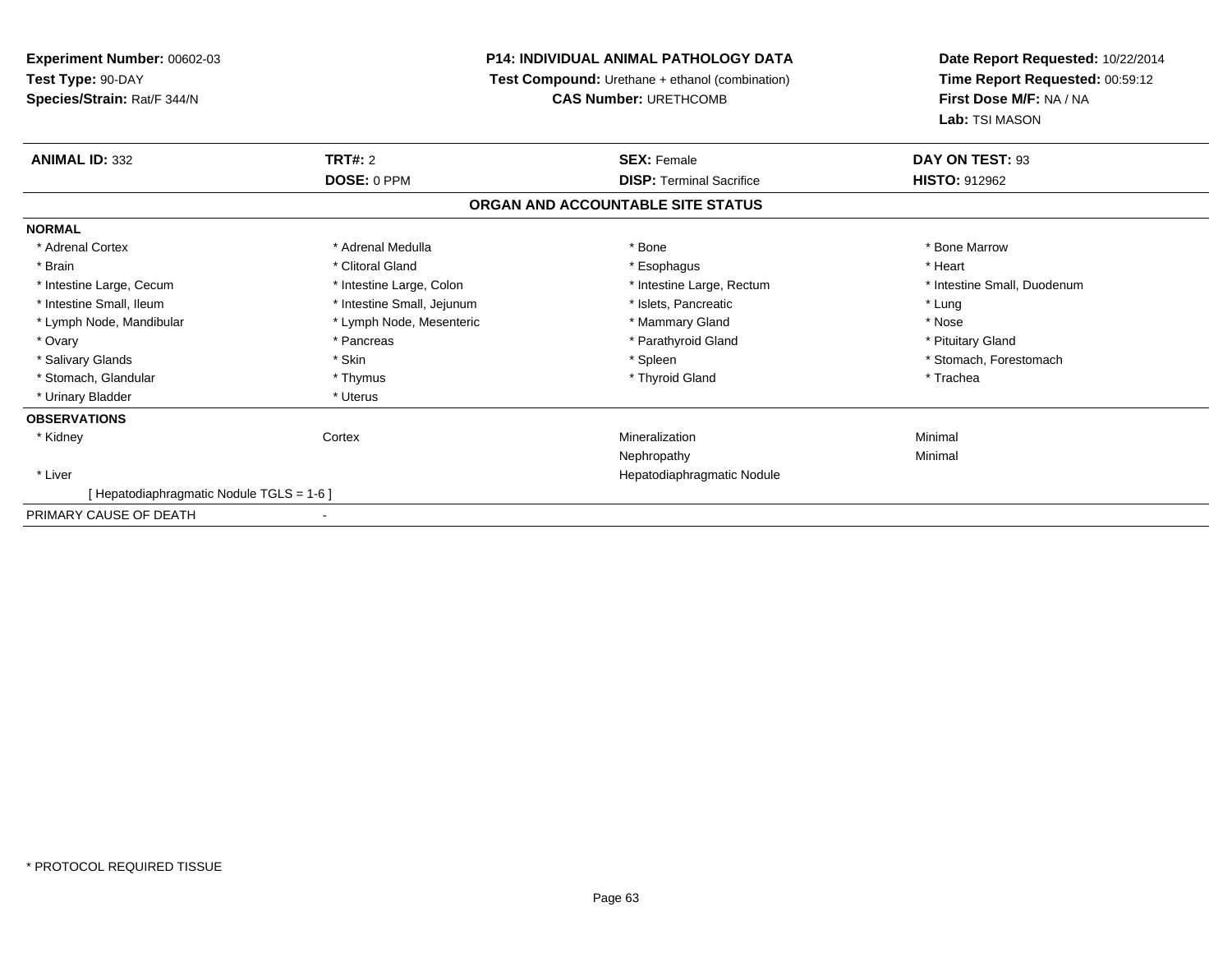| Experiment Number: 00602-03                      |                                                                                 | <b>P14: INDIVIDUAL ANIMAL PATHOLOGY DATA</b> | Date Report Requested: 10/22/2014<br>Time Report Requested: 00:59:12<br>First Dose M/F: NA / NA<br>Lab: TSI MASON |
|--------------------------------------------------|---------------------------------------------------------------------------------|----------------------------------------------|-------------------------------------------------------------------------------------------------------------------|
| Test Type: 90-DAY<br>Species/Strain: Rat/F 344/N | Test Compound: Urethane + ethanol (combination)<br><b>CAS Number: URETHCOMB</b> |                                              |                                                                                                                   |
| <b>ANIMAL ID: 333</b>                            | <b>TRT#: 2</b>                                                                  | <b>SEX: Female</b>                           | DAY ON TEST: 93                                                                                                   |
|                                                  | DOSE: 0 PPM                                                                     | <b>DISP: Terminal Sacrifice</b>              | HISTO: 912963                                                                                                     |
|                                                  |                                                                                 | ORGAN AND ACCOUNTABLE SITE STATUS            |                                                                                                                   |
| <b>NORMAL</b>                                    |                                                                                 |                                              |                                                                                                                   |
| * Adrenal Cortex                                 | * Adrenal Medulla                                                               | * Bone                                       | * Bone Marrow                                                                                                     |
| * Brain                                          | * Clitoral Gland                                                                | * Esophagus                                  | * Intestine Large, Cecum                                                                                          |
| * Intestine Large, Colon                         | * Intestine Large, Rectum                                                       | * Intestine Small, Duodenum                  | * Intestine Small, Ileum                                                                                          |
| * Intestine Small, Jejunum                       | * Islets, Pancreatic                                                            | * Liver                                      | * Lung                                                                                                            |
| * Lymph Node, Mandibular                         | * Lymph Node, Mesenteric                                                        | * Mammary Gland                              | * Nose                                                                                                            |
| * Ovary                                          | * Pancreas                                                                      | * Parathyroid Gland                          | * Pituitary Gland                                                                                                 |
| * Salivary Glands                                | * Skin                                                                          | * Spleen                                     | * Stomach, Forestomach                                                                                            |
| * Stomach, Glandular                             | * Thymus                                                                        | * Thyroid Gland                              | * Trachea                                                                                                         |
| * Urinary Bladder                                | * Uterus                                                                        |                                              |                                                                                                                   |
| <b>OBSERVATIONS</b>                              |                                                                                 |                                              |                                                                                                                   |
| * Heart                                          |                                                                                 | Cardiomyopathy                               | Minimal                                                                                                           |
| * Kidney                                         | Cortex                                                                          | Mineralization                               | Minimal                                                                                                           |
|                                                  |                                                                                 | Nephropathy                                  | Minimal                                                                                                           |
| PRIMARY CAUSE OF DEATH                           |                                                                                 |                                              |                                                                                                                   |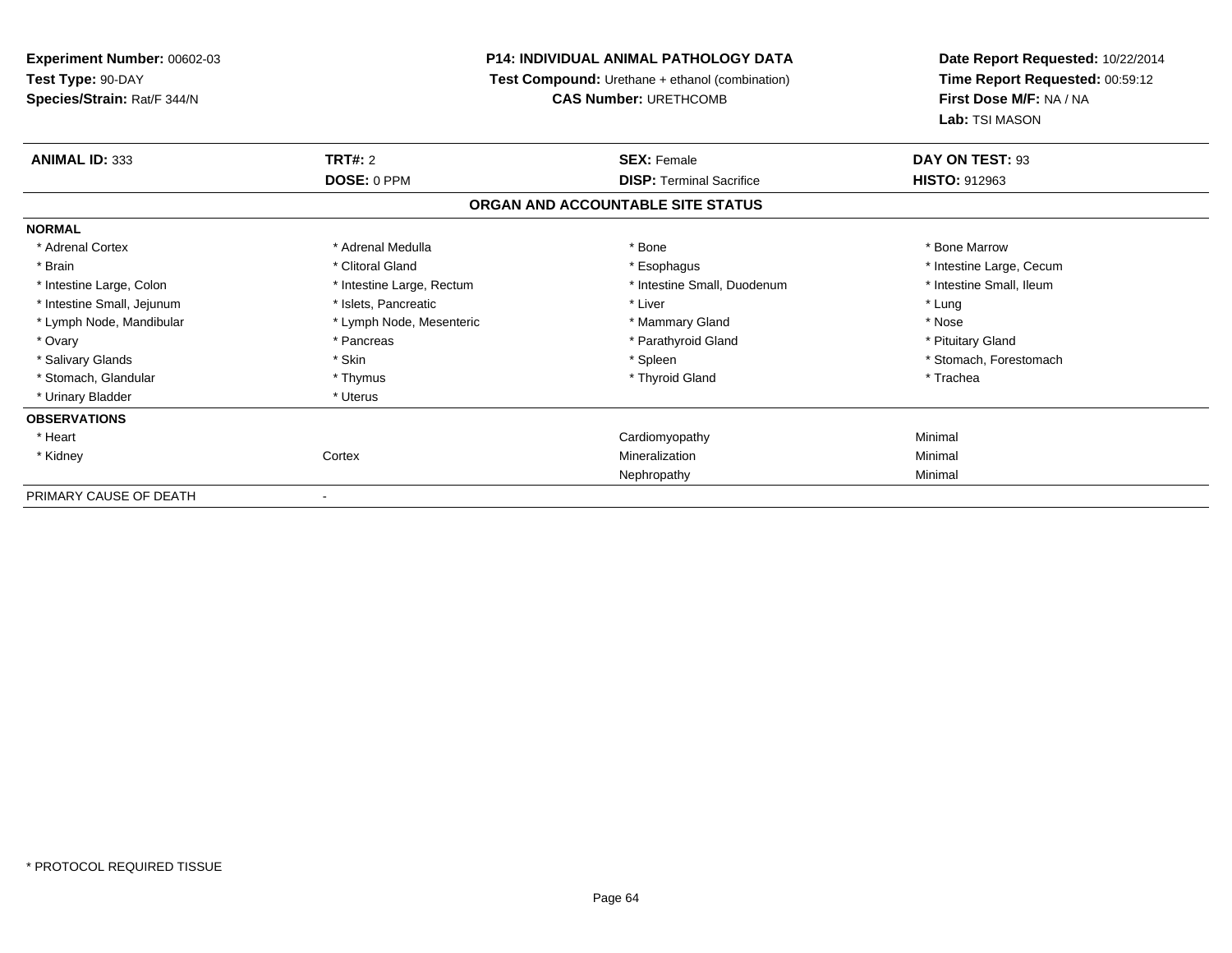| Experiment Number: 00602-03<br>Test Type: 90-DAY<br>Species/Strain: Rat/F 344/N | <b>P14: INDIVIDUAL ANIMAL PATHOLOGY DATA</b><br><b>Test Compound:</b> Urethane + ethanol (combination)<br><b>CAS Number: URETHCOMB</b> |                                                       | Date Report Requested: 10/22/2014<br>Time Report Requested: 00:59:12<br>First Dose M/F: NA / NA |  |
|---------------------------------------------------------------------------------|----------------------------------------------------------------------------------------------------------------------------------------|-------------------------------------------------------|-------------------------------------------------------------------------------------------------|--|
| <b>ANIMAL ID: 334</b>                                                           | <b>TRT#: 2</b><br>DOSE: 0 PPM                                                                                                          | <b>SEX: Female</b><br><b>DISP: Terminal Sacrifice</b> | Lab: TSI MASON<br>DAY ON TEST: 93<br><b>HISTO: 912964</b>                                       |  |
|                                                                                 |                                                                                                                                        | ORGAN AND ACCOUNTABLE SITE STATUS                     |                                                                                                 |  |
| <b>NORMAL</b>                                                                   |                                                                                                                                        |                                                       |                                                                                                 |  |
| * Adrenal Cortex                                                                | * Adrenal Medulla                                                                                                                      | * Bone                                                | * Bone Marrow                                                                                   |  |
| * Brain                                                                         | * Clitoral Gland                                                                                                                       | * Esophagus                                           | * Intestine Large, Cecum                                                                        |  |
| * Intestine Large, Colon                                                        | * Intestine Large, Rectum                                                                                                              | * Intestine Small, Duodenum                           | * Intestine Small, Ileum                                                                        |  |
| * Intestine Small, Jejunum                                                      | * Islets, Pancreatic                                                                                                                   | * Liver                                               | * Lung                                                                                          |  |
| * Lymph Node, Mandibular                                                        | * Lymph Node, Mesenteric                                                                                                               | * Mammary Gland                                       | * Nose                                                                                          |  |
| * Ovary                                                                         | * Pancreas                                                                                                                             | * Parathyroid Gland                                   | * Pituitary Gland                                                                               |  |
| * Salivary Glands                                                               | * Skin                                                                                                                                 | * Spleen                                              | * Stomach, Forestomach                                                                          |  |
| * Stomach, Glandular                                                            | * Thymus                                                                                                                               | * Thyroid Gland                                       | * Trachea                                                                                       |  |
| * Urinary Bladder                                                               | * Uterus                                                                                                                               |                                                       |                                                                                                 |  |
| <b>OBSERVATIONS</b>                                                             |                                                                                                                                        |                                                       |                                                                                                 |  |
| * Heart                                                                         |                                                                                                                                        | Cardiomyopathy                                        | Minimal                                                                                         |  |
| * Kidney                                                                        | Cortex                                                                                                                                 | Mineralization                                        | Minimal                                                                                         |  |
| PRIMARY CAUSE OF DEATH                                                          |                                                                                                                                        |                                                       |                                                                                                 |  |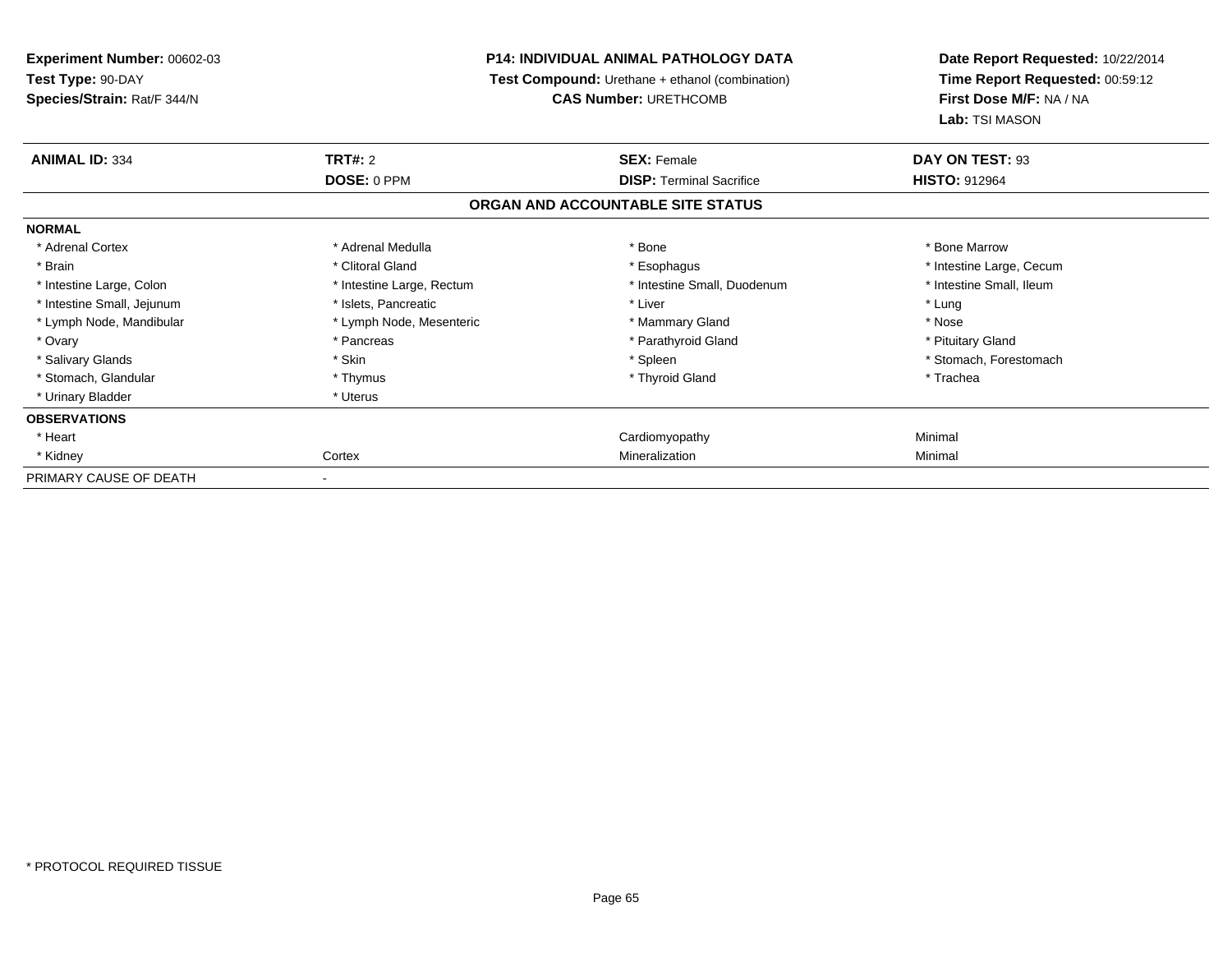**Experiment Number:** 00602-03**Test Type:** 90-DAY **Species/Strain:** Rat/F 344/N**P14: INDIVIDUAL ANIMAL PATHOLOGY DATA Test Compound:** Urethane + ethanol (combination)**CAS Number:** URETHCOMB**Date Report Requested:** 10/22/2014**Time Report Requested:** 00:59:12**First Dose M/F:** NA / NA**Lab:** TSI MASON**ANIMAL ID:** 335**TRT#:** 2 **SEX:** Female **DAY ON TEST:** 93 **DOSE:** 0 PPM**DISP:** Terminal Sacrifice **HISTO:** 912965 **ORGAN AND ACCOUNTABLE SITE STATUSNORMAL**\* Adrenal Cortex \* Adrenal Medulla \* Adrenal Medulla \* Bone \* Bone \* Bone \* Bone \* Bone Marrow \* Brain \* Alternation of the state of the state of the state of the state of the state of the state of the state of the state of the state of the state of the state of the state of the state of the state of the state of th \* Intestine Small, Ileum \* Intestine Large, Colon \* Intestine Large, Rectum \* Intestine Small, Duodenum \* Intestine Small, Duodenum \* Intestine Small, Jejunum \* The matches of the state of the state of the state of the state of the state of the state of the state of the state of the state of the state of the state of the state of the state of the state \* Nose \* Lymph Node, Mandibular \* Lymph Node, Mesenteric \* Mammary Gland \* Mammary Gland \* Pituitary Gland \* Ovary \* Pancreas \* Pancreas \* Pancreas \* Parathyroid Gland \* Parathyroid Gland \* Salivary Glands \* The stomach \* Skin \* Spleen \* Spleen \* Stomach, Forestomach \* Stomach, Forestomach \* Stomach, Forestomach \* Thymus \* Thyroid Gland \* Trachea \* Urinary Bladder \* \* Uterus**OBSERVATIONS** \* Heart Cardiomyopathy Minimal \* Kidneyy which is a context of the Cortext of the Cortext of the Cortext of the Mineralization n Minimal \* Stomach, Glandularr and the contract of the contract of the contract of the contract of the contract of the contract of the contract of the contract of the contract of the contract of the contract of the contract of the contract of the cont Granuloma Minimal PRIMARY CAUSE OF DEATH-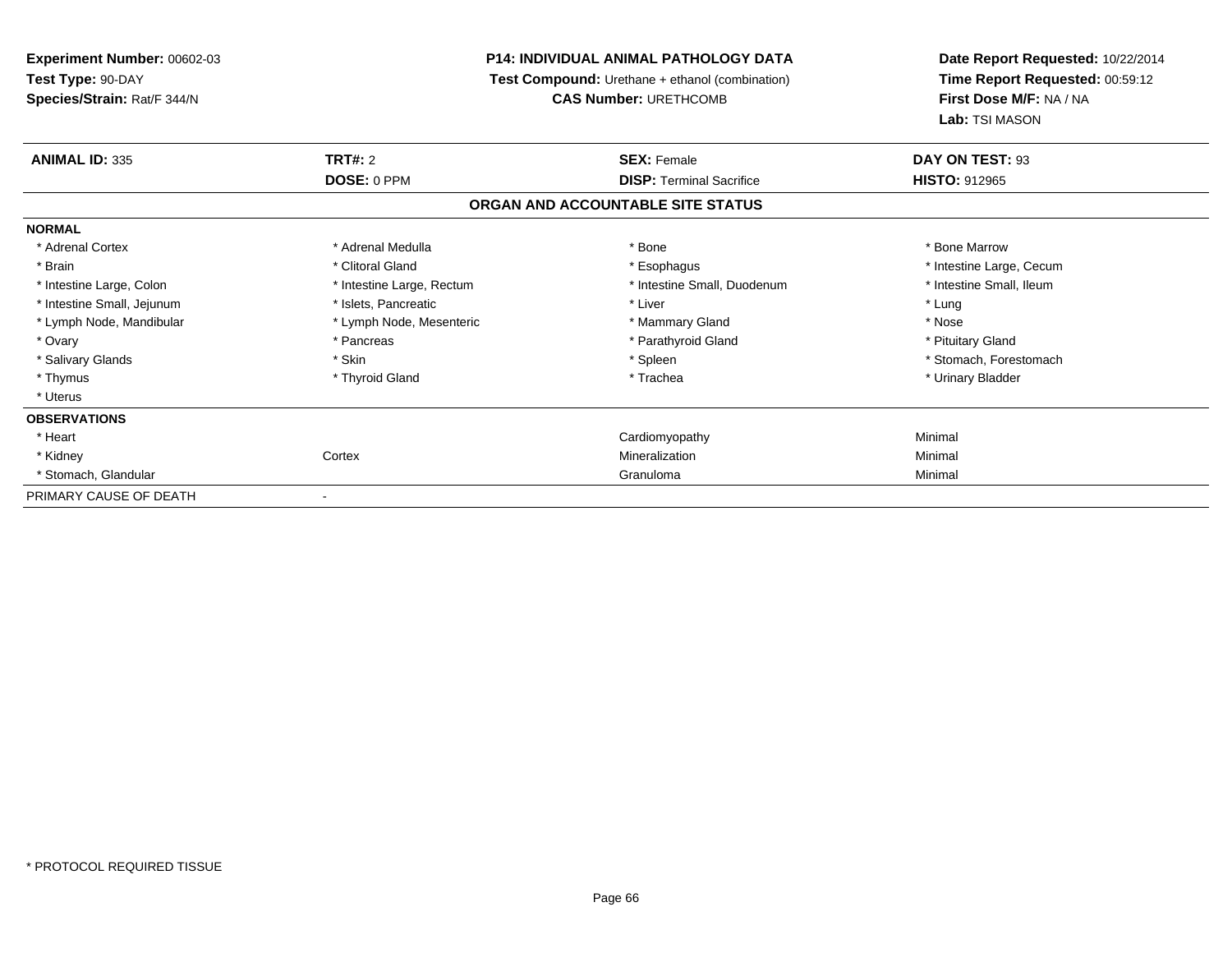**Experiment Number:** 00602-03**Test Type:** 90-DAY **Species/Strain:** Rat/F 344/N**P14: INDIVIDUAL ANIMAL PATHOLOGY DATA Test Compound:** Urethane + ethanol (combination)**CAS Number:** URETHCOMB**Date Report Requested:** 10/22/2014**Time Report Requested:** 00:59:12**First Dose M/F:** NA / NA**Lab:** TSI MASON**ANIMAL ID:** 336**TRT#:** 2 **SEX:** Female **DAY ON TEST:** 93 **DOSE:** 0 PPM**DISP:** Terminal Sacrifice **HISTO:** 912966 **ORGAN AND ACCOUNTABLE SITE STATUSNORMAL**\* Adrenal Cortex \* Adrenal Medulla \* Adrenal Medulla \* Bone \* Bone \* Bone \* Bone \* Bone Marrow \* Brain \* Alternative of the state of the state of the state of the state of the state of the state of the state of the state of the state of the state of the state of the state of the state of the state of the state of th \* Intestine Large, Cecum \* Intestine Large, Colon \* Intestine Large, Rectum \* Intestine Small, Duodenum \* Intestine Small, Ileum \* Thestine Small, Jejunum \* Islets, Pancreatic \* Liver \* Liver \* Lung **\* Lymph Node, Mandibular \*** Lymph Node, Mesenteric \* Mammary Gland \* Mammary Gland \* Parathyroid Gland \* Nose \* Ovary \* Pancreas \* Parathyroid Gland \* Pituitary Gland \* The state of the state of the state of the state of the state of the state of the state of the state of the state of the state of the state of the state of the state of the state of the state of the sta \* Thyroid Gland \* Stomach, Forestomach \* Thymus \* Stomach, Glandular \* Thymus \* Thymus \* Thymus \* Thymus \* Thymus \* Thymus \* Thymus \* Thymus \* Thymus \* Thymus \* Thymus \* Thymus \* Thymus \* Thymus \* Thymus \* Thymus \* Thymus \* Thymus \* Thymu \* Trachea \* Urinary Bladder \* Urinary Bladder \* Urinary Bladder \* Urinary Bladder \* Urinary Planet \* Urinary Planet \* Urinary Planet \* Urinary Planet \* Urinary Planet \* Urinary Planet \* Urinary Planet \* Urinary Planet \* Ur **OBSERVATIONS** \* Kidneyy and the control of the control of the control of the control of the control of the control of the control of the control of the control of the control of the control of the control of the control of the control of the co PRIMARY CAUSE OF DEATH-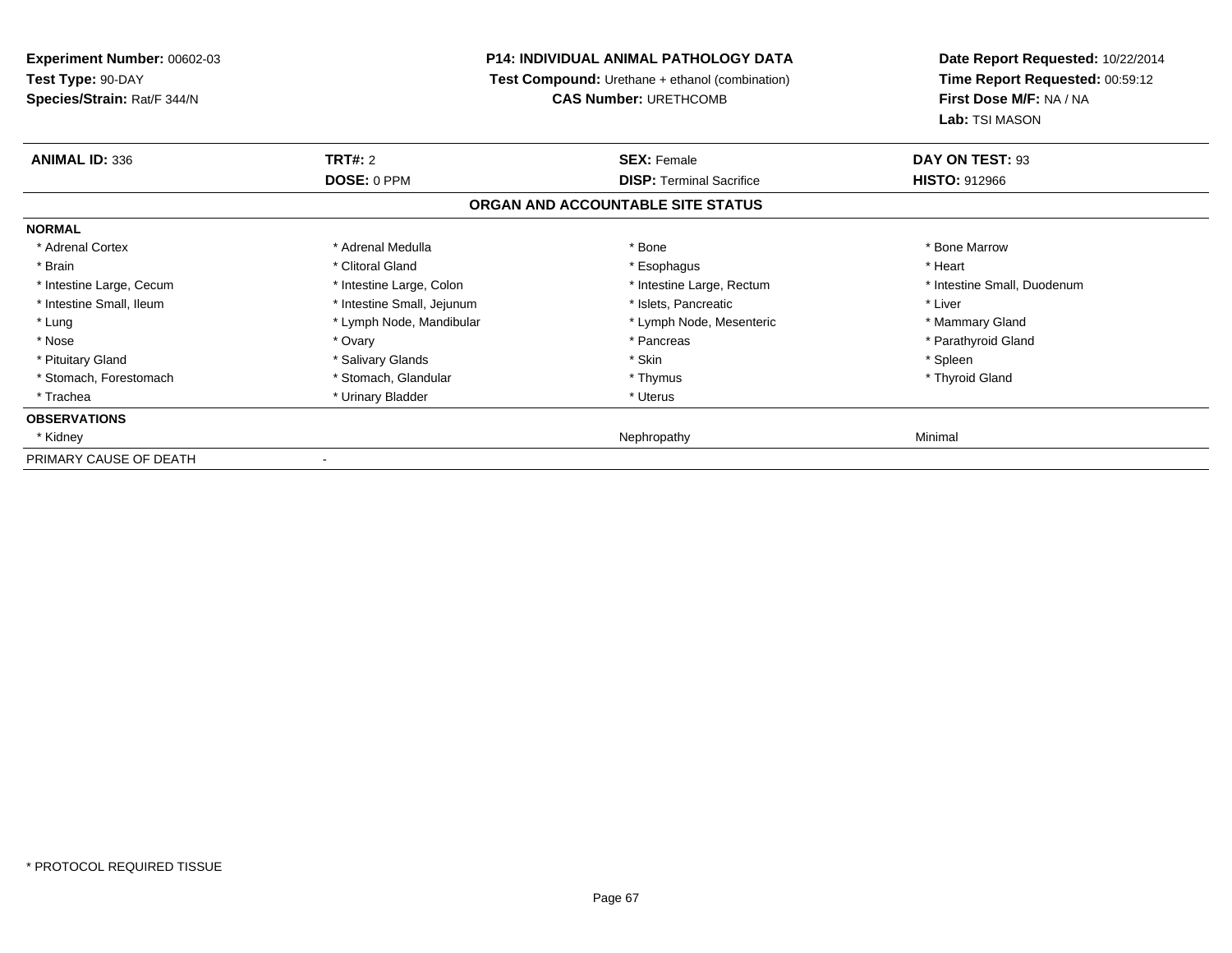| Experiment Number: 00602-03<br>Test Type: 90-DAY<br>Species/Strain: Rat/F 344/N | <b>P14: INDIVIDUAL ANIMAL PATHOLOGY DATA</b><br><b>Test Compound:</b> Urethane + ethanol (combination)<br><b>CAS Number: URETHCOMB</b> |                                                       | Date Report Requested: 10/22/2014<br>Time Report Requested: 00:59:12<br>First Dose M/F: NA / NA<br>Lab: TSI MASON |  |
|---------------------------------------------------------------------------------|----------------------------------------------------------------------------------------------------------------------------------------|-------------------------------------------------------|-------------------------------------------------------------------------------------------------------------------|--|
| <b>ANIMAL ID: 337</b>                                                           | <b>TRT#: 2</b><br>DOSE: 0 PPM                                                                                                          | <b>SEX: Female</b><br><b>DISP: Terminal Sacrifice</b> | DAY ON TEST: 93<br><b>HISTO: 912967</b>                                                                           |  |
|                                                                                 |                                                                                                                                        | ORGAN AND ACCOUNTABLE SITE STATUS                     |                                                                                                                   |  |
| <b>NORMAL</b>                                                                   |                                                                                                                                        |                                                       |                                                                                                                   |  |
| * Adrenal Cortex                                                                | * Adrenal Medulla                                                                                                                      | * Bone                                                | * Bone Marrow                                                                                                     |  |
| * Brain                                                                         | * Clitoral Gland                                                                                                                       | * Esophagus                                           | * Intestine Large, Cecum                                                                                          |  |
| * Intestine Large, Colon                                                        | * Intestine Large, Rectum                                                                                                              | * Intestine Small, Duodenum                           | * Intestine Small, Ileum                                                                                          |  |
| * Intestine Small, Jejunum                                                      | * Islets, Pancreatic                                                                                                                   | * Liver                                               | * Lung                                                                                                            |  |
| * Lymph Node, Mandibular                                                        | * Lymph Node, Mesenteric                                                                                                               | * Mammary Gland                                       | * Nose                                                                                                            |  |
| * Ovary                                                                         | * Pancreas                                                                                                                             | * Parathyroid Gland                                   | * Pituitary Gland                                                                                                 |  |
| * Salivary Glands                                                               | * Skin                                                                                                                                 | * Spleen                                              | * Stomach, Forestomach                                                                                            |  |
| * Stomach, Glandular                                                            | * Thymus                                                                                                                               | * Thyroid Gland                                       | * Trachea                                                                                                         |  |
| * Urinary Bladder                                                               | * Uterus                                                                                                                               |                                                       |                                                                                                                   |  |
| <b>OBSERVATIONS</b>                                                             |                                                                                                                                        |                                                       |                                                                                                                   |  |
| * Heart                                                                         |                                                                                                                                        | Cardiomyopathy                                        | Minimal                                                                                                           |  |
| * Kidney                                                                        | Cortex                                                                                                                                 | Mineralization                                        | Minimal                                                                                                           |  |
| PRIMARY CAUSE OF DEATH                                                          |                                                                                                                                        |                                                       |                                                                                                                   |  |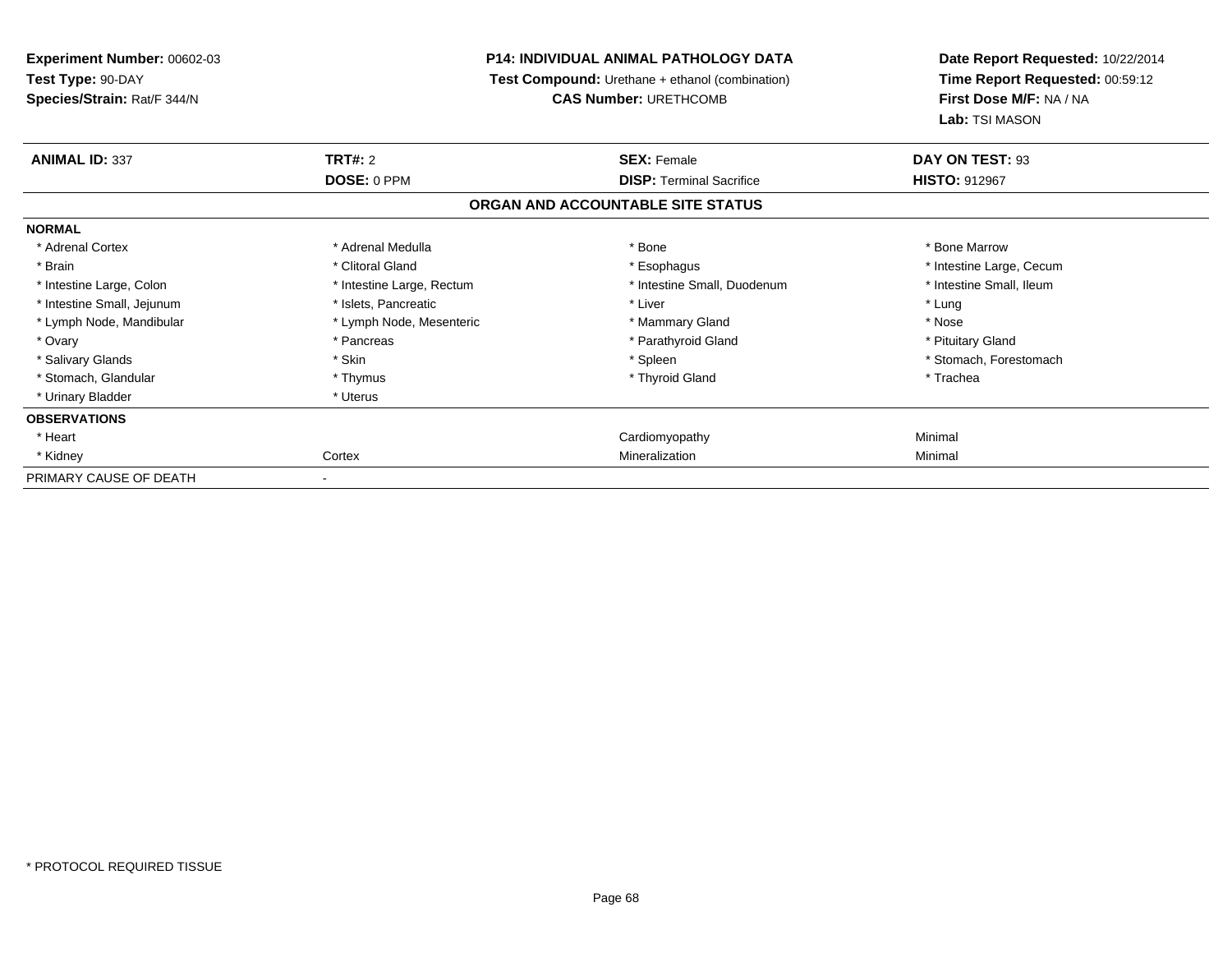| Experiment Number: 00602-03                  |                                                        | <b>P14: INDIVIDUAL ANIMAL PATHOLOGY DATA</b> | Date Report Requested: 10/22/2014 |
|----------------------------------------------|--------------------------------------------------------|----------------------------------------------|-----------------------------------|
| Test Type: 90-DAY                            | <b>Test Compound:</b> Urethane + ethanol (combination) |                                              | Time Report Requested: 00:59:12   |
| Species/Strain: Rat/F 344/N                  |                                                        | <b>CAS Number: URETHCOMB</b>                 | First Dose M/F: NA / NA           |
|                                              |                                                        |                                              | Lab: TSI MASON                    |
| <b>ANIMAL ID: 338</b>                        | TRT#: 2                                                | <b>SEX: Female</b>                           | DAY ON TEST: 93                   |
|                                              | DOSE: 0 PPM                                            | <b>DISP: Terminal Sacrifice</b>              | <b>HISTO: 912968</b>              |
|                                              |                                                        | ORGAN AND ACCOUNTABLE SITE STATUS            |                                   |
| <b>NORMAL</b>                                |                                                        |                                              |                                   |
| * Adrenal Cortex                             | * Adrenal Medulla                                      | * Bone                                       | * Bone Marrow                     |
| * Brain                                      | * Clitoral Gland                                       | * Esophagus                                  | * Heart                           |
| * Intestine Large, Cecum                     | * Intestine Large, Colon                               | * Intestine Large, Rectum                    | * Intestine Small, Duodenum       |
| * Intestine Small, Ileum                     | * Intestine Small, Jejunum                             | * Islets, Pancreatic                         | * Lung                            |
| * Lymph Node, Mandibular                     | * Lymph Node, Mesenteric                               | * Mammary Gland                              | * Nose                            |
| * Ovary                                      | * Parathyroid Gland                                    | * Pituitary Gland                            | * Salivary Glands                 |
| * Skin                                       | * Spleen                                               | * Stomach, Forestomach                       | * Stomach, Glandular              |
| * Thymus                                     | * Thyroid Gland                                        | * Trachea                                    | * Urinary Bladder                 |
| * Uterus                                     |                                                        |                                              |                                   |
| <b>OBSERVATIONS</b>                          |                                                        |                                              |                                   |
| * Kidney                                     | Cortex                                                 | Mineralization                               | Minimal                           |
| * Liver                                      |                                                        | Hepatodiaphragmatic Nodule                   |                                   |
| [ Hepatodiaphragmatic Nodule TGLS = 1-6.01 ] |                                                        |                                              |                                   |
| * Pancreas                                   |                                                        | Inflammation                                 | Chronic, Minimal                  |
| PRIMARY CAUSE OF DEATH                       |                                                        |                                              |                                   |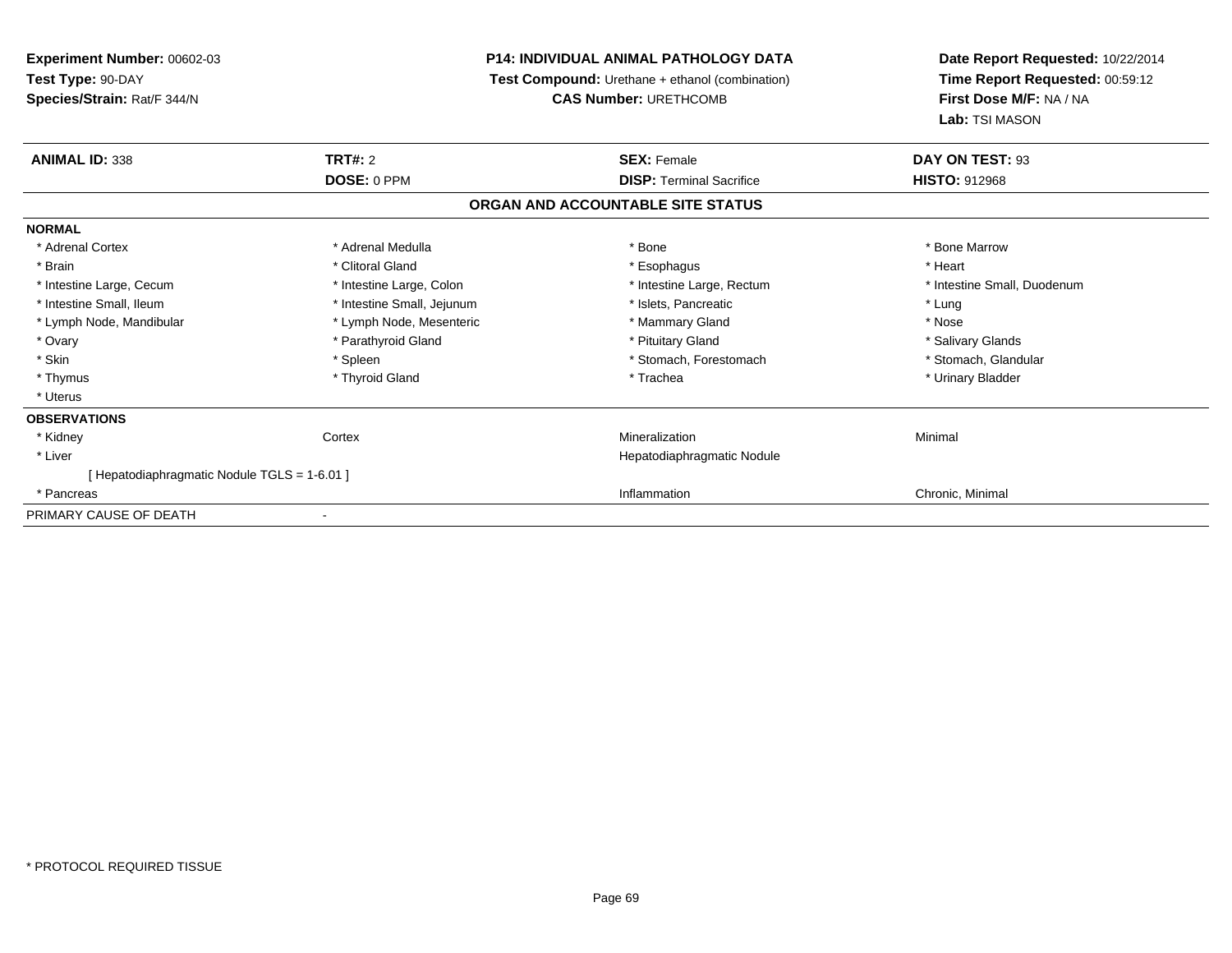**Experiment Number:** 00602-03**Test Type:** 90-DAY **Species/Strain:** Rat/F 344/N**P14: INDIVIDUAL ANIMAL PATHOLOGY DATA Test Compound:** Urethane + ethanol (combination)**CAS Number:** URETHCOMB**Date Report Requested:** 10/22/2014**Time Report Requested:** 00:59:12**First Dose M/F:** NA / NA**Lab:** TSI MASON**ANIMAL ID:** 339**TRT#:** 2 **SEX:** Female **DAY ON TEST:** 93 **DOSE:** 0 PPM**DISP:** Terminal Sacrifice **HISTO:** 912969 **ORGAN AND ACCOUNTABLE SITE STATUSNORMAL**\* Adrenal Cortex \* Adrenal Medulla \* Adrenal Medulla \* Bone \* Bone \* Bone \* Bone \* Bone Marrow \* Brain \* Alternation of the state of the state of the state of the state of the state of the state of the state of the state of the state of the state of the state of the state of the state of the state of the state of th \* Intestine Small, Ileum \* Intestine Large, Colon \* Intestine Large, Rectum \* Intestine Small, Duodenum \* Intestine Small, Duodenum \* Intestine Small, Jejunum \* The matches of the state of the state of the state of the state of the state of the state of the state of the state of the state of the state of the state of the state of the state of the state \* Ovary \* Lymph Node, Mandibular \* Lymph Node, Mesenteric \* Mammary Gland \* Mammary Gland \* Salivary Glands \* Pancreas \* And the section of the section of the section of the section of the section of the section of the section of the section of the section of the section of the section of the section of the section of the sectio \* Stomach, Glandular \* Skin \* Spleen \* Spleen \* Spleen \* Stomach, Forestomach \* Stomach, Suite and the storage \* Stomach, Glandular \* Thymus \* Thyroid Gland \* Trachea \* Urinary Bladder \* \* Uterus**OBSERVATIONS** \* Heart Cardiomyopathy Minimal \* Kidneyy which is a context of the Cortext of the Cortext of the Cortext of the Mineralization n Minimal Nephropathyy the contract of the Minimal Minimal Section 1996 and the contract of the Minimal Section 1997 and the contract of the contract of the contract of the contract of the contract of the contract of the contract of the contra \* Nosee and the Glands Control of the Glands of the Glands of the Minimal of the Minimal of the Minimal of the Minimal of the Minimal of the Minimal of the Minimal of the Minimal of the Minimal of the Minimal of the Minimal of t PRIMARY CAUSE OF DEATH-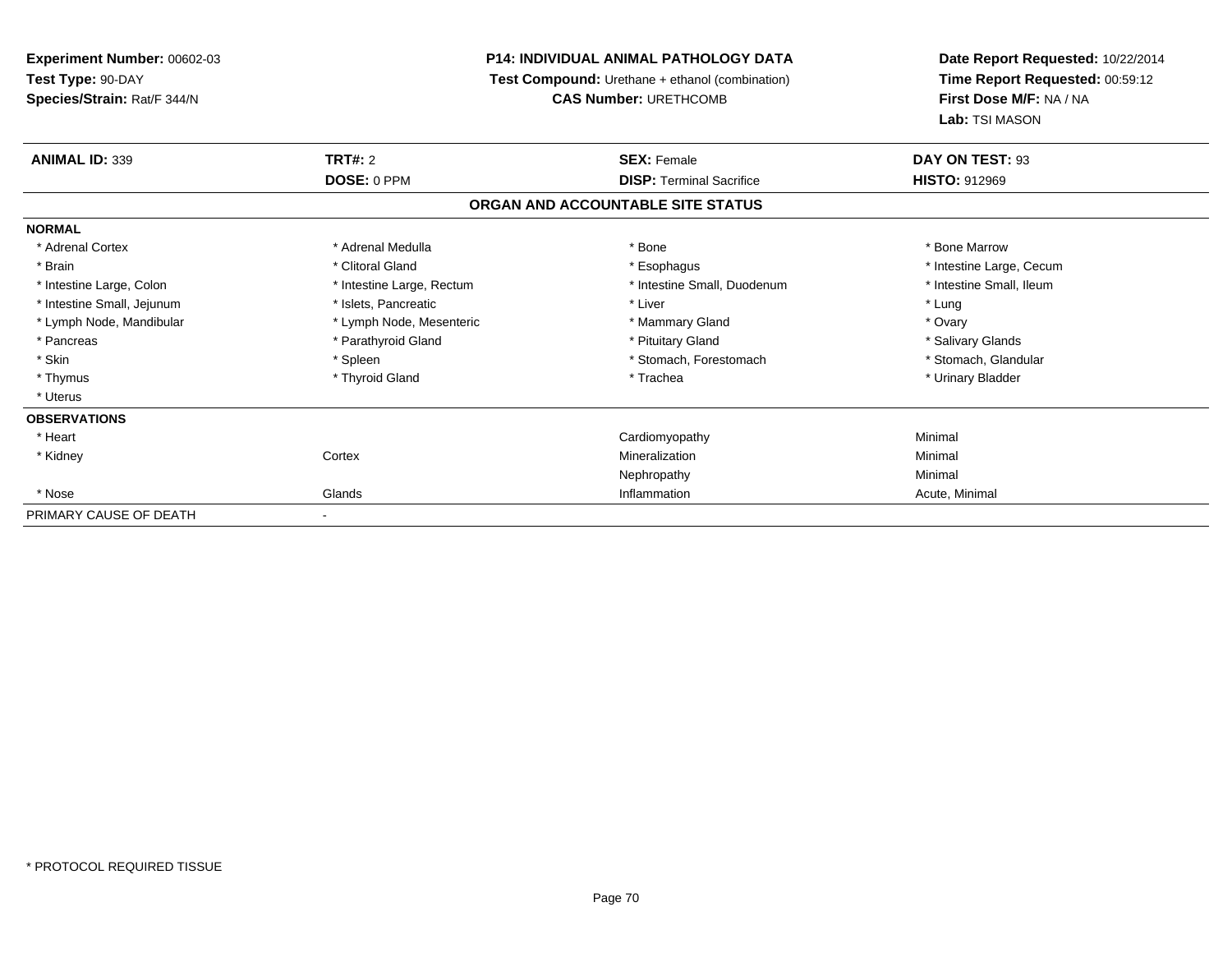| <b>Experiment Number: 00602-03</b>         |                            | <b>P14: INDIVIDUAL ANIMAL PATHOLOGY DATA</b>    | Date Report Requested: 10/22/2014 |
|--------------------------------------------|----------------------------|-------------------------------------------------|-----------------------------------|
| Test Type: 90-DAY                          |                            | Test Compound: Urethane + ethanol (combination) | Time Report Requested: 00:59:12   |
| Species/Strain: Rat/F 344/N                |                            | <b>CAS Number: URETHCOMB</b>                    | First Dose M/F: NA / NA           |
|                                            |                            |                                                 | Lab: TSI MASON                    |
| <b>ANIMAL ID: 340</b><br>TRT#: 2           |                            | <b>SEX: Female</b>                              | DAY ON TEST: 93                   |
|                                            | DOSE: 0 PPM                | <b>DISP: Terminal Sacrifice</b>                 | <b>HISTO: 912970</b>              |
|                                            |                            | ORGAN AND ACCOUNTABLE SITE STATUS               |                                   |
| <b>NORMAL</b>                              |                            |                                                 |                                   |
| * Adrenal Cortex                           | * Adrenal Medulla          | * Bone                                          | * Bone Marrow                     |
| * Brain                                    | * Clitoral Gland           | * Esophagus                                     | * Heart                           |
| * Intestine Large, Cecum                   | * Intestine Large, Colon   | * Intestine Large, Rectum                       | * Intestine Small, Duodenum       |
| * Intestine Small, Ileum                   | * Intestine Small, Jejunum | * Islets, Pancreatic                            | * Lung                            |
| * Lymph Node, Mandibular                   | * Lymph Node, Mesenteric   | * Mammary Gland                                 | * Nose                            |
| * Ovary                                    | * Pancreas                 | * Parathyroid Gland                             | * Pituitary Gland                 |
| * Skin<br>* Salivary Glands                |                            | * Spleen                                        | * Stomach, Forestomach            |
| * Stomach, Glandular                       | * Thymus                   | * Thyroid Gland                                 | * Trachea                         |
| * Urinary Bladder                          | * Uterus                   |                                                 |                                   |
| <b>OBSERVATIONS</b>                        |                            |                                                 |                                   |
| * Kidney<br>Cortex                         |                            | Mineralization                                  | Minimal                           |
| * Liver                                    |                            | Hepatodiaphragmatic Nodule                      |                                   |
| [Hepatodiaphragmatic Nodule TGLS = 1-6.01] |                            |                                                 |                                   |
| PRIMARY CAUSE OF DEATH                     |                            |                                                 |                                   |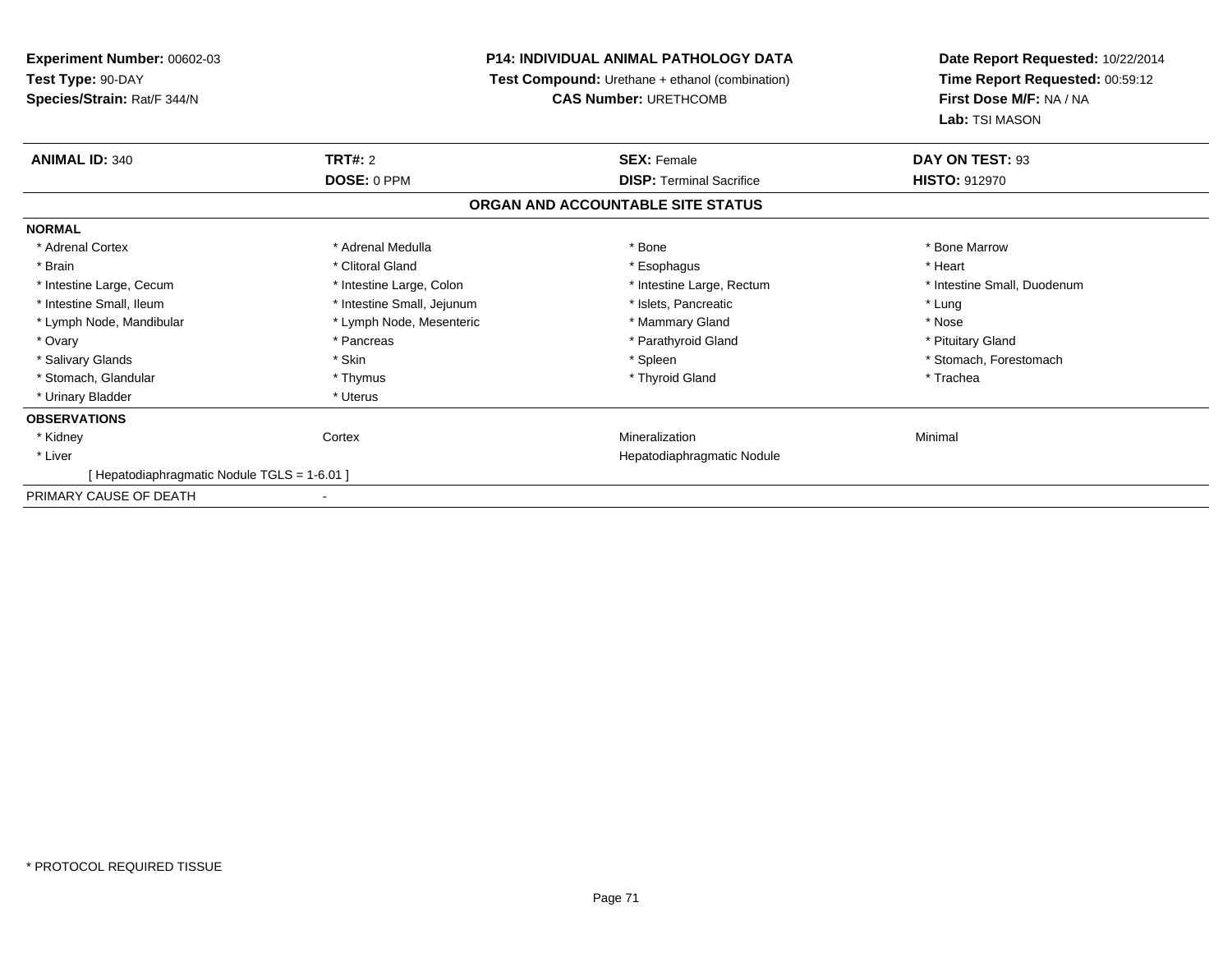| Experiment Number: 00602-03<br>Test Type: 90-DAY<br>Species/Strain: Rat/F 344/N |                      | <b>P14: INDIVIDUAL ANIMAL PATHOLOGY DATA</b><br><b>Test Compound:</b> Urethane + ethanol (combination)<br><b>CAS Number: URETHCOMB</b> | Date Report Requested: 10/22/2014<br>Time Report Requested: 00:59:12<br>First Dose M/F: NA / NA<br>Lab: TSI MASON |
|---------------------------------------------------------------------------------|----------------------|----------------------------------------------------------------------------------------------------------------------------------------|-------------------------------------------------------------------------------------------------------------------|
| <b>ANIMAL ID: 341</b>                                                           | <b>TRT#: 4</b>       | <b>SEX: Female</b>                                                                                                                     | DAY ON TEST: 93                                                                                                   |
|                                                                                 | <b>DOSE: 110 PPM</b> | <b>DISP:</b> Terminal Sacrifice                                                                                                        | <b>HISTO: 913011</b>                                                                                              |
|                                                                                 |                      | ORGAN AND ACCOUNTABLE SITE STATUS                                                                                                      |                                                                                                                   |
| <b>NORMAL</b>                                                                   |                      |                                                                                                                                        |                                                                                                                   |
| * Bone Marrow                                                                   | * Liver              | * Lymph Node, Mandibular                                                                                                               | * Lymph Node, Mesenteric                                                                                          |
| * Spleen                                                                        | * Thymus             |                                                                                                                                        |                                                                                                                   |
| <b>OBSERVATIONS</b>                                                             |                      |                                                                                                                                        |                                                                                                                   |
| * Kidney                                                                        | Cortex               | <b>Mineralization</b>                                                                                                                  | Minimal                                                                                                           |
| PRIMARY CAUSE OF DEATH                                                          |                      |                                                                                                                                        |                                                                                                                   |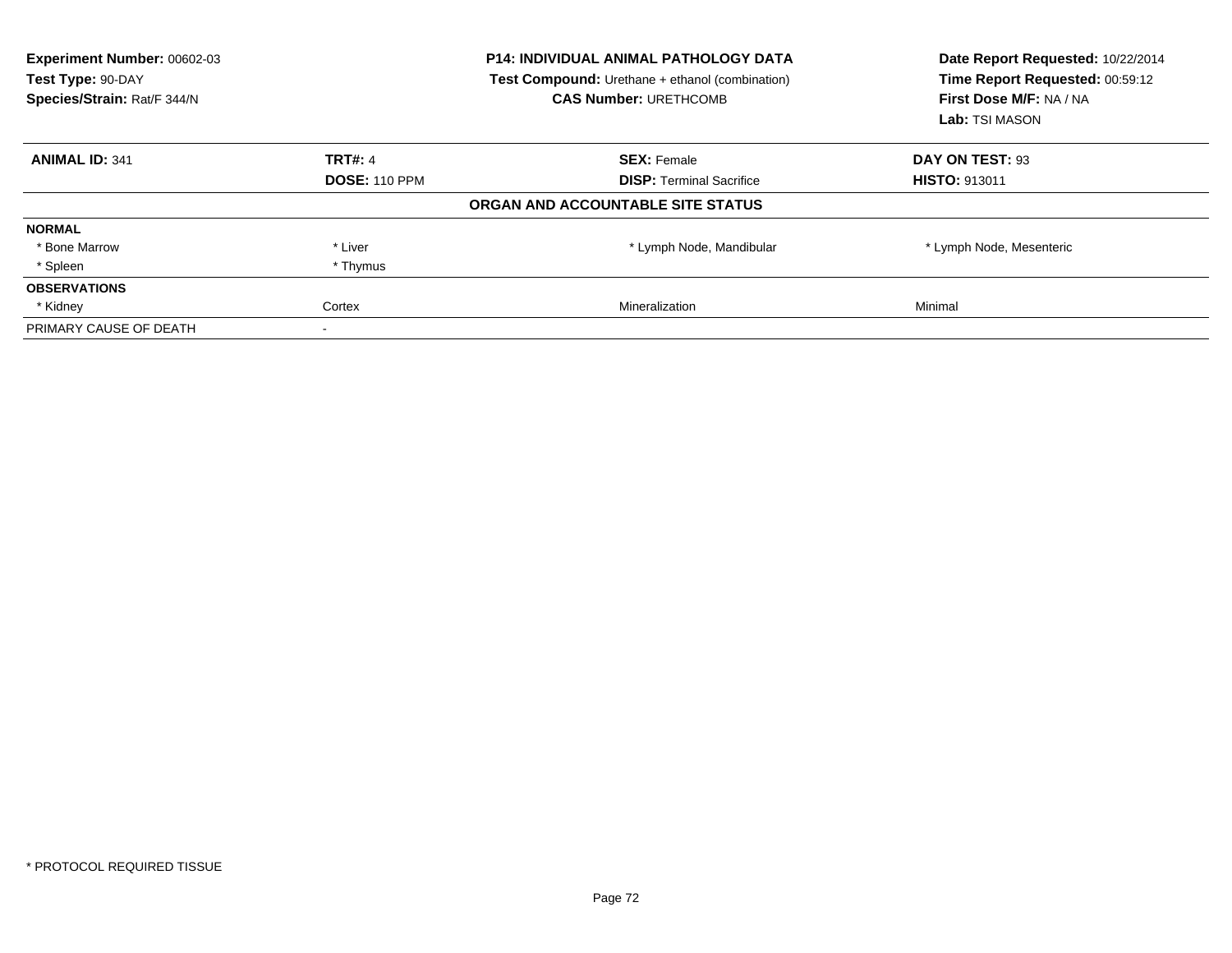| Experiment Number: 00602-03<br>Test Type: 90-DAY<br>Species/Strain: Rat/F 344/N |                          | <b>P14: INDIVIDUAL ANIMAL PATHOLOGY DATA</b><br><b>Test Compound:</b> Urethane + ethanol (combination)<br><b>CAS Number: URETHCOMB</b> | Date Report Requested: 10/22/2014<br>Time Report Requested: 00:59:12<br>First Dose M/F: NA / NA<br><b>Lab:</b> TSI MASON |
|---------------------------------------------------------------------------------|--------------------------|----------------------------------------------------------------------------------------------------------------------------------------|--------------------------------------------------------------------------------------------------------------------------|
| <b>ANIMAL ID: 342</b>                                                           | <b>TRT#: 4</b>           | <b>SEX: Female</b>                                                                                                                     | DAY ON TEST: 93                                                                                                          |
|                                                                                 | <b>DOSE: 110 PPM</b>     | <b>DISP:</b> Terminal Sacrifice                                                                                                        | <b>HISTO: 913012</b>                                                                                                     |
|                                                                                 |                          | ORGAN AND ACCOUNTABLE SITE STATUS                                                                                                      |                                                                                                                          |
| <b>NORMAL</b>                                                                   |                          |                                                                                                                                        |                                                                                                                          |
| * Bone Marrow                                                                   | * Lymph Node, Mandibular | * Lymph Node, Mesenteric                                                                                                               | * Spleen                                                                                                                 |
| * Thymus                                                                        |                          |                                                                                                                                        |                                                                                                                          |
| <b>OBSERVATIONS</b>                                                             |                          |                                                                                                                                        |                                                                                                                          |
| * Kidney                                                                        | Cortex                   | Mineralization                                                                                                                         | Minimal                                                                                                                  |
|                                                                                 |                          | Nephropathy                                                                                                                            | Minimal                                                                                                                  |
| * Liver                                                                         |                          | Hepatodiaphragmatic Nodule                                                                                                             |                                                                                                                          |
| [ Hepatodiaphragmatic Nodule TGLS = 1-6.01 ]                                    |                          |                                                                                                                                        |                                                                                                                          |
| PRIMARY CAUSE OF DEATH                                                          |                          |                                                                                                                                        |                                                                                                                          |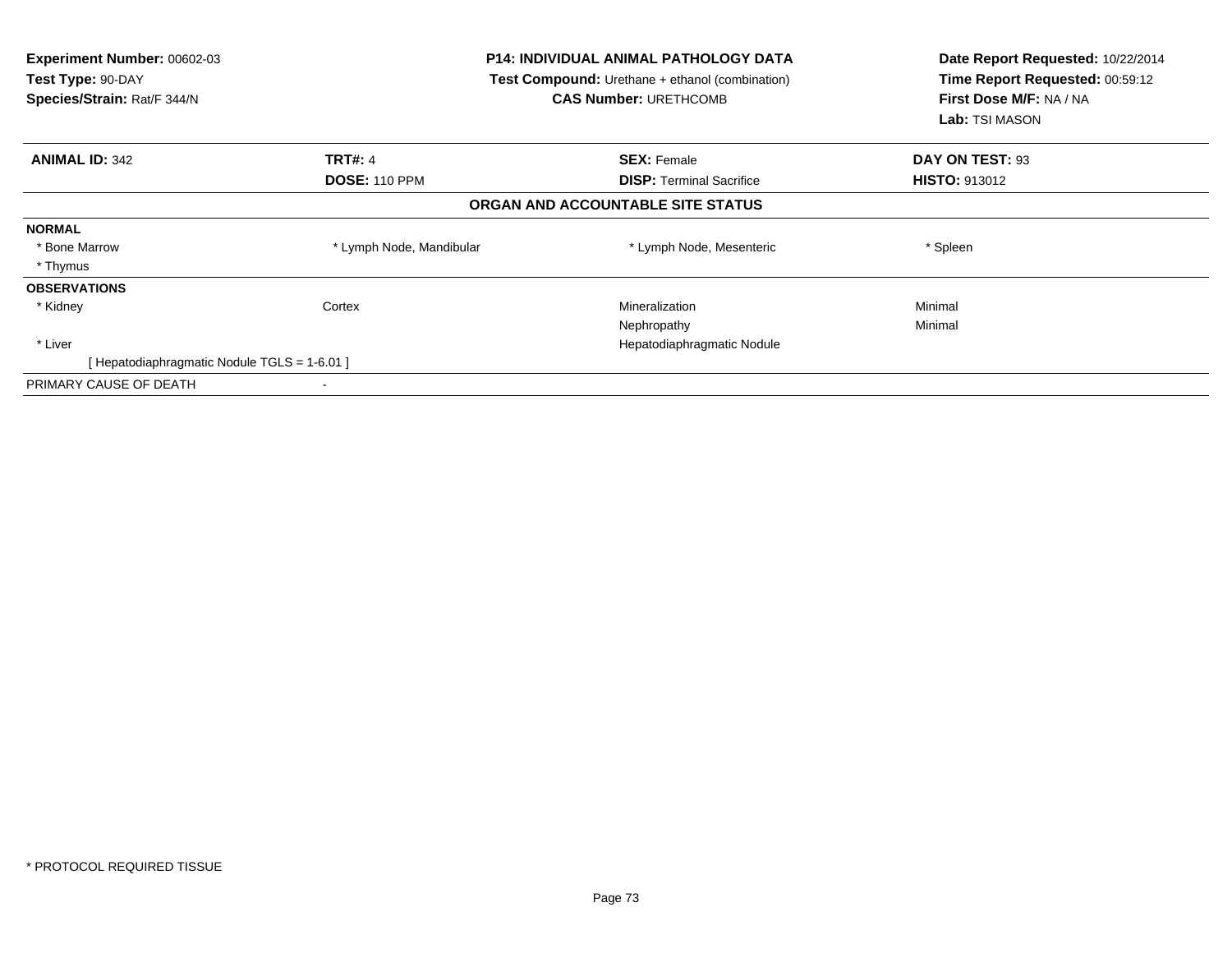| Experiment Number: 00602-03<br>Test Type: 90-DAY<br>Species/Strain: Rat/F 344/N |                      | <b>P14: INDIVIDUAL ANIMAL PATHOLOGY DATA</b><br><b>Test Compound:</b> Urethane + ethanol (combination)<br><b>CAS Number: URETHCOMB</b> | Date Report Requested: 10/22/2014<br>Time Report Requested: 00:59:12<br>First Dose M/F: NA / NA<br>Lab: TSI MASON |
|---------------------------------------------------------------------------------|----------------------|----------------------------------------------------------------------------------------------------------------------------------------|-------------------------------------------------------------------------------------------------------------------|
| <b>ANIMAL ID: 343</b>                                                           | <b>TRT#: 4</b>       | <b>SEX: Female</b>                                                                                                                     | DAY ON TEST: 93                                                                                                   |
|                                                                                 | <b>DOSE: 110 PPM</b> | <b>DISP:</b> Terminal Sacrifice                                                                                                        | <b>HISTO: 913013</b>                                                                                              |
|                                                                                 |                      | ORGAN AND ACCOUNTABLE SITE STATUS                                                                                                      |                                                                                                                   |
| <b>NORMAL</b>                                                                   |                      |                                                                                                                                        |                                                                                                                   |
| * Bone Marrow                                                                   | * Liver              | * Lymph Node, Mandibular                                                                                                               | * Spleen                                                                                                          |
| * Thymus                                                                        |                      |                                                                                                                                        |                                                                                                                   |
| <b>OBSERVATIONS</b>                                                             |                      |                                                                                                                                        |                                                                                                                   |
| * Kidney                                                                        | Cortex               | Mineralization                                                                                                                         | Minimal                                                                                                           |
|                                                                                 |                      | Nephropathy                                                                                                                            | Minimal                                                                                                           |
| PRIMARY CAUSE OF DEATH                                                          |                      |                                                                                                                                        |                                                                                                                   |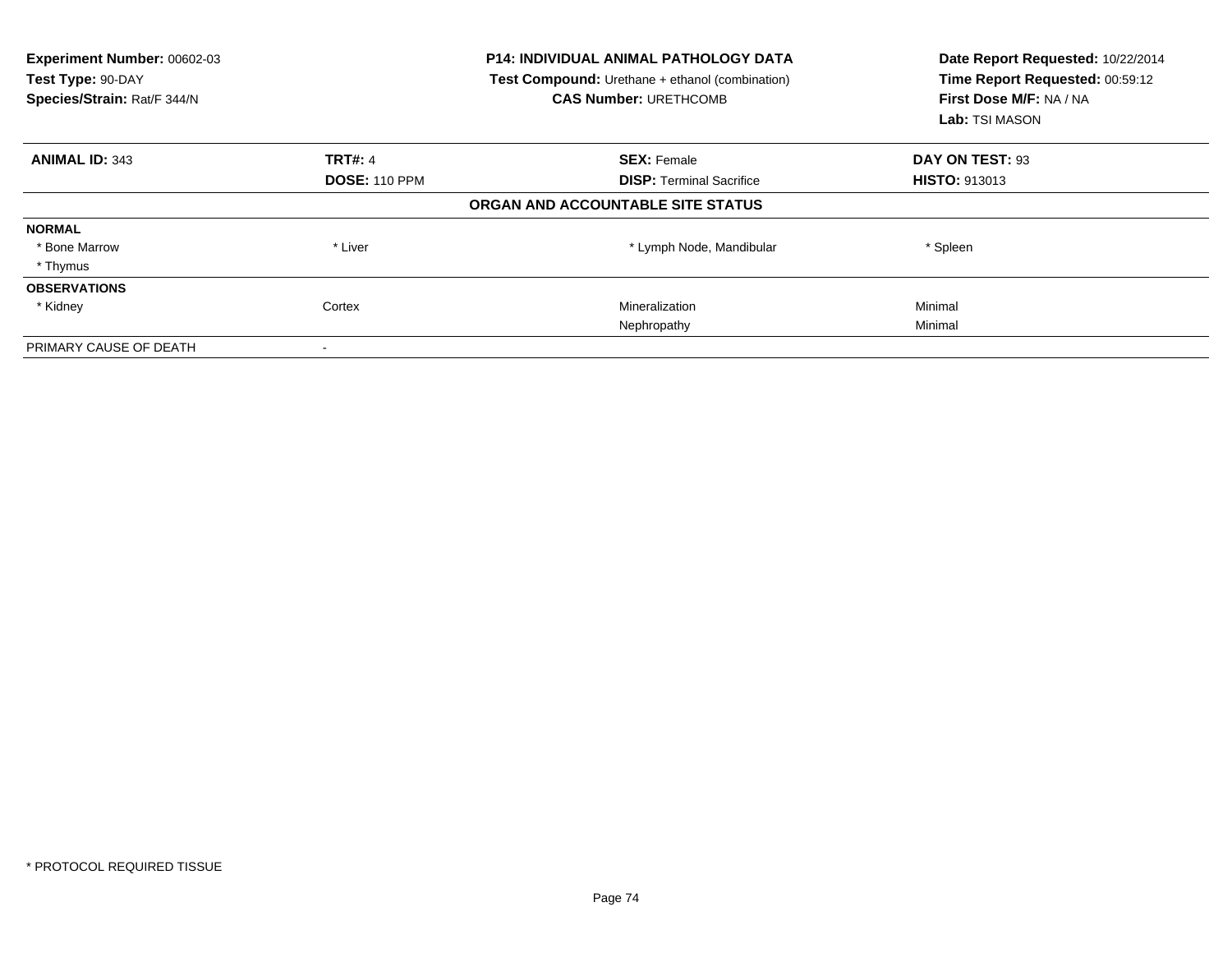| Experiment Number: 00602-03<br><b>P14: INDIVIDUAL ANIMAL PATHOLOGY DATA</b><br>Test Type: 90-DAY<br><b>Test Compound:</b> Urethane + ethanol (combination)<br>Species/Strain: Rat/F 344/N<br><b>CAS Number: URETHCOMB</b> |                      |                                   | Date Report Requested: 10/22/2014<br>Time Report Requested: 00:59:12<br>First Dose M/F: NA / NA<br>Lab: TSI MASON |
|---------------------------------------------------------------------------------------------------------------------------------------------------------------------------------------------------------------------------|----------------------|-----------------------------------|-------------------------------------------------------------------------------------------------------------------|
| <b>ANIMAL ID: 344</b>                                                                                                                                                                                                     | <b>TRT#: 4</b>       | <b>SEX: Female</b>                | DAY ON TEST: 93                                                                                                   |
|                                                                                                                                                                                                                           | <b>DOSE: 110 PPM</b> | <b>DISP:</b> Terminal Sacrifice   | <b>HISTO: 913014</b>                                                                                              |
|                                                                                                                                                                                                                           |                      | ORGAN AND ACCOUNTABLE SITE STATUS |                                                                                                                   |
| <b>NORMAL</b>                                                                                                                                                                                                             |                      |                                   |                                                                                                                   |
| * Bone Marrow                                                                                                                                                                                                             | * Liver              | * Lymph Node, Mandibular          | * Lymph Node, Mesenteric                                                                                          |
| * Spleen                                                                                                                                                                                                                  | * Thymus             |                                   |                                                                                                                   |
| <b>OBSERVATIONS</b>                                                                                                                                                                                                       |                      |                                   |                                                                                                                   |
| * Kidney                                                                                                                                                                                                                  | Cortex               | <b>Mineralization</b>             | Mild                                                                                                              |
| PRIMARY CAUSE OF DEATH                                                                                                                                                                                                    |                      |                                   |                                                                                                                   |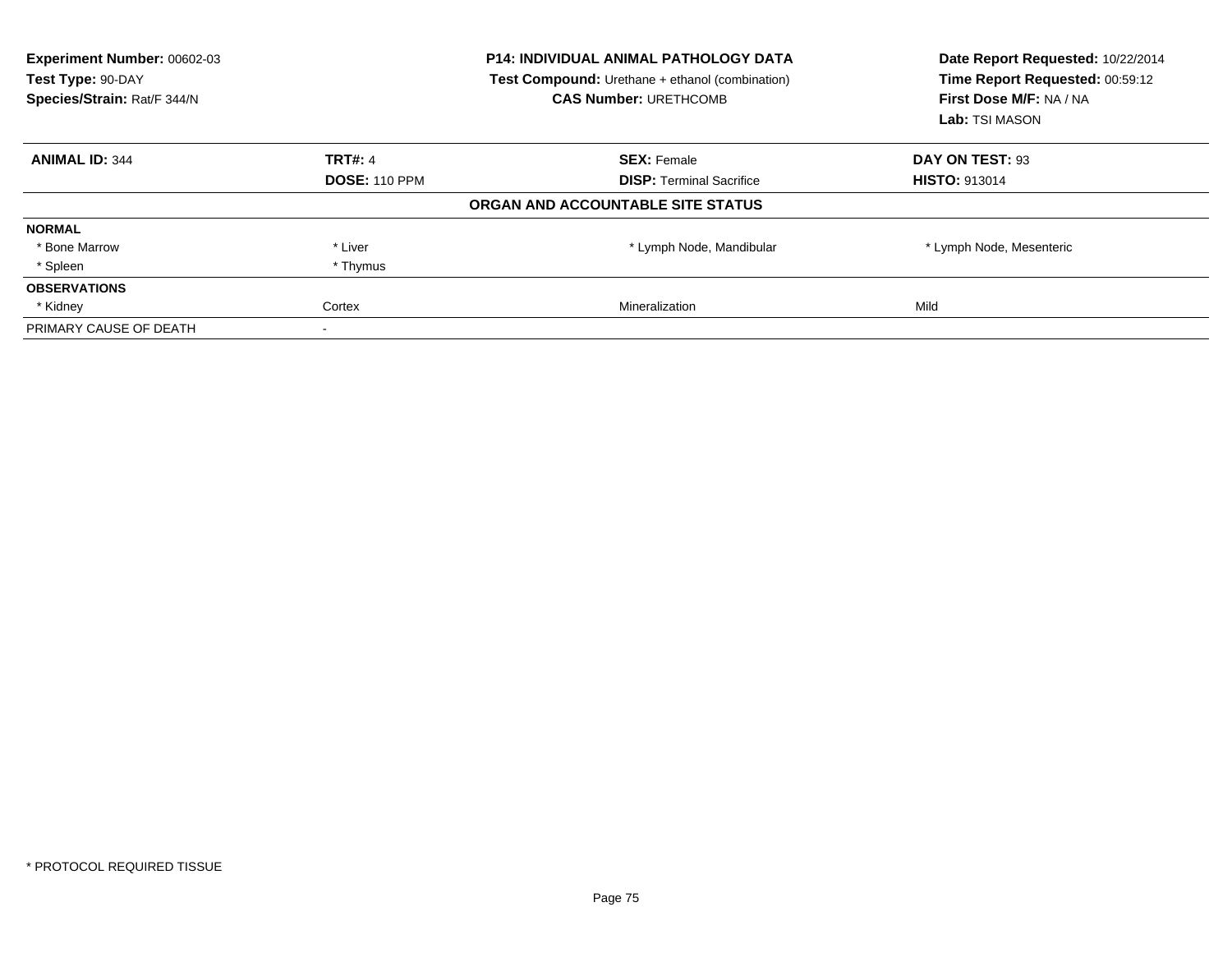| <b>Experiment Number: 00602-03</b><br>Test Type: 90-DAY<br>Species/Strain: Rat/F 344/N | <b>P14: INDIVIDUAL ANIMAL PATHOLOGY DATA</b><br><b>Test Compound:</b> Urethane + ethanol (combination)<br><b>CAS Number: URETHCOMB</b> |                                   | Date Report Requested: 10/22/2014<br>Time Report Requested: 00:59:12<br>First Dose M/F: NA / NA<br>Lab: TSI MASON |
|----------------------------------------------------------------------------------------|----------------------------------------------------------------------------------------------------------------------------------------|-----------------------------------|-------------------------------------------------------------------------------------------------------------------|
| <b>ANIMAL ID: 345</b>                                                                  | TRT#: 4                                                                                                                                | <b>SEX: Female</b>                | DAY ON TEST: 93                                                                                                   |
|                                                                                        | <b>DOSE: 110 PPM</b>                                                                                                                   | <b>DISP:</b> Terminal Sacrifice   | <b>HISTO: 913015</b>                                                                                              |
|                                                                                        |                                                                                                                                        | ORGAN AND ACCOUNTABLE SITE STATUS |                                                                                                                   |
| <b>NORMAL</b>                                                                          |                                                                                                                                        |                                   |                                                                                                                   |
| * Bone Marrow                                                                          | * Kidney                                                                                                                               | * Lymph Node, Mandibular          | * Lymph Node, Mesenteric                                                                                          |
| * Spleen                                                                               | * Thymus                                                                                                                               |                                   |                                                                                                                   |
| PRIMARY CAUSE OF DEATH                                                                 |                                                                                                                                        |                                   |                                                                                                                   |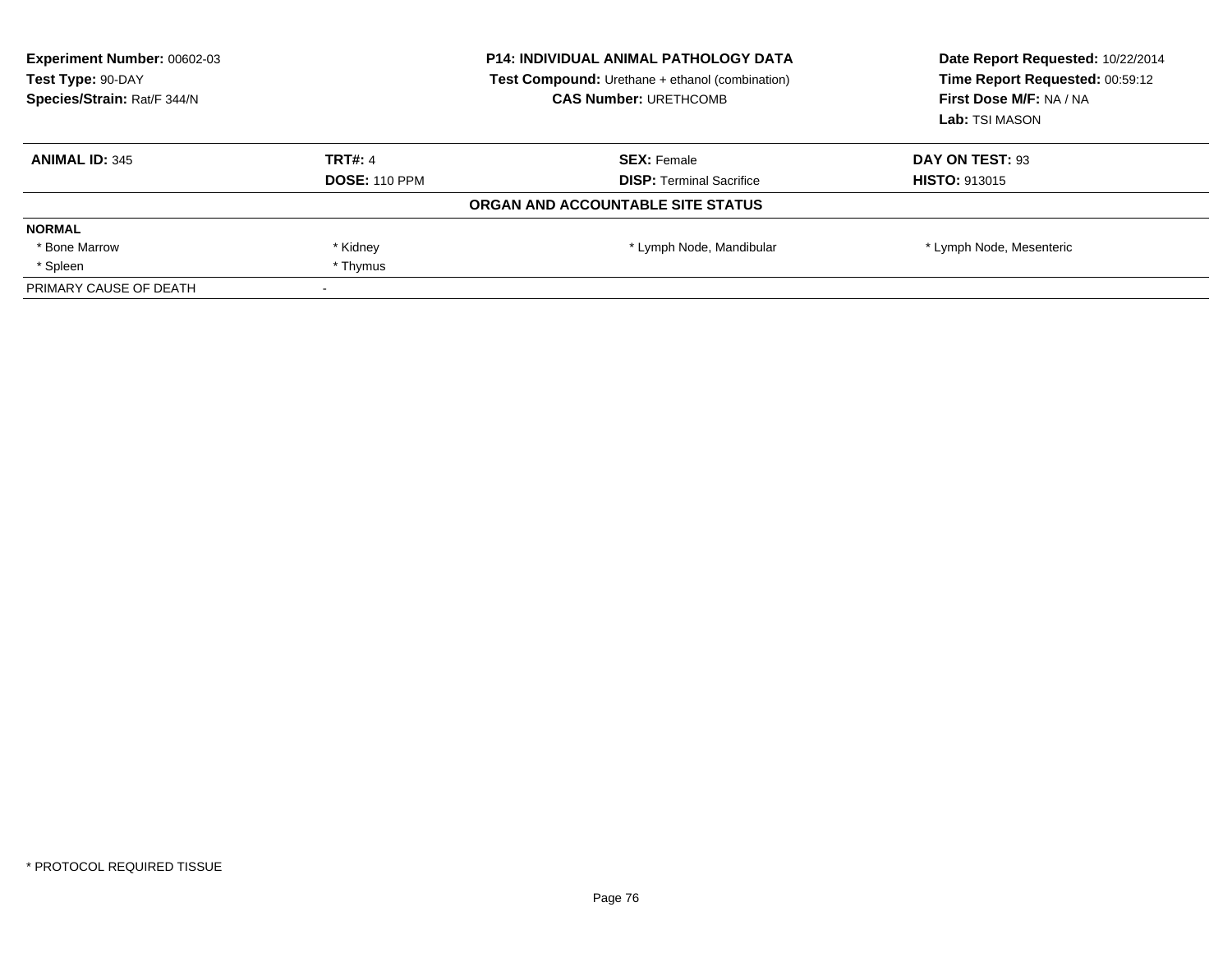| Experiment Number: 00602-03<br><b>P14: INDIVIDUAL ANIMAL PATHOLOGY DATA</b><br>Test Type: 90-DAY<br><b>Test Compound:</b> Urethane + ethanol (combination)<br>Species/Strain: Rat/F 344/N<br><b>CAS Number: URETHCOMB</b> |                      |                                   | Date Report Requested: 10/22/2014<br>Time Report Requested: 00:59:12<br>First Dose M/F: NA / NA<br>Lab: TSI MASON |
|---------------------------------------------------------------------------------------------------------------------------------------------------------------------------------------------------------------------------|----------------------|-----------------------------------|-------------------------------------------------------------------------------------------------------------------|
| <b>ANIMAL ID: 346</b>                                                                                                                                                                                                     | <b>TRT#: 4</b>       | <b>SEX: Female</b>                | DAY ON TEST: 93                                                                                                   |
|                                                                                                                                                                                                                           | <b>DOSE: 110 PPM</b> | <b>DISP:</b> Terminal Sacrifice   | <b>HISTO: 913016</b>                                                                                              |
|                                                                                                                                                                                                                           |                      | ORGAN AND ACCOUNTABLE SITE STATUS |                                                                                                                   |
| <b>NORMAL</b>                                                                                                                                                                                                             |                      |                                   |                                                                                                                   |
| * Bone Marrow                                                                                                                                                                                                             | * Liver              | * Lymph Node, Mandibular          | * Lymph Node, Mesenteric                                                                                          |
| * Spleen                                                                                                                                                                                                                  | * Thymus             |                                   |                                                                                                                   |
| <b>OBSERVATIONS</b>                                                                                                                                                                                                       |                      |                                   |                                                                                                                   |
| * Kidney                                                                                                                                                                                                                  | Cortex               | <b>Mineralization</b>             | Minimal                                                                                                           |
| PRIMARY CAUSE OF DEATH                                                                                                                                                                                                    |                      |                                   |                                                                                                                   |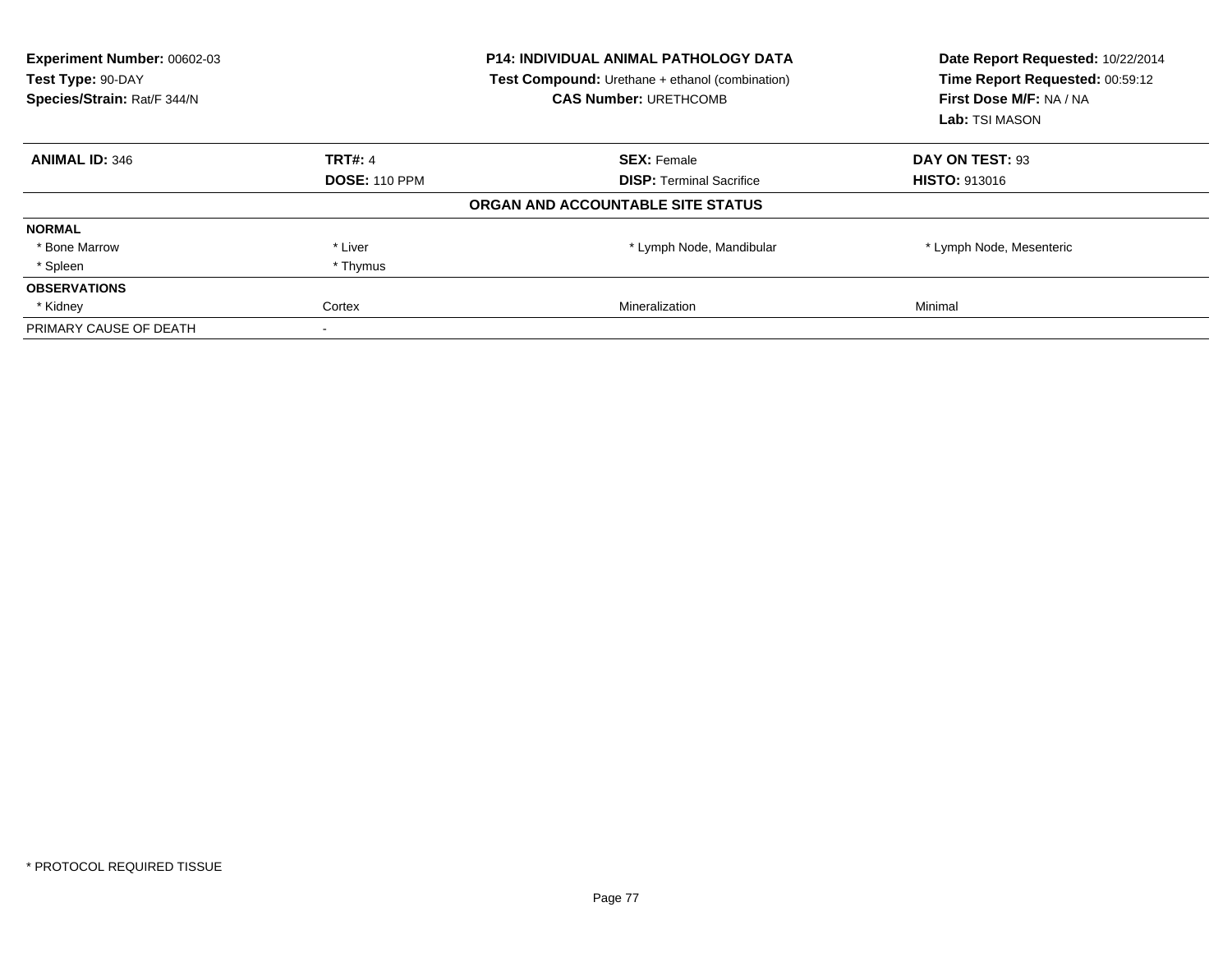| Experiment Number: 00602-03<br>Test Type: 90-DAY<br>Species/Strain: Rat/F 344/N | <b>P14: INDIVIDUAL ANIMAL PATHOLOGY DATA</b><br><b>Test Compound:</b> Urethane + ethanol (combination)<br><b>CAS Number: URETHCOMB</b> |                                   | Date Report Requested: 10/22/2014<br>Time Report Requested: 00:59:12<br>First Dose M/F: NA / NA<br>Lab: TSI MASON |
|---------------------------------------------------------------------------------|----------------------------------------------------------------------------------------------------------------------------------------|-----------------------------------|-------------------------------------------------------------------------------------------------------------------|
| <b>ANIMAL ID: 347</b>                                                           | <b>TRT#: 4</b>                                                                                                                         | <b>SEX: Female</b>                | DAY ON TEST: 93                                                                                                   |
|                                                                                 | <b>DOSE: 110 PPM</b>                                                                                                                   | <b>DISP:</b> Terminal Sacrifice   | <b>HISTO: 913017</b>                                                                                              |
|                                                                                 |                                                                                                                                        | ORGAN AND ACCOUNTABLE SITE STATUS |                                                                                                                   |
| <b>NORMAL</b>                                                                   |                                                                                                                                        |                                   |                                                                                                                   |
| * Bone Marrow                                                                   | * Liver                                                                                                                                | * Lymph Node, Mandibular          | * Lymph Node, Mesenteric                                                                                          |
| * Spleen                                                                        | * Thymus                                                                                                                               |                                   |                                                                                                                   |
| <b>OBSERVATIONS</b>                                                             |                                                                                                                                        |                                   |                                                                                                                   |
| * Kidney                                                                        | Cortex                                                                                                                                 | Mineralization                    | Minimal                                                                                                           |
|                                                                                 |                                                                                                                                        | Nephropathy                       | Minimal                                                                                                           |
| PRIMARY CAUSE OF DEATH                                                          |                                                                                                                                        |                                   |                                                                                                                   |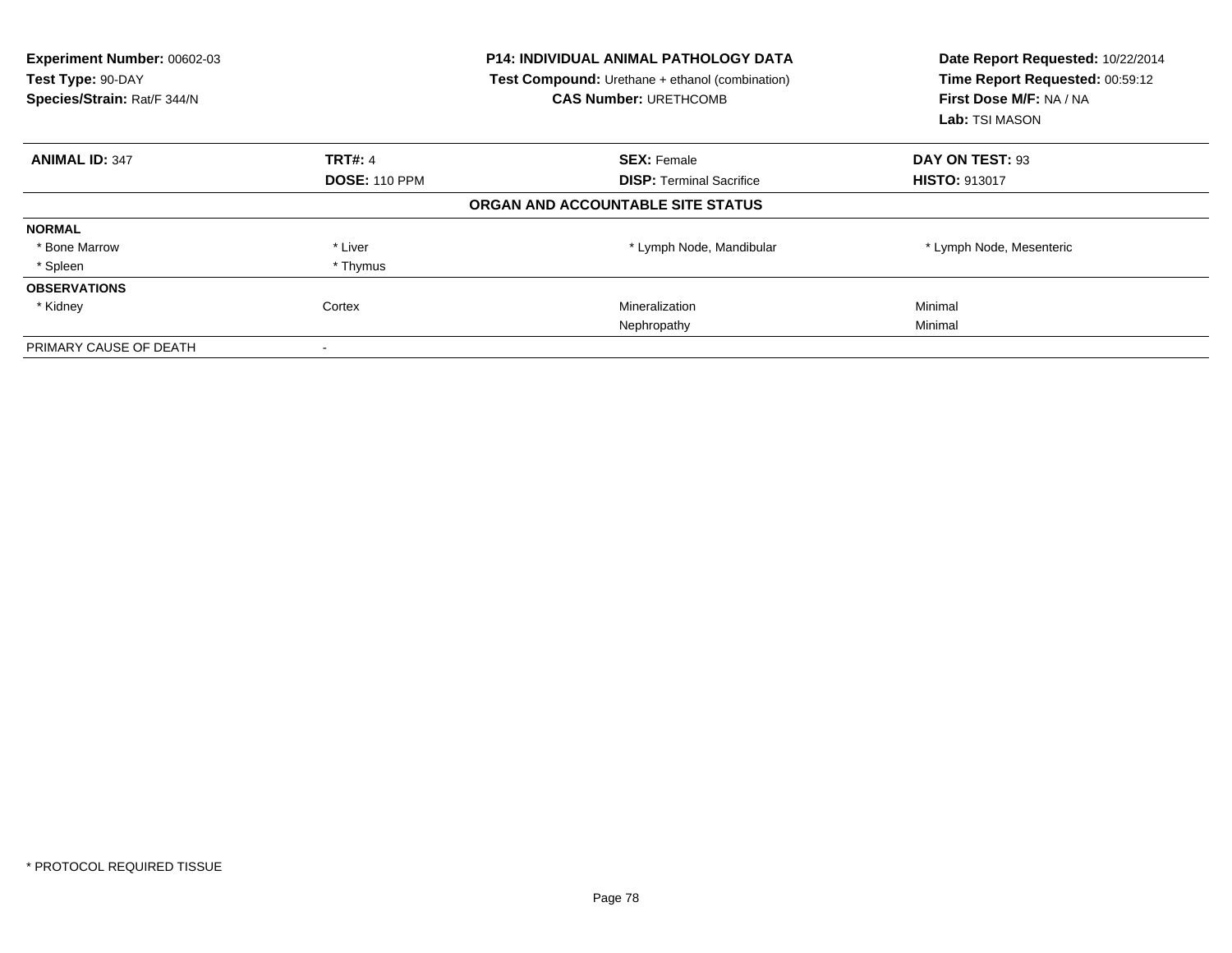| <b>Experiment Number: 00602-03</b><br>Test Type: 90-DAY<br>Species/Strain: Rat/F 344/N |                          | <b>P14: INDIVIDUAL ANIMAL PATHOLOGY DATA</b><br>Test Compound: Urethane + ethanol (combination)<br><b>CAS Number: URETHCOMB</b> | Date Report Requested: 10/22/2014<br>Time Report Requested: 00:59:12<br>First Dose M/F: NA / NA<br>Lab: TSI MASON |
|----------------------------------------------------------------------------------------|--------------------------|---------------------------------------------------------------------------------------------------------------------------------|-------------------------------------------------------------------------------------------------------------------|
| <b>ANIMAL ID: 348</b>                                                                  | <b>TRT#: 4</b>           | <b>SEX: Female</b>                                                                                                              | DAY ON TEST: 93                                                                                                   |
|                                                                                        | <b>DOSE: 110 PPM</b>     | <b>DISP:</b> Terminal Sacrifice                                                                                                 | <b>HISTO: 913018</b>                                                                                              |
|                                                                                        |                          | ORGAN AND ACCOUNTABLE SITE STATUS                                                                                               |                                                                                                                   |
| <b>NORMAL</b>                                                                          |                          |                                                                                                                                 |                                                                                                                   |
| * Bone Marrow                                                                          | * Lymph Node, Mandibular | * Lymph Node, Mesenteric                                                                                                        | * Spleen                                                                                                          |
| * Thymus                                                                               |                          |                                                                                                                                 |                                                                                                                   |
| <b>OBSERVATIONS</b>                                                                    |                          |                                                                                                                                 |                                                                                                                   |
| Eye                                                                                    |                          | Inflammation                                                                                                                    | Chronic Active, Marked                                                                                            |
| [Inflammation TGLS = $1-15$ ]                                                          |                          |                                                                                                                                 |                                                                                                                   |
| * Kidney                                                                               | Cortex                   | Mineralization                                                                                                                  | Minimal                                                                                                           |
|                                                                                        |                          | Nephropathy                                                                                                                     | Minimal                                                                                                           |
| * Liver                                                                                |                          | Hepatodiaphragmatic Nodule                                                                                                      |                                                                                                                   |
| [Hepatodiaphragmatic Nodule TGLS = 3-6.01]                                             |                          |                                                                                                                                 |                                                                                                                   |
| * Ovary                                                                                |                          | Cyst                                                                                                                            |                                                                                                                   |
| [Cyst TGLS = $2-7$ ]                                                                   |                          |                                                                                                                                 |                                                                                                                   |
| PRIMARY CAUSE OF DEATH                                                                 |                          |                                                                                                                                 |                                                                                                                   |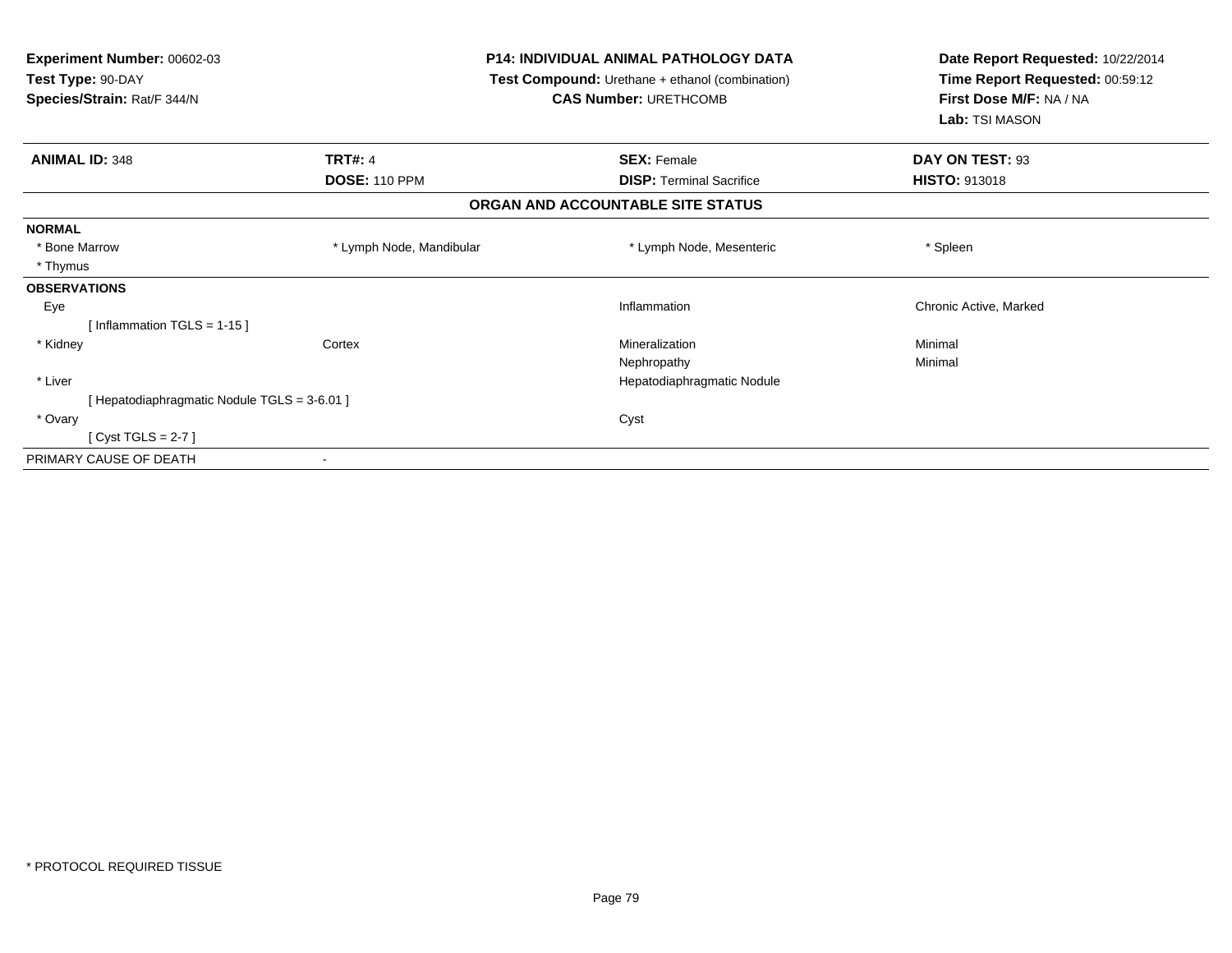| Experiment Number: 00602-03<br>Test Type: 90-DAY<br>Species/Strain: Rat/F 344/N | <b>P14: INDIVIDUAL ANIMAL PATHOLOGY DATA</b><br><b>Test Compound:</b> Urethane + ethanol (combination)<br><b>CAS Number: URETHCOMB</b> |                                   | Date Report Requested: 10/22/2014<br>Time Report Requested: 00:59:12<br>First Dose M/F: NA / NA<br>Lab: TSI MASON |
|---------------------------------------------------------------------------------|----------------------------------------------------------------------------------------------------------------------------------------|-----------------------------------|-------------------------------------------------------------------------------------------------------------------|
| <b>ANIMAL ID: 349</b>                                                           | <b>TRT#: 4</b>                                                                                                                         | <b>SEX: Female</b>                | DAY ON TEST: 93                                                                                                   |
|                                                                                 | <b>DOSE: 110 PPM</b>                                                                                                                   | <b>DISP:</b> Terminal Sacrifice   | <b>HISTO: 913019</b>                                                                                              |
|                                                                                 |                                                                                                                                        | ORGAN AND ACCOUNTABLE SITE STATUS |                                                                                                                   |
| <b>NORMAL</b>                                                                   |                                                                                                                                        |                                   |                                                                                                                   |
| * Bone Marrow                                                                   | * Liver                                                                                                                                | * Lymph Node, Mandibular          | * Lymph Node, Mesenteric                                                                                          |
| * Spleen                                                                        | * Thymus                                                                                                                               |                                   |                                                                                                                   |
| <b>OBSERVATIONS</b>                                                             |                                                                                                                                        |                                   |                                                                                                                   |
| * Kidney                                                                        | Cortex                                                                                                                                 | Mineralization                    | Minimal                                                                                                           |
|                                                                                 |                                                                                                                                        | Nephropathy                       | Minimal                                                                                                           |
| PRIMARY CAUSE OF DEATH                                                          |                                                                                                                                        |                                   |                                                                                                                   |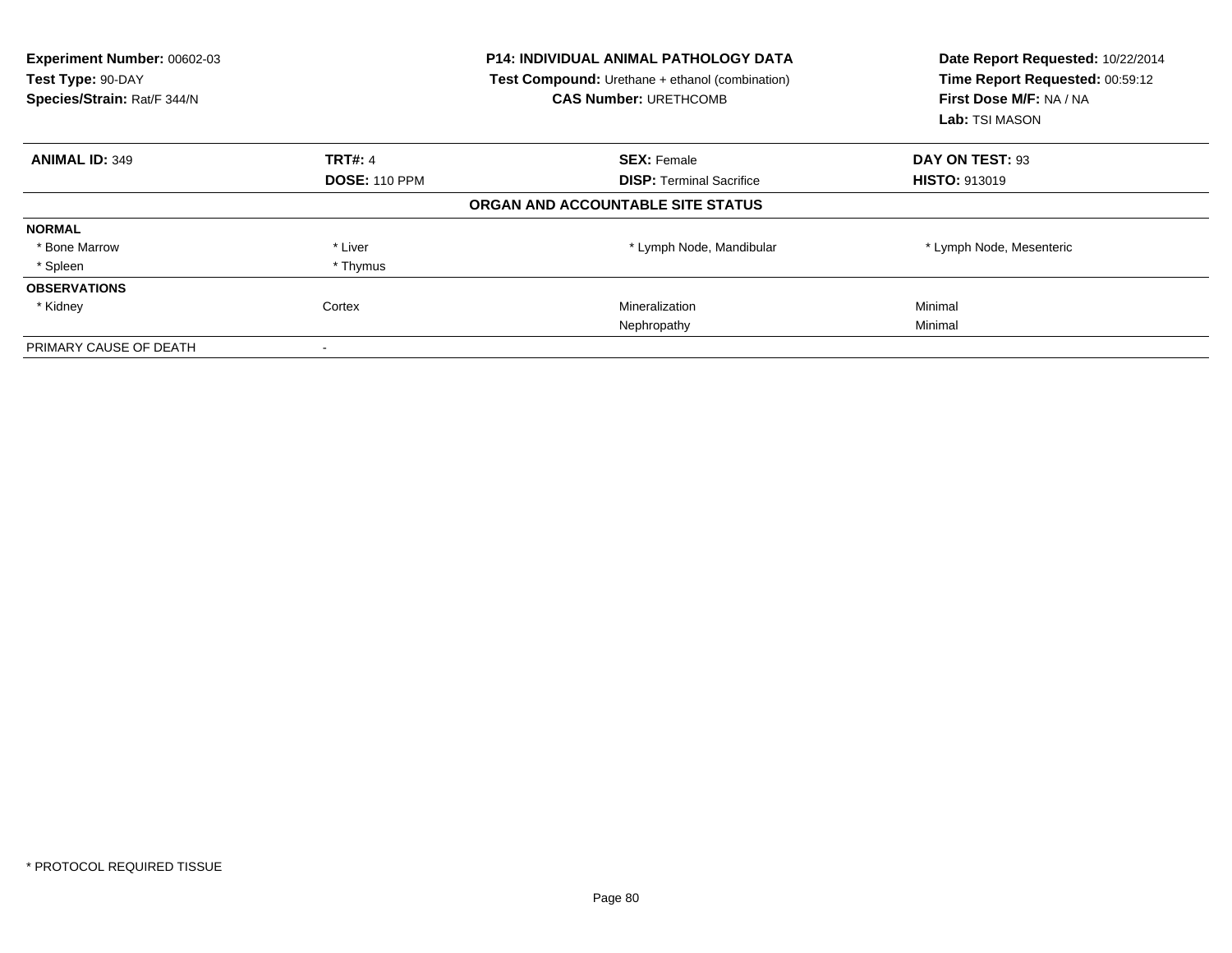| Experiment Number: 00602-03<br>Test Type: 90-DAY<br>Species/Strain: Rat/F 344/N | <b>P14: INDIVIDUAL ANIMAL PATHOLOGY DATA</b><br><b>Test Compound:</b> Urethane + ethanol (combination)<br><b>CAS Number: URETHCOMB</b> |                                   | Date Report Requested: 10/22/2014<br>Time Report Requested: 00:59:12<br>First Dose M/F: NA / NA<br>Lab: TSI MASON |
|---------------------------------------------------------------------------------|----------------------------------------------------------------------------------------------------------------------------------------|-----------------------------------|-------------------------------------------------------------------------------------------------------------------|
| <b>ANIMAL ID: 350</b>                                                           | <b>TRT#: 4</b>                                                                                                                         | <b>SEX: Female</b>                | DAY ON TEST: 93                                                                                                   |
|                                                                                 | <b>DOSE: 110 PPM</b>                                                                                                                   | <b>DISP:</b> Terminal Sacrifice   | <b>HISTO: 913020</b>                                                                                              |
|                                                                                 |                                                                                                                                        | ORGAN AND ACCOUNTABLE SITE STATUS |                                                                                                                   |
| <b>NORMAL</b>                                                                   |                                                                                                                                        |                                   |                                                                                                                   |
| * Bone Marrow                                                                   | * Liver                                                                                                                                | * Lymph Node, Mandibular          | * Lymph Node, Mesenteric                                                                                          |
| * Spleen                                                                        | * Thymus                                                                                                                               |                                   |                                                                                                                   |
| <b>OBSERVATIONS</b>                                                             |                                                                                                                                        |                                   |                                                                                                                   |
| * Kidney                                                                        | Cortex                                                                                                                                 | Mineralization                    | Minimal                                                                                                           |
|                                                                                 |                                                                                                                                        | Nephropathy                       | Minimal                                                                                                           |
| PRIMARY CAUSE OF DEATH                                                          |                                                                                                                                        |                                   |                                                                                                                   |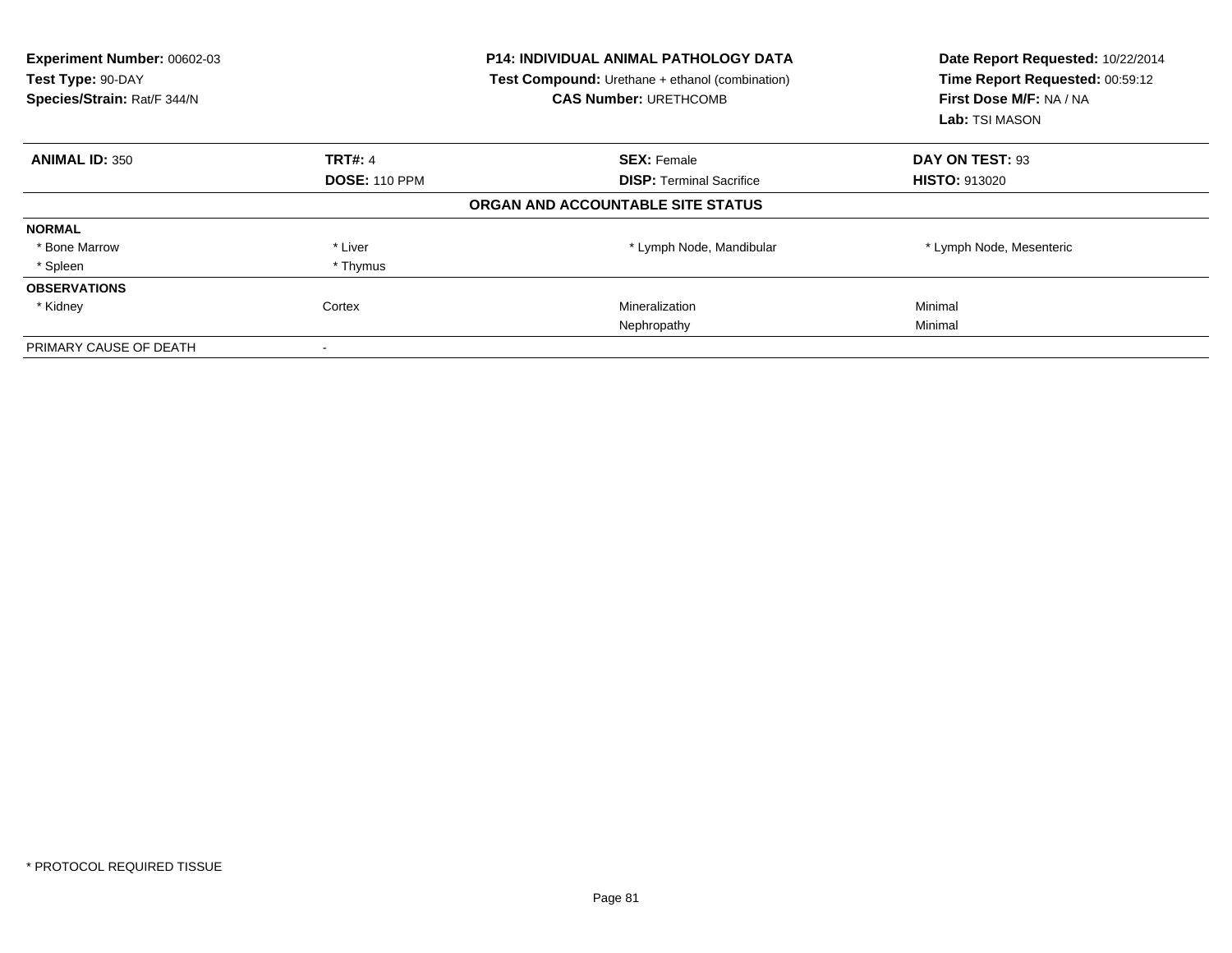| Experiment Number: 00602-03<br>Test Type: 90-DAY<br>Species/Strain: Rat/F 344/N | <b>P14: INDIVIDUAL ANIMAL PATHOLOGY DATA</b><br>Test Compound: Urethane + ethanol (combination)<br><b>CAS Number: URETHCOMB</b> |                                   | Date Report Requested: 10/22/2014<br>Time Report Requested: 00:59:12<br>First Dose M/F: NA / NA<br>Lab: TSI MASON |
|---------------------------------------------------------------------------------|---------------------------------------------------------------------------------------------------------------------------------|-----------------------------------|-------------------------------------------------------------------------------------------------------------------|
| <b>ANIMAL ID: 351</b>                                                           | <b>TRT#: 6</b>                                                                                                                  | <b>SEX: Female</b>                | DAY ON TEST: 93                                                                                                   |
|                                                                                 | <b>DOSE: 330 PPM</b>                                                                                                            | <b>DISP:</b> Terminal Sacrifice   | <b>HISTO: 913001</b>                                                                                              |
|                                                                                 |                                                                                                                                 | ORGAN AND ACCOUNTABLE SITE STATUS |                                                                                                                   |
| <b>NORMAL</b>                                                                   |                                                                                                                                 |                                   |                                                                                                                   |
| * Bone Marrow                                                                   | * Lymph Node, Mandibular                                                                                                        | * Lymph Node, Mesenteric          | * Spleen                                                                                                          |
| * Thymus                                                                        |                                                                                                                                 |                                   |                                                                                                                   |
| <b>OBSERVATIONS</b>                                                             |                                                                                                                                 |                                   |                                                                                                                   |
| * Kidney                                                                        | Cortex                                                                                                                          | Mineralization                    | Minimal                                                                                                           |
| * Liver                                                                         |                                                                                                                                 | Hepatodiaphragmatic Nodule        |                                                                                                                   |
| [ Hepatodiaphragmatic Nodule TGLS = 1-6.01 ]                                    |                                                                                                                                 |                                   |                                                                                                                   |
| PRIMARY CAUSE OF DEATH                                                          |                                                                                                                                 |                                   |                                                                                                                   |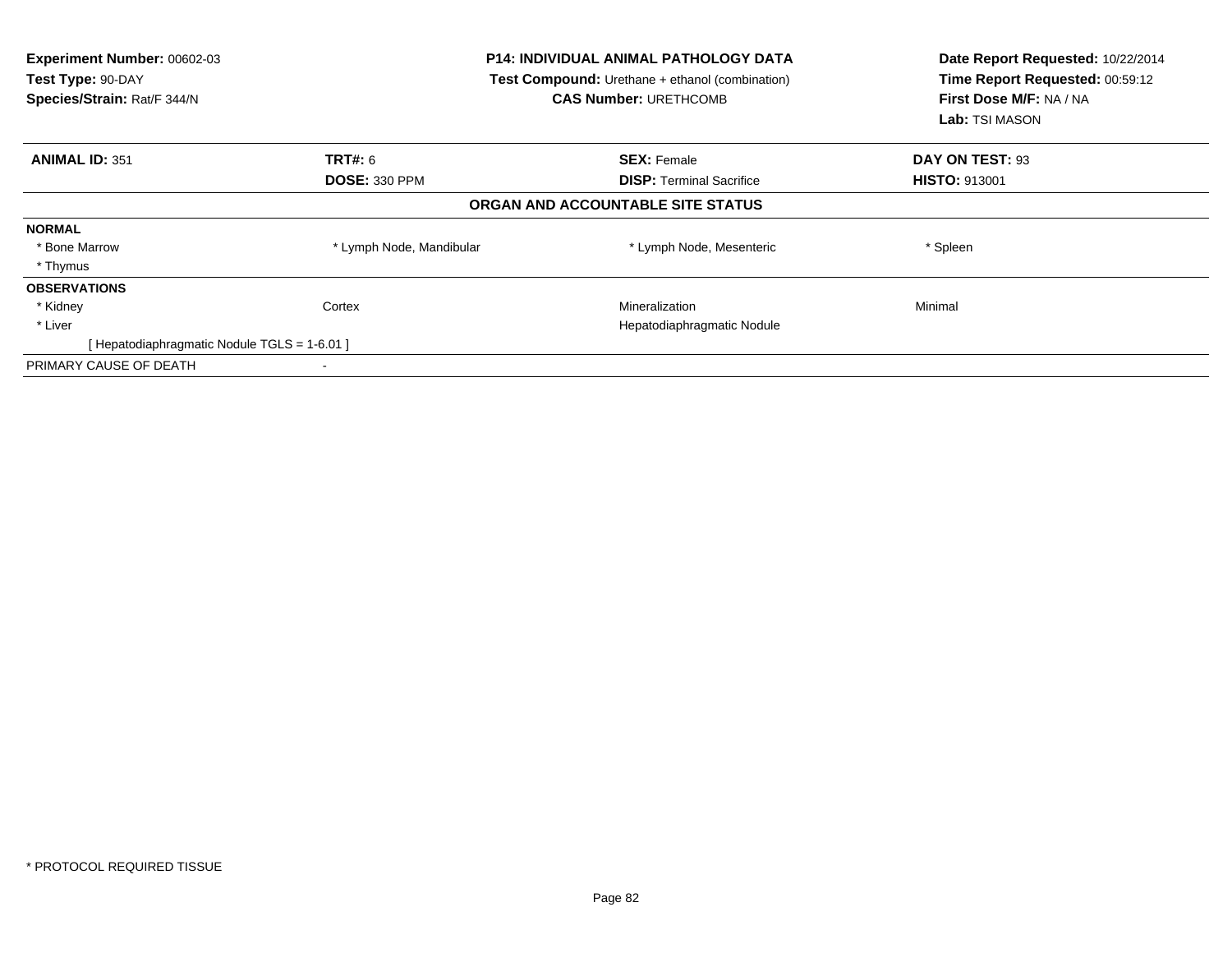| Experiment Number: 00602-03<br>Test Type: 90-DAY<br>Species/Strain: Rat/F 344/N | <b>P14: INDIVIDUAL ANIMAL PATHOLOGY DATA</b><br><b>Test Compound:</b> Urethane + ethanol (combination)<br><b>CAS Number: URETHCOMB</b> |                                   | Date Report Requested: 10/22/2014<br>Time Report Requested: 00:59:12<br>First Dose M/F: NA / NA<br>Lab: TSI MASON |
|---------------------------------------------------------------------------------|----------------------------------------------------------------------------------------------------------------------------------------|-----------------------------------|-------------------------------------------------------------------------------------------------------------------|
| <b>ANIMAL ID: 352</b>                                                           | TRT#: 6                                                                                                                                | <b>SEX: Female</b>                | DAY ON TEST: 93                                                                                                   |
|                                                                                 | <b>DOSE: 330 PPM</b>                                                                                                                   | <b>DISP:</b> Terminal Sacrifice   | <b>HISTO: 913002</b>                                                                                              |
|                                                                                 |                                                                                                                                        | ORGAN AND ACCOUNTABLE SITE STATUS |                                                                                                                   |
| <b>NORMAL</b>                                                                   |                                                                                                                                        |                                   |                                                                                                                   |
| * Bone Marrow                                                                   | * Liver                                                                                                                                | * Lymph Node, Mandibular          | * Lymph Node, Mesenteric                                                                                          |
| * Pituitary Gland                                                               | * Spleen                                                                                                                               | * Thymus                          |                                                                                                                   |
| <b>OBSERVATIONS</b>                                                             |                                                                                                                                        |                                   |                                                                                                                   |
| * Kidney                                                                        | Cortex                                                                                                                                 | Mineralization                    | Mild                                                                                                              |
| * Ovary                                                                         |                                                                                                                                        | Ovotestis                         |                                                                                                                   |
| [Ovotestis TGLS = $1-7$ ]                                                       |                                                                                                                                        |                                   |                                                                                                                   |
| PRIMARY CAUSE OF DEATH                                                          |                                                                                                                                        |                                   |                                                                                                                   |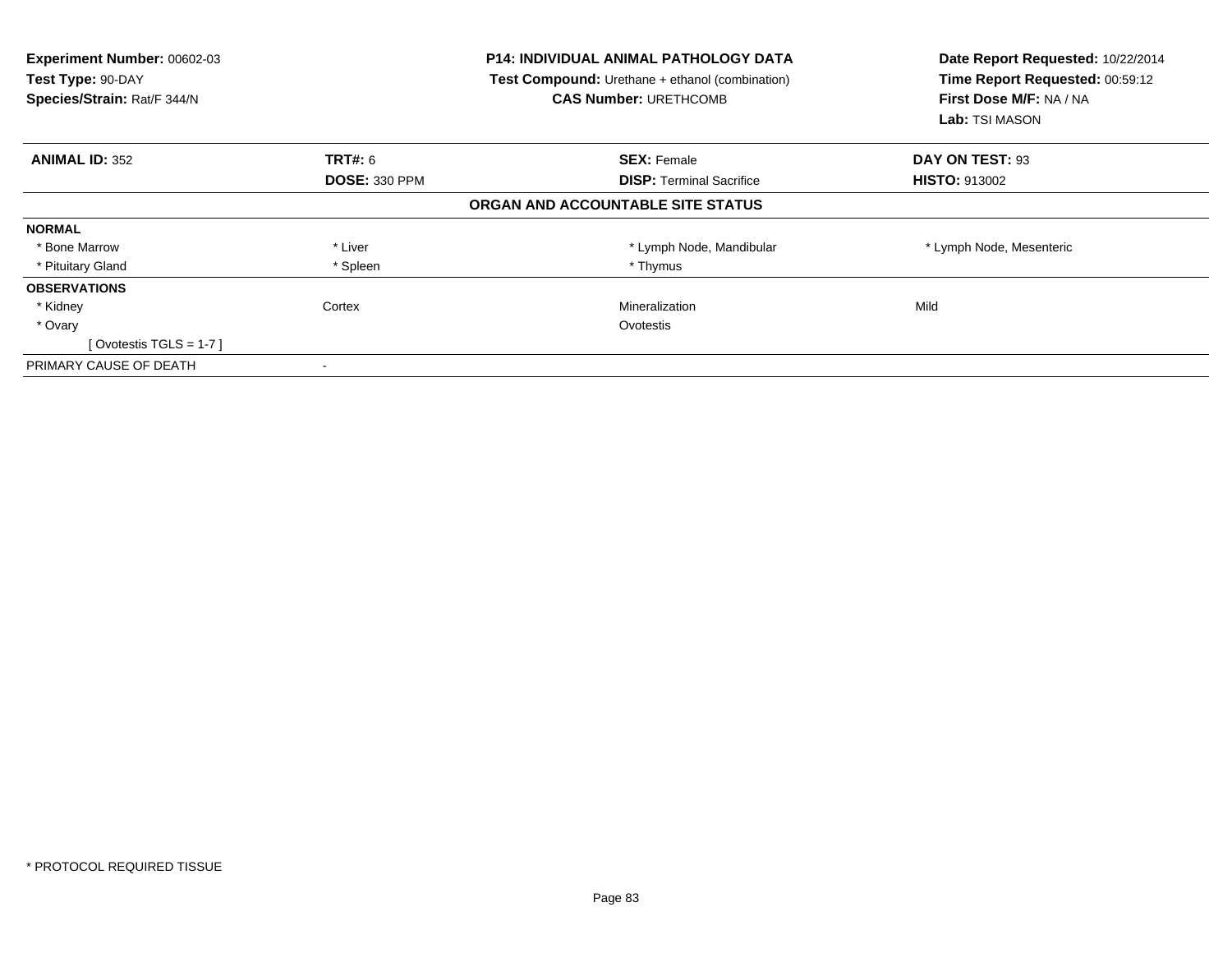| Experiment Number: 00602-03<br>Test Type: 90-DAY<br>Species/Strain: Rat/F 344/N |                      | <b>P14: INDIVIDUAL ANIMAL PATHOLOGY DATA</b><br><b>Test Compound:</b> Urethane + ethanol (combination)<br><b>CAS Number: URETHCOMB</b> | Date Report Requested: 10/22/2014<br>Time Report Requested: 00:59:12<br>First Dose M/F: NA / NA<br><b>Lab:</b> TSI MASON |
|---------------------------------------------------------------------------------|----------------------|----------------------------------------------------------------------------------------------------------------------------------------|--------------------------------------------------------------------------------------------------------------------------|
| <b>ANIMAL ID: 353</b>                                                           | <b>TRT#: 6</b>       | <b>SEX: Female</b>                                                                                                                     | DAY ON TEST: 93                                                                                                          |
|                                                                                 | <b>DOSE: 330 PPM</b> | <b>DISP: Terminal Sacrifice</b>                                                                                                        | <b>HISTO: 913003</b>                                                                                                     |
|                                                                                 |                      | ORGAN AND ACCOUNTABLE SITE STATUS                                                                                                      |                                                                                                                          |
| <b>NORMAL</b>                                                                   |                      |                                                                                                                                        |                                                                                                                          |
| * Bone Marrow                                                                   | * Liver              | * Lymph Node, Mandibular                                                                                                               | * Lymph Node, Mesenteric                                                                                                 |
| * Spleen                                                                        | * Thymus             |                                                                                                                                        |                                                                                                                          |
| <b>OBSERVATIONS</b>                                                             |                      |                                                                                                                                        |                                                                                                                          |
| * Kidney                                                                        | Cortex               | Mineralization                                                                                                                         | Minimal                                                                                                                  |
| * Ovary                                                                         |                      | Cyst                                                                                                                                   |                                                                                                                          |
| [Cyst TGLS = $1-7$ ]                                                            |                      |                                                                                                                                        |                                                                                                                          |
| PRIMARY CAUSE OF DEATH                                                          |                      |                                                                                                                                        |                                                                                                                          |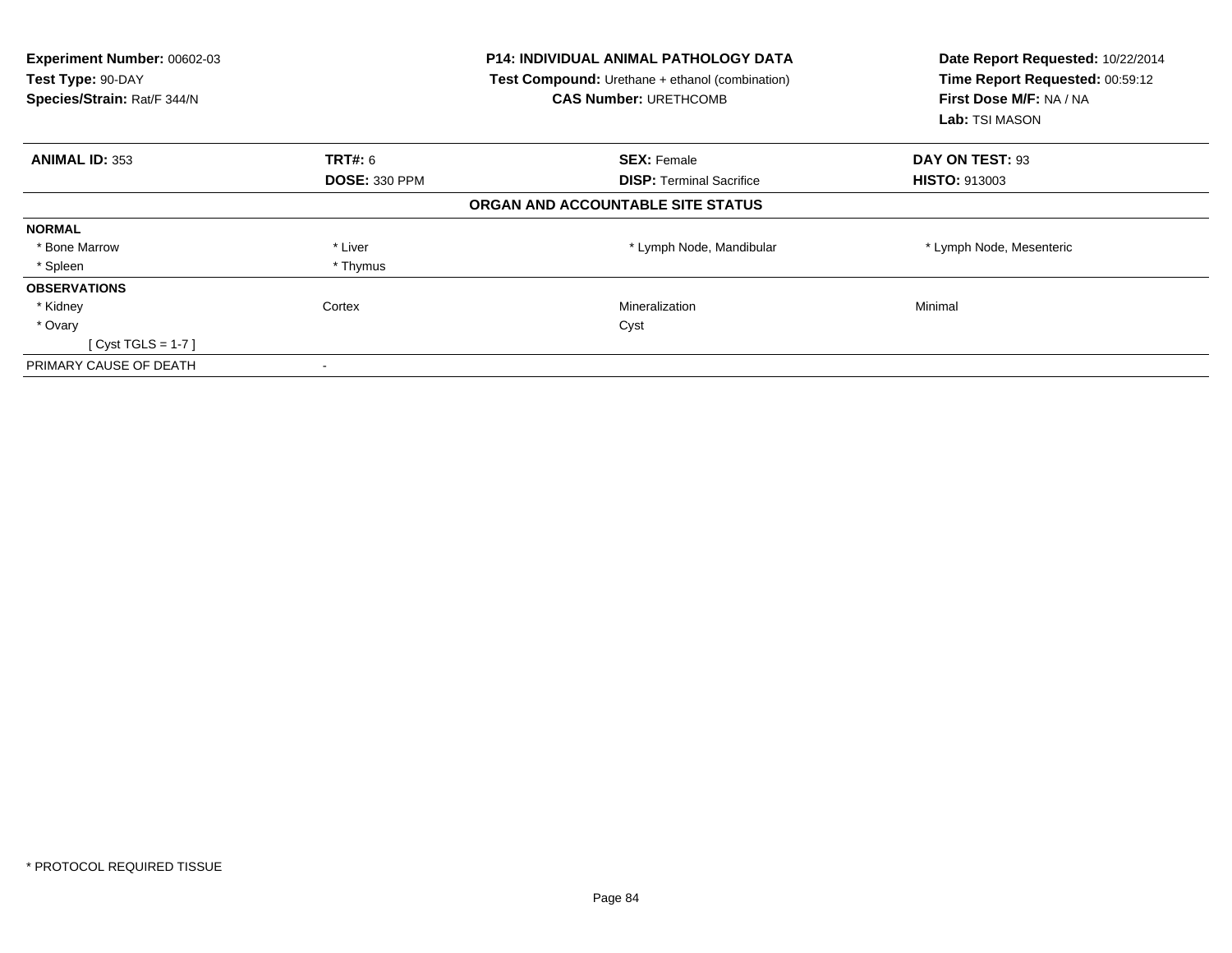| Experiment Number: 00602-03<br>Test Type: 90-DAY<br>Species/Strain: Rat/F 344/N | <b>P14: INDIVIDUAL ANIMAL PATHOLOGY DATA</b><br>Test Compound: Urethane + ethanol (combination)<br><b>CAS Number: URETHCOMB</b> |                                   | Date Report Requested: 10/22/2014<br>Time Report Requested: 00:59:12<br>First Dose M/F: NA / NA<br>Lab: TSI MASON |  |
|---------------------------------------------------------------------------------|---------------------------------------------------------------------------------------------------------------------------------|-----------------------------------|-------------------------------------------------------------------------------------------------------------------|--|
| <b>ANIMAL ID: 354</b>                                                           | <b>TRT#: 6</b>                                                                                                                  | <b>SEX: Female</b>                | DAY ON TEST: 93                                                                                                   |  |
|                                                                                 | <b>DOSE: 330 PPM</b>                                                                                                            | <b>DISP:</b> Terminal Sacrifice   | <b>HISTO: 913004</b>                                                                                              |  |
|                                                                                 |                                                                                                                                 | ORGAN AND ACCOUNTABLE SITE STATUS |                                                                                                                   |  |
| <b>NORMAL</b>                                                                   |                                                                                                                                 |                                   |                                                                                                                   |  |
| * Bone Marrow                                                                   | * Lymph Node, Mandibular                                                                                                        | * Lymph Node, Mesenteric          | * Spleen                                                                                                          |  |
| * Thymus                                                                        |                                                                                                                                 |                                   |                                                                                                                   |  |
| <b>OBSERVATIONS</b>                                                             |                                                                                                                                 |                                   |                                                                                                                   |  |
| * Kidney                                                                        |                                                                                                                                 | Nephropathy                       | Minimal                                                                                                           |  |
| PRIMARY CAUSE OF DEATH                                                          |                                                                                                                                 |                                   |                                                                                                                   |  |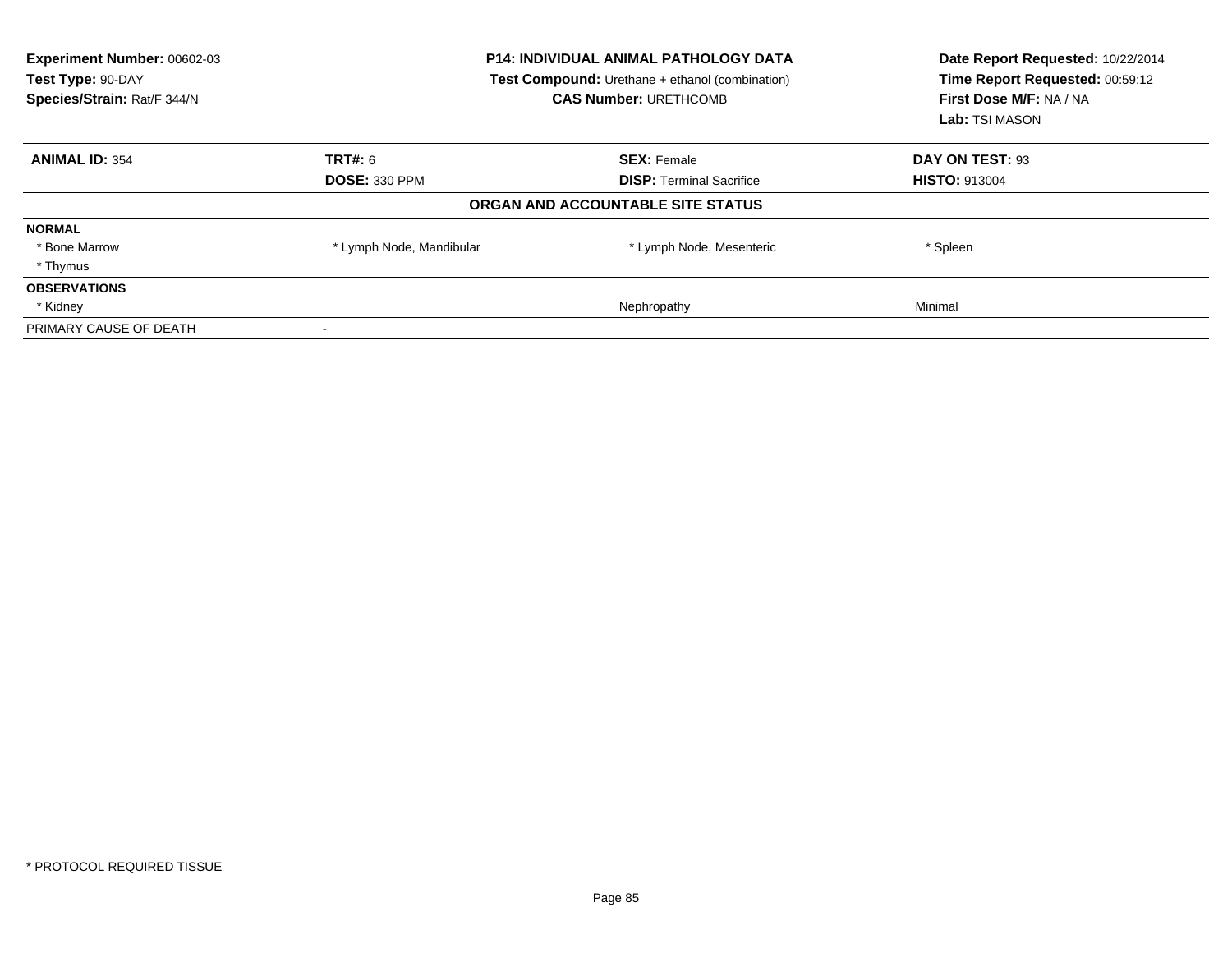| Experiment Number: 00602-03<br>Test Type: 90-DAY<br>Species/Strain: Rat/F 344/N |                      | <b>P14: INDIVIDUAL ANIMAL PATHOLOGY DATA</b><br><b>Test Compound:</b> Urethane + ethanol (combination)<br><b>CAS Number: URETHCOMB</b> | Date Report Requested: 10/22/2014<br>Time Report Requested: 00:59:12<br>First Dose M/F: NA / NA<br>Lab: TSI MASON |
|---------------------------------------------------------------------------------|----------------------|----------------------------------------------------------------------------------------------------------------------------------------|-------------------------------------------------------------------------------------------------------------------|
| <b>ANIMAL ID: 355</b>                                                           | <b>TRT#: 6</b>       | <b>SEX: Female</b>                                                                                                                     | DAY ON TEST: 93                                                                                                   |
|                                                                                 | <b>DOSE: 330 PPM</b> | <b>DISP:</b> Terminal Sacrifice                                                                                                        | <b>HISTO: 913005</b>                                                                                              |
|                                                                                 |                      | ORGAN AND ACCOUNTABLE SITE STATUS                                                                                                      |                                                                                                                   |
| <b>NORMAL</b>                                                                   |                      |                                                                                                                                        |                                                                                                                   |
| * Bone Marrow                                                                   | * Liver              | * Lymph Node, Mandibular                                                                                                               | * Lymph Node, Mesenteric                                                                                          |
| * Spleen                                                                        | * Thymus             |                                                                                                                                        |                                                                                                                   |
| <b>OBSERVATIONS</b>                                                             |                      |                                                                                                                                        |                                                                                                                   |
| * Kidney                                                                        | Cortex               | Mineralization                                                                                                                         | Minimal                                                                                                           |
|                                                                                 |                      | Nephropathy                                                                                                                            | Minimal                                                                                                           |
| PRIMARY CAUSE OF DEATH                                                          |                      |                                                                                                                                        |                                                                                                                   |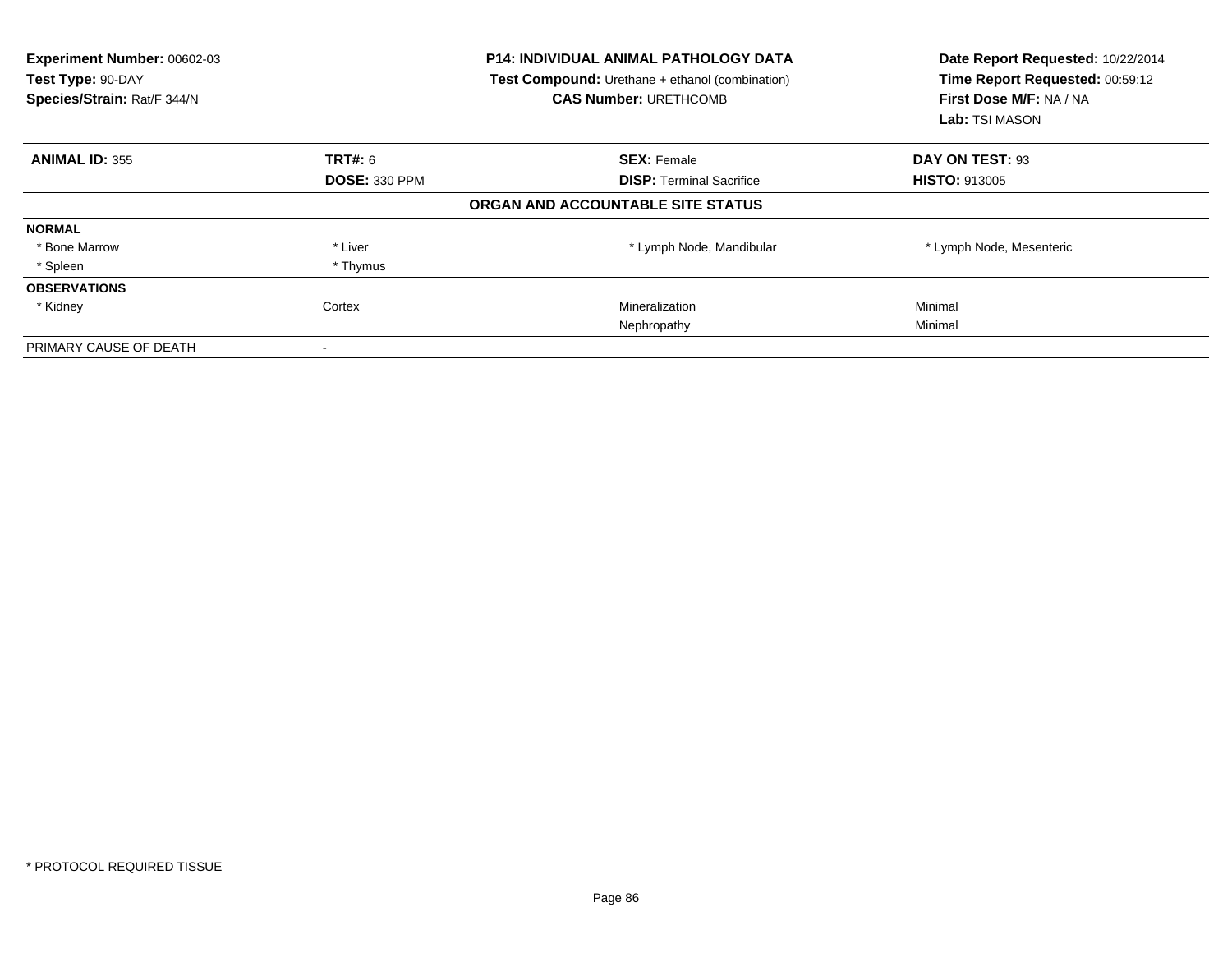| Experiment Number: 00602-03<br>Test Type: 90-DAY<br>Species/Strain: Rat/F 344/N |                      | <b>P14: INDIVIDUAL ANIMAL PATHOLOGY DATA</b><br><b>Test Compound:</b> Urethane + ethanol (combination)<br><b>CAS Number: URETHCOMB</b> | Date Report Requested: 10/22/2014<br>Time Report Requested: 00:59:12<br>First Dose M/F: NA / NA<br>Lab: TSI MASON |
|---------------------------------------------------------------------------------|----------------------|----------------------------------------------------------------------------------------------------------------------------------------|-------------------------------------------------------------------------------------------------------------------|
| <b>ANIMAL ID: 356</b>                                                           | TRT#: 6              | <b>SEX: Female</b>                                                                                                                     | DAY ON TEST: 93                                                                                                   |
|                                                                                 | <b>DOSE: 330 PPM</b> | <b>DISP:</b> Terminal Sacrifice                                                                                                        | <b>HISTO: 913006</b>                                                                                              |
|                                                                                 |                      | ORGAN AND ACCOUNTABLE SITE STATUS                                                                                                      |                                                                                                                   |
| <b>NORMAL</b>                                                                   |                      |                                                                                                                                        |                                                                                                                   |
| * Bone Marrow                                                                   | * Liver              | * Lymph Node, Mandibular                                                                                                               | * Lymph Node, Mesenteric                                                                                          |
| * Spleen                                                                        | * Thymus             |                                                                                                                                        |                                                                                                                   |
| <b>OBSERVATIONS</b>                                                             |                      |                                                                                                                                        |                                                                                                                   |
| * Kidney                                                                        | Cortex               | Mineralization                                                                                                                         | Minimal                                                                                                           |
| PRIMARY CAUSE OF DEATH                                                          |                      |                                                                                                                                        |                                                                                                                   |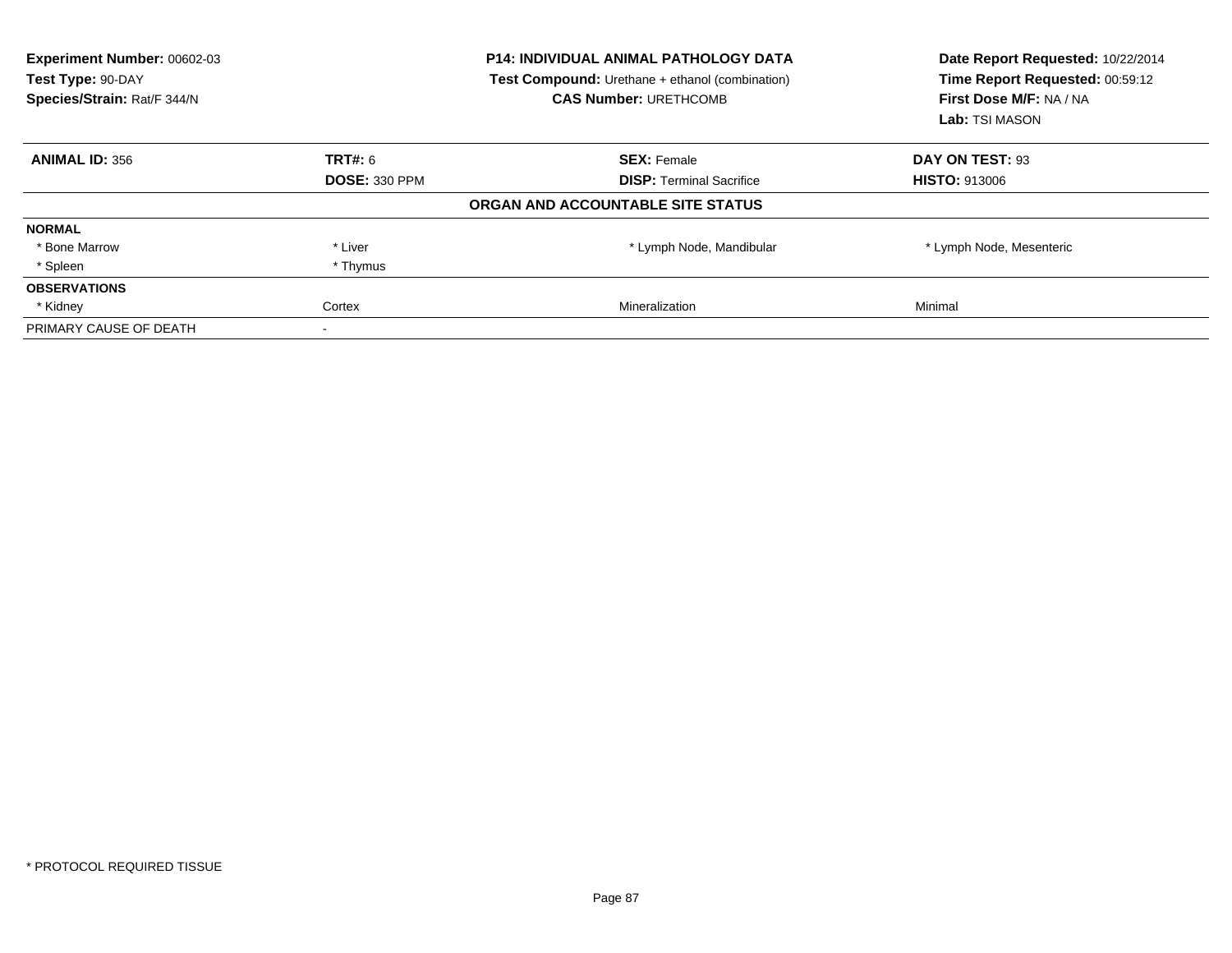| Experiment Number: 00602-03<br>Test Type: 90-DAY<br>Species/Strain: Rat/F 344/N |                      | <b>P14: INDIVIDUAL ANIMAL PATHOLOGY DATA</b><br><b>Test Compound:</b> Urethane + ethanol (combination)<br><b>CAS Number: URETHCOMB</b> | Date Report Requested: 10/22/2014<br>Time Report Requested: 00:59:12<br>First Dose M/F: NA / NA<br>Lab: TSI MASON |
|---------------------------------------------------------------------------------|----------------------|----------------------------------------------------------------------------------------------------------------------------------------|-------------------------------------------------------------------------------------------------------------------|
| <b>ANIMAL ID: 357</b>                                                           | TRT#: 6              | <b>SEX: Female</b>                                                                                                                     | DAY ON TEST: 93                                                                                                   |
|                                                                                 | <b>DOSE: 330 PPM</b> | <b>DISP:</b> Terminal Sacrifice                                                                                                        | <b>HISTO: 913007</b>                                                                                              |
|                                                                                 |                      | ORGAN AND ACCOUNTABLE SITE STATUS                                                                                                      |                                                                                                                   |
| <b>NORMAL</b>                                                                   |                      |                                                                                                                                        |                                                                                                                   |
| * Bone Marrow                                                                   | * Kidney             | * Liver                                                                                                                                | * Lymph Node, Mandibular                                                                                          |
| * Lymph Node, Mesenteric                                                        | * Spleen             | * Thymus                                                                                                                               |                                                                                                                   |
| PRIMARY CAUSE OF DEATH                                                          |                      |                                                                                                                                        |                                                                                                                   |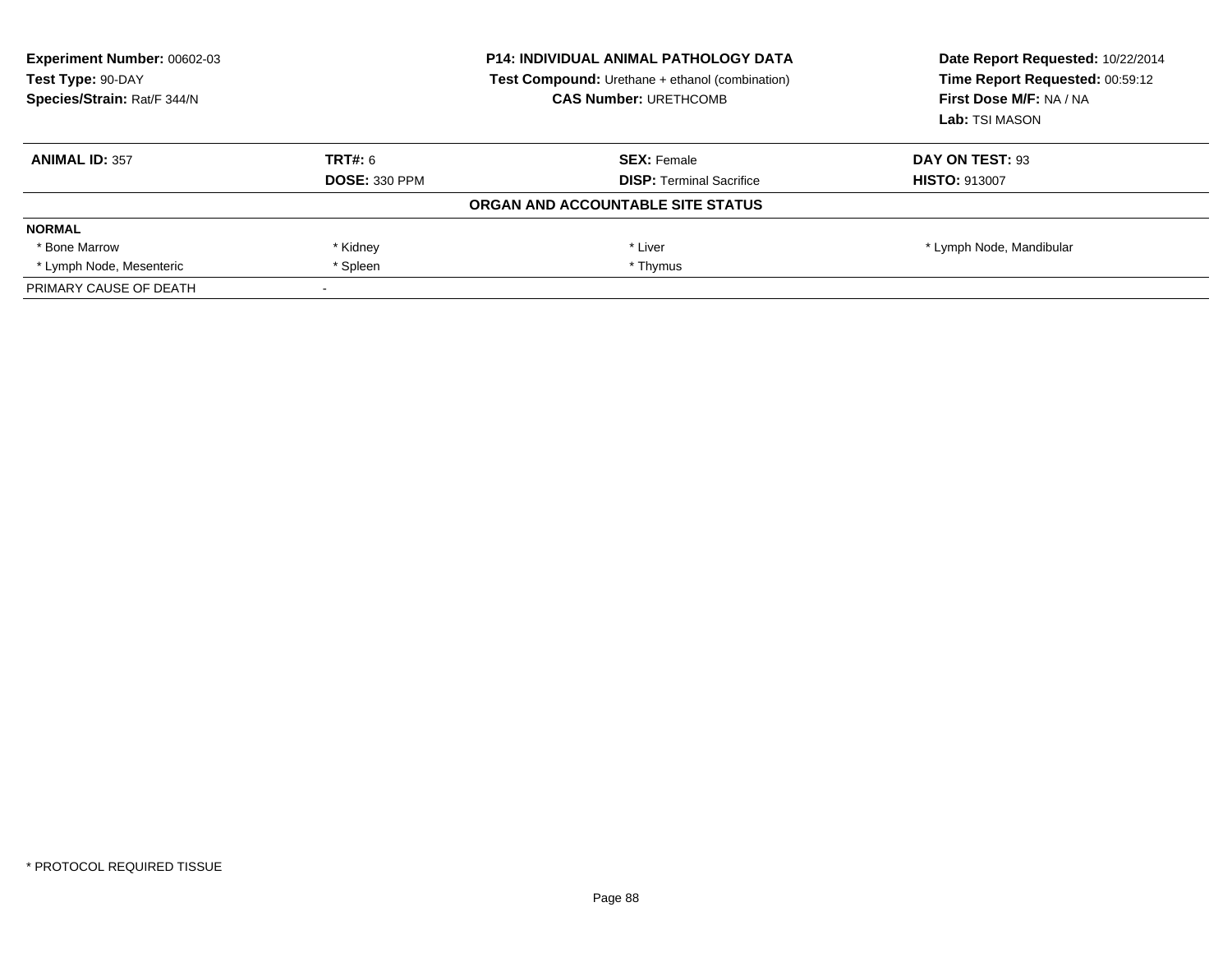| <b>Experiment Number: 00602-03</b><br>Test Type: 90-DAY<br>Species/Strain: Rat/F 344/N |                      | <b>P14: INDIVIDUAL ANIMAL PATHOLOGY DATA</b><br>Test Compound: Urethane + ethanol (combination)<br><b>CAS Number: URETHCOMB</b> | Date Report Requested: 10/22/2014<br>Time Report Requested: 00:59:12<br>First Dose M/F: NA / NA<br>Lab: TSI MASON |
|----------------------------------------------------------------------------------------|----------------------|---------------------------------------------------------------------------------------------------------------------------------|-------------------------------------------------------------------------------------------------------------------|
| <b>ANIMAL ID: 358</b>                                                                  | TRT#: 6              | <b>SEX: Female</b>                                                                                                              | DAY ON TEST: 93                                                                                                   |
|                                                                                        | <b>DOSE: 330 PPM</b> | <b>DISP:</b> Terminal Sacrifice                                                                                                 | <b>HISTO: 913008</b>                                                                                              |
|                                                                                        |                      | ORGAN AND ACCOUNTABLE SITE STATUS                                                                                               |                                                                                                                   |
| <b>NORMAL</b>                                                                          |                      |                                                                                                                                 |                                                                                                                   |
| * Bone Marrow                                                                          | * Liver              | * Lymph Node, Mandibular                                                                                                        | * Lymph Node, Mesenteric                                                                                          |
| * Spleen                                                                               | * Thymus             |                                                                                                                                 |                                                                                                                   |
| <b>OBSERVATIONS</b>                                                                    |                      |                                                                                                                                 |                                                                                                                   |
| * Kidney                                                                               | Cortex               | Mineralization                                                                                                                  | Mild                                                                                                              |
|                                                                                        |                      | Nephropathy                                                                                                                     | Minimal                                                                                                           |
| PRIMARY CAUSE OF DEATH                                                                 |                      |                                                                                                                                 |                                                                                                                   |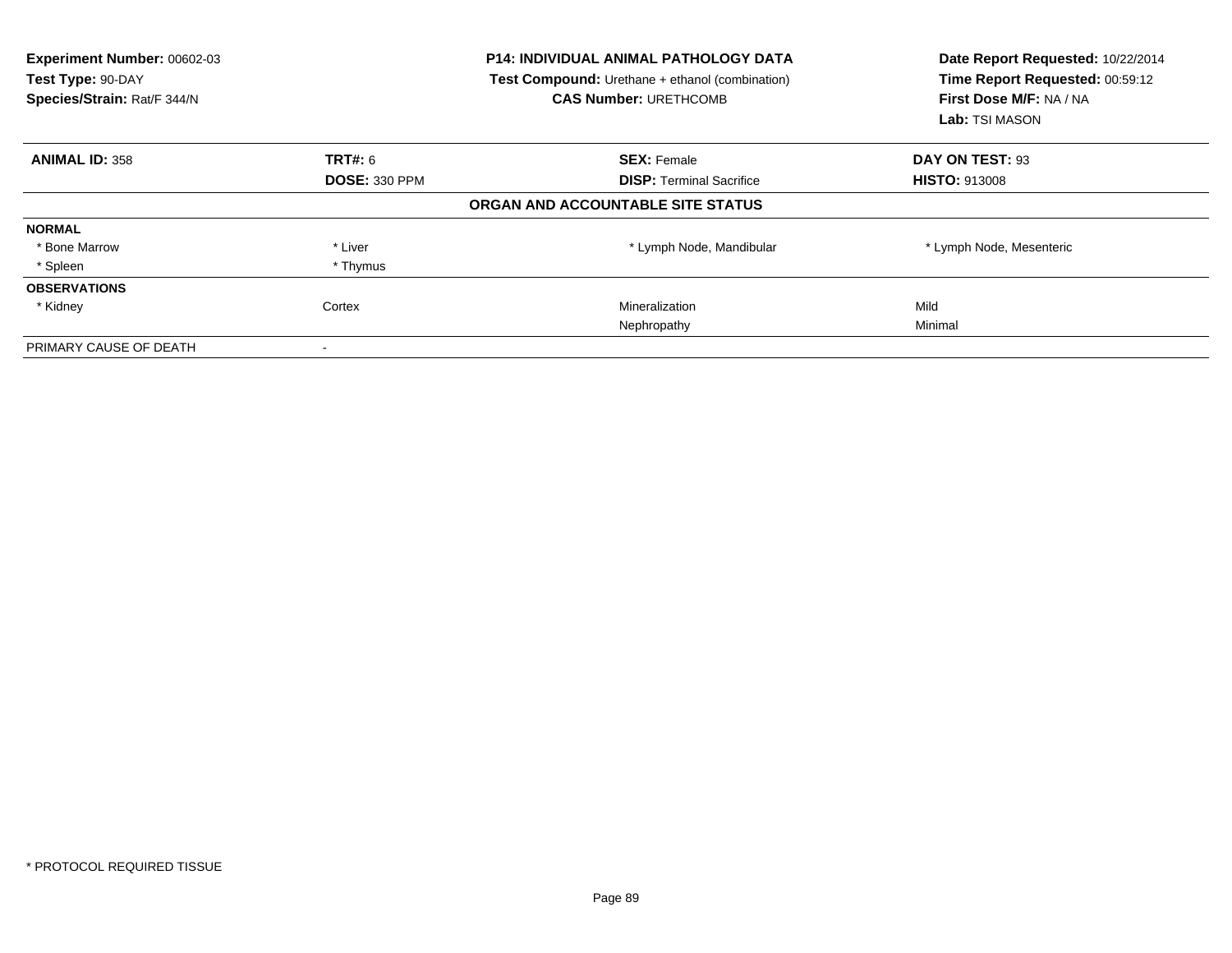| Experiment Number: 00602-03<br>Test Type: 90-DAY<br>Species/Strain: Rat/F 344/N |                      | <b>P14: INDIVIDUAL ANIMAL PATHOLOGY DATA</b><br><b>Test Compound:</b> Urethane + ethanol (combination)<br><b>CAS Number: URETHCOMB</b> | Date Report Requested: 10/22/2014<br>Time Report Requested: 00:59:12<br>First Dose M/F: NA / NA<br>Lab: TSI MASON |
|---------------------------------------------------------------------------------|----------------------|----------------------------------------------------------------------------------------------------------------------------------------|-------------------------------------------------------------------------------------------------------------------|
| <b>ANIMAL ID: 359</b>                                                           | TRT#: 6              | <b>SEX: Female</b>                                                                                                                     | DAY ON TEST: 93                                                                                                   |
|                                                                                 | <b>DOSE: 330 PPM</b> | <b>DISP:</b> Terminal Sacrifice                                                                                                        | <b>HISTO: 913009</b>                                                                                              |
|                                                                                 |                      | ORGAN AND ACCOUNTABLE SITE STATUS                                                                                                      |                                                                                                                   |
| <b>NORMAL</b>                                                                   |                      |                                                                                                                                        |                                                                                                                   |
| * Bone Marrow                                                                   | * Kidney             | * Lymph Node, Mandibular                                                                                                               | * Lymph Node, Mesenteric                                                                                          |
| * Spleen                                                                        | * Thymus             |                                                                                                                                        |                                                                                                                   |
| PRIMARY CAUSE OF DEATH                                                          |                      |                                                                                                                                        |                                                                                                                   |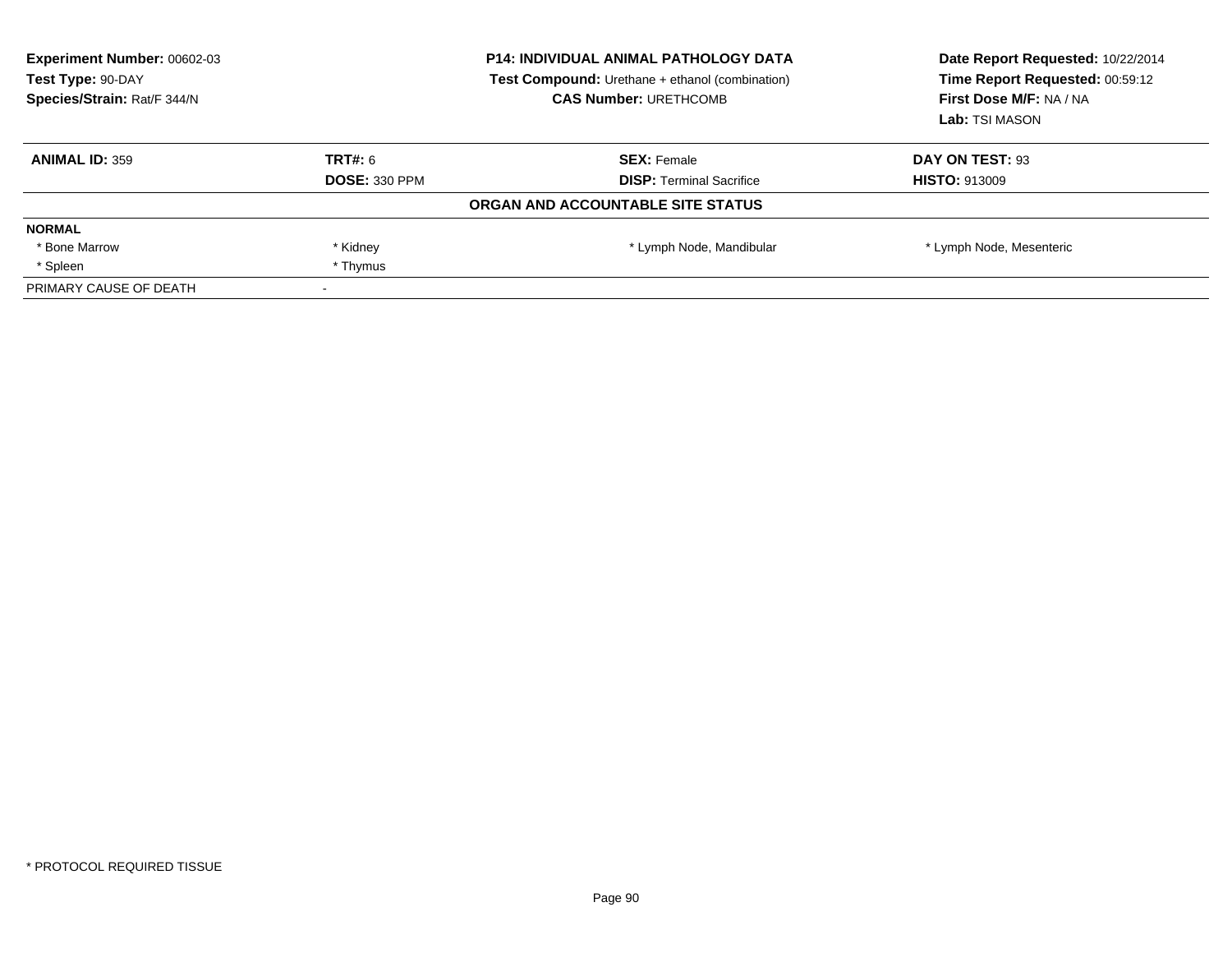| Experiment Number: 00602-03<br>Test Type: 90-DAY<br>Species/Strain: Rat/F 344/N |                      | <b>P14: INDIVIDUAL ANIMAL PATHOLOGY DATA</b><br><b>Test Compound:</b> Urethane + ethanol (combination)<br><b>CAS Number: URETHCOMB</b> | Date Report Requested: 10/22/2014<br>Time Report Requested: 00:59:12<br>First Dose M/F: NA / NA<br>Lab: TSI MASON |
|---------------------------------------------------------------------------------|----------------------|----------------------------------------------------------------------------------------------------------------------------------------|-------------------------------------------------------------------------------------------------------------------|
| <b>ANIMAL ID: 360</b>                                                           | <b>TRT#: 6</b>       | <b>SEX: Female</b>                                                                                                                     | DAY ON TEST: 93                                                                                                   |
|                                                                                 | <b>DOSE: 330 PPM</b> | <b>DISP:</b> Terminal Sacrifice                                                                                                        | <b>HISTO: 913010</b>                                                                                              |
|                                                                                 |                      | ORGAN AND ACCOUNTABLE SITE STATUS                                                                                                      |                                                                                                                   |
| <b>NORMAL</b>                                                                   |                      |                                                                                                                                        |                                                                                                                   |
| * Bone Marrow                                                                   | * Liver              | * Lymph Node, Mandibular                                                                                                               | * Lymph Node, Mesenteric                                                                                          |
| * Spleen                                                                        | * Thymus             |                                                                                                                                        |                                                                                                                   |
| <b>OBSERVATIONS</b>                                                             |                      |                                                                                                                                        |                                                                                                                   |
| * Kidney                                                                        | Cortex               | <b>Mineralization</b>                                                                                                                  | Mild                                                                                                              |
| PRIMARY CAUSE OF DEATH                                                          |                      |                                                                                                                                        |                                                                                                                   |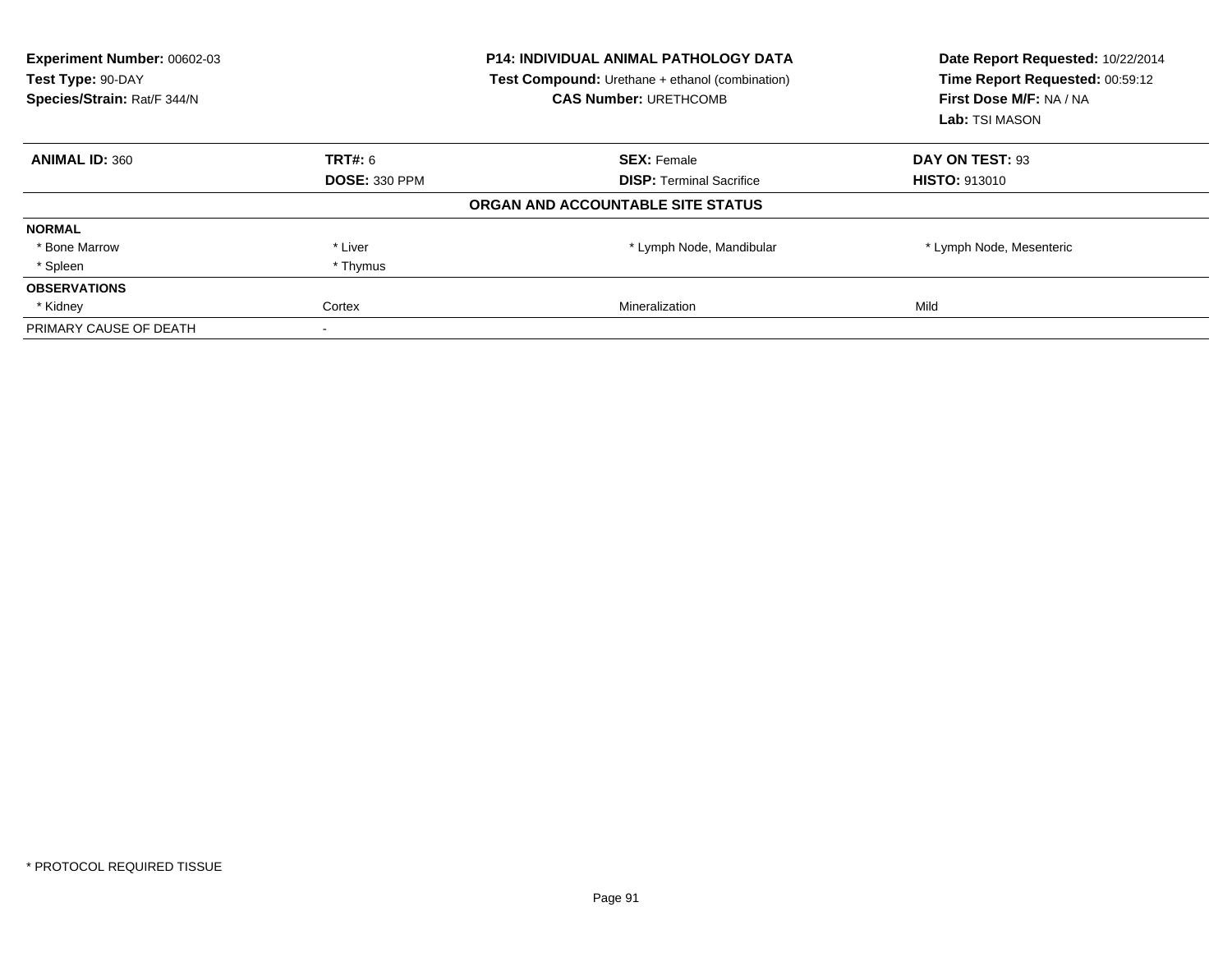| Experiment Number: 00602-03<br>Test Type: 90-DAY<br>Species/Strain: Rat/F 344/N |                       | <b>P14: INDIVIDUAL ANIMAL PATHOLOGY DATA</b><br><b>Test Compound:</b> Urethane + ethanol (combination)<br><b>CAS Number: URETHCOMB</b> | Date Report Requested: 10/22/2014<br>Time Report Requested: 00:59:12<br>First Dose M/F: NA / NA<br>Lab: TSI MASON |
|---------------------------------------------------------------------------------|-----------------------|----------------------------------------------------------------------------------------------------------------------------------------|-------------------------------------------------------------------------------------------------------------------|
| <b>ANIMAL ID: 361</b>                                                           | <b>TRT#: 8</b>        | <b>SEX: Female</b>                                                                                                                     | DAY ON TEST: 93                                                                                                   |
|                                                                                 | <b>DOSE: 1100 PPM</b> | <b>DISP:</b> Terminal Sacrifice                                                                                                        | <b>HISTO: 912991</b>                                                                                              |
|                                                                                 |                       | ORGAN AND ACCOUNTABLE SITE STATUS                                                                                                      |                                                                                                                   |
| <b>NORMAL</b>                                                                   |                       |                                                                                                                                        |                                                                                                                   |
| * Bone Marrow                                                                   | * Liver               | * Lymph Node, Mandibular                                                                                                               | * Lymph Node, Mesenteric                                                                                          |
| * Spleen                                                                        | * Thymus              |                                                                                                                                        |                                                                                                                   |
| <b>OBSERVATIONS</b>                                                             |                       |                                                                                                                                        |                                                                                                                   |
| * Kidney                                                                        | Cortex                | Mineralization                                                                                                                         | Minimal                                                                                                           |
| PRIMARY CAUSE OF DEATH                                                          |                       |                                                                                                                                        |                                                                                                                   |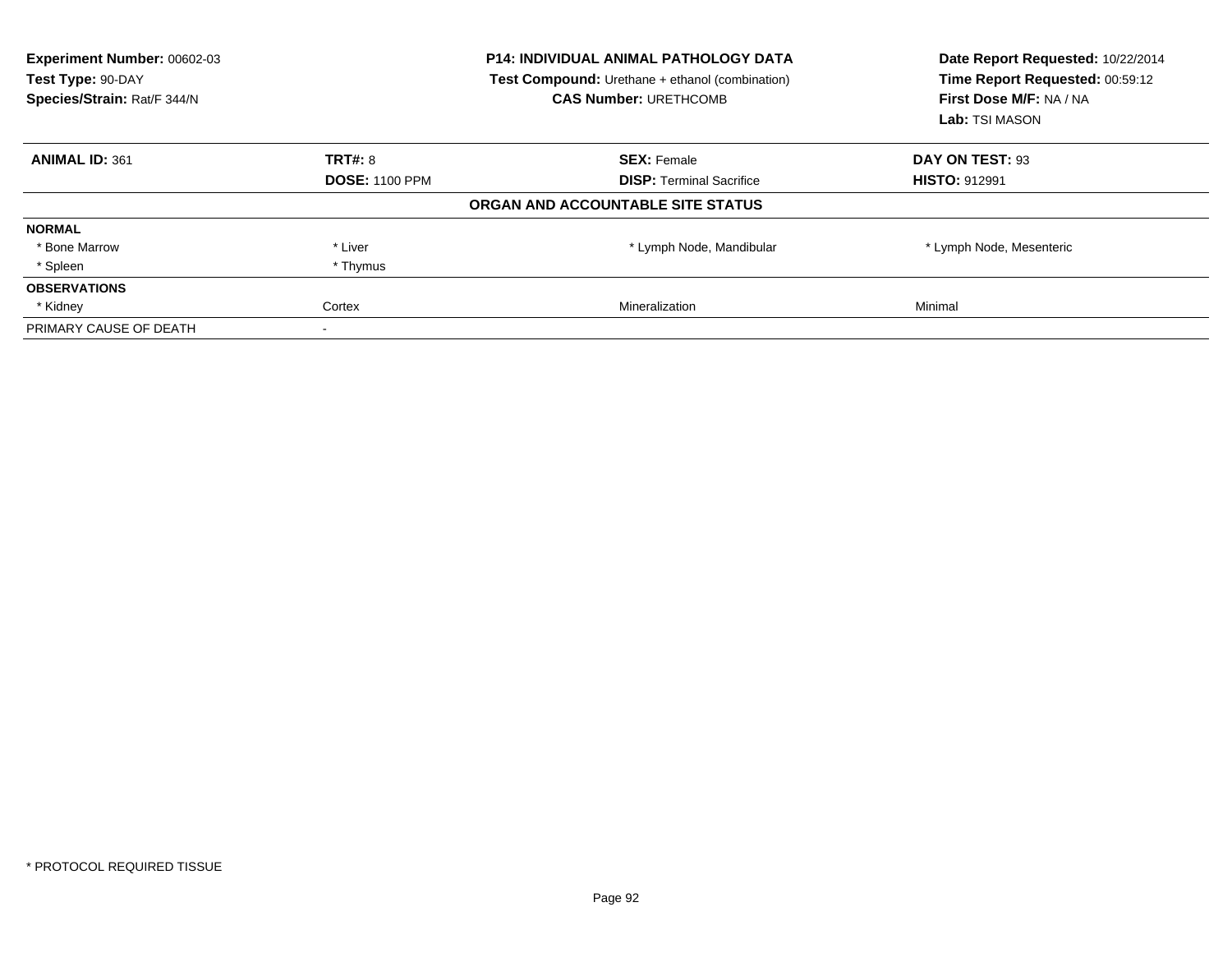| Experiment Number: 00602-03<br>Test Type: 90-DAY<br>Species/Strain: Rat/F 344/N |                       | <b>P14: INDIVIDUAL ANIMAL PATHOLOGY DATA</b><br>Test Compound: Urethane + ethanol (combination)<br><b>CAS Number: URETHCOMB</b> | Date Report Requested: 10/22/2014<br>Time Report Requested: 00:59:12<br>First Dose M/F: NA / NA<br><b>Lab:</b> TSI MASON |
|---------------------------------------------------------------------------------|-----------------------|---------------------------------------------------------------------------------------------------------------------------------|--------------------------------------------------------------------------------------------------------------------------|
| <b>ANIMAL ID: 362</b>                                                           | <b>TRT#: 8</b>        | <b>SEX: Female</b>                                                                                                              | DAY ON TEST: 93                                                                                                          |
|                                                                                 | <b>DOSE: 1100 PPM</b> | <b>DISP:</b> Terminal Sacrifice                                                                                                 | <b>HISTO: 912992</b>                                                                                                     |
|                                                                                 |                       | ORGAN AND ACCOUNTABLE SITE STATUS                                                                                               |                                                                                                                          |
| <b>NORMAL</b>                                                                   |                       |                                                                                                                                 |                                                                                                                          |
| * Bone Marrow                                                                   | * Liver               | * Lymph Node, Mandibular                                                                                                        | * Lymph Node, Mesenteric                                                                                                 |
| * Spleen                                                                        | * Thymus              |                                                                                                                                 |                                                                                                                          |
| <b>OBSERVATIONS</b>                                                             |                       |                                                                                                                                 |                                                                                                                          |
| * Kidney                                                                        | Cortex                | Mineralization                                                                                                                  | Minimal                                                                                                                  |
| * Lung                                                                          |                       | Inflammation                                                                                                                    | Chronic, Minimal                                                                                                         |
| [Inflammation TGLS = $1-2+2.01+3$ ]                                             |                       |                                                                                                                                 |                                                                                                                          |
| PRIMARY CAUSE OF DEATH                                                          |                       |                                                                                                                                 |                                                                                                                          |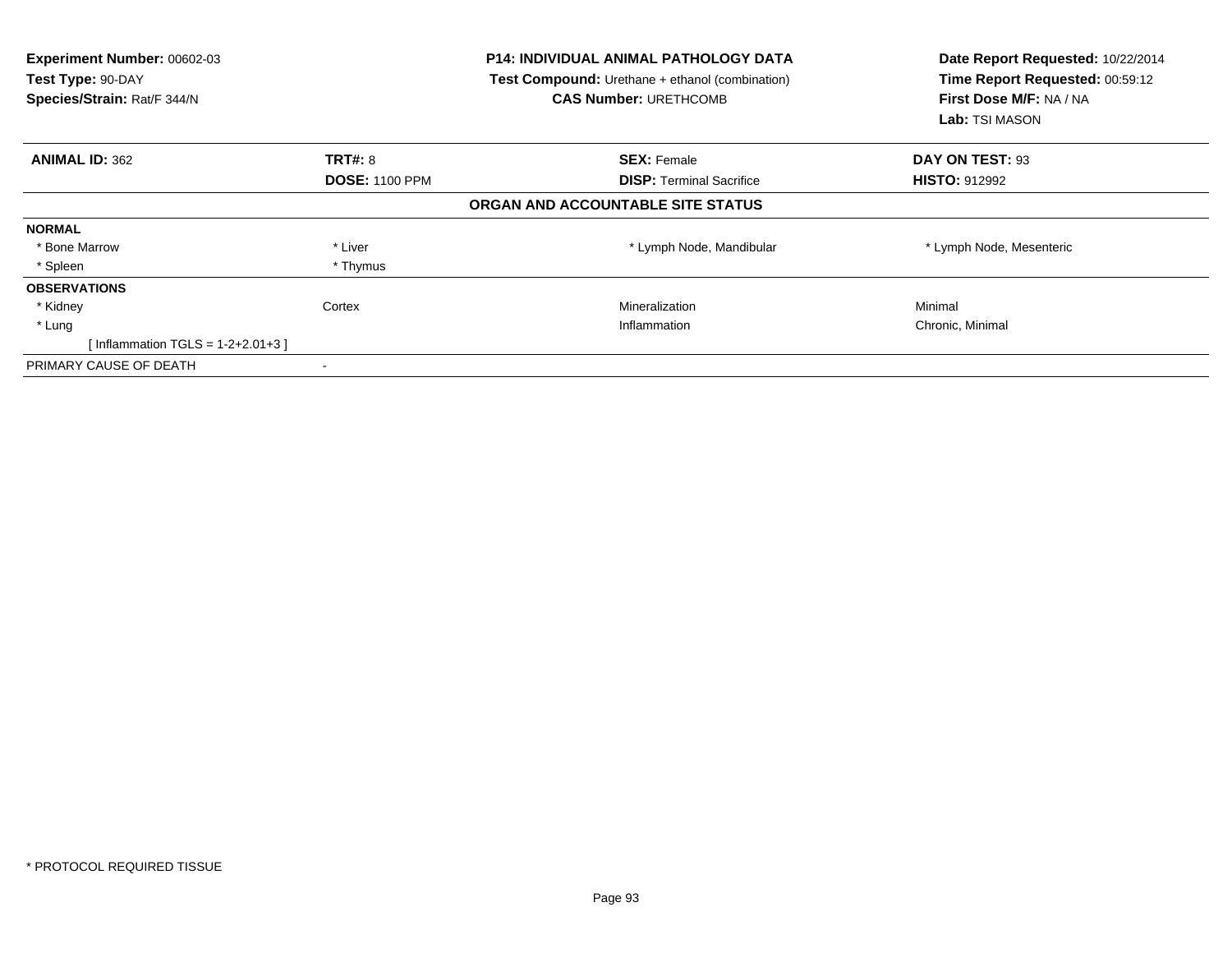| <b>Experiment Number: 00602-03</b><br>Test Type: 90-DAY<br>Species/Strain: Rat/F 344/N |                       | <b>P14: INDIVIDUAL ANIMAL PATHOLOGY DATA</b><br><b>Test Compound:</b> Urethane + ethanol (combination)<br><b>CAS Number: URETHCOMB</b> | Date Report Requested: 10/22/2014<br>Time Report Requested: 00:59:12<br>First Dose M/F: NA / NA<br>Lab: TSI MASON |
|----------------------------------------------------------------------------------------|-----------------------|----------------------------------------------------------------------------------------------------------------------------------------|-------------------------------------------------------------------------------------------------------------------|
| <b>ANIMAL ID: 363</b>                                                                  | TRT#: 8               | <b>SEX: Female</b>                                                                                                                     | DAY ON TEST: 93                                                                                                   |
|                                                                                        | <b>DOSE: 1100 PPM</b> | <b>DISP:</b> Terminal Sacrifice                                                                                                        | <b>HISTO: 912993</b>                                                                                              |
|                                                                                        |                       | ORGAN AND ACCOUNTABLE SITE STATUS                                                                                                      |                                                                                                                   |
| <b>NORMAL</b>                                                                          |                       |                                                                                                                                        |                                                                                                                   |
| * Bone Marrow                                                                          | * Liver               | * Lymph Node, Mandibular                                                                                                               | * Lymph Node, Mesenteric                                                                                          |
| * Spleen                                                                               | * Thymus              |                                                                                                                                        |                                                                                                                   |
| <b>OBSERVATIONS</b>                                                                    |                       |                                                                                                                                        |                                                                                                                   |
| * Kidney                                                                               | Cortex                | Mineralization                                                                                                                         | Minimal                                                                                                           |
|                                                                                        |                       | Nephropathy                                                                                                                            | Minimal                                                                                                           |
| * Ovary                                                                                |                       | Cyst                                                                                                                                   |                                                                                                                   |
| $[Cyst TGLS = 1-7]$                                                                    |                       |                                                                                                                                        |                                                                                                                   |
| PRIMARY CAUSE OF DEATH                                                                 |                       |                                                                                                                                        |                                                                                                                   |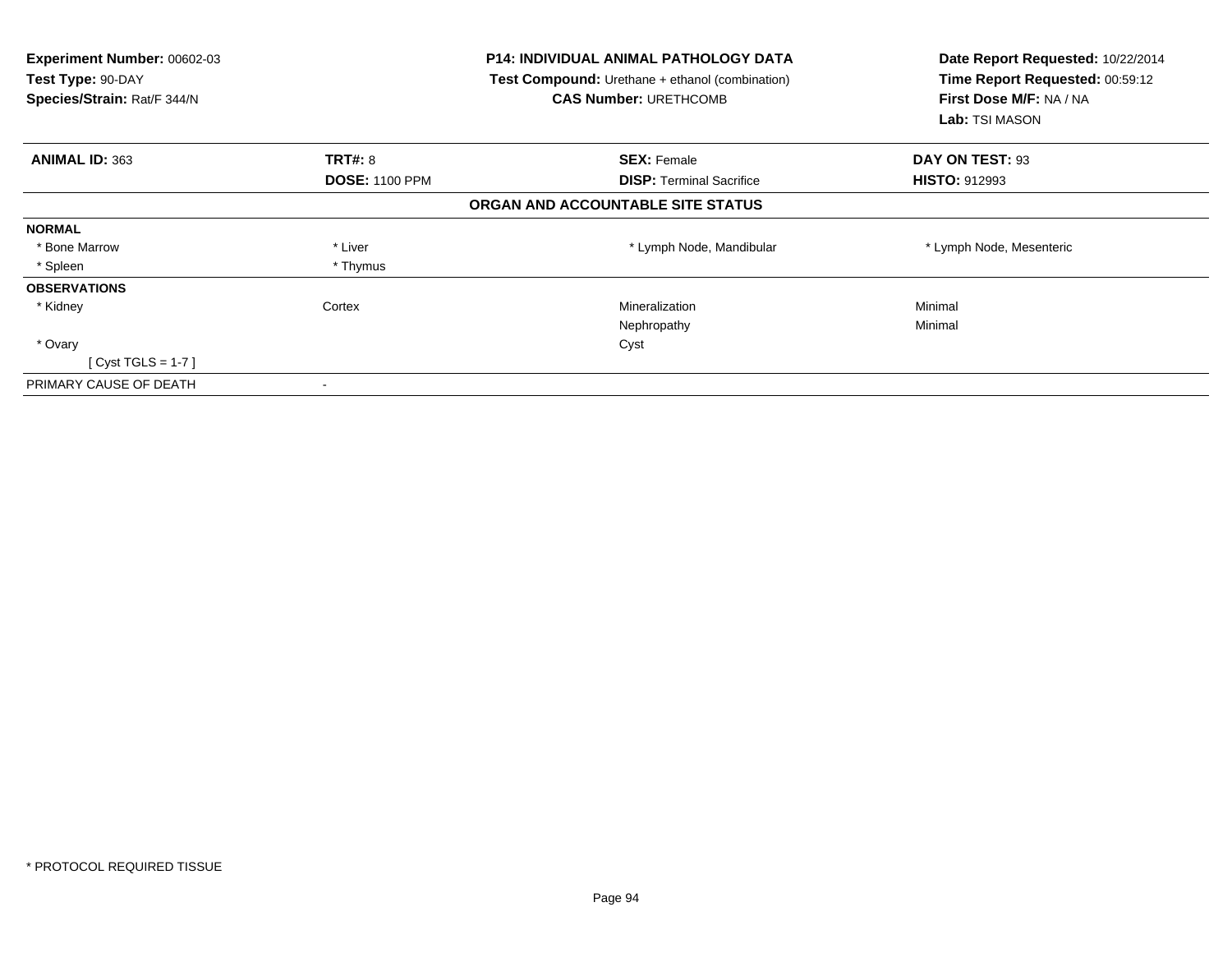| Experiment Number: 00602-03<br>Test Type: 90-DAY<br>Species/Strain: Rat/F 344/N |                       | <b>P14: INDIVIDUAL ANIMAL PATHOLOGY DATA</b><br><b>Test Compound:</b> Urethane + ethanol (combination)<br><b>CAS Number: URETHCOMB</b> | Date Report Requested: 10/22/2014<br>Time Report Requested: 00:59:12<br>First Dose M/F: NA / NA<br>Lab: TSI MASON |
|---------------------------------------------------------------------------------|-----------------------|----------------------------------------------------------------------------------------------------------------------------------------|-------------------------------------------------------------------------------------------------------------------|
| <b>ANIMAL ID: 364</b>                                                           | <b>TRT#: 8</b>        | <b>SEX: Female</b>                                                                                                                     | DAY ON TEST: 93                                                                                                   |
|                                                                                 | <b>DOSE: 1100 PPM</b> | <b>DISP:</b> Terminal Sacrifice                                                                                                        | <b>HISTO: 912994</b>                                                                                              |
|                                                                                 |                       | ORGAN AND ACCOUNTABLE SITE STATUS                                                                                                      |                                                                                                                   |
| <b>NORMAL</b>                                                                   |                       |                                                                                                                                        |                                                                                                                   |
| * Bone Marrow                                                                   | * Liver               | * Lymph Node, Mandibular                                                                                                               | * Lymph Node, Mesenteric                                                                                          |
| * Spleen                                                                        | * Thymus              |                                                                                                                                        |                                                                                                                   |
| <b>OBSERVATIONS</b>                                                             |                       |                                                                                                                                        |                                                                                                                   |
| * Kidney                                                                        | Cortex                | Mineralization                                                                                                                         | Minimal                                                                                                           |
| PRIMARY CAUSE OF DEATH                                                          |                       |                                                                                                                                        |                                                                                                                   |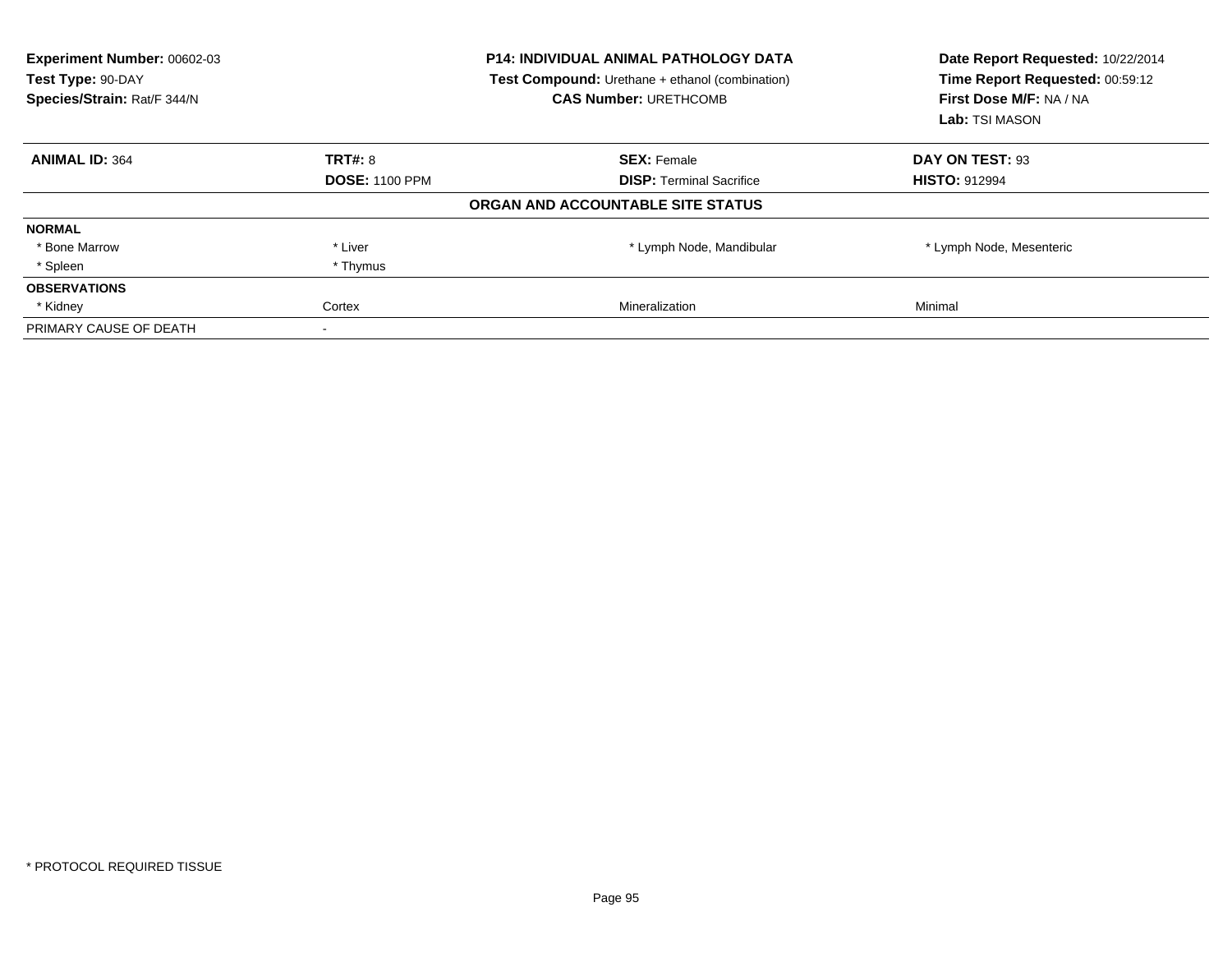| Experiment Number: 00602-03<br>Test Type: 90-DAY<br>Species/Strain: Rat/F 344/N |                       | <b>P14: INDIVIDUAL ANIMAL PATHOLOGY DATA</b><br>Test Compound: Urethane + ethanol (combination)<br><b>CAS Number: URETHCOMB</b> | Date Report Requested: 10/22/2014<br>Time Report Requested: 00:59:12<br>First Dose M/F: NA / NA<br>Lab: TSI MASON |
|---------------------------------------------------------------------------------|-----------------------|---------------------------------------------------------------------------------------------------------------------------------|-------------------------------------------------------------------------------------------------------------------|
| <b>ANIMAL ID: 365</b>                                                           | TRT#: 8               | <b>SEX: Female</b>                                                                                                              | DAY ON TEST: 93                                                                                                   |
|                                                                                 | <b>DOSE: 1100 PPM</b> | <b>DISP: Terminal Sacrifice</b>                                                                                                 | <b>HISTO: 912995</b>                                                                                              |
|                                                                                 |                       | ORGAN AND ACCOUNTABLE SITE STATUS                                                                                               |                                                                                                                   |
| <b>NORMAL</b>                                                                   |                       |                                                                                                                                 |                                                                                                                   |
| * Bone Marrow                                                                   | * Liver               | * Lymph Node, Mandibular                                                                                                        | * Lymph Node, Mesenteric                                                                                          |
| * Spleen                                                                        | * Thymus              |                                                                                                                                 |                                                                                                                   |
| <b>OBSERVATIONS</b>                                                             |                       |                                                                                                                                 |                                                                                                                   |
| * Clitoral Gland                                                                |                       | Cyst                                                                                                                            |                                                                                                                   |
| [ Cyst TGLS = 1-10 ]                                                            |                       |                                                                                                                                 |                                                                                                                   |
| * Kidney                                                                        | Cortex                | Mineralization                                                                                                                  | Minimal                                                                                                           |
|                                                                                 |                       | Nephropathy                                                                                                                     | Minimal                                                                                                           |
| * Lung                                                                          |                       | Inflammation                                                                                                                    | Chronic, Mild                                                                                                     |
| [Inflammation TGLS = $2-2+2.01$ ]                                               |                       |                                                                                                                                 |                                                                                                                   |
| PRIMARY CAUSE OF DEATH                                                          |                       |                                                                                                                                 |                                                                                                                   |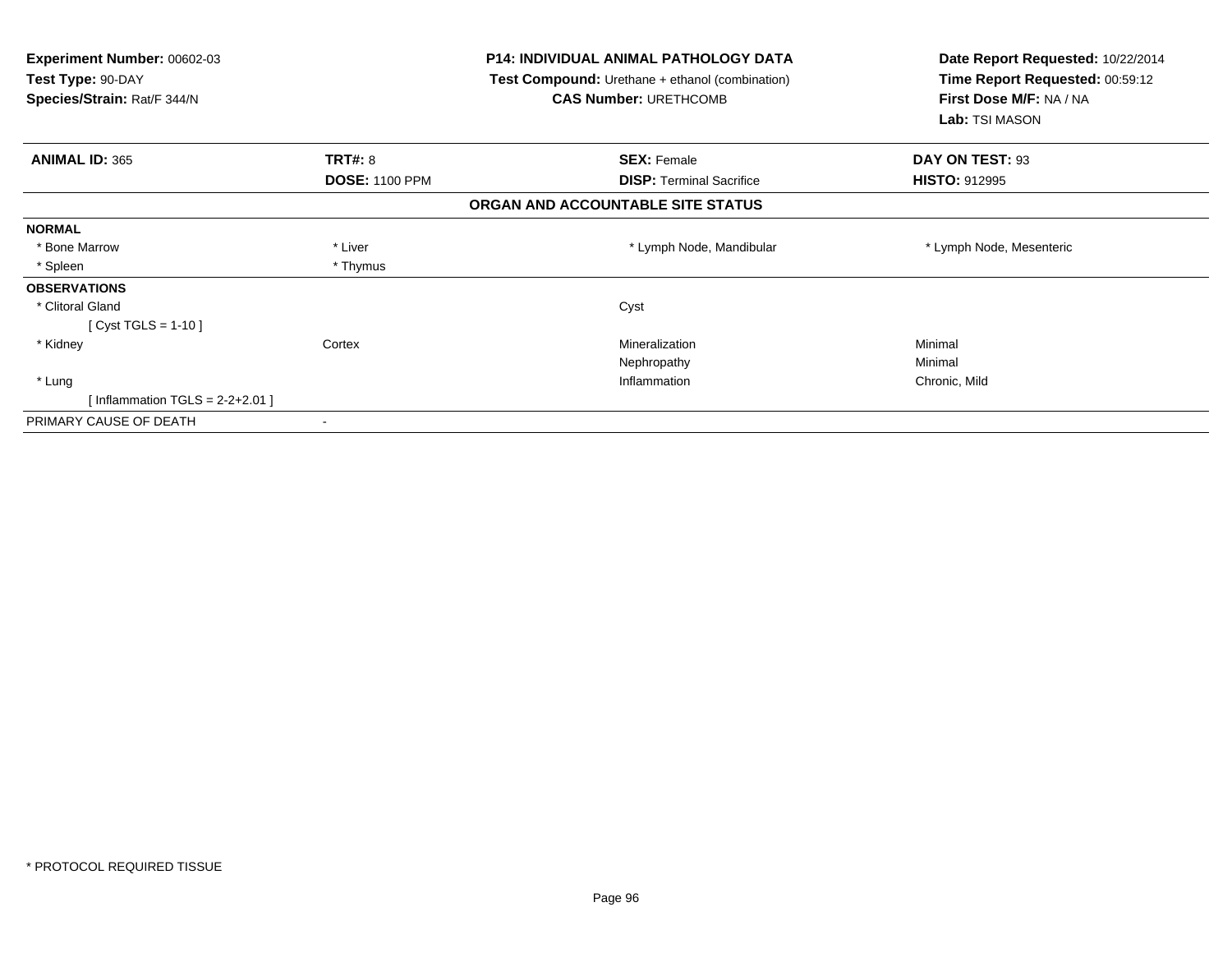| Experiment Number: 00602-03<br>Test Type: 90-DAY<br>Species/Strain: Rat/F 344/N |                       | <b>P14: INDIVIDUAL ANIMAL PATHOLOGY DATA</b><br><b>Test Compound:</b> Urethane + ethanol (combination)<br><b>CAS Number: URETHCOMB</b> | Date Report Requested: 10/22/2014<br>Time Report Requested: 00:59:12<br>First Dose M/F: NA / NA<br>Lab: TSI MASON |
|---------------------------------------------------------------------------------|-----------------------|----------------------------------------------------------------------------------------------------------------------------------------|-------------------------------------------------------------------------------------------------------------------|
| <b>ANIMAL ID: 366</b>                                                           | <b>TRT#: 8</b>        | <b>SEX: Female</b>                                                                                                                     | DAY ON TEST: 93                                                                                                   |
|                                                                                 | <b>DOSE: 1100 PPM</b> | <b>DISP:</b> Terminal Sacrifice                                                                                                        | <b>HISTO: 912996</b>                                                                                              |
|                                                                                 |                       | ORGAN AND ACCOUNTABLE SITE STATUS                                                                                                      |                                                                                                                   |
| <b>NORMAL</b>                                                                   |                       |                                                                                                                                        |                                                                                                                   |
| * Bone Marrow                                                                   | * Liver               | * Lymph Node, Mandibular                                                                                                               | * Lymph Node, Mesenteric                                                                                          |
| * Spleen                                                                        | * Thymus              |                                                                                                                                        |                                                                                                                   |
| <b>OBSERVATIONS</b>                                                             |                       |                                                                                                                                        |                                                                                                                   |
| * Kidney                                                                        | Cortex                | Mineralization                                                                                                                         | Minimal                                                                                                           |
|                                                                                 |                       | Nephropathy                                                                                                                            | Minimal                                                                                                           |
| PRIMARY CAUSE OF DEATH                                                          |                       |                                                                                                                                        |                                                                                                                   |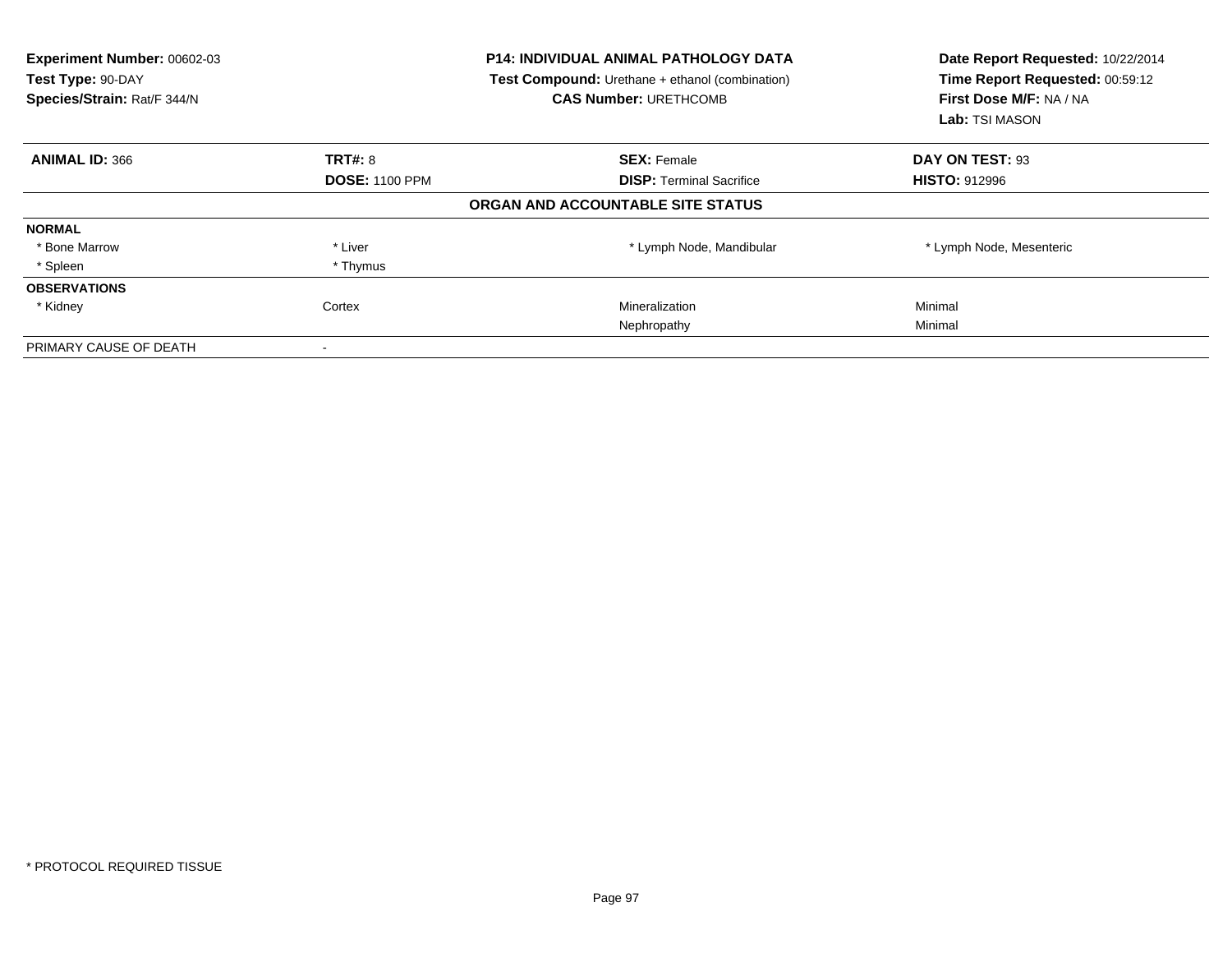| Experiment Number: 00602-03<br>Test Type: 90-DAY<br>Species/Strain: Rat/F 344/N |                       | <b>P14: INDIVIDUAL ANIMAL PATHOLOGY DATA</b><br><b>Test Compound:</b> Urethane + ethanol (combination)<br><b>CAS Number: URETHCOMB</b> | Date Report Requested: 10/22/2014<br>Time Report Requested: 00:59:12<br>First Dose M/F: NA / NA<br>Lab: TSI MASON |  |
|---------------------------------------------------------------------------------|-----------------------|----------------------------------------------------------------------------------------------------------------------------------------|-------------------------------------------------------------------------------------------------------------------|--|
| <b>ANIMAL ID: 367</b>                                                           | <b>TRT#: 8</b>        | <b>SEX: Female</b>                                                                                                                     | DAY ON TEST: 93                                                                                                   |  |
|                                                                                 | <b>DOSE: 1100 PPM</b> | <b>DISP:</b> Terminal Sacrifice                                                                                                        | <b>HISTO: 912997</b>                                                                                              |  |
|                                                                                 |                       | ORGAN AND ACCOUNTABLE SITE STATUS                                                                                                      |                                                                                                                   |  |
| <b>NORMAL</b>                                                                   |                       |                                                                                                                                        |                                                                                                                   |  |
| * Bone Marrow                                                                   | * Liver               | * Lymph Node, Mandibular                                                                                                               | * Lymph Node, Mesenteric                                                                                          |  |
| * Spleen                                                                        | * Thymus              |                                                                                                                                        |                                                                                                                   |  |
| <b>OBSERVATIONS</b>                                                             |                       |                                                                                                                                        |                                                                                                                   |  |
| * Kidney                                                                        | Cortex                | Mineralization                                                                                                                         | Minimal                                                                                                           |  |
| PRIMARY CAUSE OF DEATH                                                          |                       |                                                                                                                                        |                                                                                                                   |  |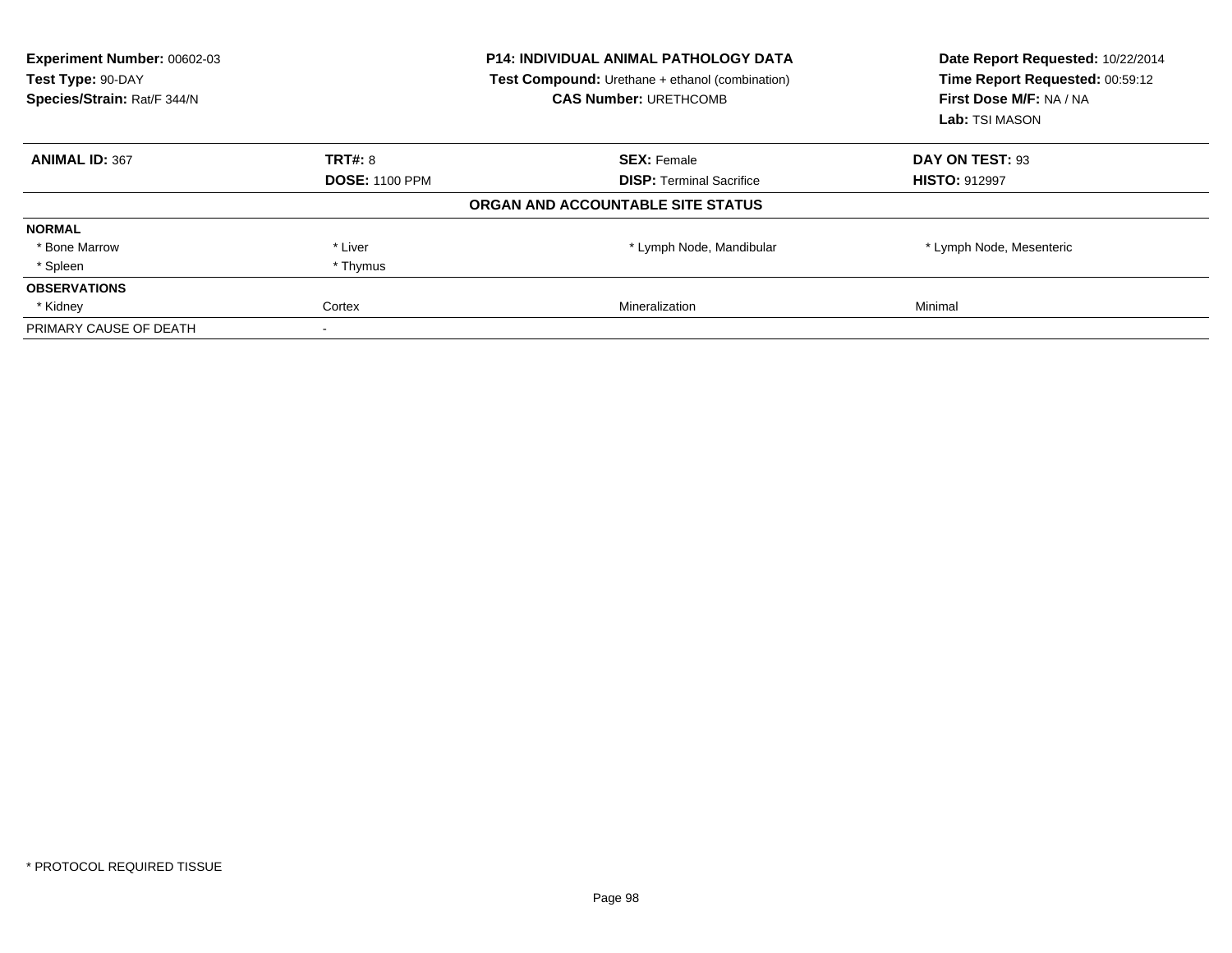| Experiment Number: 00602-03<br>Test Type: 90-DAY<br>Species/Strain: Rat/F 344/N |                       | <b>P14: INDIVIDUAL ANIMAL PATHOLOGY DATA</b><br><b>Test Compound:</b> Urethane + ethanol (combination)<br><b>CAS Number: URETHCOMB</b> | Date Report Requested: 10/22/2014<br>Time Report Requested: 00:59:12<br>First Dose M/F: NA / NA<br>Lab: TSI MASON |  |
|---------------------------------------------------------------------------------|-----------------------|----------------------------------------------------------------------------------------------------------------------------------------|-------------------------------------------------------------------------------------------------------------------|--|
| <b>ANIMAL ID: 368</b>                                                           | <b>TRT#: 8</b>        | <b>SEX: Female</b>                                                                                                                     | DAY ON TEST: 93                                                                                                   |  |
|                                                                                 | <b>DOSE: 1100 PPM</b> | <b>DISP:</b> Terminal Sacrifice                                                                                                        | <b>HISTO: 912998</b>                                                                                              |  |
|                                                                                 |                       | ORGAN AND ACCOUNTABLE SITE STATUS                                                                                                      |                                                                                                                   |  |
| <b>NORMAL</b>                                                                   |                       |                                                                                                                                        |                                                                                                                   |  |
| * Bone Marrow                                                                   | * Liver               | * Lymph Node, Mandibular                                                                                                               | * Lymph Node, Mesenteric                                                                                          |  |
| * Spleen                                                                        | * Thymus              |                                                                                                                                        |                                                                                                                   |  |
| <b>OBSERVATIONS</b>                                                             |                       |                                                                                                                                        |                                                                                                                   |  |
| * Kidney                                                                        | Cortex                | Mineralization                                                                                                                         | Minimal                                                                                                           |  |
| PRIMARY CAUSE OF DEATH                                                          |                       |                                                                                                                                        |                                                                                                                   |  |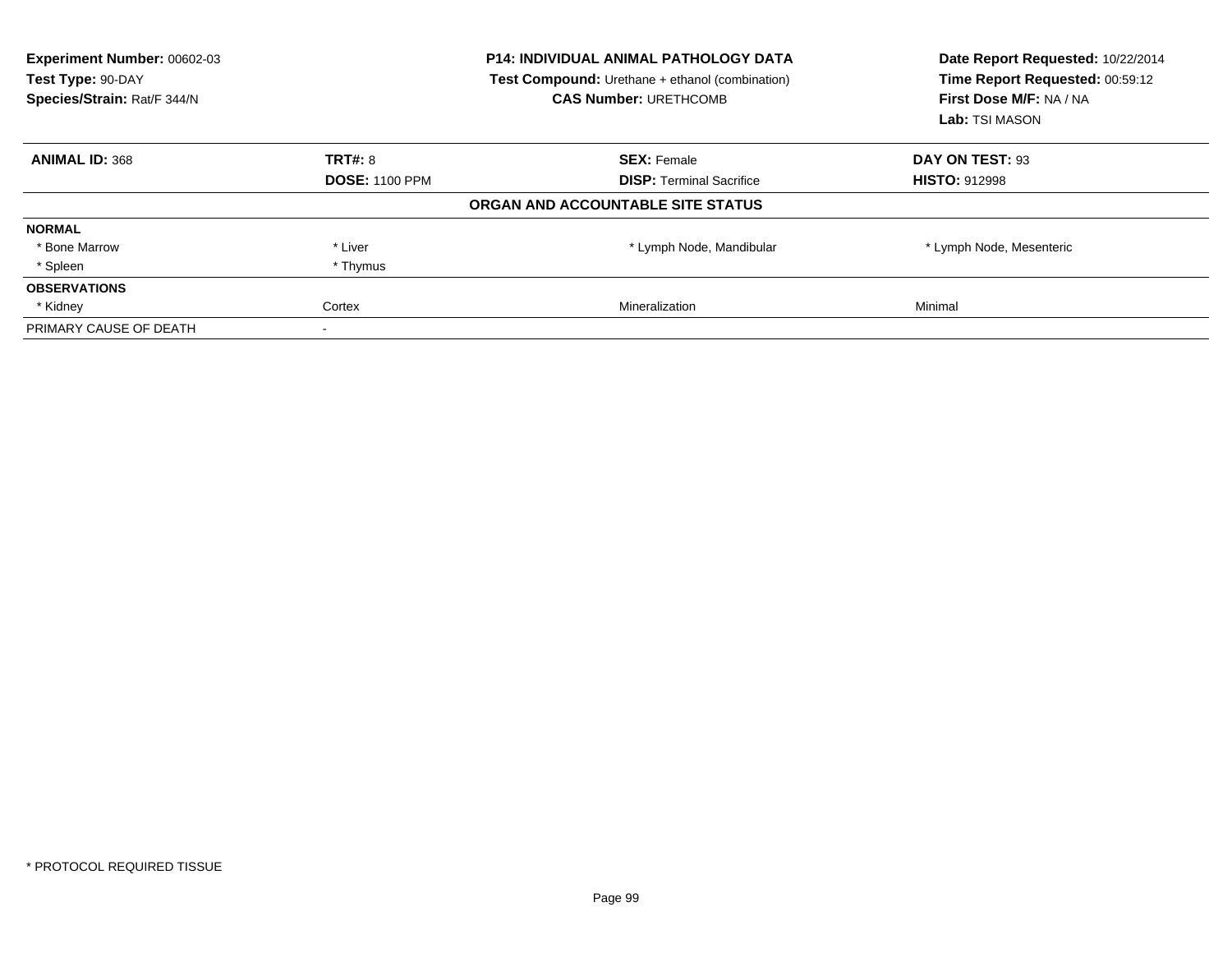| <b>Experiment Number: 00602-03</b><br>Test Type: 90-DAY<br>Species/Strain: Rat/F 344/N |                       | <b>P14: INDIVIDUAL ANIMAL PATHOLOGY DATA</b><br><b>Test Compound:</b> Urethane + ethanol (combination)<br><b>CAS Number: URETHCOMB</b> | Date Report Requested: 10/22/2014<br>Time Report Requested: 00:59:12<br>First Dose M/F: NA / NA<br>Lab: TSI MASON |
|----------------------------------------------------------------------------------------|-----------------------|----------------------------------------------------------------------------------------------------------------------------------------|-------------------------------------------------------------------------------------------------------------------|
| <b>ANIMAL ID: 369</b>                                                                  | TRT#: 8               | <b>SEX: Female</b>                                                                                                                     | DAY ON TEST: 93                                                                                                   |
|                                                                                        | <b>DOSE: 1100 PPM</b> | <b>DISP:</b> Terminal Sacrifice                                                                                                        | <b>HISTO: 912999</b>                                                                                              |
|                                                                                        |                       | ORGAN AND ACCOUNTABLE SITE STATUS                                                                                                      |                                                                                                                   |
| <b>NORMAL</b>                                                                          |                       |                                                                                                                                        |                                                                                                                   |
| * Bone Marrow                                                                          | * Liver               | * Lymph Node, Mandibular                                                                                                               | * Lymph Node, Mesenteric                                                                                          |
| * Spleen                                                                               | * Thymus              |                                                                                                                                        |                                                                                                                   |
| <b>OBSERVATIONS</b>                                                                    |                       |                                                                                                                                        |                                                                                                                   |
| * Kidney                                                                               | Cortex                | Mineralization                                                                                                                         | Minimal                                                                                                           |
|                                                                                        |                       | Nephropathy                                                                                                                            | Minimal                                                                                                           |
| * Ovary                                                                                |                       | Cyst                                                                                                                                   |                                                                                                                   |
| $[Cyst TGLS = 1-7]$                                                                    |                       |                                                                                                                                        |                                                                                                                   |
| PRIMARY CAUSE OF DEATH                                                                 |                       |                                                                                                                                        |                                                                                                                   |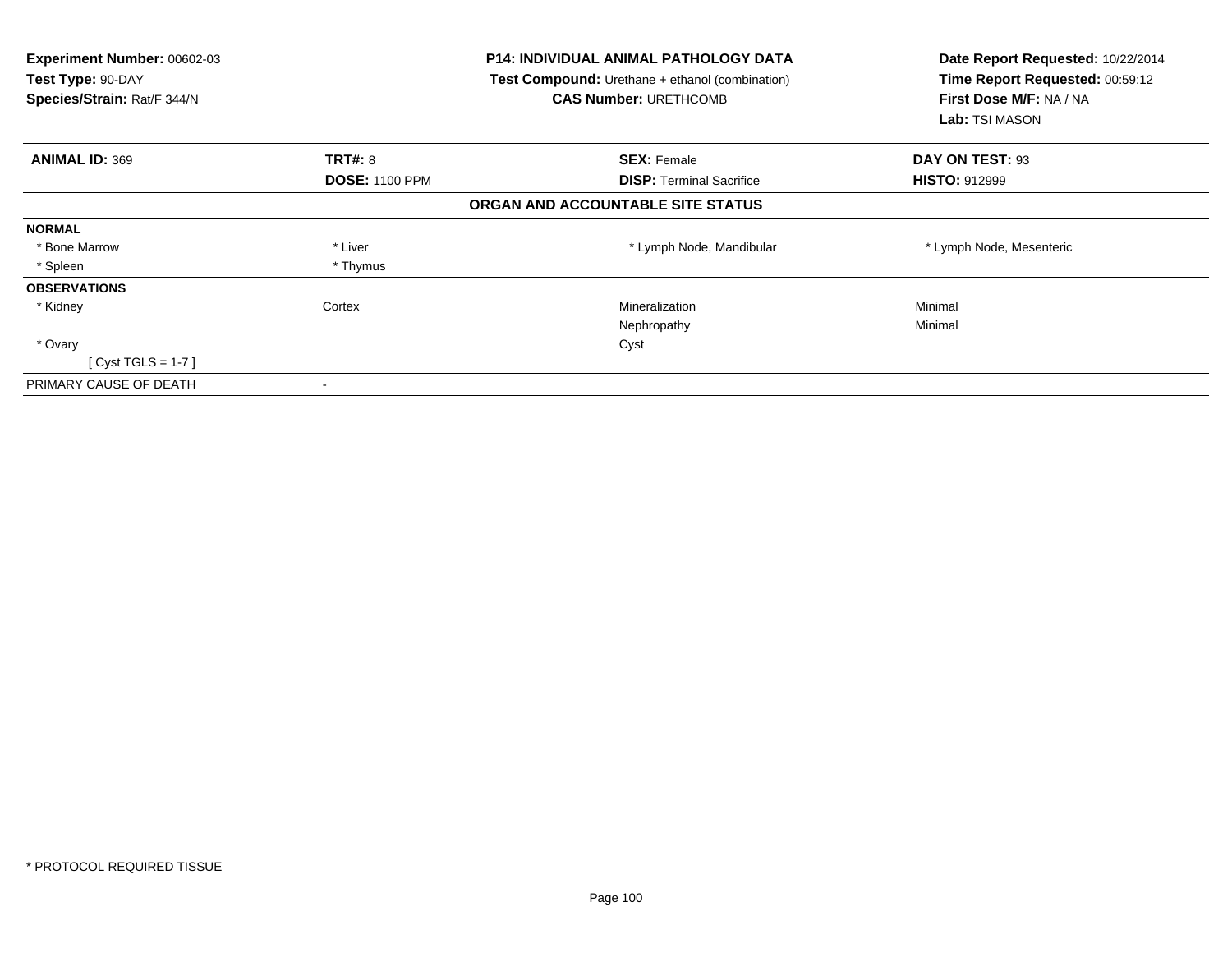| Experiment Number: 00602-03<br>Test Type: 90-DAY<br>Species/Strain: Rat/F 344/N |                       | <b>P14: INDIVIDUAL ANIMAL PATHOLOGY DATA</b><br><b>Test Compound:</b> Urethane + ethanol (combination)<br><b>CAS Number: URETHCOMB</b> | Date Report Requested: 10/22/2014<br>Time Report Requested: 00:59:12<br>First Dose M/F: NA / NA<br>Lab: TSI MASON |
|---------------------------------------------------------------------------------|-----------------------|----------------------------------------------------------------------------------------------------------------------------------------|-------------------------------------------------------------------------------------------------------------------|
| <b>ANIMAL ID: 370</b>                                                           | <b>TRT#: 8</b>        | <b>SEX: Female</b>                                                                                                                     | DAY ON TEST: 93                                                                                                   |
|                                                                                 | <b>DOSE: 1100 PPM</b> | <b>DISP:</b> Terminal Sacrifice                                                                                                        | <b>HISTO: 913000</b>                                                                                              |
|                                                                                 |                       | ORGAN AND ACCOUNTABLE SITE STATUS                                                                                                      |                                                                                                                   |
| <b>NORMAL</b>                                                                   |                       |                                                                                                                                        |                                                                                                                   |
| * Bone Marrow                                                                   | * Liver               | * Lymph Node, Mandibular                                                                                                               | * Lymph Node, Mesenteric                                                                                          |
| * Spleen                                                                        | * Thymus              |                                                                                                                                        |                                                                                                                   |
| <b>OBSERVATIONS</b>                                                             |                       |                                                                                                                                        |                                                                                                                   |
| * Kidney                                                                        | Cortex                | Mineralization                                                                                                                         | Minimal                                                                                                           |
|                                                                                 |                       | Nephropathy                                                                                                                            | Minimal                                                                                                           |
| PRIMARY CAUSE OF DEATH                                                          |                       |                                                                                                                                        |                                                                                                                   |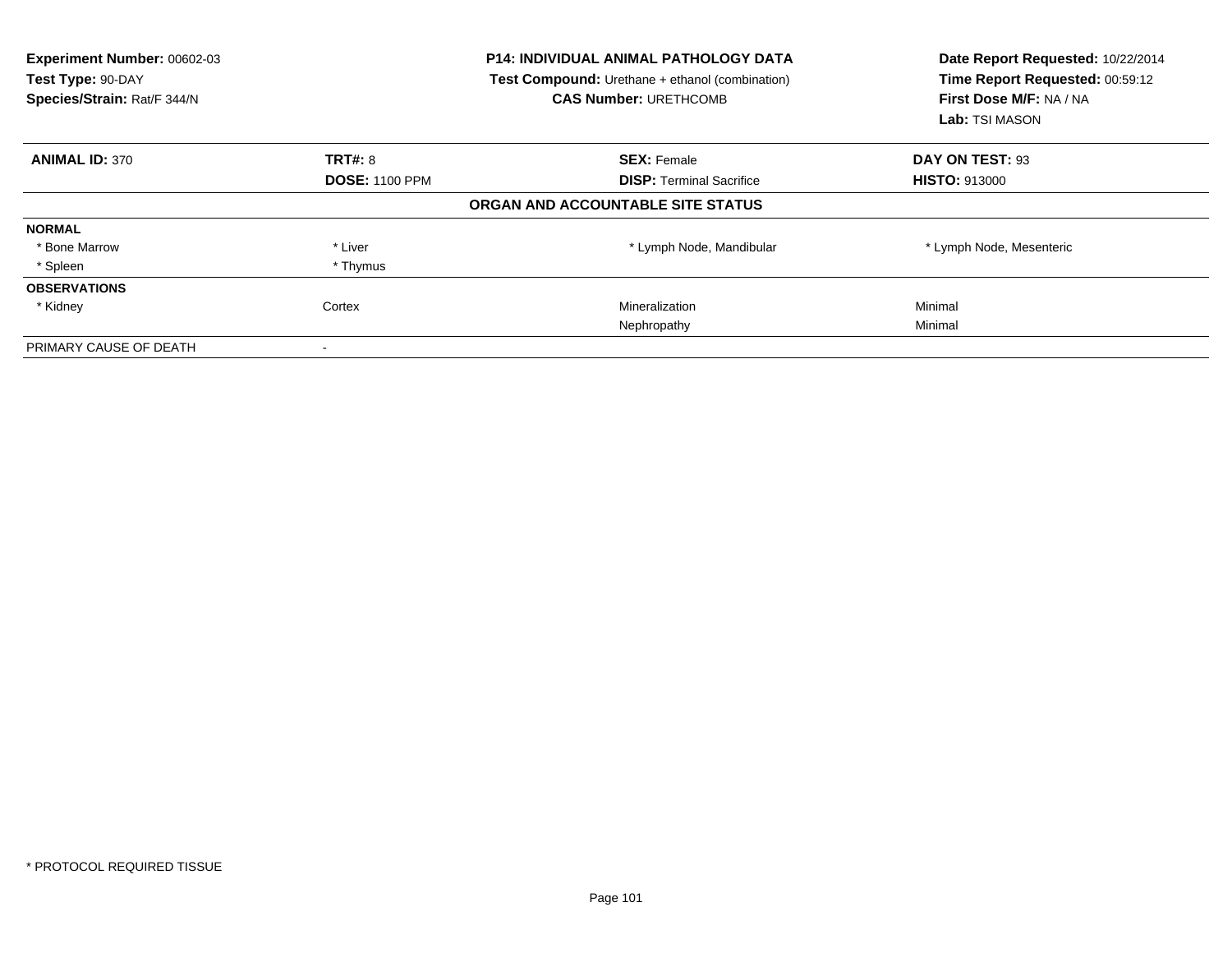**Experiment Number:** 00602-03**Test Type:** 90-DAY **Species/Strain:** Rat/F 344/N**P14: INDIVIDUAL ANIMAL PATHOLOGY DATA Test Compound:** Urethane + ethanol (combination)**CAS Number:** URETHCOMB**Date Report Requested:** 10/22/2014**Time Report Requested:** 00:59:12**First Dose M/F:** NA / NA**Lab:** TSI MASON**ANIMAL ID:** 371**TRT#:** 10 **SEX:** Female **DAY ON TEST:** 93 **DOSE:** 3300 PPM**DISP:** Terminal Sacrifice **HISTO:** 912981 **ORGAN AND ACCOUNTABLE SITE STATUSNORMAL**\* Adrenal Cortex \* Adrenal Medulla \* Adrenal Medulla \* Bone \* Bone \* Bone \* Bone \* Bone Marrow \* Brain \* Alternation of the state of the state of the state of the state of the state of the state of the state of the state of the state of the state of the state of the state of the state of the state of the state of th \* Intestine Small, Ileum \* Intestine Large, Colon \* Intestine Large, Rectum \* Intestine Small, Duodenum \* Intestine Small, Duodenum \* Intestine Small, Jejunum \* The matches of the state of the state of the state of the state of the state of the state of the state of the state of the state of the state of the state of the state of the state of the state \* Nose \* Lymph Node, Mandibular \* Lymph Node, Mesenteric \* Mammary Gland \* Mammary Gland \* Pituitary Gland \* Ovary \* Pancreas \* Pancreas \* Pancreas \* Parathyroid Gland \* Parathyroid Gland \* Stomach, Glandular \* Salivary Glands \* Stomach, Forestomach \* Skin \* Skin \* Stomach, Forestomach \* Stomach, Forestomach \* Thymus \* Thyroid Gland \* Trachea \* Urinary Bladder \* \* Uterus**OBSERVATIONS** \* Heart Cardiomyopathy Minimal \* Kidneyy which is a context of the Cortext of the Cortext of the Cortext of the Mineralization n Minimal Nephropathyy Mild Minimal \* Spleenn and the control of the control of the control of the control of the control of the control of the control of the control of the control of the control of the control of the control of the control of the control of the co PRIMARY CAUSE OF DEATH-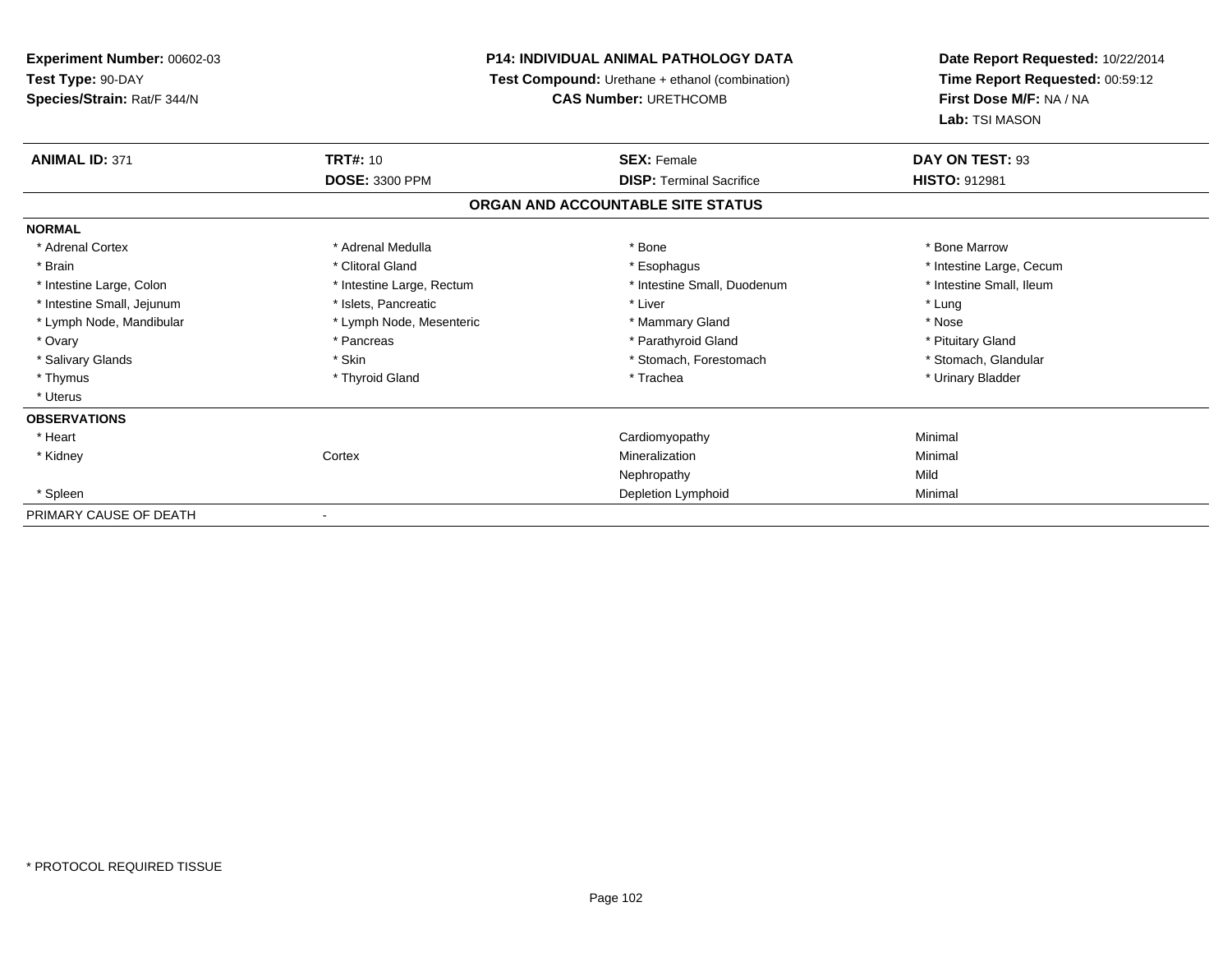**Experiment Number:** 00602-03**Test Type:** 90-DAY**Species/Strain:** Rat/F 344/N

## **P14: INDIVIDUAL ANIMAL PATHOLOGY DATA**

**Test Compound:** Urethane + ethanol (combination)

**CAS Number:** URETHCOMB

**Date Report Requested:** 10/22/2014 **Time Report Requested:** 00:59:12**First Dose M/F:** NA / NA**Lab:** TSI MASON

| <b>ANIMAL ID: 372</b>    | <b>TRT#: 10</b>            | <b>SEX: Female</b>                | DAY ON TEST: 93             |
|--------------------------|----------------------------|-----------------------------------|-----------------------------|
|                          | <b>DOSE: 3300 PPM</b>      | <b>DISP: Terminal Sacrifice</b>   | HISTO: 912982               |
|                          |                            | ORGAN AND ACCOUNTABLE SITE STATUS |                             |
| <b>NORMAL</b>            |                            |                                   |                             |
| * Adrenal Cortex         | * Adrenal Medulla          | * Bone                            | * Bone Marrow               |
| * Brain                  | * Clitoral Gland           | * Esophagus                       | * Heart                     |
| * Intestine Large, Cecum | * Intestine Large, Colon   | * Intestine Large, Rectum         | * Intestine Small, Duodenum |
| * Intestine Small, Ileum | * Intestine Small, Jejunum | * Islets, Pancreatic              | * Liver                     |
| * Lung                   | * Mammary Gland            | * Nose                            | * Ovary                     |
| * Pancreas               | * Parathyroid Gland        | * Salivary Glands                 | * Skin                      |
| * Stomach, Forestomach   | * Stomach, Glandular       | * Thymus                          | * Thyroid Gland             |
| * Trachea                | * Urinary Bladder          | * Uterus                          |                             |
| <b>OBSERVATIONS</b>      |                            |                                   |                             |
| * Kidney                 | Cortex                     | Mineralization                    | Minimal                     |
|                          |                            | Nephropathy                       | Minimal                     |
| * Lymph Node, Mandibular |                            | Depletion Lymphoid                | Mild                        |
| * Lymph Node, Mesenteric |                            | Depletion Lymphoid                | Mild                        |
| * Pituitary Gland        | Pars Distalis              | Cyst                              |                             |
| * Spleen                 |                            | Depletion Lymphoid                | Minimal                     |
| PRIMARY CAUSE OF DEATH   |                            |                                   |                             |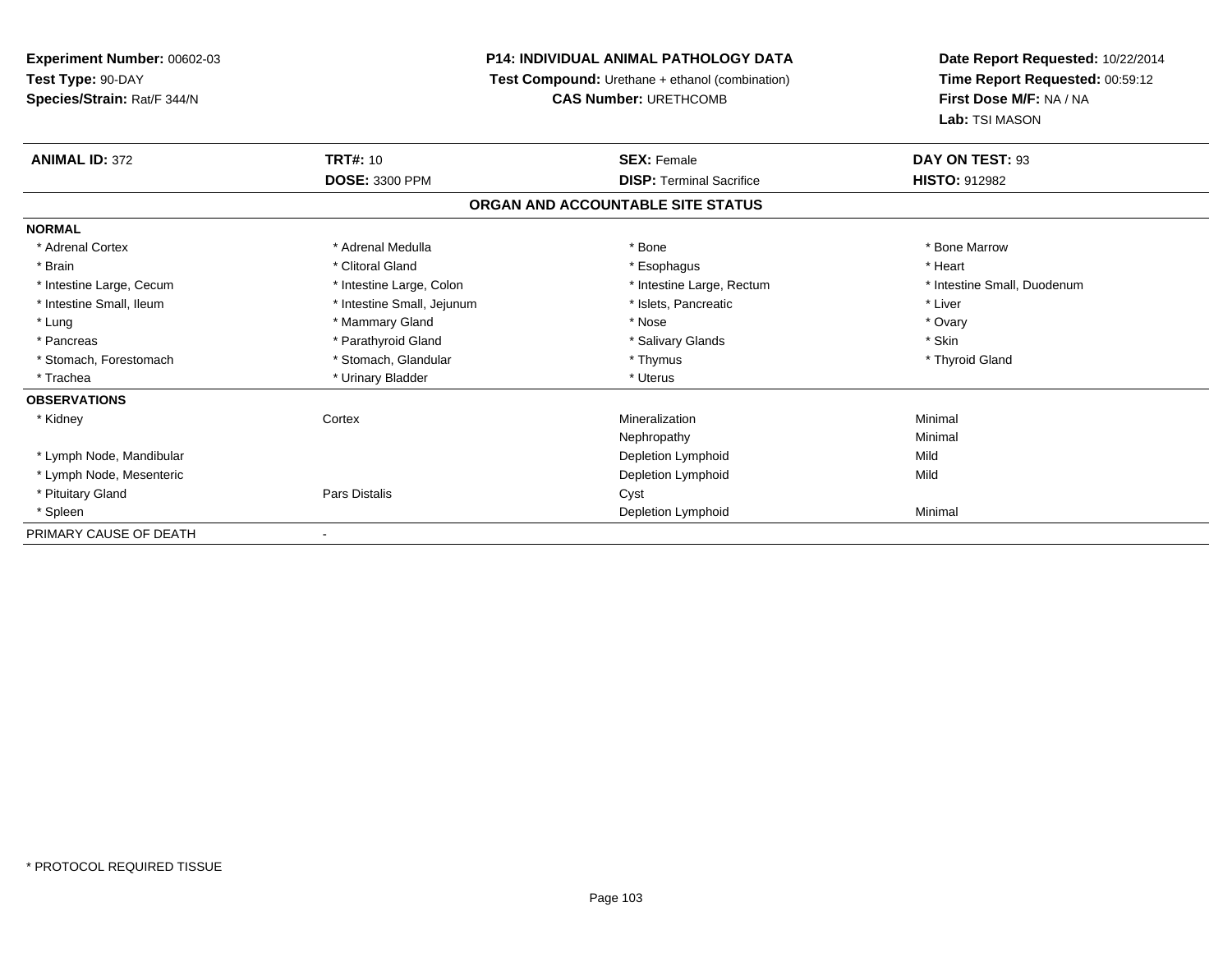**Experiment Number:** 00602-03**Test Type:** 90-DAY **Species/Strain:** Rat/F 344/N**P14: INDIVIDUAL ANIMAL PATHOLOGY DATA Test Compound:** Urethane + ethanol (combination)**CAS Number:** URETHCOMB**Date Report Requested:** 10/22/2014**Time Report Requested:** 00:59:12**First Dose M/F:** NA / NA**Lab:** TSI MASON**ANIMAL ID:** 373**TRT#:** 10 **SEX:** Female **DAY ON TEST:** 93 **DOSE:** 3300 PPM **DISP:** Terminal Sacrifice **HISTO:** <sup>912983</sup> **ORGAN AND ACCOUNTABLE SITE STATUSNORMAL**\* Adrenal Cortex \* Adrenal Medulla \* **Adrenal Medulla** \* Adrenal Medulla \* Bone \* Bone \* Bone Marrow \* Bone Marrow \* Brain \* Alternation of the state of the state of the state of the state of the state of the state of the state of the state of the state of the state of the state of the state of the state of the state of the state of th \* Intestine Small, Ileum \* Intestine Large, Colon \* Intestine Large, Rectum \* Intestine Small, Duodenum \* Intestine Small, Duodenum \* Intestine Small, Jejunum \* The matches of the state of the state of the state of the state of the state of the state of the state of the state of the state of the state of the state of the state of the state of the state \* Nose \* Lymph Node, Mandibular \* Lymph Node, Mesenteric \* Mammary Gland \* Mammary Gland \* Pituitary Gland \* Ovary \* Pancreas \* Pancreas \* Pancreas \* Parathyroid Gland \* Parathyroid Gland \* Stomach, Glandular \* Salivary Glands \* Stomach, Forestomach \* Skin \* Skin \* Stomach, Forestomach \* Stomach, Forestomach \* Thymus \* Thyroid Gland \* Trachea \* Urinary Bladder \* \* Uterus**OBSERVATIONS** \* Heart Cardiomyopathy Minimal \* Kidneyy which is a context of the Cortext of the Cortext of the Cortext of the Mineralization Mineralization **Minimal** Nephropathy Moderate \* Spleenn and Depletion Lymphoid Mild and September 2012 and Depletion Lymphoid Mild and September 2013 and Mild and S PRIMARY CAUSE OF DEATH-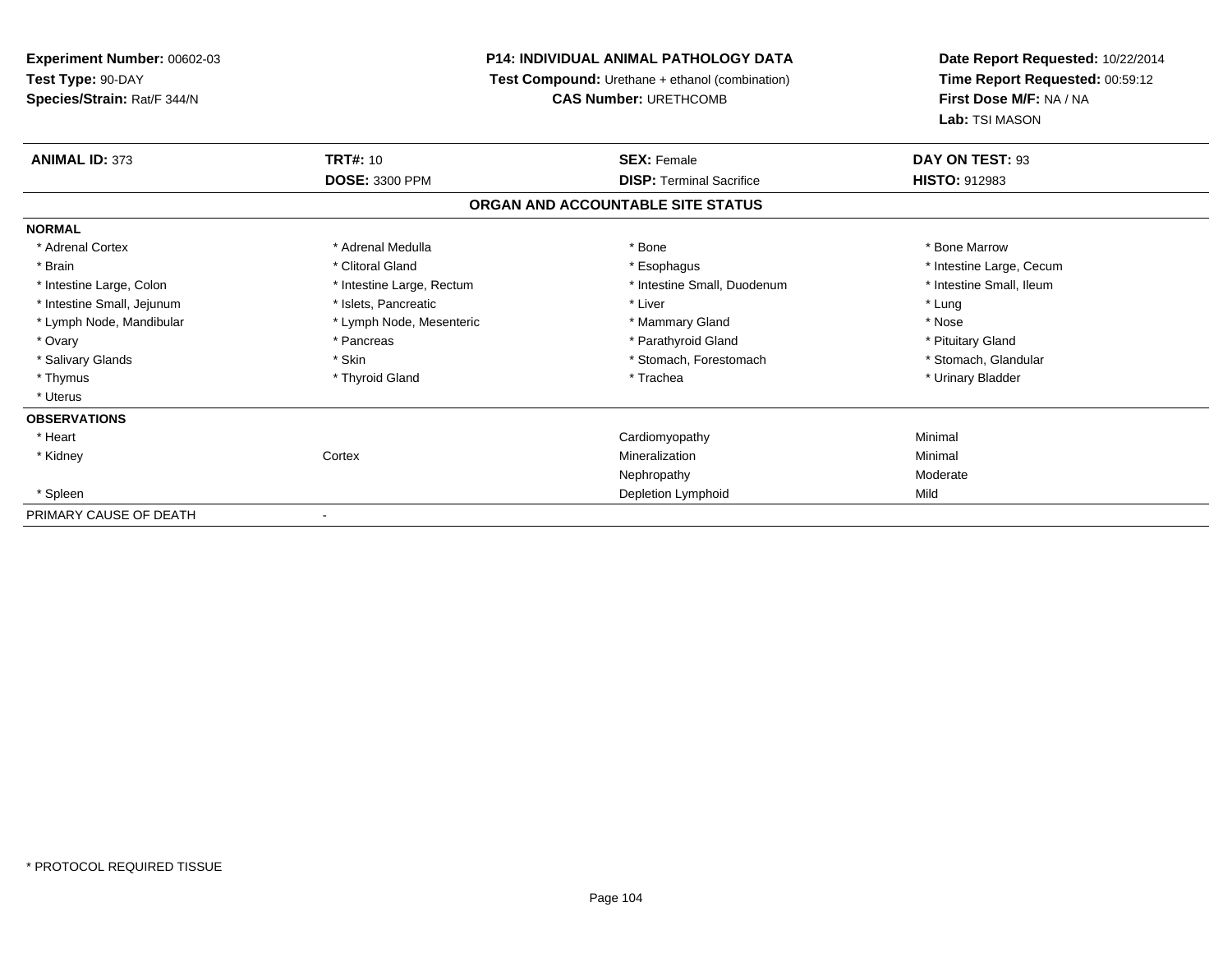**Experiment Number:** 00602-03**Test Type:** 90-DAY**Species/Strain:** Rat/F 344/N

## **P14: INDIVIDUAL ANIMAL PATHOLOGY DATA**

**Test Compound:** Urethane + ethanol (combination)

**CAS Number:** URETHCOMB

**Date Report Requested:** 10/22/2014 **Time Report Requested:** 00:59:12**First Dose M/F:** NA / NA**Lab:** TSI MASON

| <b>ANIMAL ID: 374</b>         | <b>TRT#: 10</b>           | <b>SEX: Female</b>                | DAY ON TEST: 93          |
|-------------------------------|---------------------------|-----------------------------------|--------------------------|
|                               | DOSE: 3300 PPM            | <b>DISP: Terminal Sacrifice</b>   | <b>HISTO: 912984</b>     |
|                               |                           | ORGAN AND ACCOUNTABLE SITE STATUS |                          |
| <b>NORMAL</b>                 |                           |                                   |                          |
| * Adrenal Cortex              | * Adrenal Medulla         | * Bone                            | * Bone Marrow            |
| * Brain                       | * Clitoral Gland          | * Esophagus                       | * Intestine Large, Cecum |
| * Intestine Large, Colon      | * Intestine Large, Rectum | * Intestine Small, Duodenum       | * Intestine Small, Ileum |
| * Intestine Small, Jejunum    | * Islets, Pancreatic      | * Liver                           | * Lung                   |
| * Mammary Gland               | * Nose                    | * Ovary                           | * Pancreas               |
| * Parathyroid Gland           | * Pituitary Gland         | * Salivary Glands                 | * Skin                   |
| * Stomach, Forestomach        | * Stomach, Glandular      | * Thymus                          | * Thyroid Gland          |
| * Trachea                     | * Urinary Bladder         | * Uterus                          |                          |
| <b>OBSERVATIONS</b>           |                           |                                   |                          |
| * Heart                       |                           | Cardiomyopathy                    | Minimal                  |
| * Kidney                      | Cortex                    | Mineralization                    | Minimal                  |
|                               |                           | Nephropathy                       | Minimal                  |
| Lymph Node                    | Pancreatic                | Hyperplasia                       | Lymphoid, Moderate       |
| [Hyperplasia TGLS = 1-9]      |                           |                                   |                          |
| * Lymph Node, Mandibular      |                           | Depletion Lymphoid                | Moderate                 |
| * Lymph Node, Mesenteric      |                           | Depletion Lymphoid                | Mild                     |
| Mesentery                     |                           | Foreign Body                      | Mild                     |
|                               |                           | Granuloma                         | Moderate                 |
| $[$ Granuloma TGLS = 2-15 $]$ |                           |                                   |                          |
| * Spleen                      |                           | Depletion Lymphoid                | Mild                     |
| PRIMARY CAUSE OF DEATH        |                           |                                   |                          |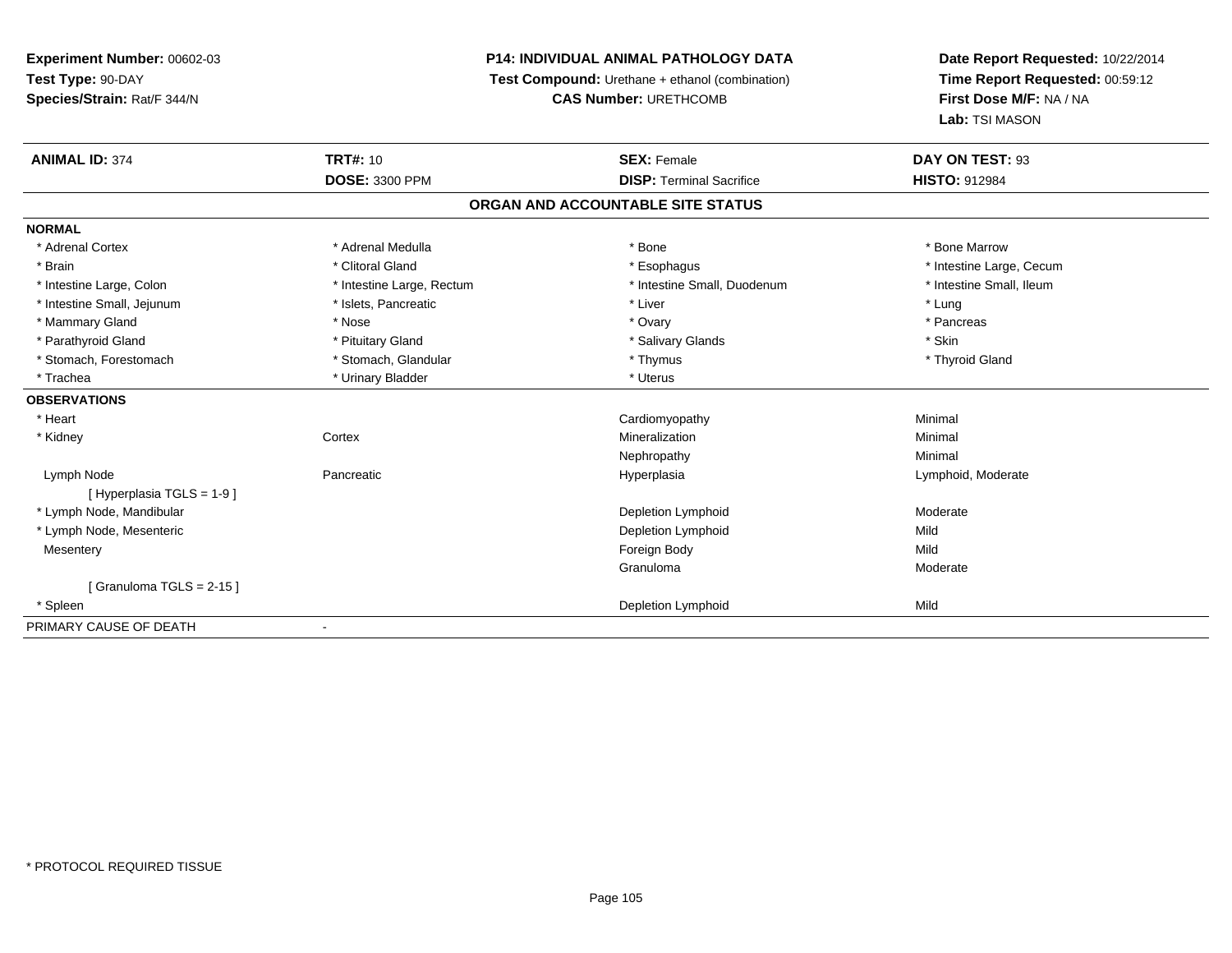| Experiment Number: 00602-03 |                                                 | <b>P14: INDIVIDUAL ANIMAL PATHOLOGY DATA</b> | Date Report Requested: 10/22/2014<br>Time Report Requested: 00:59:12 |
|-----------------------------|-------------------------------------------------|----------------------------------------------|----------------------------------------------------------------------|
| Test Type: 90-DAY           | Test Compound: Urethane + ethanol (combination) |                                              |                                                                      |
| Species/Strain: Rat/F 344/N |                                                 | <b>CAS Number: URETHCOMB</b>                 | First Dose M/F: NA / NA                                              |
|                             |                                                 |                                              | Lab: TSI MASON                                                       |
| <b>ANIMAL ID: 375</b>       | <b>TRT#: 10</b>                                 | <b>SEX: Female</b>                           | DAY ON TEST: 93                                                      |
|                             | <b>DOSE: 3300 PPM</b>                           | <b>DISP: Terminal Sacrifice</b>              | <b>HISTO: 912985</b>                                                 |
|                             |                                                 | ORGAN AND ACCOUNTABLE SITE STATUS            |                                                                      |
| <b>NORMAL</b>               |                                                 |                                              |                                                                      |
| * Adrenal Cortex            | * Adrenal Medulla                               | * Bone                                       | * Bone Marrow                                                        |
| * Brain                     | * Clitoral Gland                                | * Esophagus                                  | * Heart                                                              |
| * Intestine Large, Cecum    | * Intestine Large, Colon                        | * Intestine Large, Rectum                    | * Intestine Small, Duodenum                                          |
| * Intestine Small, Ileum    | * Intestine Small, Jejunum                      | * Islets, Pancreatic                         | * Liver                                                              |
| * Lung                      | * Lymph Node, Mandibular                        | * Lymph Node, Mesenteric                     | * Mammary Gland                                                      |
| * Nose                      | * Pancreas                                      | * Parathyroid Gland                          | * Pituitary Gland                                                    |
| * Salivary Glands           | * Skin                                          | * Stomach, Forestomach                       | * Stomach, Glandular                                                 |
| * Thymus                    | * Thyroid Gland                                 | * Trachea                                    | * Urinary Bladder                                                    |
| * Uterus                    |                                                 |                                              |                                                                      |
| <b>OBSERVATIONS</b>         |                                                 |                                              |                                                                      |
| * Kidney                    | Cortex                                          | Mineralization                               | Minimal                                                              |
|                             |                                                 | Nephropathy                                  | Mild                                                                 |
| * Ovary                     |                                                 | Cyst                                         |                                                                      |
| [Cyst TGLS = $1-7$ ]        |                                                 |                                              |                                                                      |
| * Spleen                    |                                                 | Depletion Lymphoid                           | Mild                                                                 |
| PRIMARY CAUSE OF DEATH      |                                                 |                                              |                                                                      |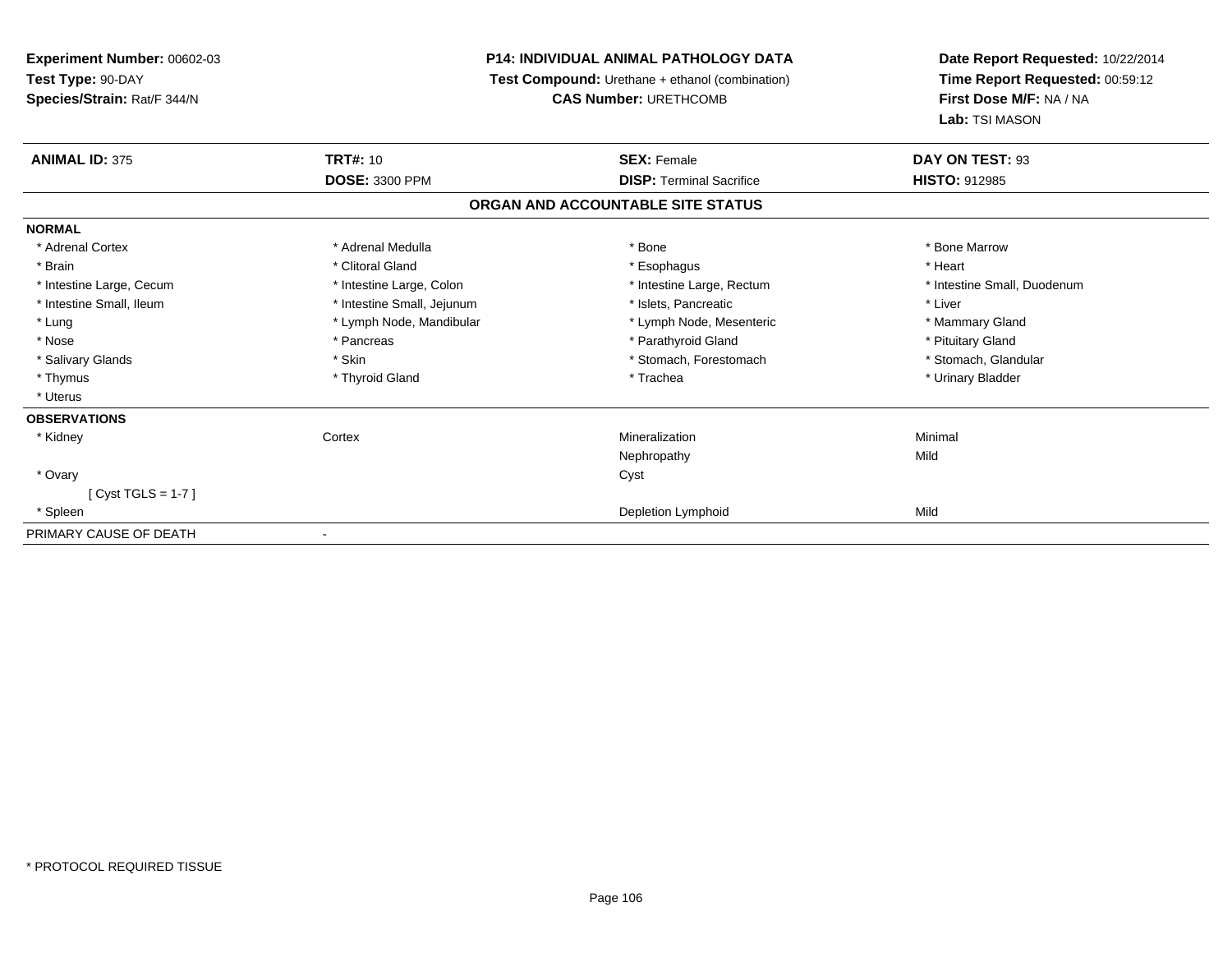**Experiment Number:** 00602-03**Test Type:** 90-DAY**Species/Strain:** Rat/F 344/N

## **P14: INDIVIDUAL ANIMAL PATHOLOGY DATA**

**Test Compound:** Urethane + ethanol (combination)

**CAS Number:** URETHCOMB

**Date Report Requested:** 10/22/2014 **Time Report Requested:** 00:59:12**First Dose M/F:** NA / NA**Lab:** TSI MASON

| <b>ANIMAL ID: 376</b>      | <b>TRT#: 10</b>           | <b>SEX: Female</b>                | DAY ON TEST: 93          |
|----------------------------|---------------------------|-----------------------------------|--------------------------|
|                            | <b>DOSE: 3300 PPM</b>     | <b>DISP:</b> Terminal Sacrifice   | <b>HISTO: 912986</b>     |
|                            |                           | ORGAN AND ACCOUNTABLE SITE STATUS |                          |
| <b>NORMAL</b>              |                           |                                   |                          |
| * Adrenal Cortex           | * Adrenal Medulla         | * Bone                            | * Bone Marrow            |
| * Brain                    | * Clitoral Gland          | * Esophagus                       | * Intestine Large, Cecum |
| * Intestine Large, Colon   | * Intestine Large, Rectum | * Intestine Small, Duodenum       | * Intestine Small, Ileum |
| * Intestine Small, Jejunum | * Islets, Pancreatic      | * Liver                           | * Lung                   |
| * Lymph Node, Mesenteric   | * Mammary Gland           | * Nose                            | * Ovary                  |
| * Pancreas                 | * Parathyroid Gland       | * Pituitary Gland                 | * Salivary Glands        |
| * Skin                     | * Stomach, Forestomach    | * Stomach, Glandular              | * Thymus                 |
| * Thyroid Gland            | * Trachea                 | * Urinary Bladder                 | * Uterus                 |
| <b>OBSERVATIONS</b>        |                           |                                   |                          |
| * Heart                    |                           | Cardiomyopathy                    | Minimal                  |
| * Kidney                   | Cortex                    | Mineralization                    | Minimal                  |
|                            |                           | Nephropathy                       | Mild                     |
| * Lymph Node, Mandibular   |                           | Depletion Lymphoid                | Mild                     |
| * Spleen                   |                           | Depletion Lymphoid                | Mild                     |
| PRIMARY CAUSE OF DEATH     |                           |                                   |                          |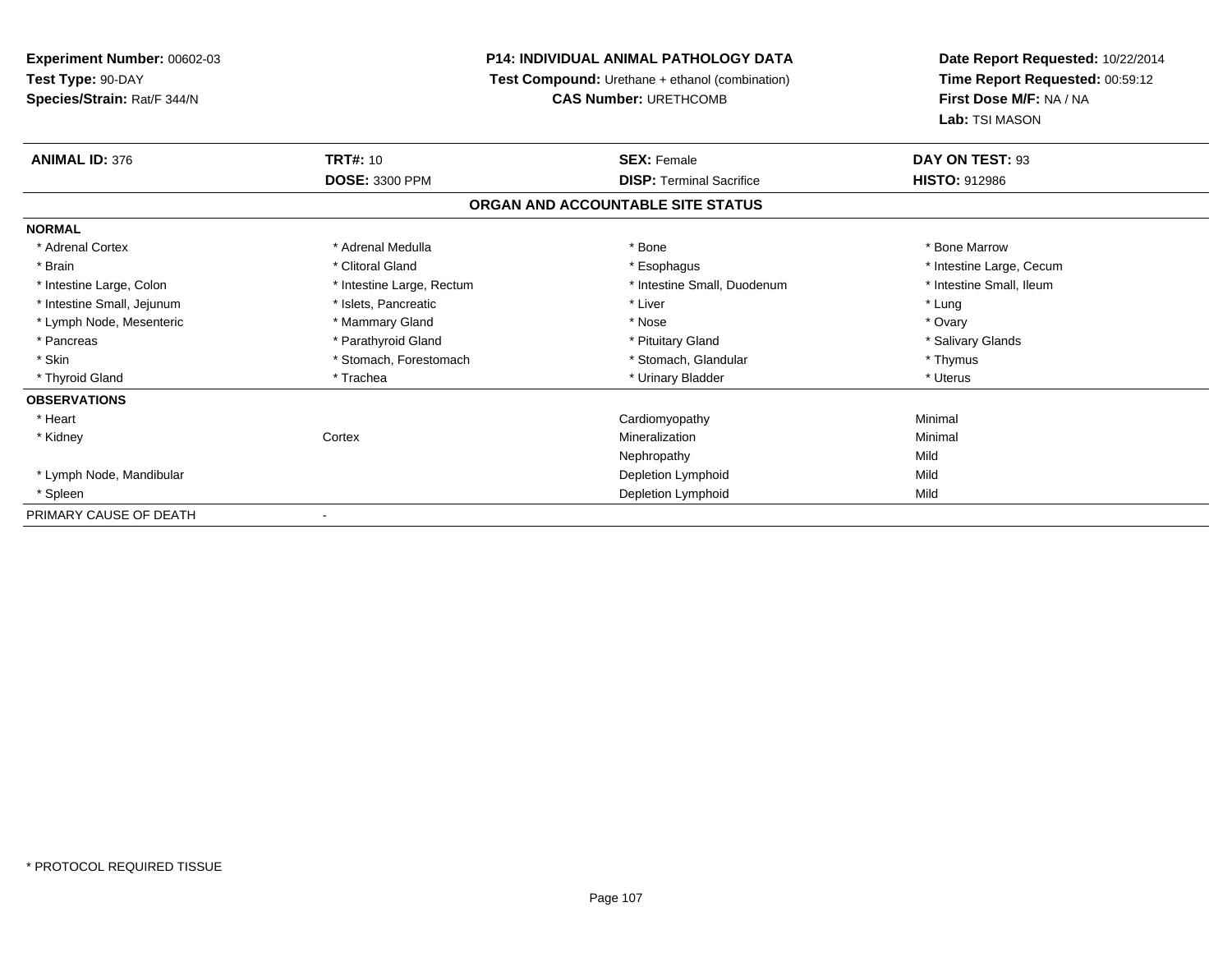**Experiment Number:** 00602-03**Test Type:** 90-DAY **Species/Strain:** Rat/F 344/N**P14: INDIVIDUAL ANIMAL PATHOLOGY DATA Test Compound:** Urethane + ethanol (combination)**CAS Number:** URETHCOMB**Date Report Requested:** 10/22/2014**Time Report Requested:** 00:59:12**First Dose M/F:** NA / NA**Lab:** TSI MASON**ANIMAL ID:** 377**TRT#:** 10 **SEX:** Female **DAY ON TEST:** 93 **DOSE:** 3300 PPM**DISP:** Terminal Sacrifice **HISTO:** 912987 **ORGAN AND ACCOUNTABLE SITE STATUSNORMAL**\* Adrenal Cortex \* Adrenal Medulla \* Adrenal Medulla \* Bone \* Bone \* Bone \* Bone \* Bone Marrow \* Brain \* Alternative of the state of the state of the state of the state of the state of the state of the state of the state of the state of the state of the state of the state of the state of the state of the state of th \* Intestine Large, Cecum \* Intestine Large, Colon \* Intestine Large, Rectum \* Intestine Small, Duodenum \* Intestine Small, Ileum \* Intestine Small, Jejunum \* Islets, Pancreatic \* Liver\* Lung **\* Lymph Node, Mandibular \*** Lymph Node, Mesenteric \* Mammary Gland \* Mammary Gland \* Parathyroid Gland \* Nose \* Ovary \* Pancreas \* Parathyroid Gland \* Pituitary Gland \* \* Salivary Glands \* Salivary Glands \* Skin \* \* Skin \* \* Stomach, Forestomach \* Stomach, Glandular \* Thymus \* Thymus \* The store and the store and the store and the store and the store and the store and the store and the store and the store and the store and the store and the store and the store and \* Urinary Bladder \* Uterus **OBSERVATIONS** \* Kidneyy which is a context of the Cortext of the Cortext of the Cortext of the Mineralization n Minimal Nephropathy Moderate \* Spleenn and Depletion Lymphoid Mild and September 2012 and Depletion Lymphoid Mild and September 2013 and Mild and S PRIMARY CAUSE OF DEATH-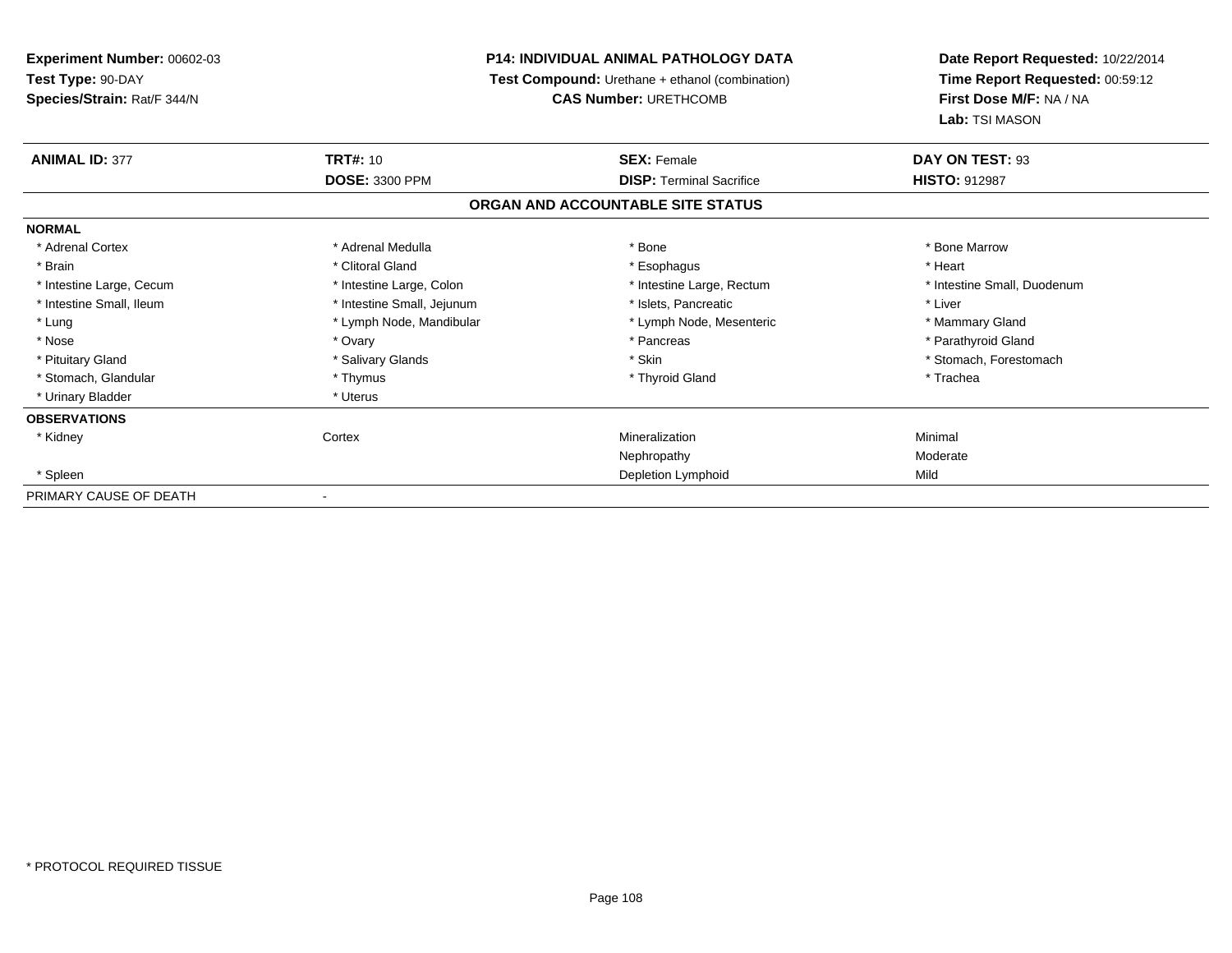**Experiment Number:** 00602-03**Test Type:** 90-DAY **Species/Strain:** Rat/F 344/N**P14: INDIVIDUAL ANIMAL PATHOLOGY DATA Test Compound:** Urethane + ethanol (combination)**CAS Number:** URETHCOMB**Date Report Requested:** 10/22/2014**Time Report Requested:** 00:59:12**First Dose M/F:** NA / NA**Lab:** TSI MASON**ANIMAL ID:** 378**TRT#:** 10 **SEX:** Female **DAY ON TEST:** 93 **DOSE:** 3300 PPM**DISP:** Terminal Sacrifice **HISTO:** 912988 **ORGAN AND ACCOUNTABLE SITE STATUSNORMAL**\* Adrenal Cortex \* Adrenal Medulla \* Adrenal Medulla \* Bone \* Bone \* Bone \* Bone \* Bone Marrow \* Brain \* Alternative of the state of the state of the state of the state of the state of the state of the state of the state of the state of the state of the state of the state of the state of the state of the state of th \* Intestine Large, Cecum \* Intestine Large, Colon \* Intestine Large, Rectum \* Intestine Small, Duodenum \* Intestine Small, Ileum \* Intestine Small, Jejunum \* Islets, Pancreatic \* Liver\* Lung **\* Lymph Node, Mandibular \*** Lymph Node, Mesenteric \* Mammary Gland \* Mammary Gland \* Parathyroid Gland \* Nose \* Ovary \* Pancreas \* Parathyroid Gland \* Pituitary Gland \* \* Salivary Glands \* Salivary Glands \* Skin \* \* Skin \* \* Stomach, Forestomach \* Stomach, Glandular \* Thymus \* Thymus \* The store and the store and the store and the store and the store and the store and the store and the store and the store and the store and the store and the store and the store and \* Urinary Bladder \* Uterus **OBSERVATIONS** \* Kidneyy which is a context of the Cortext of the Cortext of the Cortext of the Mineralization n Minimal Nephropathyy Mild Minimal \* Spleenn and the control of the control of the control of the control of the control of the control of the control of the control of the control of the control of the control of the control of the control of the control of the co PRIMARY CAUSE OF DEATH-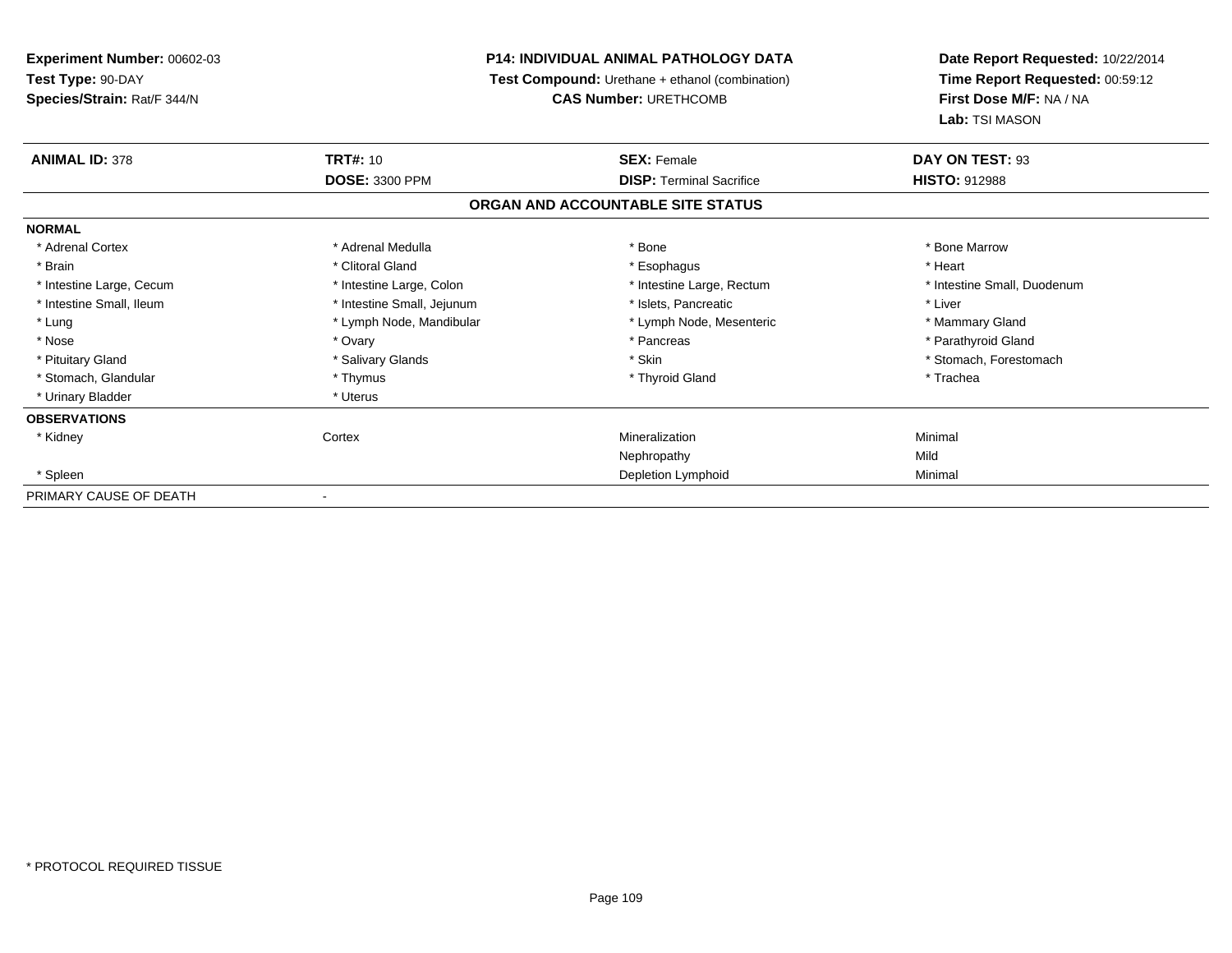**Experiment Number:** 00602-03**Test Type:** 90-DAY **Species/Strain:** Rat/F 344/N**P14: INDIVIDUAL ANIMAL PATHOLOGY DATA Test Compound:** Urethane + ethanol (combination)**CAS Number:** URETHCOMB**Date Report Requested:** 10/22/2014**Time Report Requested:** 00:59:12**First Dose M/F:** NA / NA**Lab:** TSI MASON**ANIMAL ID:** 379**TRT#:** 10 **SEX:** Female **DAY ON TEST:** 93 **DOSE:** 3300 PPM**DISP:** Terminal Sacrifice **HISTO:** 912989 **ORGAN AND ACCOUNTABLE SITE STATUSNORMAL**\* Adrenal Cortex \* Adrenal Medulla \* Adrenal Medulla \* Bone \* Bone \* Bone \* Bone \* Bone Marrow \* Brain \* Alternation of the state of the state of the state of the state of the state of the state of the state of the state of the state of the state of the state of the state of the state of the state of the state of th \* Intestine Small, Ileum \* Intestine Large, Colon \* Intestine Large, Rectum \* Intestine Small, Duodenum \* Intestine Small, Duodenum \* Intestine Small, Jejunum \* The matches of the state of the state of the state of the state of the state of the state of the state of the state of the state of the state of the state of the state of the state of the state \* Nose \* Lymph Node, Mandibular \* Lymph Node, Mesenteric \* Mammary Gland \* Mammary Gland \* Pituitary Gland \* Ovary \* Pancreas \* Pancreas \* Pancreas \* Parathyroid Gland \* Parathyroid Gland \* Salivary Glands \* The stomach \* Skin \* Spleen \* Spleen \* Stomach, Forestomach \* Stomach, Forestomach \* Stomach, Forestomach \* Stomach, Glandular \* Thymus \* Thymus \* The store and the store and the store and the store and the store and the store and the store and the store and the store and the store and the store and the store and the store and \* Urinary Bladder \* Uterus **OBSERVATIONS** \* Heart Cardiomyopathy Minimal \* Kidneyy which is a context of the Cortext of the Cortext of the Cortext of the Mineralization n Minimal Nephropathy Minimal PRIMARY CAUSE OF DEATH-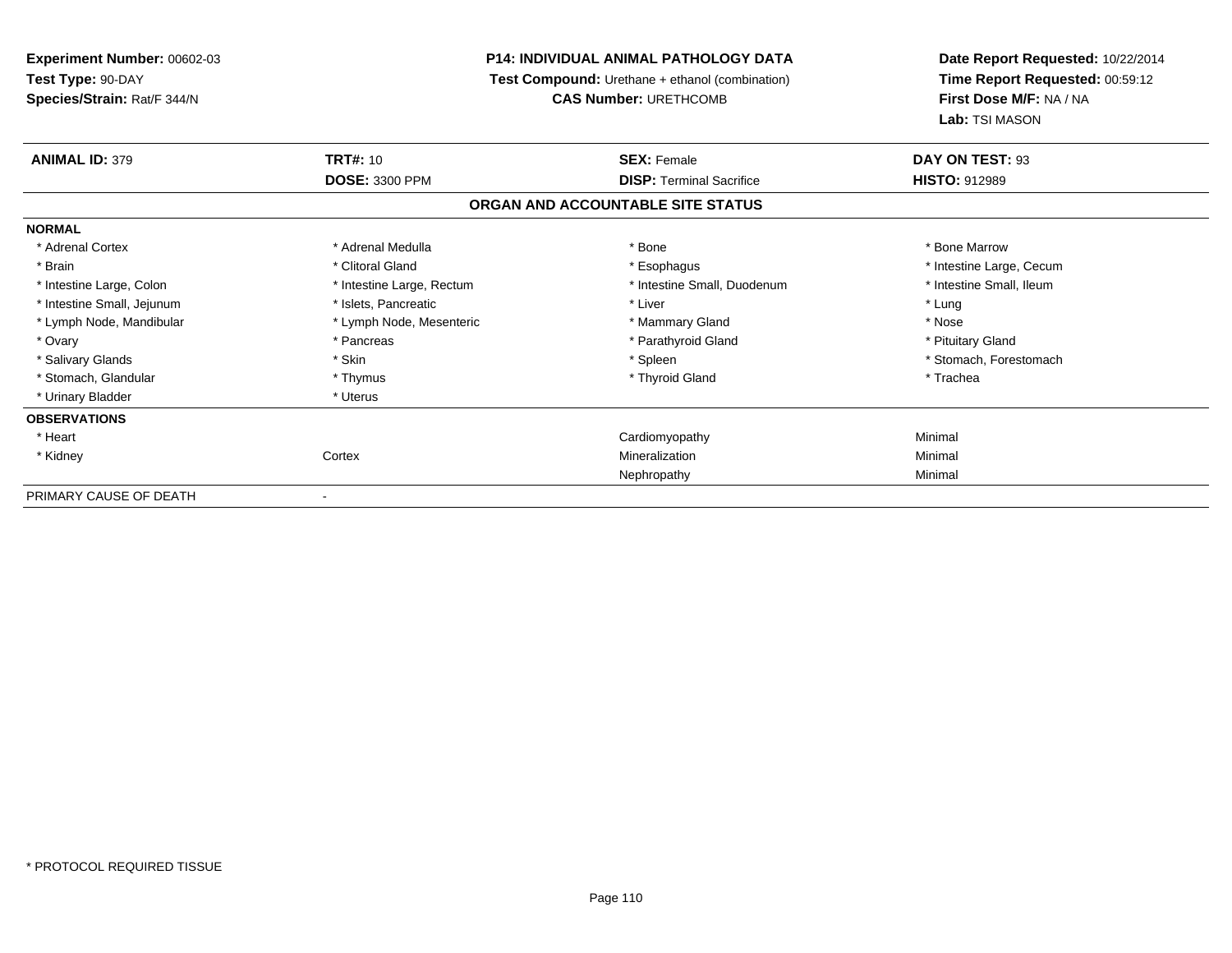**Experiment Number:** 00602-03**Test Type:** 90-DAY **Species/Strain:** Rat/F 344/N**P14: INDIVIDUAL ANIMAL PATHOLOGY DATA Test Compound:** Urethane + ethanol (combination)**CAS Number:** URETHCOMB**Date Report Requested:** 10/22/2014**Time Report Requested:** 00:59:12**First Dose M/F:** NA / NA**Lab:** TSI MASON**ANIMAL ID:** 380**TRT#:** 10 **SEX:** Female **DAY ON TEST:** 93 **DOSE:** 3300 PPM**DISP:** Terminal Sacrifice **HISTO:** 912990 **ORGAN AND ACCOUNTABLE SITE STATUSNORMAL**\* Adrenal Cortex \* Adrenal Medulla \* Adrenal Medulla \* Bone \* Bone \* Bone \* Bone \* Bone Marrow \* Brain \* Alternation of the state of the state of the state of the state of the state of the state of the state of the state of the state of the state of the state of the state of the state of the state of the state of th \* Intestine Small, Ileum \* Intestine Large, Colon \* Intestine Large, Rectum \* Intestine Small, Duodenum \* Intestine Small, Duodenum \* Intestine Small, Jejunum \* The matches of the state of the state of the state of the state of the state of the state of the state of the state of the state of the state of the state of the state of the state of the state \* Nose \* Lymph Node, Mandibular \* Lymph Node, Mesenteric \* Mammary Gland \* Mammary Gland \* Pituitary Gland \* Ovary \* Pancreas \* Pancreas \* Pancreas \* Parathyroid Gland \* Parathyroid Gland \* Stomach, Glandular \* Salivary Glands \* Stomach, Forestomach \* Skin \* Skin \* Stomach, Forestomach \* Stomach, Forestomach \* Thymus \* Thyroid Gland \* Trachea \* Urinary Bladder \* \* Uterus**OBSERVATIONS** \* Heart Cardiomyopathy Minimal \* Kidneyy which is a context of the Cortext of the Cortext of the Cortext of the Mineralization n Minimal Nephropathy Minimal \* Spleenn and the control of the control of the control of the control of the control of the control of the control of the control of the control of the control of the control of the control of the control of the control of the co PRIMARY CAUSE OF DEATH-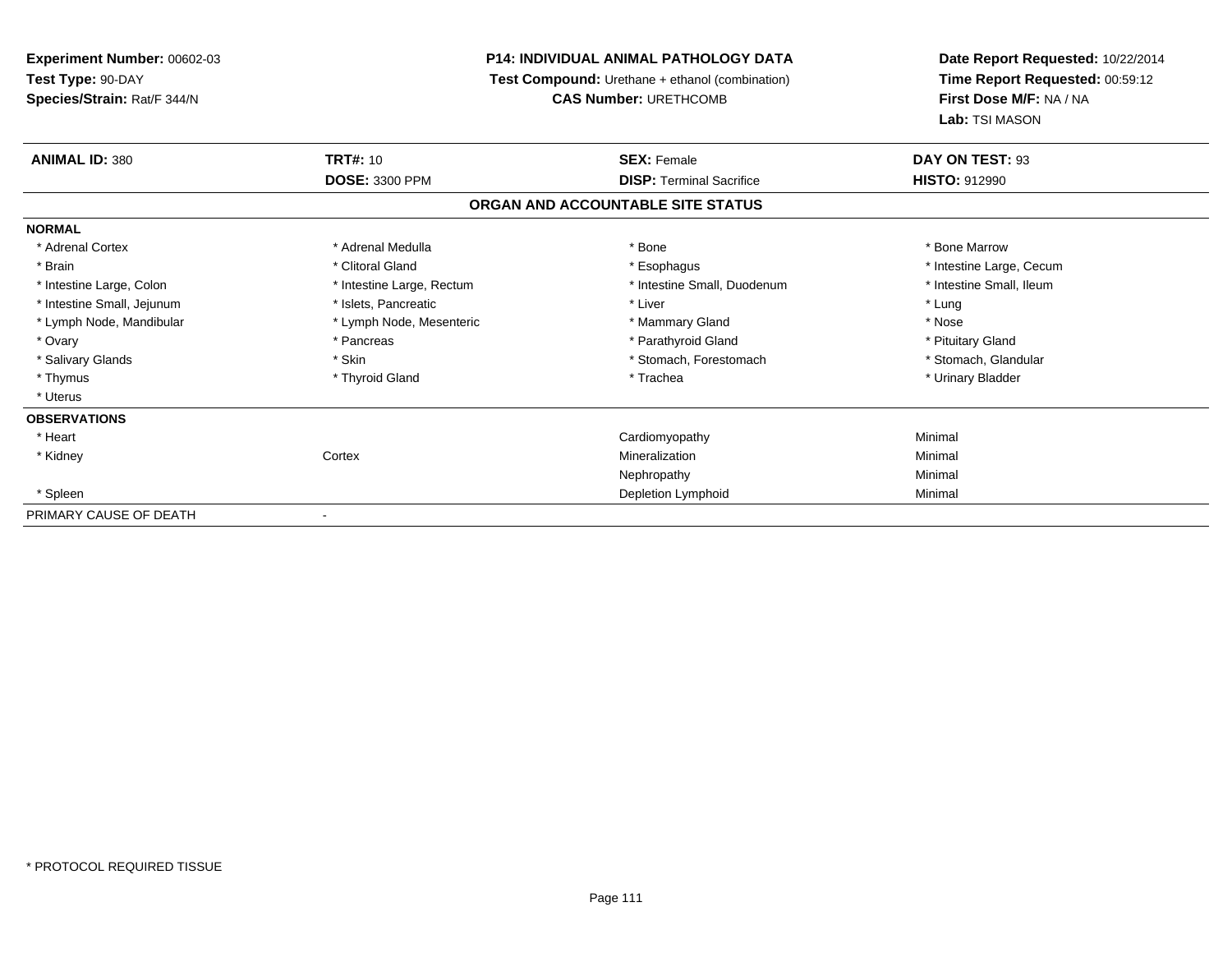## **P14: INDIVIDUAL ANIMAL PATHOLOGY DATA**

**Test Compound:** Urethane + ethanol (combination)

**CAS Number:** URETHCOMB

| <b>ANIMAL ID: 381</b>      | <b>TRT#:</b> 12           | <b>SEX: Female</b>                | DAY ON TEST: 36          |  |
|----------------------------|---------------------------|-----------------------------------|--------------------------|--|
|                            | DOSE: 10000 PPM           | <b>DISP:</b> Moribund Sacrifice   | <b>HISTO: 912971</b>     |  |
|                            |                           | ORGAN AND ACCOUNTABLE SITE STATUS |                          |  |
| <b>NORMAL</b>              |                           |                                   |                          |  |
| * Adrenal Cortex           | * Adrenal Medulla         | * Bone                            | * Brain                  |  |
| * Clitoral Gland           | * Esophagus               | * Heart                           | * Intestine Large, Cecum |  |
| * Intestine Large, Colon   | * Intestine Large, Rectum | * Intestine Small, Duodenum       | * Intestine Small, Ileum |  |
| * Intestine Small, Jejunum | * Islets, Pancreatic      | * Liver                           | * Lung                   |  |
| * Mammary Gland            | * Nose                    | * Ovary                           | * Pancreas               |  |
| * Parathyroid Gland        | * Pituitary Gland         | * Salivary Glands                 | * Skin                   |  |
| * Stomach, Forestomach     | * Stomach, Glandular      | * Thymus                          | * Trachea                |  |
| * Urinary Bladder          | * Uterus                  |                                   |                          |  |
| <b>OBSERVATIONS</b>        |                           |                                   |                          |  |
| * Bone Marrow              |                           | <b>Depletion Cellular</b>         | Mild                     |  |
| * Kidney                   | Cortex                    | Mineralization                    | Minimal                  |  |
| * Lymph Node, Mandibular   |                           | Depletion Lymphoid                | Moderate                 |  |
| * Lymph Node, Mesenteric   |                           | Depletion Lymphoid                | Moderate                 |  |
| * Spleen                   |                           | Depletion Lymphoid                | Moderate                 |  |
| * Thyroid Gland            |                           | Ultimobranchial Cyst              | Minimal                  |  |
| PRIMARY CAUSE OF DEATH     |                           |                                   |                          |  |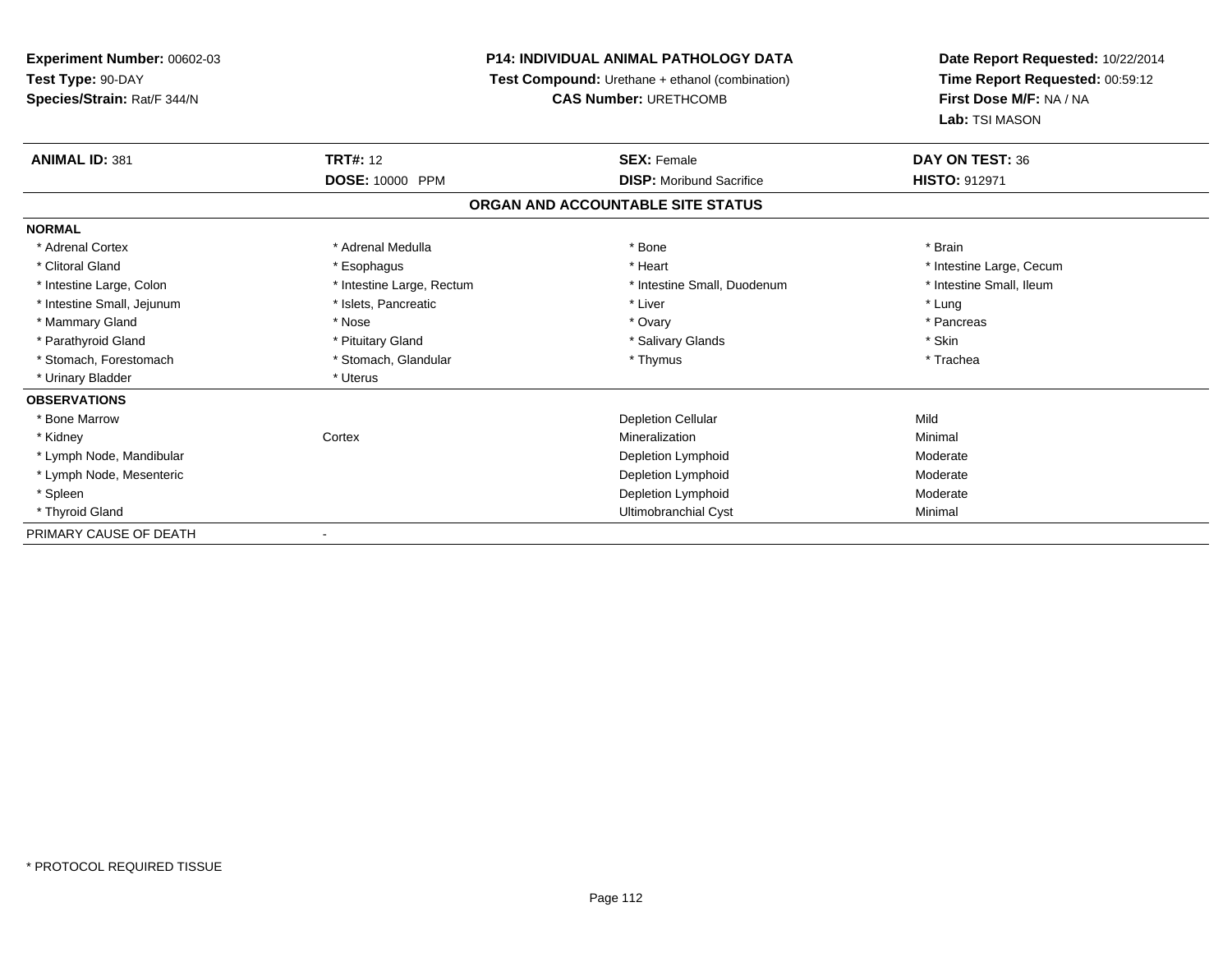# **P14: INDIVIDUAL ANIMAL PATHOLOGY DATA**

**Test Compound:** Urethane + ethanol (combination)

**CAS Number:** URETHCOMB

| <b>ANIMAL ID: 382</b>                    | <b>TRT#: 12</b>           | <b>SEX: Female</b>                | DAY ON TEST: 36          |  |
|------------------------------------------|---------------------------|-----------------------------------|--------------------------|--|
|                                          | DOSE: 10000 PPM           | <b>DISP:</b> Moribund Sacrifice   | <b>HISTO: 912972</b>     |  |
|                                          |                           | ORGAN AND ACCOUNTABLE SITE STATUS |                          |  |
| <b>NORMAL</b>                            |                           |                                   |                          |  |
| * Adrenal Cortex                         | * Adrenal Medulla         | * Bone                            | * Brain                  |  |
| * Clitoral Gland                         | * Esophagus               | * Heart                           | * Intestine Large, Cecum |  |
| * Intestine Large, Colon                 | * Intestine Large, Rectum | * Intestine Small, Duodenum       | * Intestine Small, Ileum |  |
| * Intestine Small, Jejunum               | * Islets, Pancreatic      | * Liver                           | * Lung                   |  |
| * Mammary Gland                          | * Nose                    | * Ovary                           | * Pancreas               |  |
| * Parathyroid Gland                      | * Pituitary Gland         | * Salivary Glands                 | * Skin                   |  |
| * Stomach, Forestomach                   | * Stomach, Glandular      | * Thymus                          | * Thyroid Gland          |  |
| * Trachea                                | * Urinary Bladder         | * Uterus                          |                          |  |
| <b>OBSERVATIONS</b>                      |                           |                                   |                          |  |
| * Bone Marrow                            |                           | <b>Depletion Cellular</b>         | Mild                     |  |
| * Kidney                                 |                           | Nephropathy                       | Minimal                  |  |
| * Liver                                  |                           |                                   |                          |  |
| Note: TGL 2 FOCI NOT SEEN ON MICRO EXAM. |                           |                                   |                          |  |
| * Lymph Node, Mandibular                 |                           | Depletion Lymphoid                | Moderate                 |  |
| * Lymph Node, Mesenteric                 |                           | Depletion Lymphoid                | Moderate                 |  |
| * Spleen                                 |                           | Depletion Lymphoid                | Mild                     |  |
| PRIMARY CAUSE OF DEATH                   |                           |                                   |                          |  |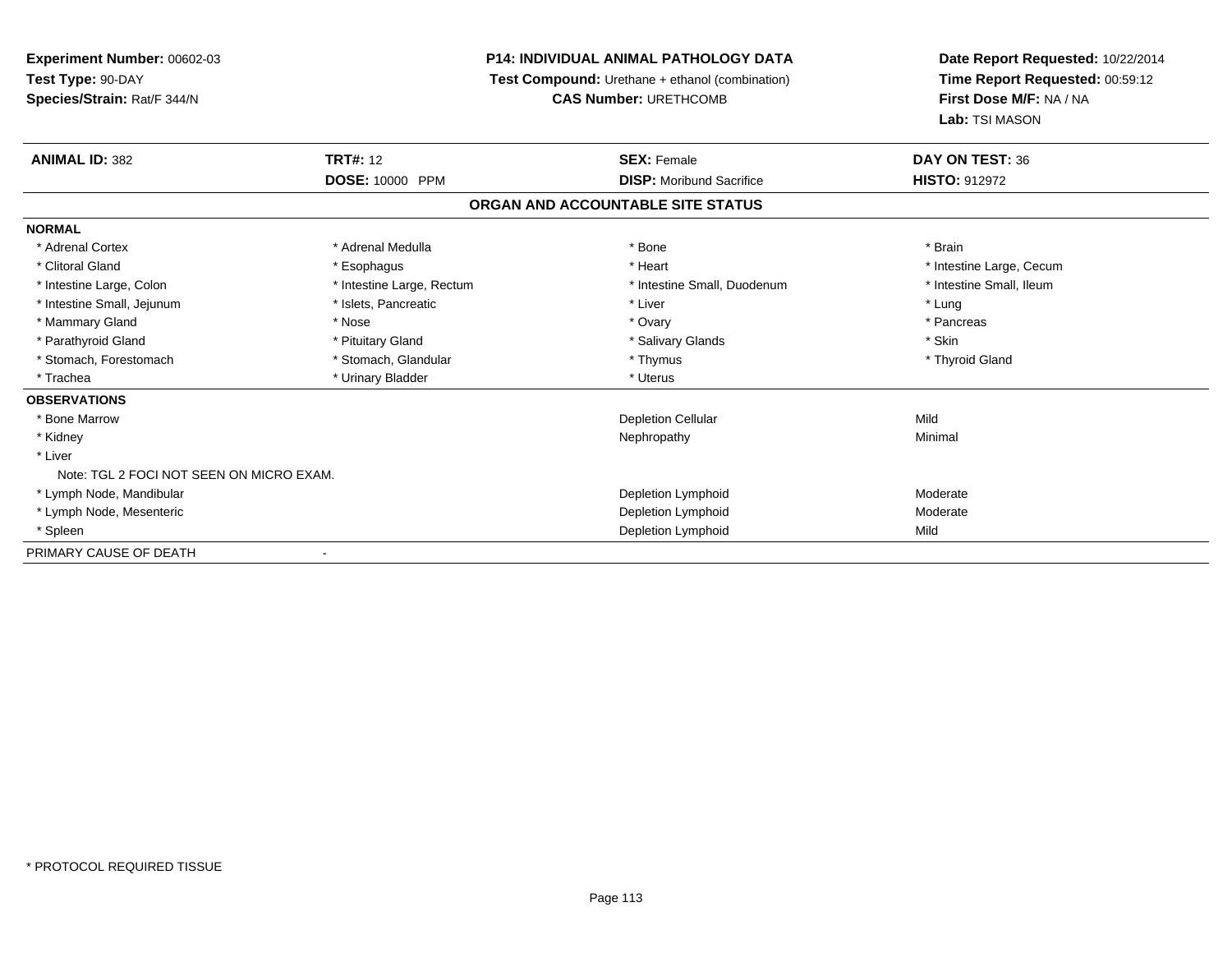## **P14: INDIVIDUAL ANIMAL PATHOLOGY DATA**

**Test Compound:** Urethane + ethanol (combination)

**CAS Number:** URETHCOMB

| <b>ANIMAL ID: 383</b>    | <b>TRT#:</b> 12            | <b>SEX: Female</b>                | DAY ON TEST: 16             |
|--------------------------|----------------------------|-----------------------------------|-----------------------------|
|                          | DOSE: 10000 PPM            | <b>DISP:</b> Moribund Sacrifice   | HISTO: 912973               |
|                          |                            | ORGAN AND ACCOUNTABLE SITE STATUS |                             |
| <b>NORMAL</b>            |                            |                                   |                             |
| * Adrenal Cortex         | * Adrenal Medulla          | * Bone                            | * Brain                     |
| * Clitoral Gland         | Ear                        | * Esophagus                       | * Heart                     |
| * Intestine Large, Cecum | * Intestine Large, Colon   | * Intestine Large, Rectum         | * Intestine Small, Duodenum |
| * Intestine Small, Ileum | * Intestine Small, Jejunum | * Islets, Pancreatic              | * Liver                     |
| * Lung                   | * Mammary Gland            | * Nose                            | * Ovary                     |
| * Pancreas               | * Parathyroid Gland        | * Pituitary Gland                 | * Salivary Glands           |
| * Skin                   | * Stomach, Forestomach     | * Stomach, Glandular              | * Thymus                    |
| * Thyroid Gland          | * Trachea                  | * Urinary Bladder                 | * Uterus                    |
| <b>OBSERVATIONS</b>      |                            |                                   |                             |
| * Bone Marrow            |                            | <b>Depletion Cellular</b>         | Moderate                    |
| * Kidney                 | Cortex                     | Mineralization                    | Minimal                     |
| * Lymph Node, Mandibular |                            | Depletion Lymphoid                | Moderate                    |
| * Lymph Node, Mesenteric |                            | Depletion Lymphoid                | Moderate                    |
| * Spleen                 |                            | Depletion Lymphoid                | Minimal                     |
| PRIMARY CAUSE OF DEATH   |                            |                                   |                             |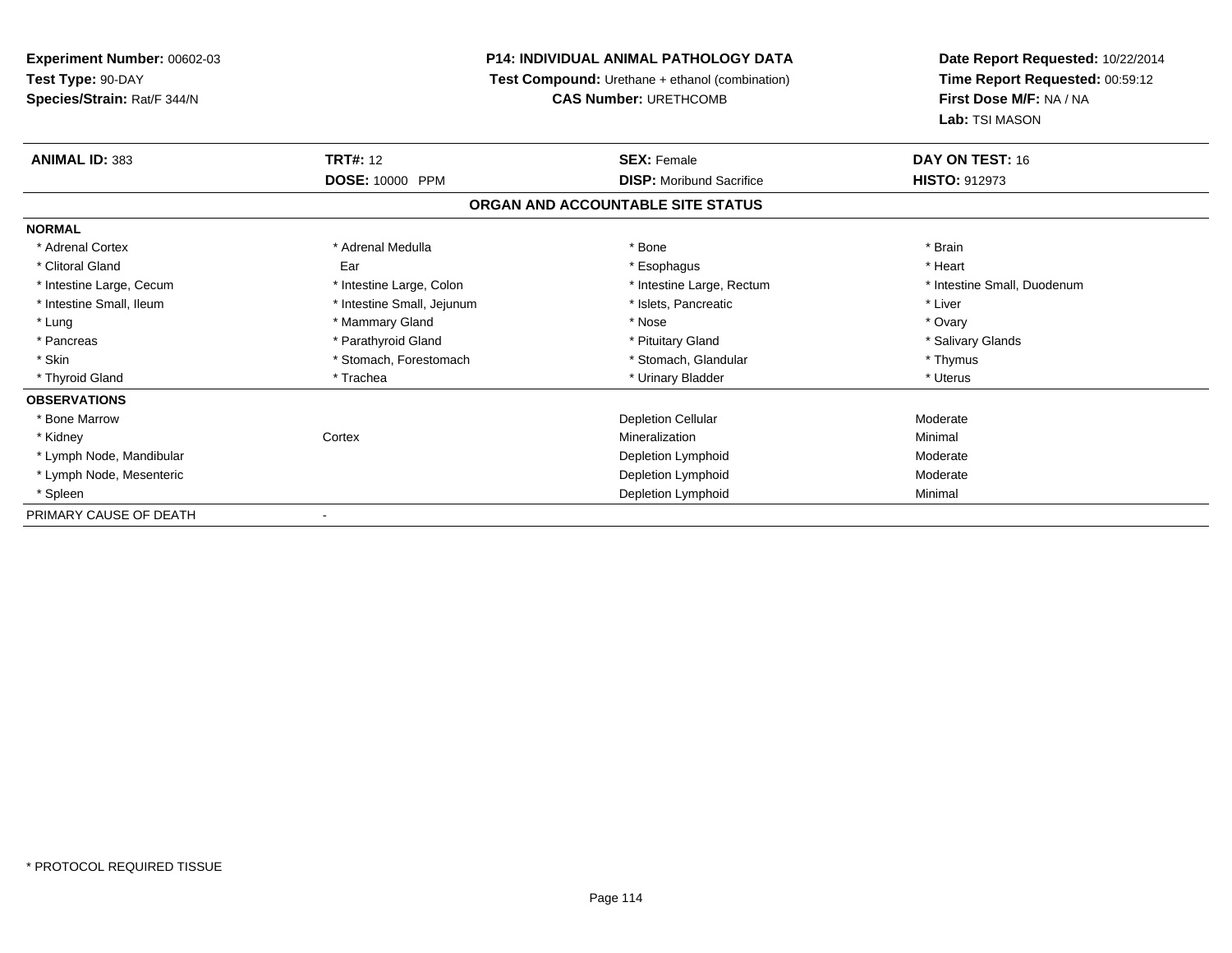## **P14: INDIVIDUAL ANIMAL PATHOLOGY DATA**

**Test Compound:** Urethane + ethanol (combination)

**CAS Number:** URETHCOMB

| <b>ANIMAL ID: 384</b>                      | <b>TRT#: 12</b>           | <b>SEX: Female</b>                | DAY ON TEST: 16          |  |
|--------------------------------------------|---------------------------|-----------------------------------|--------------------------|--|
|                                            | DOSE: 10000 PPM           | <b>DISP:</b> Moribund Sacrifice   | <b>HISTO: 912974</b>     |  |
|                                            |                           | ORGAN AND ACCOUNTABLE SITE STATUS |                          |  |
| <b>NORMAL</b>                              |                           |                                   |                          |  |
| * Adrenal Cortex                           | * Adrenal Medulla         | * Bone                            | * Brain                  |  |
| * Clitoral Gland                           | * Esophagus               | * Heart                           | * Intestine Large, Cecum |  |
| * Intestine Large, Colon                   | * Intestine Large, Rectum | * Intestine Small, Duodenum       | * Intestine Small, Ileum |  |
| * Intestine Small, Jejunum                 | * Islets, Pancreatic      | * Lung                            | * Mammary Gland          |  |
| * Nose                                     | * Ovary                   | * Pancreas                        | * Parathyroid Gland      |  |
| * Pituitary Gland                          | * Salivary Glands         | * Skin                            | * Stomach, Forestomach   |  |
| * Stomach, Glandular                       | * Thymus                  | * Thyroid Gland                   | * Trachea                |  |
| * Urinary Bladder                          | * Uterus                  |                                   |                          |  |
| <b>OBSERVATIONS</b>                        |                           |                                   |                          |  |
| * Bone Marrow                              |                           | <b>Depletion Cellular</b>         | Moderate                 |  |
| * Kidney                                   | Cortex                    | Mineralization                    | Minimal                  |  |
|                                            |                           | Nephropathy                       | Minimal                  |  |
| * Liver                                    |                           | Hepatodiaphragmatic Nodule        |                          |  |
| [Hepatodiaphragmatic Nodule TGLS = 2-6.01] |                           |                                   |                          |  |
| * Lymph Node, Mandibular                   |                           | Depletion Lymphoid                | Moderate                 |  |
| * Lymph Node, Mesenteric                   |                           | Depletion Lymphoid                | Moderate                 |  |
| * Spleen                                   |                           | Depletion Lymphoid                | Mild                     |  |
| PRIMARY CAUSE OF DEATH                     |                           |                                   |                          |  |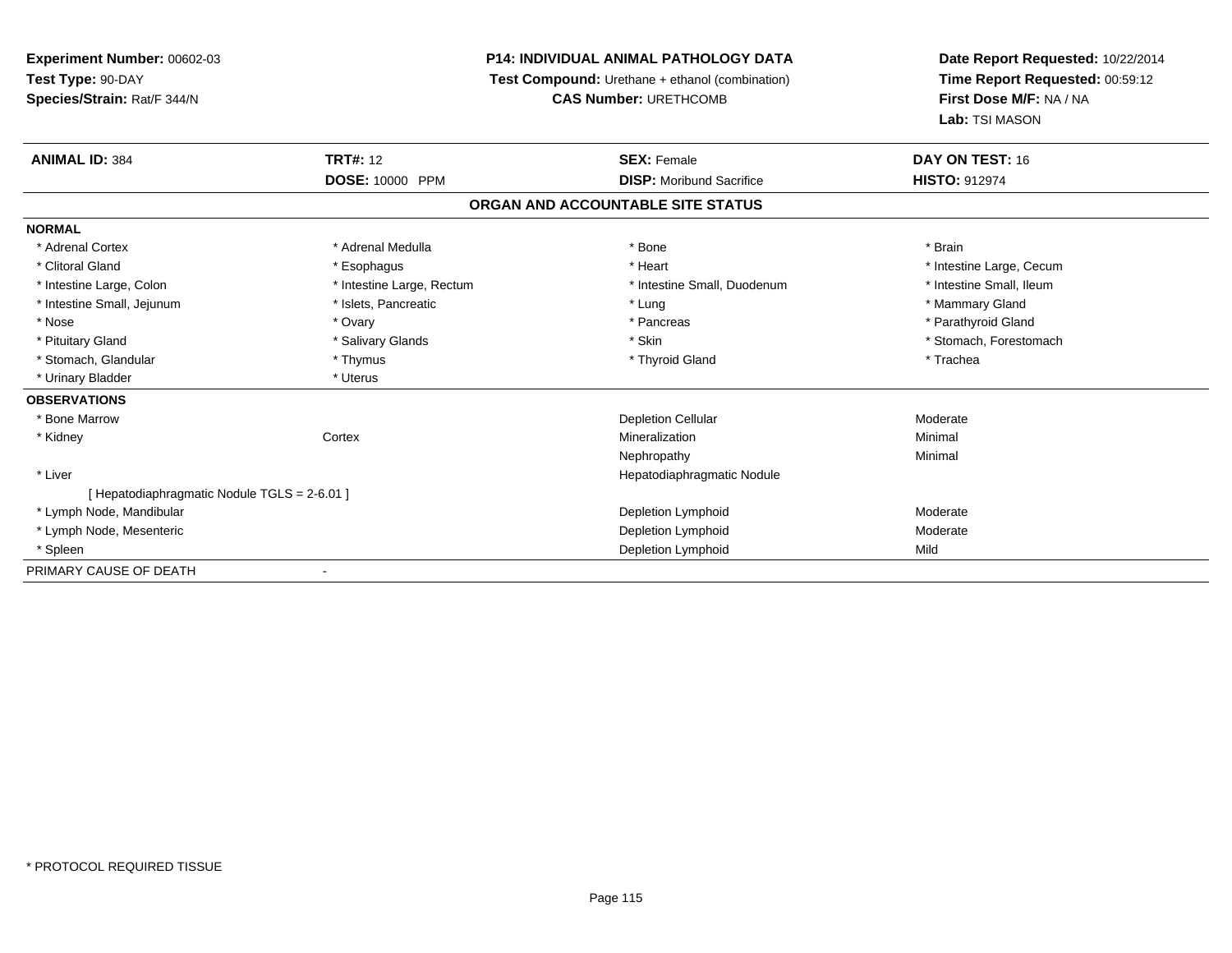# **P14: INDIVIDUAL ANIMAL PATHOLOGY DATA**

**Test Compound:** Urethane + ethanol (combination)

**CAS Number:** URETHCOMB

| <b>ANIMAL ID: 385</b>                    | <b>TRT#: 12</b>           | <b>SEX: Female</b>                | DAY ON TEST: 35          |  |
|------------------------------------------|---------------------------|-----------------------------------|--------------------------|--|
|                                          | DOSE: 10000 PPM           | <b>DISP:</b> Moribund Sacrifice   | <b>HISTO: 912975</b>     |  |
|                                          |                           | ORGAN AND ACCOUNTABLE SITE STATUS |                          |  |
| <b>NORMAL</b>                            |                           |                                   |                          |  |
| * Adrenal Cortex                         | * Adrenal Medulla         | * Bone                            | * Brain                  |  |
| * Clitoral Gland                         | * Esophagus               | * Heart                           | * Intestine Large, Cecum |  |
| * Intestine Large, Colon                 | * Intestine Large, Rectum | * Intestine Small, Duodenum       | * Intestine Small, Ileum |  |
| * Intestine Small, Jejunum               | * Islets, Pancreatic      | * Liver                           | * Lung                   |  |
| * Mammary Gland                          | * Nose                    | * Ovary                           | * Pancreas               |  |
| * Parathyroid Gland                      | * Pituitary Gland         | * Salivary Glands                 | * Skin                   |  |
| * Stomach, Forestomach                   | * Stomach, Glandular      | * Thymus                          | * Thyroid Gland          |  |
| * Trachea                                | * Urinary Bladder         | * Uterus                          |                          |  |
| <b>OBSERVATIONS</b>                      |                           |                                   |                          |  |
| * Bone Marrow                            |                           | <b>Depletion Cellular</b>         | Moderate                 |  |
| * Kidney                                 | Cortex                    | Mineralization                    | Minimal                  |  |
| * Liver                                  |                           |                                   |                          |  |
| Note: TGL 2 FOCI NOT SEEN ON MICRO EXAM. |                           |                                   |                          |  |
| * Lymph Node, Mandibular                 |                           | Depletion Lymphoid                | Moderate                 |  |
| * Lymph Node, Mesenteric                 |                           | Depletion Lymphoid                | Moderate                 |  |
| * Spleen                                 |                           | Depletion Lymphoid                | Moderate                 |  |
| PRIMARY CAUSE OF DEATH                   |                           |                                   |                          |  |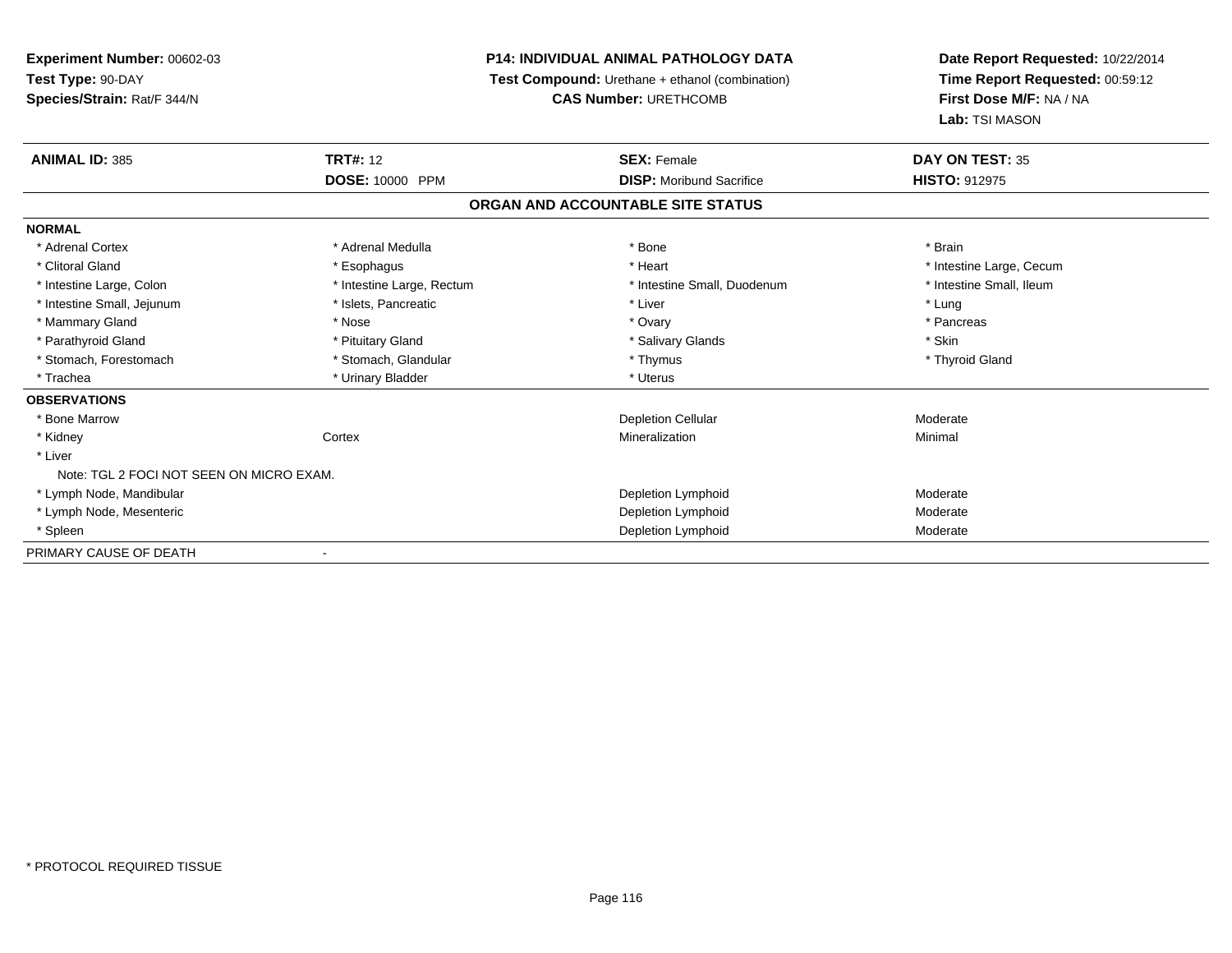## **P14: INDIVIDUAL ANIMAL PATHOLOGY DATA**

**Test Compound:** Urethane + ethanol (combination)

**CAS Number:** URETHCOMB

| <b>ANIMAL ID: 386</b>      | <b>TRT#: 12</b>           | <b>SEX: Female</b>                | DAY ON TEST: 16          |
|----------------------------|---------------------------|-----------------------------------|--------------------------|
|                            | <b>DOSE: 10000 PPM</b>    | <b>DISP:</b> Moribund Sacrifice   | <b>HISTO: 912976</b>     |
|                            |                           | ORGAN AND ACCOUNTABLE SITE STATUS |                          |
| <b>NORMAL</b>              |                           |                                   |                          |
| * Adrenal Cortex           | * Adrenal Medulla         | * Bone                            | * Brain                  |
| * Clitoral Gland           | * Esophagus               | * Heart                           | * Intestine Large, Cecum |
| * Intestine Large, Colon   | * Intestine Large, Rectum | * Intestine Small, Duodenum       | * Intestine Small, Ileum |
| * Intestine Small, Jejunum | * Islets, Pancreatic      | * Liver                           | * Lung                   |
| * Mammary Gland            | * Nose                    | * Ovary                           | * Pancreas               |
| * Parathyroid Gland        | * Pituitary Gland         | * Salivary Glands                 | * Skin                   |
| * Stomach, Forestomach     | * Stomach, Glandular      | * Thymus                          | * Thyroid Gland          |
| * Trachea                  | * Urinary Bladder         | * Uterus                          |                          |
| <b>OBSERVATIONS</b>        |                           |                                   |                          |
| * Bone Marrow              |                           | <b>Depletion Cellular</b>         | Moderate                 |
| * Kidney                   | Cortex                    | Mineralization                    | Minimal                  |
|                            |                           | Nephropathy                       | Minimal                  |
| * Lymph Node, Mandibular   |                           | Depletion Lymphoid                | Moderate                 |
| * Lymph Node, Mesenteric   |                           | Depletion Lymphoid                | Moderate                 |
| * Spleen                   |                           | Depletion Lymphoid                | Minimal                  |
| PRIMARY CAUSE OF DEATH     |                           |                                   |                          |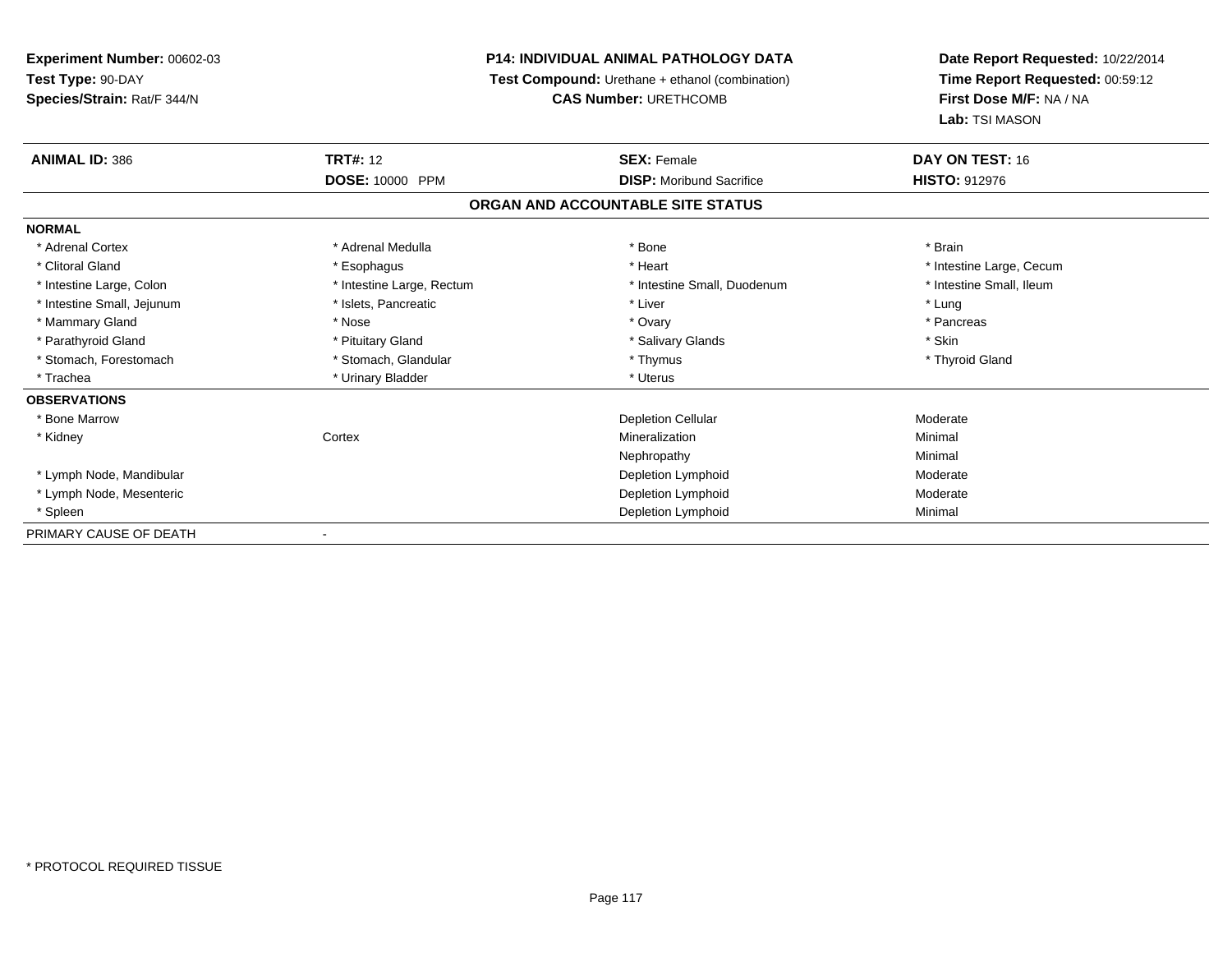## **P14: INDIVIDUAL ANIMAL PATHOLOGY DATA**

**Test Compound:** Urethane + ethanol (combination)

**CAS Number:** URETHCOMB

| <b>ANIMAL ID: 387</b>      | <b>TRT#: 12</b>           | <b>SEX: Female</b>                | DAY ON TEST: 29          |
|----------------------------|---------------------------|-----------------------------------|--------------------------|
|                            | <b>DOSE: 10000 PPM</b>    | <b>DISP:</b> Moribund Sacrifice   | <b>HISTO: 912977</b>     |
|                            |                           | ORGAN AND ACCOUNTABLE SITE STATUS |                          |
| <b>NORMAL</b>              |                           |                                   |                          |
| * Adrenal Cortex           | * Adrenal Medulla         | * Bone                            | * Brain                  |
| * Clitoral Gland           | * Esophagus               | * Heart                           | * Intestine Large, Cecum |
| * Intestine Large, Colon   | * Intestine Large, Rectum | * Intestine Small, Duodenum       | * Intestine Small, Ileum |
| * Intestine Small, Jejunum | * Islets, Pancreatic      | * Kidney                          | * Liver                  |
| * Lung                     | * Mammary Gland           | * Nose                            | * Ovary                  |
| * Pancreas                 | * Parathyroid Gland       | * Pituitary Gland                 | * Salivary Glands        |
| * Skin                     | * Stomach, Glandular      | * Thyroid Gland                   | * Trachea                |
| * Urinary Bladder          | * Uterus                  |                                   |                          |
| <b>OBSERVATIONS</b>        |                           |                                   |                          |
| * Bone Marrow              |                           | <b>Depletion Cellular</b>         | Moderate                 |
| * Lymph Node, Mandibular   |                           | Depletion Lymphoid                | Moderate                 |
| * Lymph Node, Mesenteric   |                           | Depletion Lymphoid                | Moderate                 |
| * Spleen                   |                           | Depletion Lymphoid                | Mild                     |
| * Stomach, Forestomach     |                           | Hyperplasia                       | Squamous, Mild           |
| * Thymus                   |                           | Depletion Lymphoid                | Moderate                 |
| PRIMARY CAUSE OF DEATH     |                           |                                   |                          |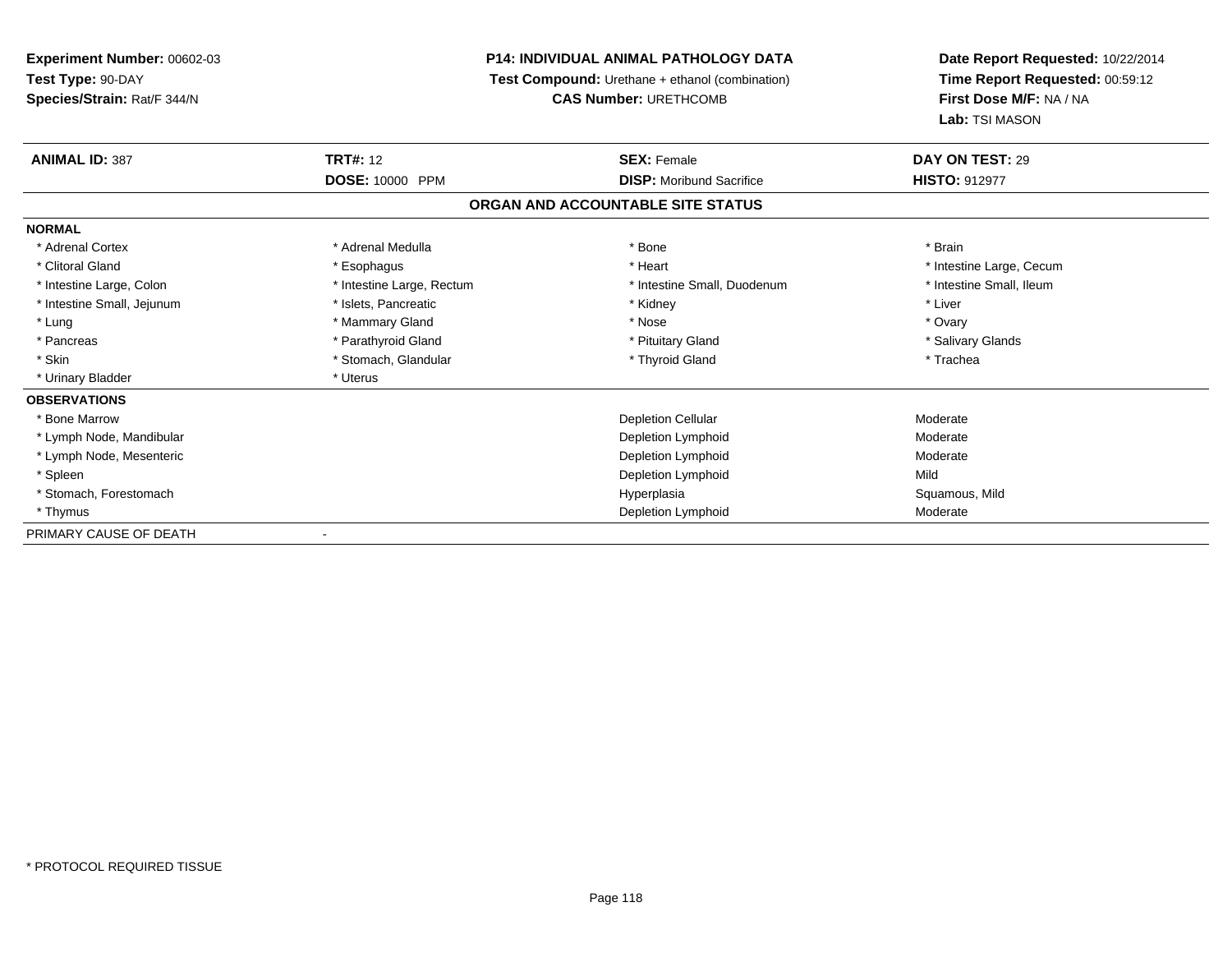## **P14: INDIVIDUAL ANIMAL PATHOLOGY DATA**

**Test Compound:** Urethane + ethanol (combination)

**CAS Number:** URETHCOMB

| <b>ANIMAL ID: 388</b>      | <b>TRT#:</b> 12           | <b>SEX: Female</b>                | DAY ON TEST: 16          |  |
|----------------------------|---------------------------|-----------------------------------|--------------------------|--|
|                            | <b>DOSE: 10000 PPM</b>    | <b>DISP:</b> Moribund Sacrifice   | <b>HISTO: 912978</b>     |  |
|                            |                           | ORGAN AND ACCOUNTABLE SITE STATUS |                          |  |
| <b>NORMAL</b>              |                           |                                   |                          |  |
| * Adrenal Cortex           | * Adrenal Medulla         | * Bone                            | * Brain                  |  |
| * Clitoral Gland           | * Esophagus               | * Heart                           | * Intestine Large, Cecum |  |
| * Intestine Large, Colon   | * Intestine Large, Rectum | * Intestine Small, Duodenum       | * Intestine Small, Ileum |  |
| * Intestine Small, Jejunum | * Islets, Pancreatic      | * Liver                           | * Lung                   |  |
| * Mammary Gland            | * Nose                    | * Ovary                           | * Pancreas               |  |
| * Parathyroid Gland        | * Pituitary Gland         | * Salivary Glands                 | * Skin                   |  |
| * Stomach, Forestomach     | * Stomach, Glandular      | * Thymus                          | * Thyroid Gland          |  |
| * Trachea                  | * Urinary Bladder         | * Uterus                          |                          |  |
| <b>OBSERVATIONS</b>        |                           |                                   |                          |  |
| * Bone Marrow              |                           | <b>Depletion Cellular</b>         | Moderate                 |  |
| * Kidney                   | Cortex                    | Mineralization                    | Minimal                  |  |
|                            |                           | Nephropathy                       | Minimal                  |  |
| * Lymph Node, Mandibular   |                           | Depletion Lymphoid                | Moderate                 |  |
| * Lymph Node, Mesenteric   |                           | Depletion Lymphoid                | Moderate                 |  |
| * Spleen                   |                           | Depletion Lymphoid                | Mild                     |  |
| PRIMARY CAUSE OF DEATH     |                           |                                   |                          |  |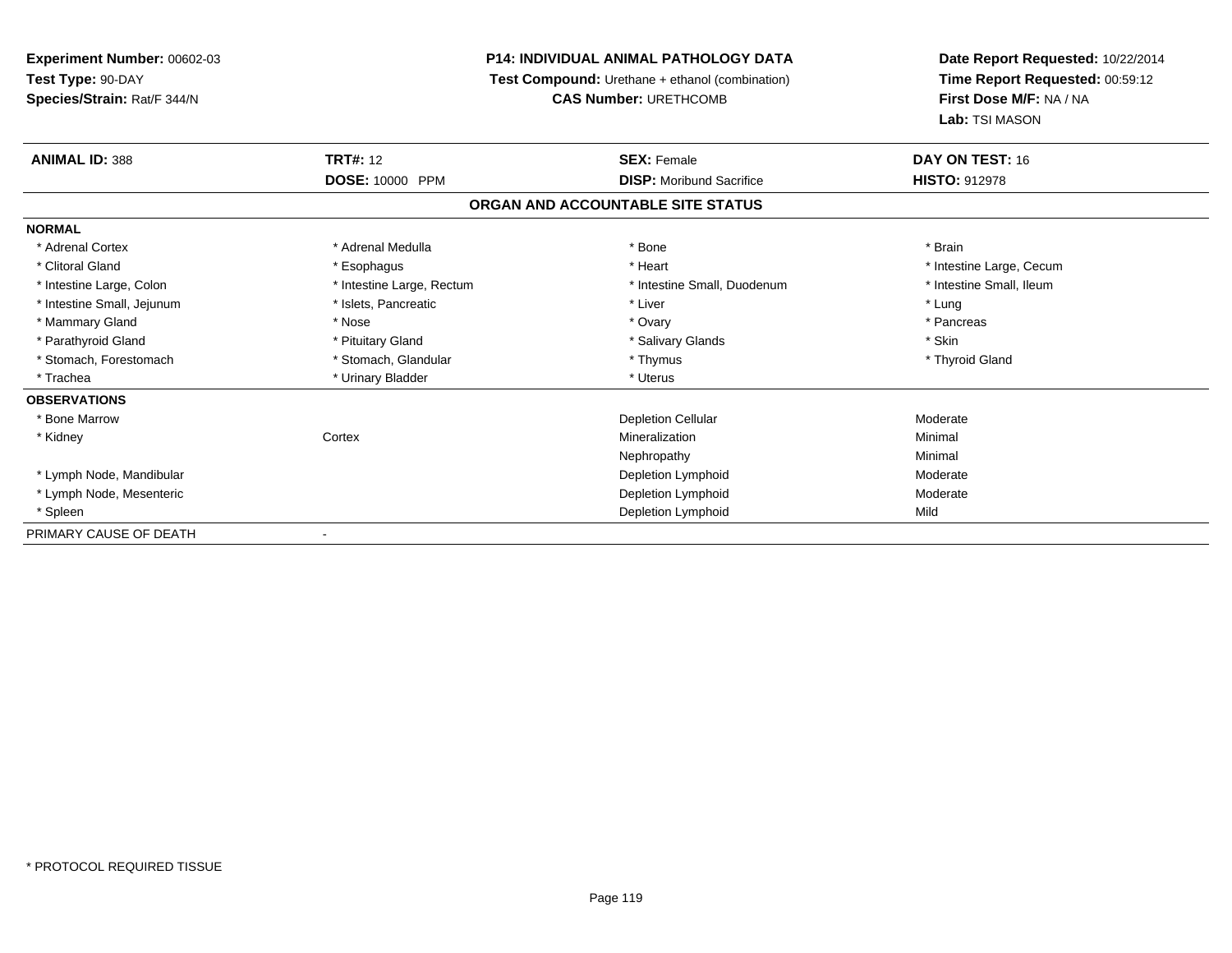# **P14: INDIVIDUAL ANIMAL PATHOLOGY DATA**

**Test Compound:** Urethane + ethanol (combination)

**CAS Number:** URETHCOMB

| <b>ANIMAL ID: 389</b>      | <b>TRT#:</b> 12           | <b>SEX: Female</b>                | DAY ON TEST: 16          |  |
|----------------------------|---------------------------|-----------------------------------|--------------------------|--|
|                            | <b>DOSE: 10000 PPM</b>    | <b>DISP:</b> Moribund Sacrifice   | <b>HISTO: 912979</b>     |  |
|                            |                           | ORGAN AND ACCOUNTABLE SITE STATUS |                          |  |
| <b>NORMAL</b>              |                           |                                   |                          |  |
| * Adrenal Cortex           | * Adrenal Medulla         | * Bone                            | * Brain                  |  |
| * Clitoral Gland           | * Esophagus               | * Heart                           | * Intestine Large, Cecum |  |
| * Intestine Large, Colon   | * Intestine Large, Rectum | * Intestine Small, Duodenum       | * Intestine Small, Ileum |  |
| * Intestine Small, Jejunum | * Islets, Pancreatic      | * Liver                           | * Lung                   |  |
| * Mammary Gland            | * Nose                    | * Ovary                           | * Pancreas               |  |
| * Parathyroid Gland        | * Pituitary Gland         | * Salivary Glands                 | * Skin                   |  |
| * Stomach, Forestomach     | * Stomach, Glandular      | * Thymus                          | * Thyroid Gland          |  |
| * Trachea                  | * Urinary Bladder         | * Uterus                          |                          |  |
| <b>OBSERVATIONS</b>        |                           |                                   |                          |  |
| * Bone Marrow              |                           | <b>Depletion Cellular</b>         | Moderate                 |  |
| * Kidney                   | Cortex                    | Mineralization                    | Minimal                  |  |
|                            |                           | Nephropathy                       | Minimal                  |  |
| * Lymph Node, Mandibular   |                           | Depletion Lymphoid                | Moderate                 |  |
| * Lymph Node, Mesenteric   |                           | Depletion Lymphoid                | Moderate                 |  |
| * Spleen                   |                           | Depletion Lymphoid                | Mild                     |  |
| PRIMARY CAUSE OF DEATH     |                           |                                   |                          |  |